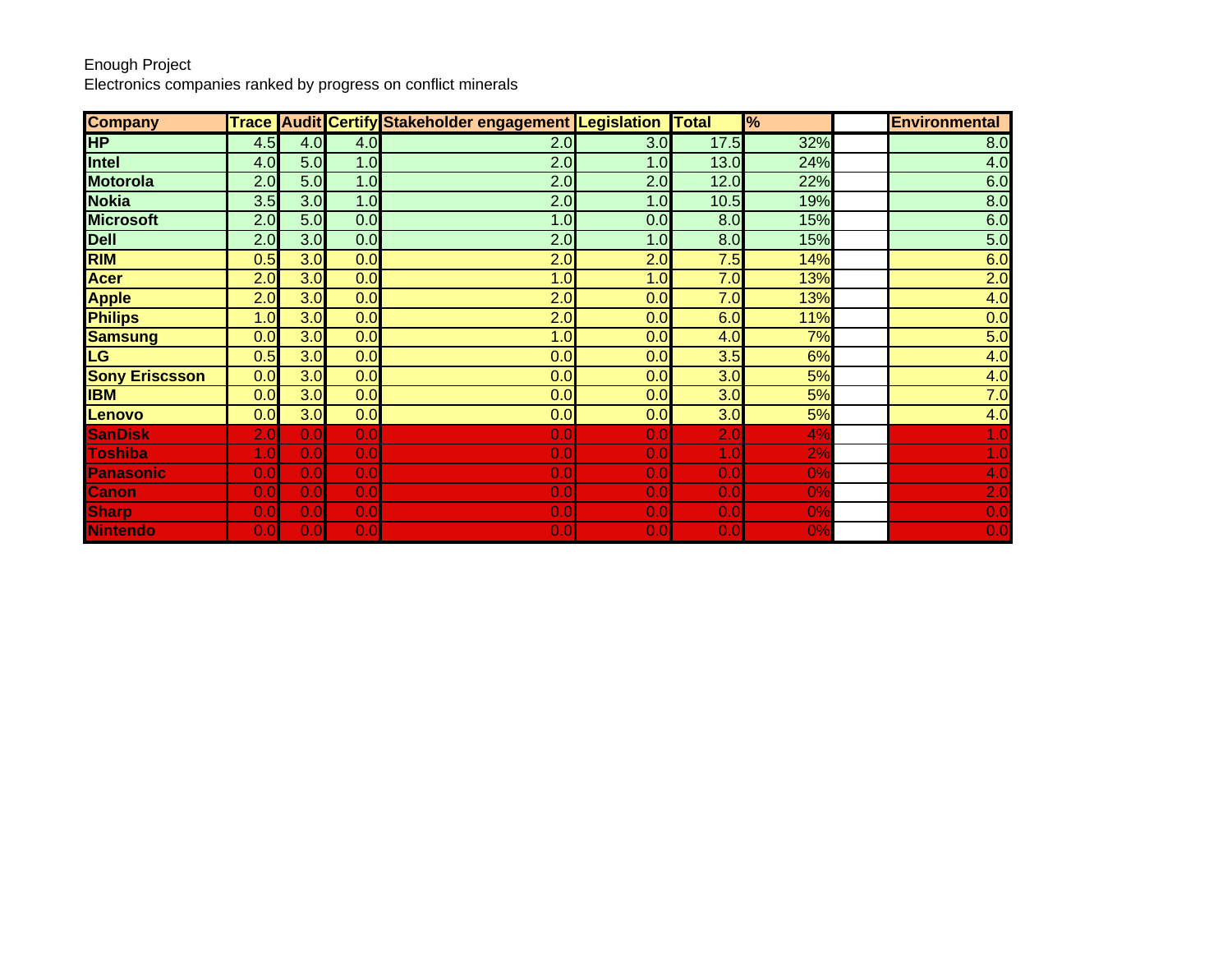П

| <b>Catergory</b> | Question                                                                                                                                                                                                                                                                                                                                                                                                                                                                                                     | Possible points   Possible points<br>by category | by question | Tin                       |              |  | Ta Tungsten GOLD All Acer Comments                                                                                                                                                                                                                                                                                                                                                                                                                                                   |
|------------------|--------------------------------------------------------------------------------------------------------------------------------------------------------------------------------------------------------------------------------------------------------------------------------------------------------------------------------------------------------------------------------------------------------------------------------------------------------------------------------------------------------------|--------------------------------------------------|-------------|---------------------------|--------------|--|--------------------------------------------------------------------------------------------------------------------------------------------------------------------------------------------------------------------------------------------------------------------------------------------------------------------------------------------------------------------------------------------------------------------------------------------------------------------------------------|
|                  | Has the company traced its suppliers of the 3T and gold<br>metals (referred to as 3TG hereafter)?                                                                                                                                                                                                                                                                                                                                                                                                            | 18.00                                            |             |                           |              |  | שטאָט אומווי ווויסטוקאַמוטורטו טאַטווווט ווווויסומוס זאמס טטווטטעסע, אוווו סט פו וסקטווסט ומנס                                                                                                                                                                                                                                                                                                                                                                                       |
|                  | a. Has the company investigated and come to know precisely<br>which companies refine/smelt the company's supply of the<br>3TG, with third-party verification? (for each metal, half-point for<br>investigation, half-point for verification)                                                                                                                                                                                                                                                                 |                                                  |             | 4 0.50 0.50               | 0.50         |  | from suppliers. Results indicated country sources of minerals but survey not made public.<br>Additionally, Acer has a company policy which says that suppliers should trace their<br>minerals back to mines of origin. Acer "expressed our concerns over conflict minerals in the<br>2009 Acer CSR Supplier Conference to all of Acer's suppliers and thereby raising our<br>0.50 2.00 2.00 suppliers' awareness of and attention to the origins of product materials." Enough would |
| <b>Trace</b>     | <b>b.</b> Has the company published the refiners it uses for the 3TG?<br>(one point for each metal) the company's supply of the 3TG,<br>with third-party verification? (for each metal, half-point for<br>investigation, half-point for verification - total of four points pos<br>c. Has the company visited at least two of its refiners and<br>inquired about the use of conflict minerals within the past year?<br>(two points possible)<br>Can the company trace all of the 3TG in its products back to |                                                  |             | 4 0.00 0.00<br>20.0000.00 | 0.00<br>0.00 |  | 0.00 0.00 0.00 Not to our knowledge. Enough would welcome Acer's publication of this information.<br>0.00 0.00 0.00 Not to our knowledge.                                                                                                                                                                                                                                                                                                                                            |
|                  | their mines of origin, similar to Walmart's "Love Earth" jewelry                                                                                                                                                                                                                                                                                                                                                                                                                                             |                                                  |             |                           |              |  |                                                                                                                                                                                                                                                                                                                                                                                                                                                                                      |
|                  | line? (two points for each mineral)<br>Does the company have audits conducted of its suppliers                                                                                                                                                                                                                                                                                                                                                                                                               |                                                  |             | 80.0000.00                | 0.00         |  | 0.00 0.00 0.00 Not to our knowledge.                                                                                                                                                                                                                                                                                                                                                                                                                                                 |
|                  | of the 3T and gold metals to determine mine of origin and<br>chain of custody? (for each question, one point for each<br>metal)                                                                                                                                                                                                                                                                                                                                                                              | 22.00                                            |             |                           |              |  |                                                                                                                                                                                                                                                                                                                                                                                                                                                                                      |
|                  | a. Does the company have a stated policy of auditing suppliers<br>of the 3TG metals?<br>b. Has the company conducted internal audits of the                                                                                                                                                                                                                                                                                                                                                                  |                                                  |             | 4 0.00 0.00               | 0.00         |  | No. Acer has Standards of Business Conduct but this does not include policies on<br>minerals, metals, conflict, or payments to armed groups, nor audits of suppliers on such<br>0.00 0.00 0.00 standards.                                                                                                                                                                                                                                                                            |
|                  | procurement practices of 3TG suppliers down to the level of<br>refiner, at least within the past year?<br>c. Has the company had third-party audits conducted of 3TG<br>suppliers down to the level of refiner, at least within the past                                                                                                                                                                                                                                                                     |                                                  |             | 4 0.00 0.00               | 0.00         |  | 0.00 0.00 0.00 No. Internal supplier survey was conducted but did not include an internal audit.                                                                                                                                                                                                                                                                                                                                                                                     |
| <b>Audit</b>     | year?                                                                                                                                                                                                                                                                                                                                                                                                                                                                                                        |                                                  |             | 4 0.00 1.00               | 0.00         |  | 0.00 1.00 1.00 Through the EICC smelter validation audit.                                                                                                                                                                                                                                                                                                                                                                                                                            |
|                  | d. Has the company participated in the working group for the<br>EICC tantalum smelter validation program? (two points<br>possible).<br>e. Has the company provided financial support for auditing for<br>3TG? (four points for support above \$100,000, two points for<br>support between \$50,000 and \$100,000, one point for support                                                                                                                                                                      |                                                  |             | 2 0.00 2.00               | 0.00         |  | Yes. Acer joined EICC in 2008, and it joined the working group in mid-2009. "Acer has<br>committed to collaborate with the EICC, ITI and our suppliers to improve<br>the labor, health and safety, environmental and ethical aspects in the industry, and we<br>0.00 2.00 2.00 will focus on where we are most influential to achieve that goal."                                                                                                                                    |
|                  | below \$50,000).                                                                                                                                                                                                                                                                                                                                                                                                                                                                                             |                                                  |             | 4 0.00 0.00               | 0.00         |  | 0.00 0.00 0.00 Not to our knowledge.                                                                                                                                                                                                                                                                                                                                                                                                                                                 |
|                  | f. Has the company developed at least one verifiably conflict-<br>free product, with independently audited supply chains all the<br>way to the point of extraction? (four points possible here, either<br>yes or no).                                                                                                                                                                                                                                                                                        |                                                  |             | 4 0.00 0.00               | 0.00         |  | 0.00 0.00 0.00 Not to our knowledge.                                                                                                                                                                                                                                                                                                                                                                                                                                                 |
|                  | Has the company taken concrete steps to develop an<br>international certification regime for the 3T and gold<br>minerals? (see definition of certification, for a<br>clarification)2                                                                                                                                                                                                                                                                                                                         | 6.00                                             |             |                           |              |  |                                                                                                                                                                                                                                                                                                                                                                                                                                                                                      |
| <b>Certify</b>   | a. Has the company made public statements in support of<br>certification? (two points possible for the first two questions,<br>either yes or no)                                                                                                                                                                                                                                                                                                                                                             |                                                  |             | 20.0000.00                | 0.00         |  | 0.00 0.00 0.00 Not to our knowledge.                                                                                                                                                                                                                                                                                                                                                                                                                                                 |
|                  | <b>b.</b> Does the company have a stated policy of support for<br>certification?<br>c. Has the company provided financial support for<br>certification? (two points for support above \$500,000, 1.5                                                                                                                                                                                                                                                                                                         |                                                  |             | 20.0000.00                | 0.00         |  | 0.00 0.00 0.00 Not to our knowledge.                                                                                                                                                                                                                                                                                                                                                                                                                                                 |
|                  | points for support between \$200,000 and \$500,000, one point<br>for support below \$200,000)                                                                                                                                                                                                                                                                                                                                                                                                                |                                                  |             | 20.0000.00                | 0.00         |  | 0.00 0.00 0.00 Not to our knowledge.                                                                                                                                                                                                                                                                                                                                                                                                                                                 |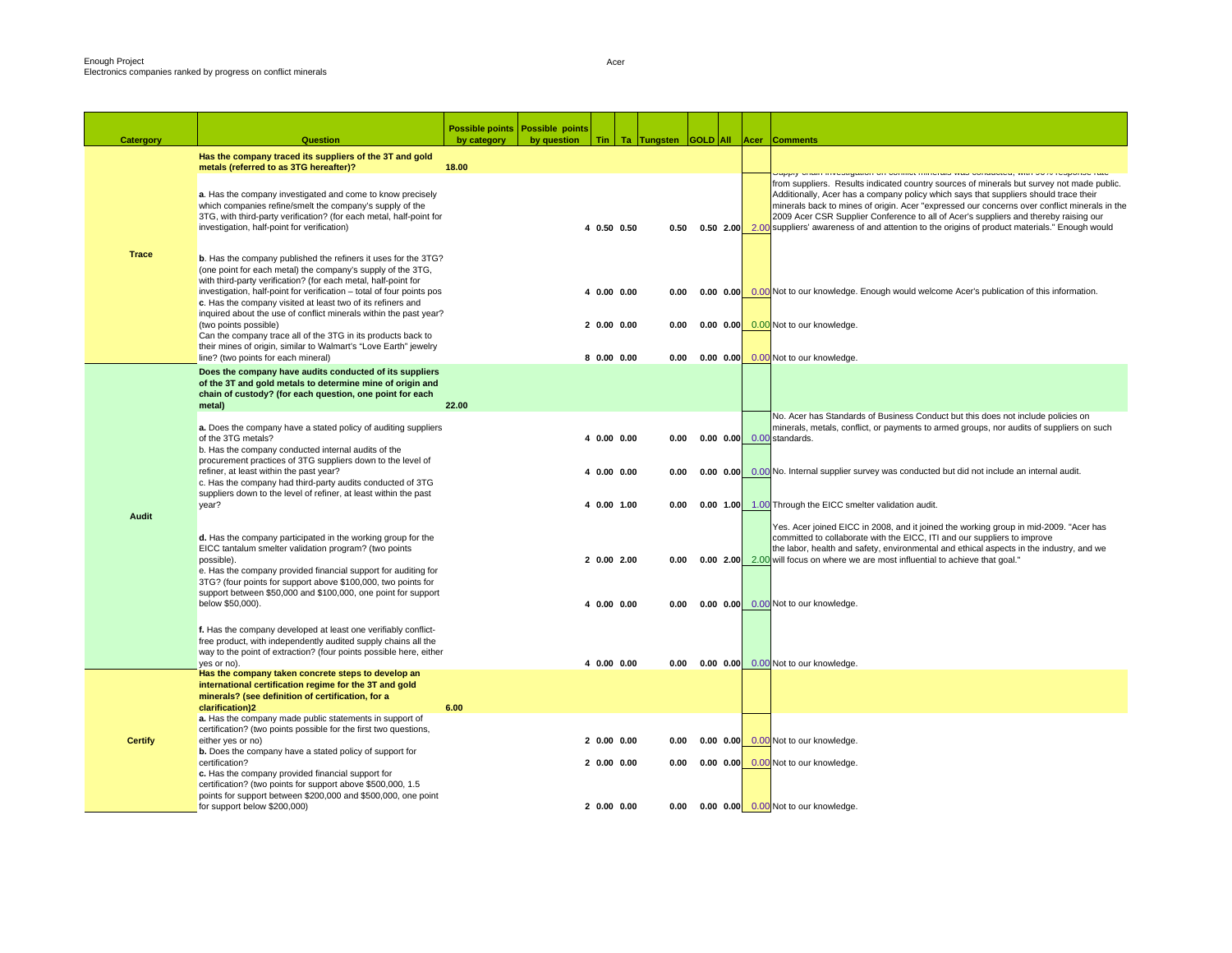| Catergory                        | <b>Question</b>                                                                                                                                                                                                                                                                                                                                                                                                                | by category | Possible points   Possible points<br>by question | Tin           | Ta Tungsten GOLD All Acer Comments |     |               |                                                                                                                                                                                                                                                                                                                                                                                                                                                                                         |
|----------------------------------|--------------------------------------------------------------------------------------------------------------------------------------------------------------------------------------------------------------------------------------------------------------------------------------------------------------------------------------------------------------------------------------------------------------------------------|-------------|--------------------------------------------------|---------------|------------------------------------|-----|---------------|-----------------------------------------------------------------------------------------------------------------------------------------------------------------------------------------------------------------------------------------------------------------------------------------------------------------------------------------------------------------------------------------------------------------------------------------------------------------------------------------|
|                                  | Has the company had regular engagement with the NGO<br>coalition, led by Enough, on the conflict minerals issue? 2.00                                                                                                                                                                                                                                                                                                          |             |                                                  |               |                                    |     |               |                                                                                                                                                                                                                                                                                                                                                                                                                                                                                         |
| <b>Stakeholder</b><br>Engagement | a. Has the company met with the NGO coalition, led by<br>Enough, regarding inquiries on conflict minerals? (one point<br>possible, yes or no).                                                                                                                                                                                                                                                                                 |             |                                                  | 1 N/A N/A N/A |                                    | N/A |               | 1.00 1.00 Yes, initial call in November 2010.                                                                                                                                                                                                                                                                                                                                                                                                                                           |
|                                  | b. Has the company held regular communication with the<br>Enough NGO coalition regarding conflict minerals (at least bi-<br>monthly)? (one point possible)                                                                                                                                                                                                                                                                     |             |                                                  | 1 N/A N/A N/A |                                    | N/A |               | 0.00 0.00 No. We would welcome further engagement with Acer.                                                                                                                                                                                                                                                                                                                                                                                                                            |
|                                  | Support for legislation: Has the company supported the<br>legislation on conflict minerals?                                                                                                                                                                                                                                                                                                                                    | 7.00        |                                                  |               |                                    |     |               |                                                                                                                                                                                                                                                                                                                                                                                                                                                                                         |
|                                  | a. During the legislative process, did the company issue a<br>statement supporting at least one of the specific pieces of<br>legislation (the Conflict Minerals Trade Act, the Congo Conflict<br>Minerals Act, or the Wall Stree Reform Act provision on conflict<br>minerals)                                                                                                                                                 |             |                                                  | 2 N/A N/A N/A |                                    | N/A | 0 N/A         | No.                                                                                                                                                                                                                                                                                                                                                                                                                                                                                     |
| Legislation                      | b. Has the company issued a supporting statement of the<br>conflict minerals provision in the Wall Street Reform Act since<br>its passage on July 21? In order to qualify here, the statement<br>would not be in support of the goals of the legislation, but the<br>actual provision itself.<br>c. Has the company, separate from the industry association,<br>met with Members of Congress to lobby in favor of legislation? |             |                                                  | 1 N/A N/A N/A |                                    | N/A |               | Yes. The statement reads, "In response to the signing of the U.S. Financial Reform Bill<br>(H.R. 4173) into law on July 21, 2010, Acer supports the provisions outlined in the law and<br>will participate collaboratively in the rule making process with other members in the industry<br>through Acer's memberships in both the Information Technology Industry Council (ITI) and<br>the EICC." See http://www.acer-group.com/public/Sustainability/sustainability main04-<br>10.htm |
|                                  | (four points for 10+ pro-legislation lobbying meetings, two                                                                                                                                                                                                                                                                                                                                                                    |             |                                                  |               |                                    |     |               |                                                                                                                                                                                                                                                                                                                                                                                                                                                                                         |
|                                  | points for 5-10 meetings).<br><b>Totals</b>                                                                                                                                                                                                                                                                                                                                                                                    | 55.00       | 55                                               | 4 N/A N/A N/A |                                    | N/A | 0 N/A<br>7.00 | $\frac{1}{2}$ See #22<br>13%                                                                                                                                                                                                                                                                                                                                                                                                                                                            |
|                                  |                                                                                                                                                                                                                                                                                                                                                                                                                                |             |                                                  |               |                                    |     |               | <b>Overall percentage</b>                                                                                                                                                                                                                                                                                                                                                                                                                                                               |
| <b>Additional Criteria</b>       |                                                                                                                                                                                                                                                                                                                                                                                                                                |             |                                                  |               |                                    |     |               |                                                                                                                                                                                                                                                                                                                                                                                                                                                                                         |
| <b>Environmental</b>             | a. Greenpeace Green Electronics Ranking (four points<br>possible, based on the quartile of the company ranking in the<br>latest scorecard)<br>b. Newsweek Green Company Rankings (four points possible,                                                                                                                                                                                                                        | 8.00        |                                                  | 4 N/A N/A N/A |                                    | N/A |               | 2 12/18 on the Greenpeace list                                                                                                                                                                                                                                                                                                                                                                                                                                                          |
|                                  | based on the quartile of the company ranking in the latest                                                                                                                                                                                                                                                                                                                                                                     |             | N/A                                              | N/A N/A N/A   |                                    | N/A |               | Acer is not included in the 2009 rankings                                                                                                                                                                                                                                                                                                                                                                                                                                               |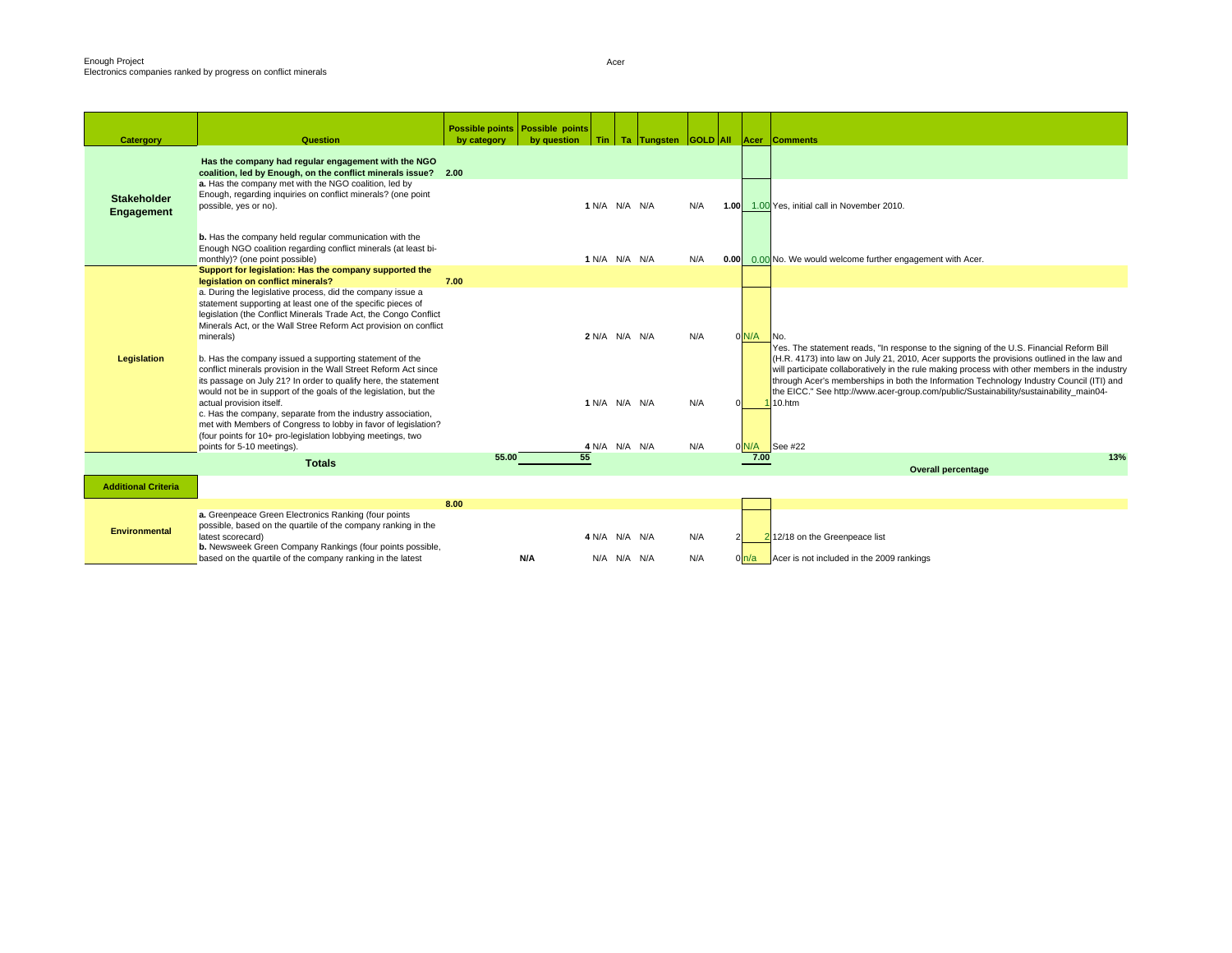|                 |                                                                                                                                                                                                                                                                                                                                                                                          | Possible points   Possible points |             |                           |                                |                                                      |       |                                                                                                                                                                                                                                                                                                                                                                                                                                                                                                                                                                                                                                                                                                                                                                                                                                                                                                                                           |
|-----------------|------------------------------------------------------------------------------------------------------------------------------------------------------------------------------------------------------------------------------------------------------------------------------------------------------------------------------------------------------------------------------------------|-----------------------------------|-------------|---------------------------|--------------------------------|------------------------------------------------------|-------|-------------------------------------------------------------------------------------------------------------------------------------------------------------------------------------------------------------------------------------------------------------------------------------------------------------------------------------------------------------------------------------------------------------------------------------------------------------------------------------------------------------------------------------------------------------------------------------------------------------------------------------------------------------------------------------------------------------------------------------------------------------------------------------------------------------------------------------------------------------------------------------------------------------------------------------------|
| <b>Category</b> | Question                                                                                                                                                                                                                                                                                                                                                                                 | by category                       | by question |                           | Tin   Ta   Tungsten Gold   All |                                                      | Apple | <b>Comments</b>                                                                                                                                                                                                                                                                                                                                                                                                                                                                                                                                                                                                                                                                                                                                                                                                                                                                                                                           |
|                 | Has the company traced its suppliers of the 3T and gold<br>metals (referred to as 3TG hereafter)?                                                                                                                                                                                                                                                                                        | 18.00                             |             |                           |                                |                                                      |       | Apple did not respond to the Enough survey. The results here are based<br>on meetings with Apple and published information.                                                                                                                                                                                                                                                                                                                                                                                                                                                                                                                                                                                                                                                                                                                                                                                                               |
|                 | a. Has the company investigated and come to know precisely<br>which companies refine/smelt the company's supply of the<br>3TG, with third-party verification? (for each metal, half-point for<br>investigation, half-point for verification)                                                                                                                                             |                                   |             | 4 0.50 0.50               |                                | $0.50$ $0.50$ $0.00$                                 |       | 2.00 Supplier investigation on conflict minerals was conducted in 2010.                                                                                                                                                                                                                                                                                                                                                                                                                                                                                                                                                                                                                                                                                                                                                                                                                                                                   |
| <b>Trace</b>    | b. Has the company published the refiners it uses for 3TG<br>materials (one point for each metal), with third-party<br>verification? (for each metal, half-point for investigation, half-<br>point for verification - total of four points possible)<br>c. Has the company visited at least two of its refiners and<br>inquired about the use of conflict minerals within the past year? |                                   |             | 4 0.00 0.00               |                                | $0.00$ $0.00$ $0.00$                                 |       | Not to our knowledge. Enough would welcome Apple's publication of this<br>0.00 information.                                                                                                                                                                                                                                                                                                                                                                                                                                                                                                                                                                                                                                                                                                                                                                                                                                               |
|                 | (two points possible)                                                                                                                                                                                                                                                                                                                                                                    |                                   |             | 2 0.00 0.00               |                                | $0.00$ $0.00$ $0.00$                                 |       | 0.00 Not to our knowledge.                                                                                                                                                                                                                                                                                                                                                                                                                                                                                                                                                                                                                                                                                                                                                                                                                                                                                                                |
|                 | d. Can the company trace all of the 3TG in its products back to<br>mines of origin? (two points for each mineral)                                                                                                                                                                                                                                                                        |                                   |             | 8 0.00 0.00               |                                | $0.00$ $0.00$ $0.00$                                 |       | 0.00 Not to our knowledge.                                                                                                                                                                                                                                                                                                                                                                                                                                                                                                                                                                                                                                                                                                                                                                                                                                                                                                                |
|                 | Does the company have audits conducted of its suppliers<br>of 3TG materials to determine mine of origin and chain of<br>custody? (for each question, one point for each metal)                                                                                                                                                                                                           | 22.00                             |             |                           |                                |                                                      |       |                                                                                                                                                                                                                                                                                                                                                                                                                                                                                                                                                                                                                                                                                                                                                                                                                                                                                                                                           |
| Audit           | a. Does the company have a stated policy of auditing suppliers<br>of the 3TG metals?<br>b. Has the company conducted internal audits of the                                                                                                                                                                                                                                              |                                   |             | 4 0.00 0.00               |                                | $0.00$ $0.00$ $0.00$                                 |       | No. However, Apple has a proactive policy on auditing suppliers more<br>generally. Apple sends auditors to its first tier suppliers on environmental<br>and labor standards and publishes the results of these audits, visiting 102<br>facilities in 2009. This is a high industry standard, and we would welcome<br>Apple to apply these audits to the 3TG smelters and suppliers as well to<br>deal with conflict minerals. "Apple requires our suppliers of tantalum<br>capacitors to certify they use only materials that have been produced<br>through a socially and environmentally responsible process. In 2009, we<br>extended our certification requirement to tungsten used in iPhone vibratior<br>motors." However, this does not appear to contain an audit/verification, so<br>it does not qualify here. Enough would welcome an audit/verification of<br>0.00 these suppliers according to standards on conflict minerals. |
|                 | procurement practices of 3TG suppliers down to the level of<br>refiner, at least within the past year?<br>c. Has the company had third-party audits conducted of 3TG<br>suppliers down to the level of refiner, at least within the past                                                                                                                                                 |                                   |             | 4 0.00 0.00               |                                | $0.00$ $0.00$ $0.00$                                 |       | 0.00 No. See #8<br>Through the EICC Tantalum Smelter Validation Program. 11 smelters are                                                                                                                                                                                                                                                                                                                                                                                                                                                                                                                                                                                                                                                                                                                                                                                                                                                  |
|                 | year?<br>d. Has the company participated in the working group for the<br>EICC tantalum smelter validation program? (two points<br>possible).<br>e. Has the company provided financial support for auditing for<br>3TG materials? (four points for support above \$100,000, two<br>points for support between \$50,000 and \$100,000, one point                                           |                                   |             | 4 0.00 1.00<br>20.0000.00 |                                | $0.00 \quad 0.00 \quad 0.00$<br>$0.00$ $0.00$ $2.00$ |       | 1.00 to be audited.<br>2.00 Yes.                                                                                                                                                                                                                                                                                                                                                                                                                                                                                                                                                                                                                                                                                                                                                                                                                                                                                                          |
|                 | for support below \$50,000).<br>f. Has the company developed at least one verifiably conflict-<br>free product, with independently audited supply chains all the<br>way to the point of extraction? (four points possible here, either                                                                                                                                                   |                                   |             | 4 0.00 0.00               |                                | $0.00$ $0.00$ $0.00$                                 |       | 0.00 Not to our knowledge.                                                                                                                                                                                                                                                                                                                                                                                                                                                                                                                                                                                                                                                                                                                                                                                                                                                                                                                |
|                 | yes or no).                                                                                                                                                                                                                                                                                                                                                                              |                                   |             | 4 0.00 0.00               |                                |                                                      |       | 0.00 0.00 0.00 0.00 Not to our knowledge.                                                                                                                                                                                                                                                                                                                                                                                                                                                                                                                                                                                                                                                                                                                                                                                                                                                                                                 |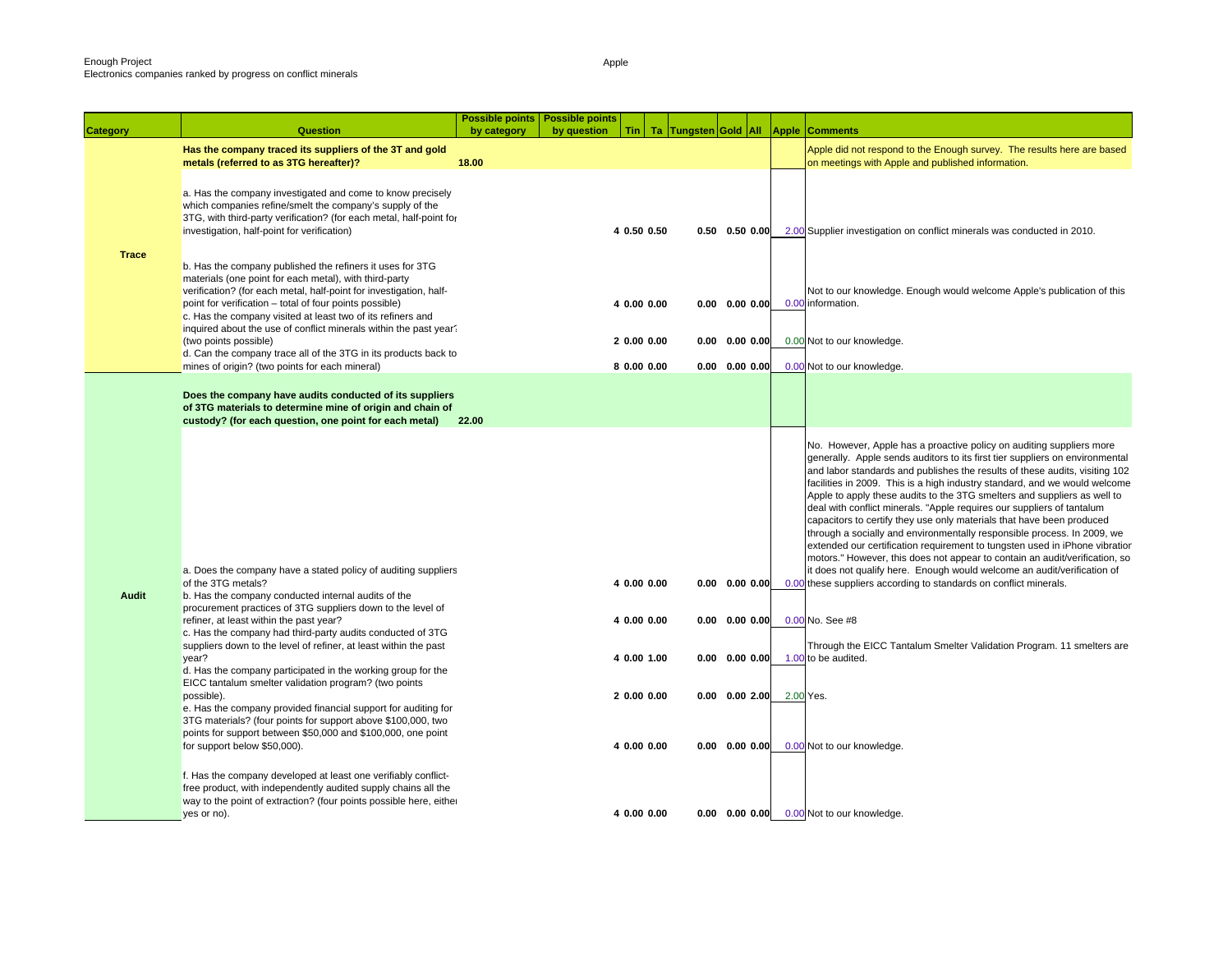b. Newsweek Green Company Rankings (four points possible, based on the quartile of the company ranking in the latest

|                                  | Question                                                                                                                                                                                                                         | <b>Possible points</b> | <b>Possible points</b> |                      |      |                      |      |                                                                     |     |
|----------------------------------|----------------------------------------------------------------------------------------------------------------------------------------------------------------------------------------------------------------------------------|------------------------|------------------------|----------------------|------|----------------------|------|---------------------------------------------------------------------|-----|
| Category                         |                                                                                                                                                                                                                                  | by category            | by question            |                      |      |                      |      | Tin   Ta   Tungsten   Gold   All   Apple   Comments                 |     |
|                                  | Has the company taken concrete steps to develop an<br>international certification regime for the 3TG minerals?<br>(see definition of certification for clarification)<br>a. Has the company made public statements in support of | 6.00                   |                        |                      |      |                      |      |                                                                     |     |
| <b>Certify</b>                   | certification? (two points possible for the first two questions,<br>either yes or no)                                                                                                                                            |                        |                        | 20.0000.00           |      | $0.00$ $0.00$ $0.00$ |      | 0.00 No. We would welcome Apple's further support of certification. |     |
|                                  | b. Does the company have a stated policy of support for<br>certification?                                                                                                                                                        |                        |                        | 2 0.00 0.00          |      | $0.00$ $0.00$ $0.00$ |      | 0.00 Not to our knowledge.                                          |     |
|                                  | c. Has the company provided financial support for<br>certification? (two points for support above \$500,000, 1.5<br>points for support between \$200,000 and \$500,000, one point<br>for support below \$200,000)                |                        |                        | 2 0.00 0.00          |      | $0.00$ $0.00$ $0.00$ |      | 0.00 Not to our knowledge.                                          |     |
|                                  |                                                                                                                                                                                                                                  |                        |                        |                      |      |                      |      |                                                                     |     |
|                                  | Has the company had regular engagement with the NGO<br>coalition, led by Enough, on the conflict minerals issue? 2.00                                                                                                            |                        |                        |                      |      |                      |      |                                                                     |     |
| <b>Stakeholder</b><br>Engagement | a. Has the company met with the NGO coalition, led by<br>Enough, regarding inquiries on conflict minerals? (one point<br>possible, yes or no).                                                                                   |                        |                        | 1 N/A N/A N/A        |      | N/A                  | 1.00 | 1.00 Yes.                                                           |     |
|                                  | b. Has the company held regular communication with the                                                                                                                                                                           |                        |                        |                      |      |                      |      |                                                                     |     |
|                                  | Enough NGO coalition regarding conflict minerals (at least bi-<br>monthly)? (one point possible)                                                                                                                                 |                        |                        | <b>1 N/A N/A N/A</b> |      | N/A                  | 1.00 | 1.00 Yes.                                                           |     |
|                                  | Support for legislation: Has the company supported the<br>U.S. legislation on conflict minerals?                                                                                                                                 | 7.00                   |                        |                      |      |                      |      |                                                                     |     |
|                                  | a. During the legislative process, did the company issue a                                                                                                                                                                       |                        |                        |                      |      |                      |      |                                                                     |     |
|                                  | statement supporting at least one of the specific pieces of                                                                                                                                                                      |                        |                        |                      |      |                      |      |                                                                     |     |
|                                  | legislation (the Conflict Minerals Trade Act, the Congo Conflict                                                                                                                                                                 |                        |                        |                      |      |                      |      |                                                                     |     |
|                                  | Minerals Act, or the Wall Stree Reform Act provision on<br>conflict minerals)                                                                                                                                                    |                        |                        | 2 N/A N/A N/A        |      | N/A                  |      | 0 Not to our knowledge.                                             |     |
| Legislation                      | b. Has the company issued a supporting statement of the                                                                                                                                                                          |                        |                        |                      |      |                      |      |                                                                     |     |
|                                  | conflict minerals provision in the Wall Street Reform Act since                                                                                                                                                                  |                        |                        |                      |      |                      |      |                                                                     |     |
|                                  | its passage on July 21? In order to qualify here, the statement<br>would not be in support of the goals of the legislation, but the                                                                                              |                        |                        |                      |      |                      |      |                                                                     |     |
|                                  | actual provision itself.                                                                                                                                                                                                         |                        |                        | 1 N/A N/A N/A        |      | N/A                  |      | 0 Not to our knowledge.                                             |     |
|                                  | c. Has the company, separate from the industry association,                                                                                                                                                                      |                        |                        |                      |      |                      |      |                                                                     |     |
|                                  | met with Members of Congress to lobby in favor of legislation?                                                                                                                                                                   |                        |                        |                      |      |                      |      |                                                                     |     |
|                                  | (four points for 10+ pro-legislation lobbying meetings, two<br>points for 5-10 meetings).                                                                                                                                        |                        |                        | 4 N/A N/A N/A        |      | N/A                  |      | 0 Not to our knowledge.                                             |     |
|                                  | <b>Totals</b>                                                                                                                                                                                                                    | 55.00                  | 55                     |                      |      |                      |      | 7.00                                                                | 13% |
|                                  |                                                                                                                                                                                                                                  |                        |                        |                      |      |                      |      | <b>Overall percentage</b>                                           |     |
| <b>Additional Criteria</b>       |                                                                                                                                                                                                                                  |                        |                        |                      |      |                      |      |                                                                     |     |
|                                  |                                                                                                                                                                                                                                  | 8.00                   |                        |                      | 0.00 |                      |      |                                                                     |     |
|                                  | a. Greenpeace Green Electronics Ranking (four points<br>possible, based on the quartile of the company ranking in the                                                                                                            |                        |                        |                      |      |                      |      |                                                                     |     |
| <b>Environmental</b>             | latest scorecard)                                                                                                                                                                                                                |                        |                        | 4 N/A N/A N/A        |      | 3                    |      | 39/18 on the Newsweek list.                                         |     |

scorecard) **19/48** on the US Technology companies list. **4** N/A N/A N/A N/A N/A 3 3 3 3 3 3 3 3 3 4 3 19/48 on the US Technology companies list.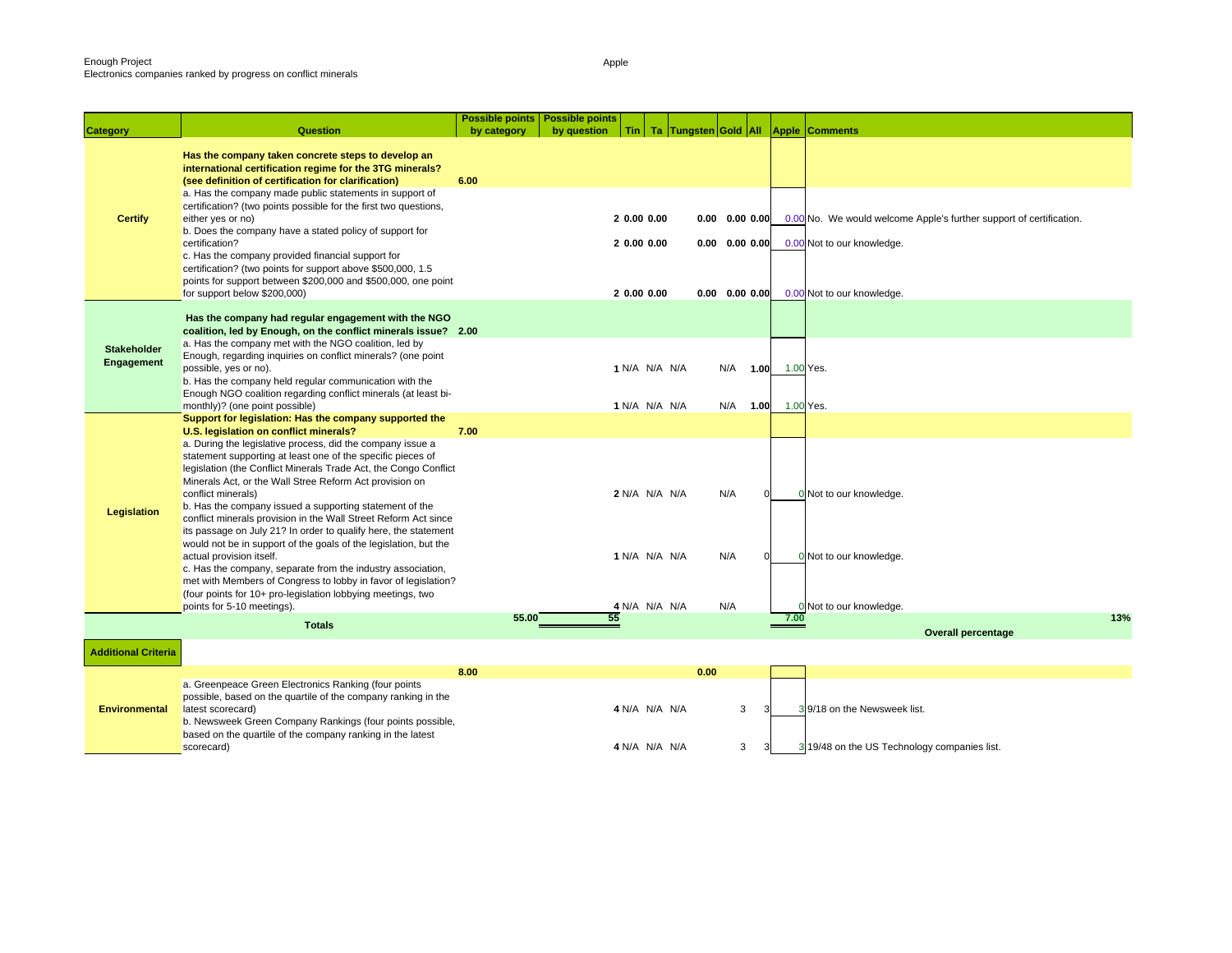|                |                                                                                                                                                                                                                                                                                                                     | <b>Possible points</b> | <b>Possible points</b> |                          |  |                                              |               |                                                                                                                                 |
|----------------|---------------------------------------------------------------------------------------------------------------------------------------------------------------------------------------------------------------------------------------------------------------------------------------------------------------------|------------------------|------------------------|--------------------------|--|----------------------------------------------|---------------|---------------------------------------------------------------------------------------------------------------------------------|
| Category       | Question                                                                                                                                                                                                                                                                                                            | by category            | by question            |                          |  | Tin   Ta   Tungsten Gold   All               | <b>Cannon</b> | <b>Comments</b><br>Canon nas not maue public statements on communimierals, nor                                                  |
|                | Has the company traced its suppliers of the 3T and gold<br>metals (referred to as 3TG hereafter)?                                                                                                                                                                                                                   | 18.00                  |                        |                          |  |                                              |               | participated in meetings on conflct minerals, nor responded to<br>Enough's repeated attempts to contact the company.            |
| <b>Trace</b>   | a. Has the company investigated and come to know precisely<br>which companies refine/smelt the company's supply of the<br>3TG, with third-party verification? (for each metal, half-point for<br>investigation, half-point for verification)                                                                        |                        |                        | 4 0.00 0.00              |  | $0.00$ $0.00$ $0.00$                         |               | 0.00 Not to our knowledge.                                                                                                      |
|                | b. Has the company published the refiners it uses for 3TG<br>materials (one point for each metal), with third-party<br>verification? (for each metal, half-point for investigation, half-<br>point for verification – total of four points possible)<br>c. Has the company visited at least two of its refiners and |                        |                        | 4 0.00 0.00              |  | $0.00$ $0.00$ $0.00$                         |               | Not to our knowledge. Enough would welcome Canon's<br>0.00 publication of this information.                                     |
|                | inquired about the use of conflict minerals within the past year?<br>(two points possible)<br>d. Can the company trace all of the 3TG in its products back to<br>mines of origin? (two points for each mineral)                                                                                                     |                        |                        | 20.0000.00<br>80.0000.00 |  | $0.00$ $0.00$ $0.00$<br>$0.00$ $0.00$ $0.00$ |               | 0.00 Not to our knowledge.<br>0.00 Not to our knowledge.                                                                        |
|                |                                                                                                                                                                                                                                                                                                                     |                        |                        |                          |  |                                              |               |                                                                                                                                 |
|                | Does the company have audits conducted of its suppliers<br>of 3TG materials to determine mine of origin and chain of<br>custody? (for each question, one point for each metal)<br>a. Does the company have a stated policy of auditing suppliers<br>of the 3TG metals?                                              | 22.00                  |                        | 4 0.00 0.00              |  | $0.00 \quad 0.00 \quad 0.00$                 |               | Not to our knowledge. Canon's 2010 Sustainability Report makes<br>0.00 no mention of conflict minerals or auditing of smelters. |
|                | b. Has the company conducted internal audits of the<br>procurement practices of 3TG suppliers down to the level of<br>refiner, at least within the past year?<br>c. Has the company had third-party audits conducted of 3TG                                                                                         |                        |                        | 4 0.00 0.00              |  | $0.00 \quad 0.00 \quad 0.00$                 |               | 0.00 Not to our knowledge.                                                                                                      |
| Audit          | suppliers down to the level of refiner, at least within the past<br>year?<br>d. Has the company participated in the working group for the                                                                                                                                                                           |                        |                        | 4 0.00 0.00              |  | $0.00$ $0.00$ $0.00$                         |               | 0.00 Not to our knowledge.                                                                                                      |
|                | EICC tantalum smelter validation program? (two points<br>possible).<br>e. Has the company provided financial support for auditing for<br>3TG materials? (four points for support above \$100,000, two                                                                                                               |                        |                        | 20.0000.00               |  | $0.00$ $0.00$ $0.00$                         |               | 0.00 Not to our knowledge.                                                                                                      |
|                | points for support between \$50,000 and \$100,000, one point<br>for support below \$50,000).                                                                                                                                                                                                                        |                        |                        | 4 0.00 0.00              |  | $0.00 \quad 0.00 \quad 0.00$                 |               | 0.00 Not to our knowledge.                                                                                                      |
|                | f. Has the company developed at least one verifiably conflict-<br>free product, with independently audited supply chains all the<br>way to the point of extraction? (four points possible here, either<br>yes or no).                                                                                               |                        |                        | 4 0.00 0.00              |  | $0.00$ $0.00$ $0.00$                         |               | 0.00 Not to our knowledge.                                                                                                      |
|                | Has the company taken concrete steps to develop an<br>international certification regime for the 3TG minerals?<br>(see definition of certification for clarification)                                                                                                                                               | 6.00                   |                        |                          |  |                                              |               |                                                                                                                                 |
| <b>Certify</b> | a. Has the company made public statements in support of<br>certification? (two points possible for the first two questions,<br>either yes or no)                                                                                                                                                                    |                        |                        | 20.0000.00               |  | $0.00$ $0.00$ $0.00$                         |               | 0.00 Not to our knowledge.                                                                                                      |
|                | b. Does the company have a stated policy of support for<br>certification?                                                                                                                                                                                                                                           |                        |                        | 20.0000.00               |  | $0.00$ $0.00$ $0.00$                         |               | 0.00 Not to our knowledge.                                                                                                      |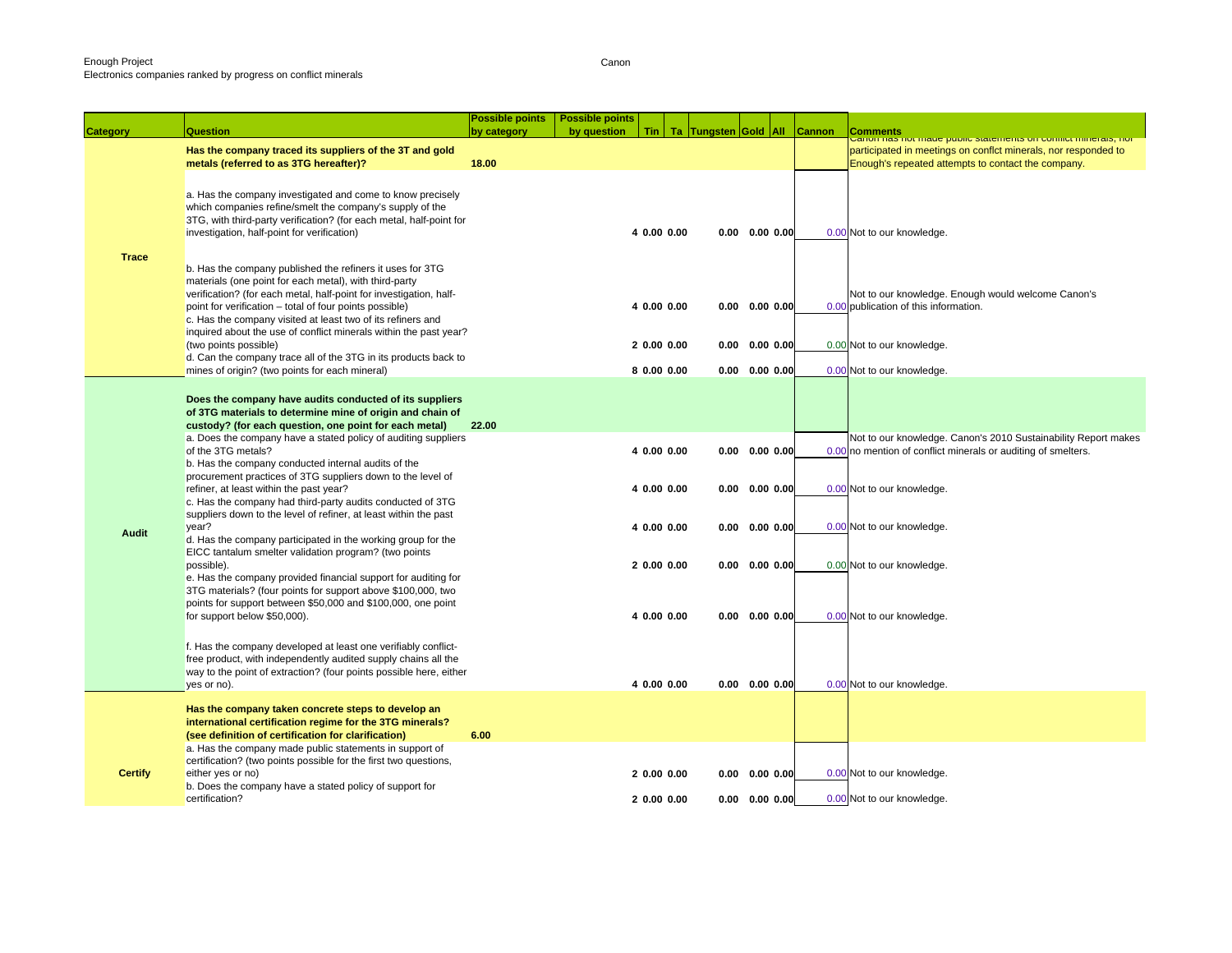|                                  |                                                                                                                                                                                                                                                                                                                                                                                                                                                                                                                                                                                                                                                | <b>Possible points</b> | <b>Possible points</b> |            |                                |                      |                              |         |            |                                                  |
|----------------------------------|------------------------------------------------------------------------------------------------------------------------------------------------------------------------------------------------------------------------------------------------------------------------------------------------------------------------------------------------------------------------------------------------------------------------------------------------------------------------------------------------------------------------------------------------------------------------------------------------------------------------------------------------|------------------------|------------------------|------------|--------------------------------|----------------------|------------------------------|---------|------------|--------------------------------------------------|
| <b>Category</b>                  | Question                                                                                                                                                                                                                                                                                                                                                                                                                                                                                                                                                                                                                                       | by category            | by question            | Tin        |                                | Ta Tungsten Gold All |                              |         | Cannon     | <b>Comments</b>                                  |
|                                  | c. Has the company provided financial support for certification?<br>(two points for support above \$500,000, 1.5 points for support<br>between \$200,000 and \$500,000, one point for support below<br>\$200,000                                                                                                                                                                                                                                                                                                                                                                                                                               |                        |                        | 20.0000.00 |                                |                      | $0.00 \quad 0.00 \quad 0.00$ |         |            | 0.00 Not to our knowledge.                       |
| <b>Stakeholder</b><br>Engagement | Has the company had regular engagement with the NGO<br>coalition, led by Enough, on the conflict minerals issue? 2.00<br>a. Has the company met with the NGO coalition, led by<br>Enough, regarding inquiries on conflict minerals? (one point<br>possible, yes or no).<br>b. Has the company held regular communication with the<br>Enough NGO coalition regarding conflict minerals (at least bi-                                                                                                                                                                                                                                            |                        |                        |            | 1 N/A N/A N/A                  |                      | N/A                          | 0.00    | $0.00$ No  |                                                  |
|                                  | monthly)? (one point possible)                                                                                                                                                                                                                                                                                                                                                                                                                                                                                                                                                                                                                 |                        |                        |            | 1 N/A N/A N/A                  |                      | N/A                          | 0.00    | $0.00$ No. |                                                  |
|                                  | Support for legislation: Has the company supported the<br>U.S. legislation on conflict minerals?                                                                                                                                                                                                                                                                                                                                                                                                                                                                                                                                               | 7.00                   |                        |            |                                |                      |                              |         |            |                                                  |
| <b>Legislation</b>               | a. During the legislative process, did the company issue a<br>statement supporting at least one of the specific pieces of<br>legislation (the Conflict Minerals Trade Act, the Congo Conflict<br>Minerals Act, or the Wall Stree Reform Act provision on conflict<br>minerals)<br>b. Has the company issued a supporting statement of the<br>conflict minerals provision in the Wall Street Reform Act since<br>its passage on July 21? In order to qualify here, the statement<br>would not be in support of the goals of the legislation, but the<br>actual provision itself.<br>c. Has the company, separate from the industry association, |                        |                        |            | 2 N/A N/A N/A<br>1 N/A N/A N/A |                      | N/A<br>N/A                   |         |            | 0 No.<br>0 No.                                   |
|                                  | met with Members of Congress to lobby in favor of legislation?<br>(four points for 10+ pro-legislation lobbying meetings, two<br>points for 5-10 meetings).                                                                                                                                                                                                                                                                                                                                                                                                                                                                                    |                        |                        |            | 4 N/A N/A N/A                  |                      | N/A                          |         |            | Mot to our knowledge.                            |
|                                  | <b>Totals</b>                                                                                                                                                                                                                                                                                                                                                                                                                                                                                                                                                                                                                                  | 55.00                  | 55                     |            |                                |                      |                              |         | 0.00       | $\bf{0}$<br><b>Overall percentage</b>            |
| <b>Additional Criteria</b>       |                                                                                                                                                                                                                                                                                                                                                                                                                                                                                                                                                                                                                                                |                        |                        |            |                                |                      |                              |         |            |                                                  |
|                                  |                                                                                                                                                                                                                                                                                                                                                                                                                                                                                                                                                                                                                                                | 8.00                   |                        |            |                                |                      |                              |         |            |                                                  |
| <b>Environmental</b>             | a. Greenpeace Green Electronics Ranking (four points<br>possible, based on the quartile of the company ranking in the<br>latest scorecard)<br>b. Newsweek Green Company Rankings (four points possible,<br>based on the quartile of the company ranking in the latest                                                                                                                                                                                                                                                                                                                                                                          |                        | N/A                    |            | N/A N/A N/A                    |                      | N/A                          | N/A N/A |            | Not ranked.                                      |
|                                  | scorecard)                                                                                                                                                                                                                                                                                                                                                                                                                                                                                                                                                                                                                                     |                        |                        |            | 4 N/A N/A N/A                  |                      | N/A                          | N/A     |            | 4 24/100 on the Overall Newsweek companies list. |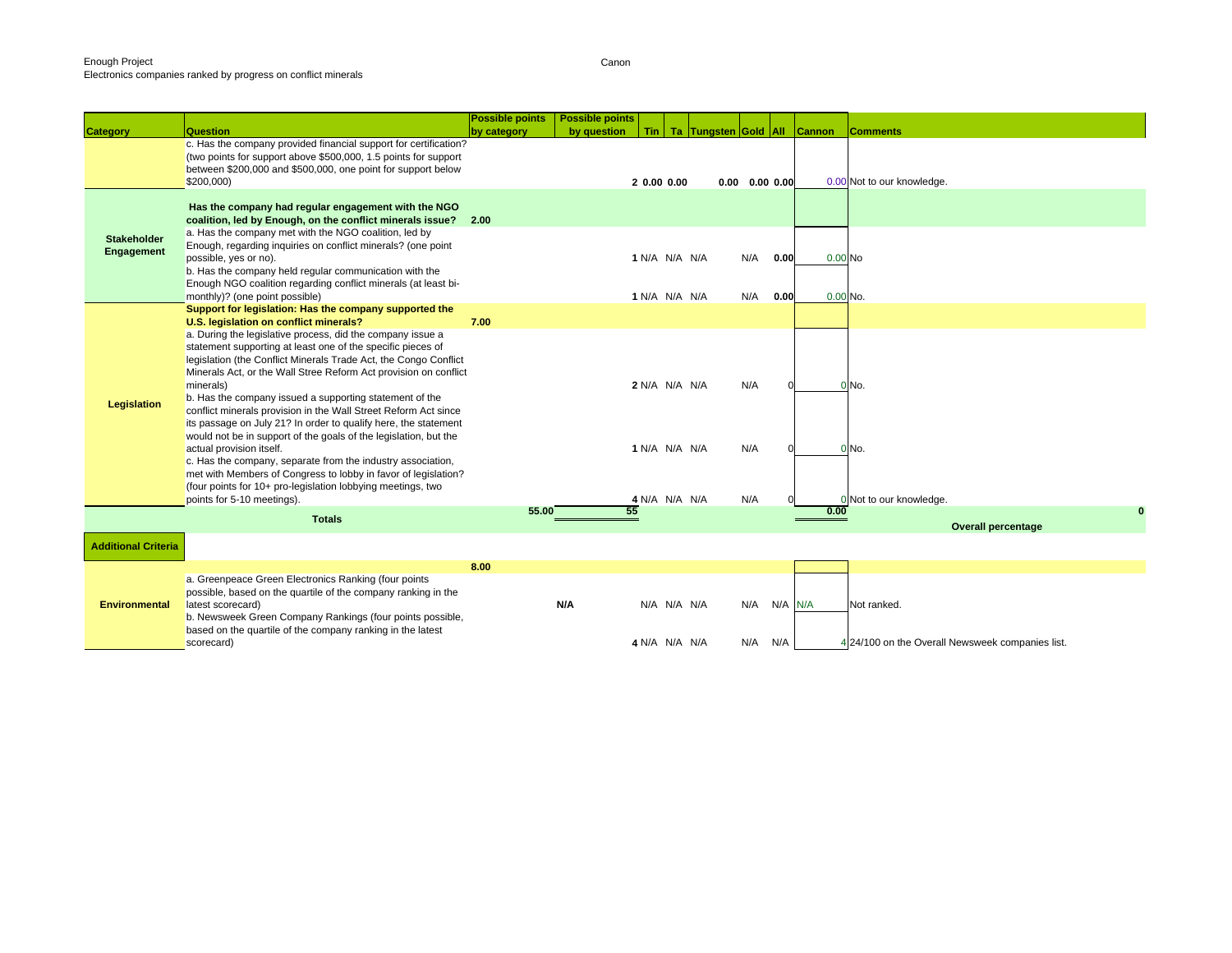|                 |                                                                                                                                                                                                                                                                                                                                                                                    | <b>Possible points</b> | <b>Possible points</b> |                            |                      |                                                             |      |                                                                                                                                                                                                                                                                                                                                                                                                                                                                                                                                 |
|-----------------|------------------------------------------------------------------------------------------------------------------------------------------------------------------------------------------------------------------------------------------------------------------------------------------------------------------------------------------------------------------------------------|------------------------|------------------------|----------------------------|----------------------|-------------------------------------------------------------|------|---------------------------------------------------------------------------------------------------------------------------------------------------------------------------------------------------------------------------------------------------------------------------------------------------------------------------------------------------------------------------------------------------------------------------------------------------------------------------------------------------------------------------------|
| <b>Category</b> | <b>Question</b>                                                                                                                                                                                                                                                                                                                                                                    | by category            | by question            | <b>Tin</b>                 | Ta Tungsten Gold All |                                                             | Dell | <b>Comments</b>                                                                                                                                                                                                                                                                                                                                                                                                                                                                                                                 |
|                 | Has the company traced its suppliers of the 3T and gold<br>metals (referred to as 3TG hereafter)?                                                                                                                                                                                                                                                                                  | 18.00                  |                        |                            |                      |                                                             |      |                                                                                                                                                                                                                                                                                                                                                                                                                                                                                                                                 |
|                 | a. Has the company investigated and come to know precisely<br>which companies refine/smelt the company's supply of the<br>3TG, with third-party verification? (for each metal, half-point for<br>investigation, half-point for verification)                                                                                                                                       |                        |                        | 4 0.00 0.00                |                      |                                                             |      | Dell is in the process of investigating its components and suppliers for the presence<br>0.00 0.00 0.00 0.00 of 3TG materials, but this has not been completed.                                                                                                                                                                                                                                                                                                                                                                 |
| <b>Trace</b>    | b. Has the company published the refiners it uses for 3TG<br>materials (one point for each metal), with third-party<br>verification? (for each metal, half-point for investigation, half-<br>point for verification - total of four points possible)<br>c. Has the company visited at least two of its refiners and<br>inquired about the use of conflict minerals within the past |                        |                        | 4 0.00 0.00                |                      |                                                             |      | 0.00 0.00 0.00 0.00 Not to our knowledge. Enough would welcome Dell's publication of this information.                                                                                                                                                                                                                                                                                                                                                                                                                          |
|                 | year? (two points possible)<br>d. Can the company trace all of the 3TG in its products back to<br>mines of origin? (two points for each mineral)                                                                                                                                                                                                                                   |                        |                        | 2 0.00 2.00<br>8 0.00 0.00 |                      | 0.00 0.00 0.00 2.00 Yes.<br>$0.00$ $0.00$ $0.00$ $0.00$ No. |      |                                                                                                                                                                                                                                                                                                                                                                                                                                                                                                                                 |
|                 | Does the company have audits conducted of its suppliers<br>of 3TG materials to determine mine of origin and chain of<br>custody? (for each question, one point for each metal)                                                                                                                                                                                                     | 22.00                  |                        |                            |                      |                                                             |      |                                                                                                                                                                                                                                                                                                                                                                                                                                                                                                                                 |
|                 | a. Does the company have a stated policy of auditing suppliers<br>of the 3TG metals?<br>b. Has the company conducted internal audits of the<br>procurement practices of 3TG suppliers down to the level of                                                                                                                                                                         |                        |                        | 4 0.00 0.00                |                      |                                                             |      | No. Dell conducts internal audits to the EICC Code of Conduct, which does not<br>include the conflict minerals questions yet. Dell also conducts joint audits of certain<br>questionable suppliers, together with other electronics companies. We would<br>0.00 0.00 0.00 0.00 welcome a policy of auditing Dell's suppliers for conflict minerals.<br>No. Dell conducts internal audits to the EICC Code of Conduct, which does not<br>include conflict the minerals questions yet. Dell also conducts joint audits of certain |
| Audit           | refiner, at least within the past year?<br>c. Has the company had third-party audits conducted of 3TG<br>suppliers down to the level of refiner, at least within the past                                                                                                                                                                                                          |                        |                        | 4 0.00 0.00                |                      |                                                             |      | <b>0.00 0.00 0.00</b> 0.00 questionable suppliers, together with other electronics companies.<br>Through the EICC Tantalum Smelter Validation Program. 11 smelters are to be                                                                                                                                                                                                                                                                                                                                                    |
|                 | year?<br>d. Has the company participated in the working group for the<br>EICC tantalum smelter validation program? (two points<br>possible).                                                                                                                                                                                                                                       |                        |                        | 4 0.00 1.00<br>2 0.00 2.00 |                      | 0.00 0.00 0.00 1.00 audited.<br>0.00 0.00 0.00 2.00 Yes     |      |                                                                                                                                                                                                                                                                                                                                                                                                                                                                                                                                 |
|                 | e. Has the company provided financial support for auditing for<br>3TG materials? (four points for support above \$100,000, two<br>points for support between \$50,000 and \$100,000, one point                                                                                                                                                                                     |                        |                        |                            |                      |                                                             |      | No. Dell provided \$10,000 for the ITRI pilot project but this is a tracing, not an                                                                                                                                                                                                                                                                                                                                                                                                                                             |
|                 | for support below \$50,000).                                                                                                                                                                                                                                                                                                                                                       |                        |                        | 4 0.00 0.00                |                      |                                                             |      | 0.00 0.00 0.00 0.00 auditing scheme.                                                                                                                                                                                                                                                                                                                                                                                                                                                                                            |
|                 | f. Has the company developed at least one verifiably conflict-<br>free product, with independently audited supply chains all the<br>way to the point of extraction? (four points possible here, either<br>yes or no).                                                                                                                                                              |                        |                        | 4 0.00 0.00                |                      |                                                             |      | No. Dell: "We are driving for a conflict free portfolio, a single product seems to point<br>0.00 0.00 0.00 0.00 out that every other product must be a conflict product."                                                                                                                                                                                                                                                                                                                                                       |
|                 | Has the company taken concrete steps to develop an<br>international certification regime for the 3TG minerals?<br>(see definition of certification for clarification)                                                                                                                                                                                                              | 6.00                   |                        |                            |                      |                                                             |      |                                                                                                                                                                                                                                                                                                                                                                                                                                                                                                                                 |
| <b>Certify</b>  | a. Has the company made public statements in support of<br>certification? (two points possible for the first two questions,<br>either yes or no)                                                                                                                                                                                                                                   |                        |                        | 2 0.00 0.00                |                      |                                                             |      | 0.00 0.00 0.00 0.00 Not to our knowledge.                                                                                                                                                                                                                                                                                                                                                                                                                                                                                       |
|                 | b. Does the company have a stated policy of support for<br>certification?                                                                                                                                                                                                                                                                                                          |                        |                        | 2 0.00 0.00                |                      |                                                             |      | 0.00 0.00 0.00 0.00 EICC work counts as audit only, not certification.                                                                                                                                                                                                                                                                                                                                                                                                                                                          |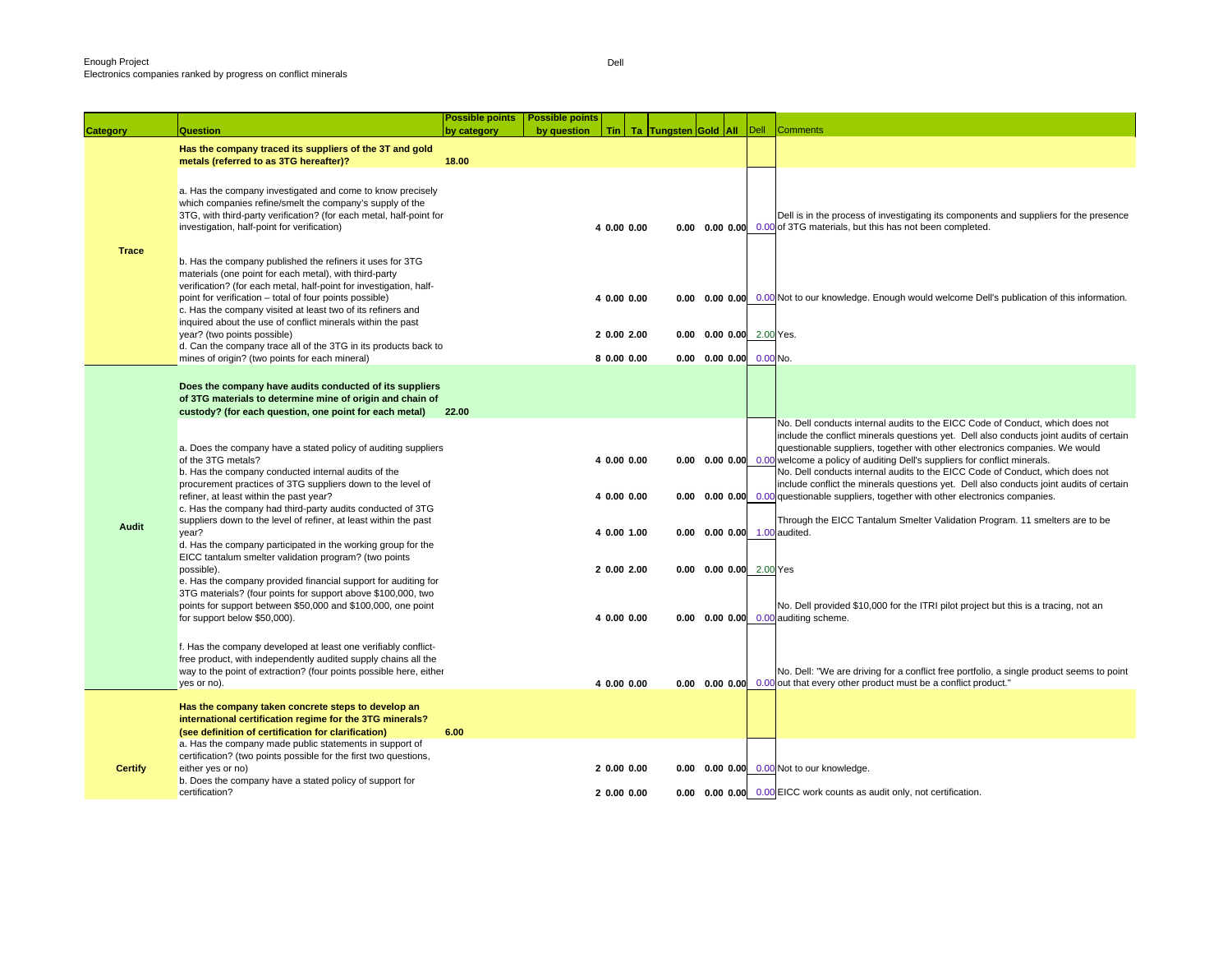|                            |                                                                                                                              | <b>Possible points</b> | <b>Possible points</b> |               |                      |                |      |                                                                                    |
|----------------------------|------------------------------------------------------------------------------------------------------------------------------|------------------------|------------------------|---------------|----------------------|----------------|------|------------------------------------------------------------------------------------|
| <b>Category</b>            | Question                                                                                                                     | by category            | by question<br>Tin I   |               | Ta Tungsten Gold All | $ $ Dell       |      | <b>Comments</b>                                                                    |
|                            | c. Has the company provided financial support for                                                                            |                        |                        |               |                      |                |      |                                                                                    |
|                            | certification? (two points for support above \$500,000, 1.5<br>points for support between \$200,000 and \$500,000, one point |                        |                        |               |                      |                |      |                                                                                    |
|                            | for support below \$200,000)                                                                                                 |                        | 2 0.00 0.00            |               |                      |                |      | 0.00 0.00 0.00 0.00 EICC work counts as audit only, not certification.             |
|                            |                                                                                                                              |                        |                        |               |                      |                |      |                                                                                    |
|                            | Has the company had regular engagement with the NGO                                                                          |                        |                        |               |                      |                |      |                                                                                    |
|                            | coalition, led by Enough, on the conflict minerals issue? 2.00                                                               |                        |                        |               |                      |                |      |                                                                                    |
|                            | a. Has the company met with the NGO coalition, led by                                                                        |                        |                        |               |                      |                |      |                                                                                    |
| <b>Stakeholder</b>         | Enough, regarding inquiries on conflict minerals? (one point                                                                 |                        |                        |               |                      |                |      |                                                                                    |
| Engagement                 | possible, yes or no).                                                                                                        |                        | 1 N/A N/A N/A          |               | N/A                  | 1.00 1.00 Yes. |      |                                                                                    |
|                            | b. Has the company held regular communication with the                                                                       |                        |                        |               |                      |                |      |                                                                                    |
|                            | Enough NGO coalition regarding conflict minerals (at least bi-                                                               |                        |                        |               |                      |                |      |                                                                                    |
|                            | monthly)? (one point possible)                                                                                               |                        | 1 N/A N/A N/A          |               | N/A 1.00 1.00 Yes.   |                |      |                                                                                    |
|                            | Support for legislation: Has the company supported the                                                                       |                        |                        |               |                      |                |      |                                                                                    |
|                            | U.S. legislation on conflict minerals?                                                                                       | 7.00                   |                        |               |                      |                |      |                                                                                    |
|                            | a. During the legislative process, did the company issue a                                                                   |                        |                        |               |                      |                |      |                                                                                    |
|                            | statement supporting at least one of the specific pieces of                                                                  |                        |                        |               |                      |                |      |                                                                                    |
|                            | legislation (the Conflict Minerals Trade Act, the Congo Conflict                                                             |                        |                        |               |                      |                |      |                                                                                    |
|                            | Minerals Act, or the Wall Stree Reform Act provision on                                                                      |                        |                        |               |                      |                |      |                                                                                    |
|                            | conflict minerals)                                                                                                           |                        | 2 N/A N/A N/A          |               | N/A                  |                |      | 0 No.                                                                              |
| <b>Legislation</b>         | b. Has the company issued a supporting statement of the                                                                      |                        |                        |               |                      |                |      |                                                                                    |
|                            | conflict minerals provision in the Wall Street Reform Act since                                                              |                        |                        |               |                      |                |      |                                                                                    |
|                            | its passage on July 21? In order to qualify here, the statement                                                              |                        |                        |               |                      |                |      | Yes, at http://en.community.dell.com/dell-                                         |
|                            | would not be in support of the goals of the legislation, but the                                                             |                        |                        |               |                      |                |      | blogs/Direct2Dell/b/direct2dell/archive/2010/08/23/dell-supports-the-inclusion-of- |
|                            | actual provision itself.                                                                                                     |                        | 1 N/A N/A N/A          |               | N/A                  |                |      | conflict-minerals-in-the-new-financial-reform-bill.aspx                            |
|                            | c. Has the company, separate from the industry association,                                                                  |                        |                        |               |                      |                |      |                                                                                    |
|                            | met with Members of Congress to lobby in favor of legislation?                                                               |                        |                        |               |                      |                |      |                                                                                    |
|                            | (four points for 10+ pro-legislation lobbying meetings, two<br>points for 5-10 meetings).                                    |                        | 4 N/A N/A N/A          |               | N/A                  |                |      | 0 Not to our knowledge.                                                            |
|                            |                                                                                                                              | 55.00                  | 55                     |               |                      |                | 8.00 | 15%                                                                                |
|                            | <b>Totals</b>                                                                                                                |                        |                        |               |                      |                |      | <b>Overall percentage</b>                                                          |
|                            |                                                                                                                              |                        |                        |               |                      |                |      |                                                                                    |
| <b>Additional Criteria</b> |                                                                                                                              |                        |                        |               |                      |                |      |                                                                                    |
|                            |                                                                                                                              | 8.00                   |                        |               |                      |                |      |                                                                                    |
|                            | a. Greenpeace Green Electronics Ranking (four points                                                                         |                        |                        |               |                      |                |      |                                                                                    |
|                            | possible, based on the quartile of the company ranking in the                                                                |                        |                        |               |                      |                |      |                                                                                    |
| <b>Environmental</b>       | latest scorecard)                                                                                                            |                        | 4 N/A N/A N/A          |               | N/A                  |                |      | 2 10/18 on the Greenpeace Isit.                                                    |
|                            | b. Newsweek Green Company Rankings (four points possible,                                                                    |                        |                        |               |                      |                |      |                                                                                    |
|                            | based on the quartile of the company ranking in the latest                                                                   |                        |                        |               |                      |                |      |                                                                                    |
|                            | scorecard)                                                                                                                   |                        |                        | 4 N/A N/A N/A | N/A                  |                |      | 1/49 on the US Technology Companies list.                                          |
|                            |                                                                                                                              |                        |                        |               |                      |                |      |                                                                                    |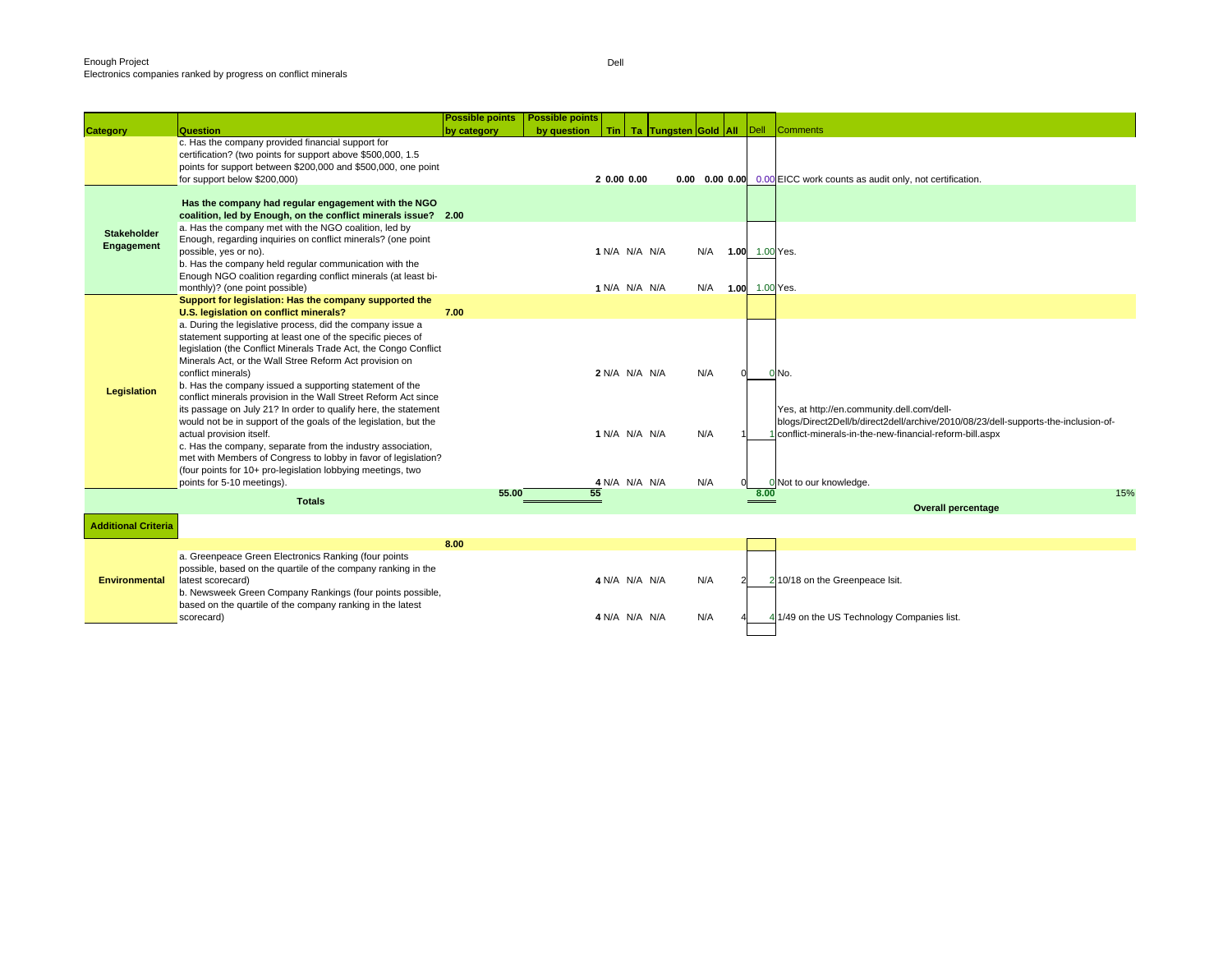**Category Question**

|              |                                                                                                                                                                                                                                                                                                                                                                                    | <b>Possible points</b> | <b>Possible points</b> |             |                                |                              |    |                                                                                                                                                                                                                                                                                                                                                                                                                                                                                                                                                                                                                                                                                                                                                                                             |
|--------------|------------------------------------------------------------------------------------------------------------------------------------------------------------------------------------------------------------------------------------------------------------------------------------------------------------------------------------------------------------------------------------|------------------------|------------------------|-------------|--------------------------------|------------------------------|----|---------------------------------------------------------------------------------------------------------------------------------------------------------------------------------------------------------------------------------------------------------------------------------------------------------------------------------------------------------------------------------------------------------------------------------------------------------------------------------------------------------------------------------------------------------------------------------------------------------------------------------------------------------------------------------------------------------------------------------------------------------------------------------------------|
| egory        | Question                                                                                                                                                                                                                                                                                                                                                                           | by category            | by question            |             | Tin   Ta   Tungsten Gold   All |                              | HP | <b>Comments</b>                                                                                                                                                                                                                                                                                                                                                                                                                                                                                                                                                                                                                                                                                                                                                                             |
|              | Has the company traced its suppliers of the 3T and gold                                                                                                                                                                                                                                                                                                                            |                        |                        |             |                                |                              |    |                                                                                                                                                                                                                                                                                                                                                                                                                                                                                                                                                                                                                                                                                                                                                                                             |
|              | metals (referred to as 3TG hereafter)?                                                                                                                                                                                                                                                                                                                                             | 18.00                  |                        |             |                                |                              |    |                                                                                                                                                                                                                                                                                                                                                                                                                                                                                                                                                                                                                                                                                                                                                                                             |
|              | a. Has the company investigated and come to know precisely<br>which companies refine/smelt the company's supply of the<br>3TG, with third-party verification? (for each metal, half-point for                                                                                                                                                                                      |                        |                        | 4 0.50 0.50 |                                | 0.50 0.50 2.00 2.00 of tin." |    | A series of supply chain investigations conducted in 2007, 2009, and 2010. "We<br>have been able to trace many of those components to the smelter level, but not in all<br>cases. So far we have identified smelters for most uses of tantalum and some uses                                                                                                                                                                                                                                                                                                                                                                                                                                                                                                                                |
|              | investigation, half-point for verification)                                                                                                                                                                                                                                                                                                                                        |                        |                        |             |                                |                              |    |                                                                                                                                                                                                                                                                                                                                                                                                                                                                                                                                                                                                                                                                                                                                                                                             |
| <b>Trace</b> | b. Has the company published the refiners it uses for 3TG<br>materials (one point for each metal), with third-party<br>verification? (for each metal, half-point for investigation, half-<br>point for verification - total of four points possible)<br>c. Has the company visited at least two of its refiners and<br>inquired about the use of conflict minerals within the past |                        |                        | 4 0.00 0.50 |                                | $0.00$ $0.00$ $0.00$ $0.50$  |    | HP published its supplier list in 2008 and 2009, the first in the industry to do so, and it<br>did not suffer competitive disadvantage. Impressively, this list includes one smelter,<br>Mitsui. We would welcome HP's full inclusion of its smelters in this published list.<br>http://www.hp.com/hpinfo/globalcitizenship/i/docs/HP suppliers 2009 GCR.pdf<br>Yes. As part of the smelter validation sub-team of the EICC-GeSI extractives<br>working group, HP social & environmental responsibility auditors visited and<br>reviewed the practices of metal smelting facilities in China (tin and tantalum),                                                                                                                                                                            |
|              | year? (two points possible)                                                                                                                                                                                                                                                                                                                                                        |                        |                        | 2 0.00 2.00 |                                |                              |    | <b>0.00 0.00 0.00</b> 2.00 United States (tin and tantalum), Thailand (tin) and Malaysia (tin).                                                                                                                                                                                                                                                                                                                                                                                                                                                                                                                                                                                                                                                                                             |
|              | d. Can the company trace all of the 3TG in its products back to<br>mines of origin? (two points for each mineral)                                                                                                                                                                                                                                                                  |                        |                        | 8 0.00 0.00 |                                |                              |    | Not yet. "Notably in some cases where we are<br>confident of the smelter used in a particular component supply chain, the data<br>obtained about the procurement practices of the metal smelters should (once<br>verified through the upcoming EICC-GeSI smelter audit process) enable us to have<br>an understanding of the possible mines of origin of the metals used in our<br>0.00 0.00 0.00 0.00 products. This is likely to include a range of mining locations around the world."                                                                                                                                                                                                                                                                                                   |
|              |                                                                                                                                                                                                                                                                                                                                                                                    |                        |                        |             |                                |                              |    |                                                                                                                                                                                                                                                                                                                                                                                                                                                                                                                                                                                                                                                                                                                                                                                             |
|              | Does the company have audits conducted of its suppliers<br>of 3TG materials to determine mine of origin and chain of<br>custody? (for each question, one point for each metal)                                                                                                                                                                                                     | 22.00                  |                        |             |                                |                              |    |                                                                                                                                                                                                                                                                                                                                                                                                                                                                                                                                                                                                                                                                                                                                                                                             |
|              | a. Does the company have a stated policy of auditing suppliers                                                                                                                                                                                                                                                                                                                     |                        |                        |             |                                |                              |    | Not yet. HP has a progressive policy on internally and externally auditing suppliers,<br>including 104 supplier visits in 2009, but this does not yet include audits of 3TG<br>suppliers on conflict minerals.<br>http://www.hp.com/hpinfo/globalcitizenship/society/supplychain/audit.html HP's<br>statements on conflict minerals are extensive and positive but do not yet include<br>audits on illegal payments to armed groups or minerals procurement policies: "We<br>expect suppliers to conduct their worldwide operations in a manner that does not<br>result in labor or human rights violations, including operations that contribute to the<br>direct financing of armed conflict." We would hope that in the future, HP would<br>replace the word "expect" with "will audit". |
|              | of the 3TG metals?<br>b. Has the company conducted internal audits of the                                                                                                                                                                                                                                                                                                          |                        |                        | 4 0.00 0.00 |                                |                              |    | 0.00 0.00 0.00 http://www.hp.com/hpinfo/globalcitizenship/environment/pdf/suppolicy.pdf<br>Not yet. "For some suppliers, we have included specific questions in their audits<br>about their procurement of the 3TG metals. HP has not yet implemented a specific<br>program for specifying and verifying our suppliers' processes for procurement of the                                                                                                                                                                                                                                                                                                                                                                                                                                    |
| Audit        | procurement practices of 3TG suppliers down to the level of<br>refiner, at least within the past year?<br>c. Has the company had third-party audits conducted of 3TG                                                                                                                                                                                                               |                        |                        | 4 0.00 0.00 |                                |                              |    | 3TG metals, but we plan to as part of our due diligence efforts to comply with the<br>0.00 0.00 0.00 0.00 conflict minerals law."                                                                                                                                                                                                                                                                                                                                                                                                                                                                                                                                                                                                                                                           |
|              | suppliers down to the level of refiner, at least within the past                                                                                                                                                                                                                                                                                                                   |                        |                        | 4 0.00 1.00 |                                | 0.00 0.00 0.00 1.00 audited. |    | Through the EICC Tantalum Smelter Validation Program. 11 smelters are to be                                                                                                                                                                                                                                                                                                                                                                                                                                                                                                                                                                                                                                                                                                                 |
|              | year?<br>d. Has the company participated in the working group for the<br>EICC tantalum smelter validation program? (two points                                                                                                                                                                                                                                                     |                        |                        |             |                                |                              |    |                                                                                                                                                                                                                                                                                                                                                                                                                                                                                                                                                                                                                                                                                                                                                                                             |
|              | possible).                                                                                                                                                                                                                                                                                                                                                                         |                        |                        | 2 0.00 2.00 |                                |                              |    | <b>0.00 0.00 0.00</b> 2.00 Yes. HP: "Yes, we are an active member of the smelter validation program."<br>HP's response: "To date, HP has committed the time of our internal auditors and<br>supply chain social / environmental responsibility experts to help build out the audit                                                                                                                                                                                                                                                                                                                                                                                                                                                                                                          |
|              | e. Has the company provided financial support for auditing for<br>3TG materials? (four points for support above \$100,000, two<br>points for support between \$50,000 and \$100,000, one point                                                                                                                                                                                     |                        |                        |             |                                |                              |    | process for EICC. We estimate that between time spent on weekly conference calls<br>and reviewing of associated materials, travel and time to attend smelter visits and<br>supply chain workshops we have spent at least \$50k in internal staff and travel                                                                                                                                                                                                                                                                                                                                                                                                                                                                                                                                 |
|              | for support below \$50,000).                                                                                                                                                                                                                                                                                                                                                       |                        |                        | 4 0.00 1.00 |                                | 0.00 0.00                    |    | $1.00$ costs."                                                                                                                                                                                                                                                                                                                                                                                                                                                                                                                                                                                                                                                                                                                                                                              |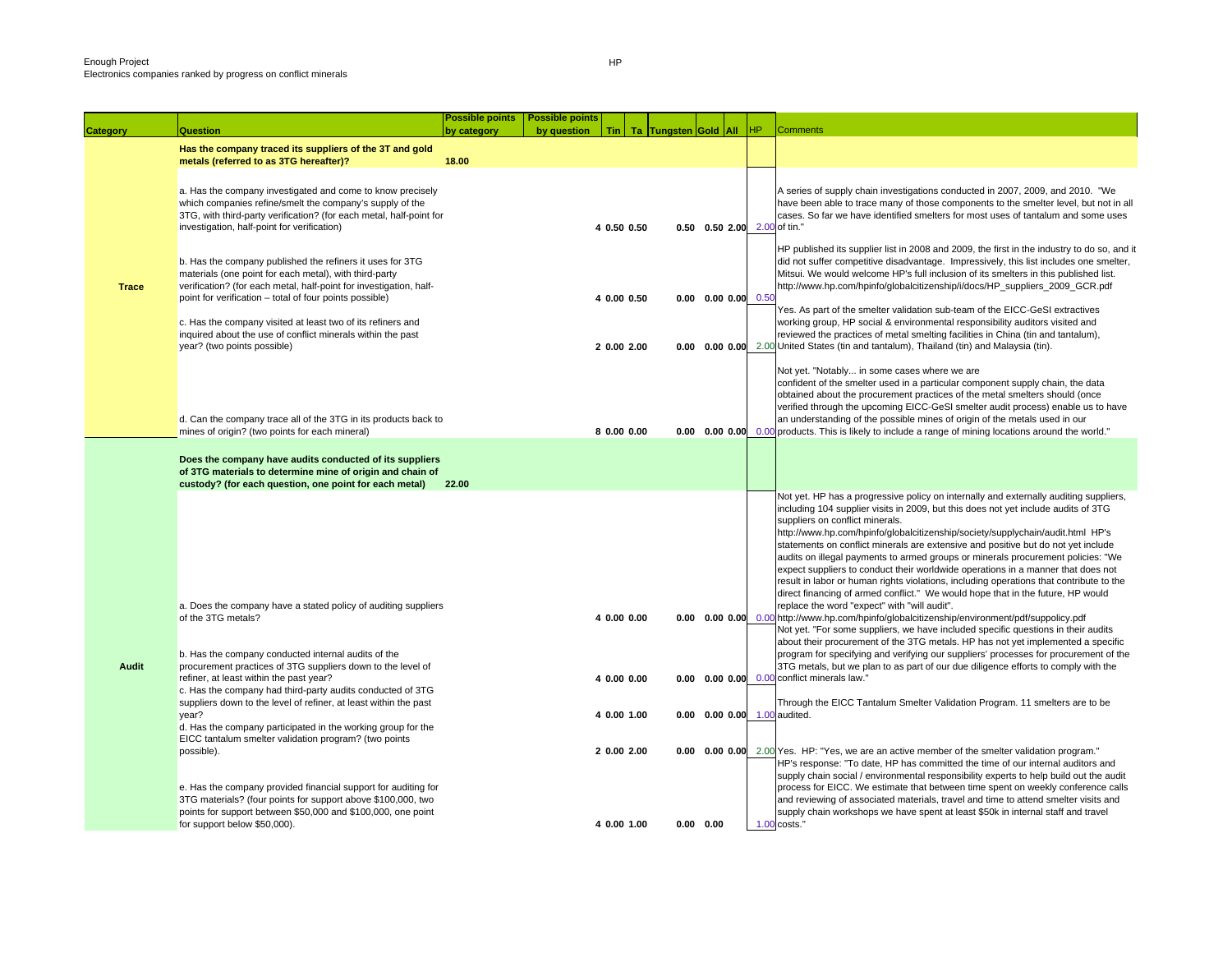|                                  |                                                                                                                                                                                                                                                                                                                                                                                                                                                    | <b>Possible points</b> | <b>Possible points</b> |                                         |  |                                                   |                |           |                                                                                                                                                                                                                                                                                                                                                                                                                                                                                                                                                                                                                                                                                                                                                                                                                                                                                                                                                                                                                                                                                                                                                                                                                                                                                                                                                                                                                                                                                                                                                                                                                                                                                                                                         |
|----------------------------------|----------------------------------------------------------------------------------------------------------------------------------------------------------------------------------------------------------------------------------------------------------------------------------------------------------------------------------------------------------------------------------------------------------------------------------------------------|------------------------|------------------------|-----------------------------------------|--|---------------------------------------------------|----------------|-----------|-----------------------------------------------------------------------------------------------------------------------------------------------------------------------------------------------------------------------------------------------------------------------------------------------------------------------------------------------------------------------------------------------------------------------------------------------------------------------------------------------------------------------------------------------------------------------------------------------------------------------------------------------------------------------------------------------------------------------------------------------------------------------------------------------------------------------------------------------------------------------------------------------------------------------------------------------------------------------------------------------------------------------------------------------------------------------------------------------------------------------------------------------------------------------------------------------------------------------------------------------------------------------------------------------------------------------------------------------------------------------------------------------------------------------------------------------------------------------------------------------------------------------------------------------------------------------------------------------------------------------------------------------------------------------------------------------------------------------------------------|
| Category                         | <b>Question</b>                                                                                                                                                                                                                                                                                                                                                                                                                                    | by category            | by question            |                                         |  | Tin   Ta   Tungsten Gold   All                    | <b>HP</b>      |           | Comments                                                                                                                                                                                                                                                                                                                                                                                                                                                                                                                                                                                                                                                                                                                                                                                                                                                                                                                                                                                                                                                                                                                                                                                                                                                                                                                                                                                                                                                                                                                                                                                                                                                                                                                                |
|                                  | f. Has the company developed at least one verifiably conflict-<br>free product, with independently audited supply chains all the<br>way to the point of extraction? (four points possible here, either<br>yes or no).                                                                                                                                                                                                                              |                        |                        | 4 0.00 0.00                             |  |                                                   |                |           | Not yet. "It is quite possible that many HP products already on the<br>market are in fact DRC conflict-free today. That said, there is no certification<br>mechanism currently available either for us, our<br>0.00 0.00 0.00 0.00 competitors, or our suppliers of 3TG materials."                                                                                                                                                                                                                                                                                                                                                                                                                                                                                                                                                                                                                                                                                                                                                                                                                                                                                                                                                                                                                                                                                                                                                                                                                                                                                                                                                                                                                                                     |
|                                  | Has the company taken concrete steps to develop an<br>international certification regime for the 3TG minerals?<br>(see definition of certification for clarification)                                                                                                                                                                                                                                                                              | 6.00                   |                        |                                         |  |                                                   |                |           |                                                                                                                                                                                                                                                                                                                                                                                                                                                                                                                                                                                                                                                                                                                                                                                                                                                                                                                                                                                                                                                                                                                                                                                                                                                                                                                                                                                                                                                                                                                                                                                                                                                                                                                                         |
| <b>Certify</b>                   | a. Has the company made public statements in support of<br>certification? (two points possible for the first two questions,<br>either yes or no)<br>b. Does the company have a stated policy of support for<br>certification?<br>c. Has the company provided financial support for<br>certification? (two points for support above \$500,000, 1.5<br>points for support between \$200,000 and \$500,000, one point<br>for support below \$200,000) |                        |                        | 2 1.00 0.00<br>20.0000.00<br>20.0000.00 |  | $0.00 \quad 0.00$<br>$0.00 \quad 0.00 \quad 0.00$ |                |           | Yes. "We are pleased that our suppliers have cooperated with us to provide what<br>information they could. Despite this feedback, there is no certification mechanism<br>currently available that can assure us that the metals used in our products are not<br>sourced from mineral trade associated with the conflict in the DRC. HP is working<br>alongside other industries to drive the creation of such a mechanism, and in 2010<br>we will work with our suppliers to further investigate and attempt to trace the<br>origin of the tantalum used. We believe that it is our responsibility to create<br>awareness and encourage accountability in our supply chain, and we will<br>continue to do so until a credible certification process is established. In addition, a<br>public statement made by HP in October 2009, refers to the need<br>for adequate certification mechanisms to be in place: First, we must address the<br>concerns in the Eastern DRC region (and the responsible sourcing of metals in<br>general) by engaging multi-industries and all stakeholders to develop an effective<br>system of mineral certification and supply chain assurance for metals."<br>http://www.huffingtonpost.com/zoe-mcmahon/accountability-forminera_<br>2.00 b_354161.html<br>Yes. "HP recognizes that the creation of a verifiable certification mechanism for<br>minerals arising from the DRC and neighbouring countries is extremely important in<br>order to ensure a sustainable supply of minerals from the region that can be procured<br>0.00 0.00 0.00 2.00 and used legitimately in the metals supply chain."<br>0.00 HP provided \$30,000 to the ITRI pilot but this is a tracing program, not certification. |
|                                  | Has the company had regular engagement with the NGO<br>coalition, led by Enough, on the conflict minerals issue? 2.00                                                                                                                                                                                                                                                                                                                              |                        |                        |                                         |  |                                                   |                |           |                                                                                                                                                                                                                                                                                                                                                                                                                                                                                                                                                                                                                                                                                                                                                                                                                                                                                                                                                                                                                                                                                                                                                                                                                                                                                                                                                                                                                                                                                                                                                                                                                                                                                                                                         |
| <b>Stakeholder</b><br>Engagement | a. Has the company met with the NGO coalition, led by<br>Enough, regarding inquiries on conflict minerals? (one point<br>possible, yes or no).<br>b. Has the company held regular communication with the<br>Enough NGO coalition regarding conflict minerals (at least bi-                                                                                                                                                                         |                        |                        | 1 N/A N/A N/A                           |  | N/A                                               | 1.00 1.00 Yes. |           |                                                                                                                                                                                                                                                                                                                                                                                                                                                                                                                                                                                                                                                                                                                                                                                                                                                                                                                                                                                                                                                                                                                                                                                                                                                                                                                                                                                                                                                                                                                                                                                                                                                                                                                                         |
|                                  | monthly)? (one point possible)<br>Support for legislation: Has the company supported the<br>U.S. legislation on conflict minerals?                                                                                                                                                                                                                                                                                                                 | 7.00                   |                        | 1 N/A N/A N/A                           |  | N/A                                               | 1.00           | 1.00 Yes. |                                                                                                                                                                                                                                                                                                                                                                                                                                                                                                                                                                                                                                                                                                                                                                                                                                                                                                                                                                                                                                                                                                                                                                                                                                                                                                                                                                                                                                                                                                                                                                                                                                                                                                                                         |
|                                  | a. During the legislative process, did the company issue a<br>statement supporting at least one of the specific pieces of<br>legislation (the Conflict Minerals Trade Act, the Congo Conflict<br>Minerals Act, or the Wall Stree Reform Act provision on<br>conflict minerals)                                                                                                                                                                     |                        |                        | 2 N/A N/A N/A                           |  | N/A                                               |                |           | Yes. HP issued a public statement of support for the Restoring American Financial<br>Stability Act prior to its passing into law. See HP's position on the legislation here.<br>2 http://www.hp.com/hpinfo/globalcitizenship/society/supplychain/minerals.html                                                                                                                                                                                                                                                                                                                                                                                                                                                                                                                                                                                                                                                                                                                                                                                                                                                                                                                                                                                                                                                                                                                                                                                                                                                                                                                                                                                                                                                                          |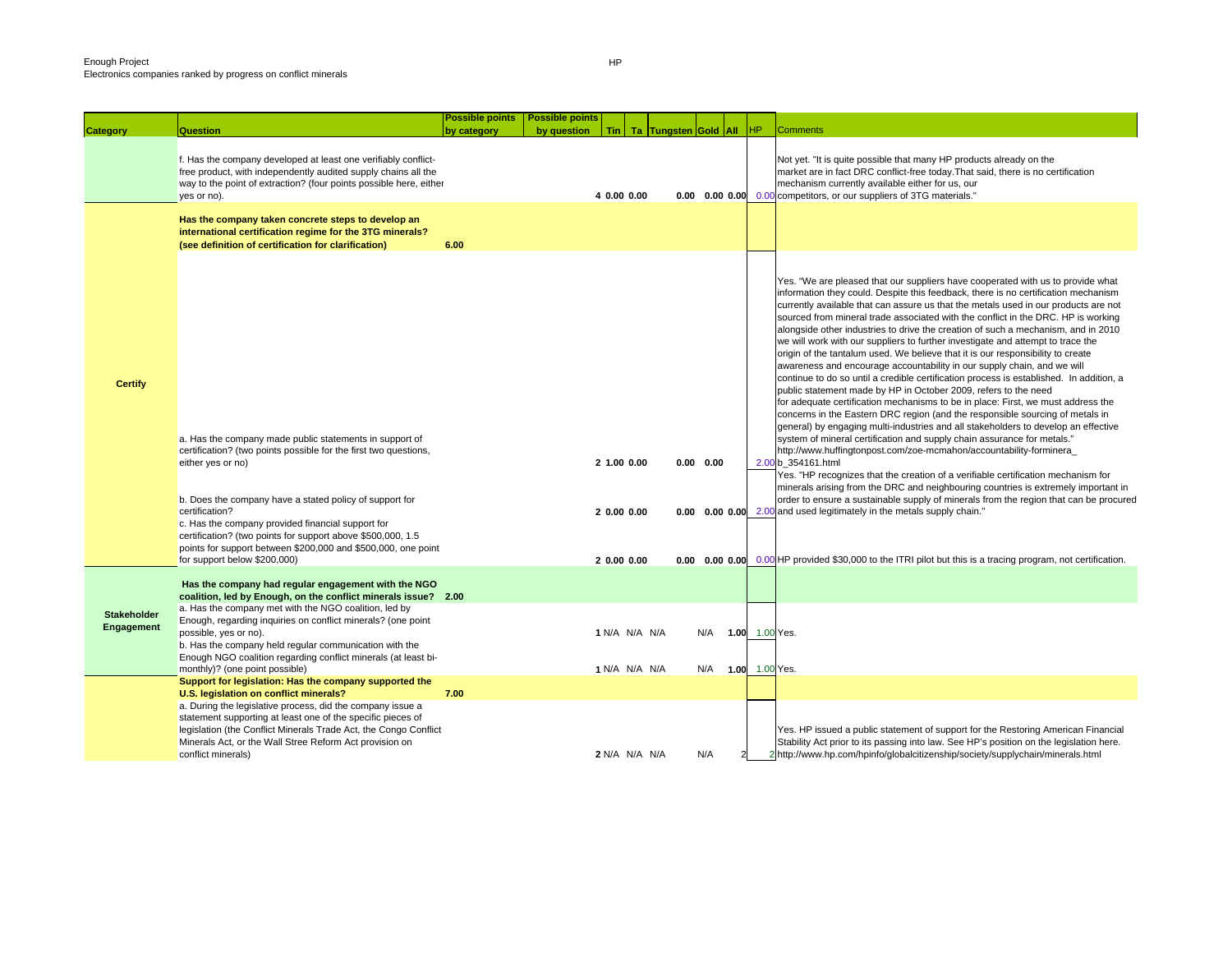|                            |                                                                                                                                                                                                                                                                                                                                                                                                                                                                                                                             | <b>Possible points</b> | <b>Possible points</b> |                                |                                   |            |       |                                                                                                                                                                                                                                                                                                                                                                                                                                                                                                                                                                                                                                                                                                                                        |
|----------------------------|-----------------------------------------------------------------------------------------------------------------------------------------------------------------------------------------------------------------------------------------------------------------------------------------------------------------------------------------------------------------------------------------------------------------------------------------------------------------------------------------------------------------------------|------------------------|------------------------|--------------------------------|-----------------------------------|------------|-------|----------------------------------------------------------------------------------------------------------------------------------------------------------------------------------------------------------------------------------------------------------------------------------------------------------------------------------------------------------------------------------------------------------------------------------------------------------------------------------------------------------------------------------------------------------------------------------------------------------------------------------------------------------------------------------------------------------------------------------------|
| <b>Category</b>            | <b>Question</b>                                                                                                                                                                                                                                                                                                                                                                                                                                                                                                             | by category            | by question            |                                | Tin   Ta Tungsten Gold   All   HP |            |       | <b>Comments</b>                                                                                                                                                                                                                                                                                                                                                                                                                                                                                                                                                                                                                                                                                                                        |
| Legislation                | b. Has the company issued a supporting statement of the<br>conflict minerals provision in the Wall Street Reform Act since<br>its passage on July 21? In order to qualify here, the statement<br>would not be in support of the goals of the legislation, but the<br>actual provision itself.<br>c. Has the company, separate from the industry association,<br>met with Members of Congress to lobby in favor of legislation?<br>(four points for 10+ pro-legislation lobbying meetings, two<br>points for 5-10 meetings). |                        |                        | 1 N/A N/A N/A<br>4 N/A N/A N/A |                                   | N/A<br>N/A |       | Yes. "HP applauds Congress and President Obama for including conflict minerals<br>language in the Wall Street Reform and Consumer Protection Act. We believe this<br>provision will help provide much-needed transparency in companies' supply chains,<br>reduce the purchase and use of conflict minerals known to fund the ongoing armed<br>conflict in the eastern Democratic Republic of the Congo (DRC), and thus help<br>reduce some of the factors that have contributed to the civil war there."<br>HP supported the objectives of the legislation in several meetings with offices in the<br>House and Senate. This lobbying was conducted on behalf of the goals of the<br>Dlegislation, so it does not receive points here. |
|                            | <b>Totals</b>                                                                                                                                                                                                                                                                                                                                                                                                                                                                                                               | 55.00                  | 55                     |                                |                                   |            | 17.50 | 32%<br><b>Overall percentage</b>                                                                                                                                                                                                                                                                                                                                                                                                                                                                                                                                                                                                                                                                                                       |
| <b>Additional Criteria</b> |                                                                                                                                                                                                                                                                                                                                                                                                                                                                                                                             |                        |                        |                                |                                   |            |       |                                                                                                                                                                                                                                                                                                                                                                                                                                                                                                                                                                                                                                                                                                                                        |
|                            |                                                                                                                                                                                                                                                                                                                                                                                                                                                                                                                             | 8.00                   |                        |                                |                                   |            |       |                                                                                                                                                                                                                                                                                                                                                                                                                                                                                                                                                                                                                                                                                                                                        |
| <b>Environmental</b>       | a. Greenpeace Green Electronics Ranking (four points<br>possible, based on the quartile of the company ranking in the<br>latest scorecard)<br>b. Newsweek Green Company Rankings (four points possible,<br>based on the quartile of the company ranking in the latest<br>scorecard)                                                                                                                                                                                                                                         |                        |                        | 4 N/A N/A N/A<br>4 N/A N/A N/A |                                   | N/A<br>N/A |       | 44/18 Greenpeace.<br>42/100 Global 100.                                                                                                                                                                                                                                                                                                                                                                                                                                                                                                                                                                                                                                                                                                |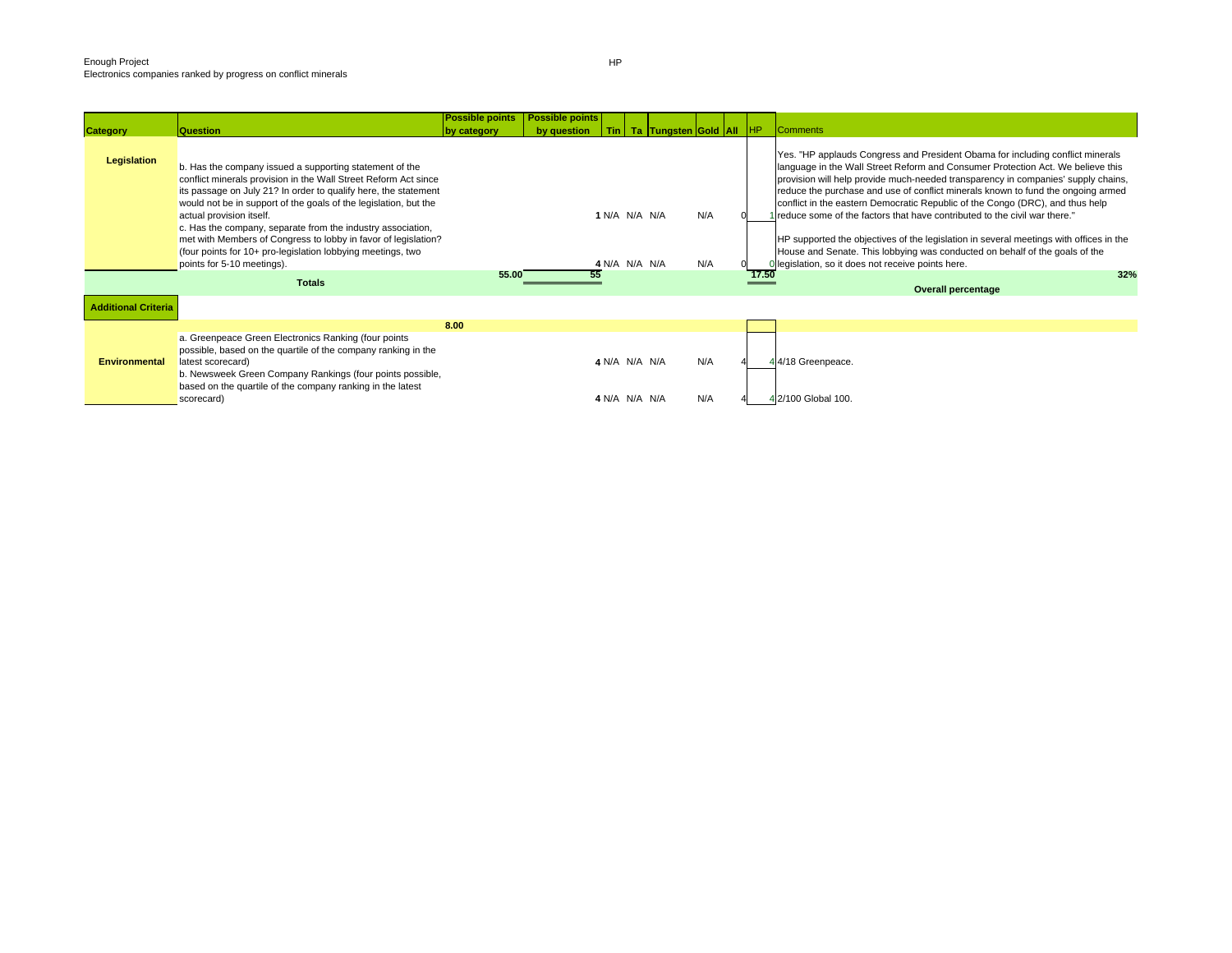|                |                                                                                                                                                                                                                                                                                                                     | <b>Possible points</b> | <b>Possible points</b> |                            |  |                                |                                                                                                                                                                                                                                                                                                                                                                                                                                         |
|----------------|---------------------------------------------------------------------------------------------------------------------------------------------------------------------------------------------------------------------------------------------------------------------------------------------------------------------|------------------------|------------------------|----------------------------|--|--------------------------------|-----------------------------------------------------------------------------------------------------------------------------------------------------------------------------------------------------------------------------------------------------------------------------------------------------------------------------------------------------------------------------------------------------------------------------------------|
| Category       | <b>Question</b>                                                                                                                                                                                                                                                                                                     | by category            | by question            |                            |  | Tin   Ta Tungsten Gold All IBM | <b>Comments</b><br><u>וסואן מעשופטאפט גוופ וטאטפ אטופוץ ווווטעשוו ווופ בוטט. וסואו. דוופ אונעמווטון ווו ווופ</u>                                                                                                                                                                                                                                                                                                                        |
|                | Has the company traced its suppliers of the 3T and gold<br>metals (referred to as 3TG hereafter)?                                                                                                                                                                                                                   | 18.00                  |                        |                            |  |                                | DRC is deeply disturbing and requires multi-stakeholder resolution; including al<br>firms using materials from this region and world governments."<br>The more modelings with supplicity, out it does not appear that investigations and                                                                                                                                                                                                |
|                | a. Has the company investigated and come to know precisely<br>which companies refine/smelt the company's supply of the<br>3TG, with third-party verification? (for each metal, half-point for<br>investigation, half-point for verification)                                                                        |                        |                        | 4 0.00 0.00                |  |                                | mapping of the company's suppliers were conducted. "At IBM we have been in<br>contact with the small number of suppliers that we purchase materials directly<br>from and have explained our position on conflict minerals. In turn, we have<br>submitted these suppliers to the EICC/GeSI study that is continuing to map the<br><b>0.00 0.00 0.00</b> 0.00 entire supply chain. So as not to have competing efforts simultaneously, we |
| <b>Trace</b>   | b. Has the company published the refiners it uses for 3TG<br>materials (one point for each metal), with third-party<br>verification? (for each metal, half-point for investigation, half-<br>point for verification - total of four points possible)<br>c. Has the company visited at least two of its refiners and |                        |                        | 4 0.00 0.00                |  |                                | Not to our knowledge. Enough would welcome IBM's publication of this<br>0.00 0.00 0.00 0.00 information.                                                                                                                                                                                                                                                                                                                                |
|                | inquired about the use of conflict minerals within the past year?<br>(two points possible)<br>d. Can the company trace all of the 3TG in its products back to                                                                                                                                                       |                        |                        | 20.0000.00                 |  |                                | 0.00 0.00 0.00 0.00 Not to our knowledge.                                                                                                                                                                                                                                                                                                                                                                                               |
|                | mines of origin? (two points for each mineral)                                                                                                                                                                                                                                                                      |                        |                        | 8 0.00 0.00                |  |                                | 0.00 0.00 0.00 0.00 Not to our knowledge.                                                                                                                                                                                                                                                                                                                                                                                               |
|                | Does the company have audits conducted of its suppliers<br>of 3TG materials to determine mine of origin and chain of<br>custody? (for each question, one point for each metal)<br>a. Does the company have a stated policy of auditing suppliers                                                                    | 22.00                  |                        |                            |  |                                | Not to our knowledge.<br>IBM conducts third-party audits of its suppliers but these do not include                                                                                                                                                                                                                                                                                                                                      |
|                | of the 3TG metals?<br>b. Has the company conducted internal audits of the<br>procurement practices of 3TG suppliers down to the level of<br>refiner, at least within the past year?                                                                                                                                 |                        |                        | 4 0.00 0.00<br>4 0.00 0.00 |  |                                | 0.00 0.00 0.00 0.00 provisions on conflict minerals, smelters, or payments to armed groups.<br>IBM conducts third-party audits of its suppliers but these do not include<br><b>0.00 0.00 0.00</b> 0.00 provisions on conflict minerals, smelters, payments to armed groups.                                                                                                                                                             |
|                | c. Has the company had third-party audits conducted of 3TG<br>suppliers down to the level of refiner, at least within the past<br>year?                                                                                                                                                                             |                        |                        | 4 0.00 1.00                |  |                                | Through the EICC Tantalum Smelter Validation Program. 11 smelters are to<br><b>0.00 0.00 0.00</b> 1.00 be audited.                                                                                                                                                                                                                                                                                                                      |
| <b>Audit</b>   | d. Has the company participated in the working group for the<br>EICC tantalum smelter validation program? (two points<br>possible).                                                                                                                                                                                 |                        |                        | 2 0.00 2.00                |  |                                | In September the first audits of tantalum smelters are being conducted with a<br>0.00 0.00 0.00 2.00 schedule extending through the remainder of 2010.                                                                                                                                                                                                                                                                                  |
|                | e. Has the company provided financial support for auditing for<br>3TG materials? (four points for support above \$100,000, two<br>points for support between \$50,000 and \$100,000, one point                                                                                                                      |                        |                        |                            |  |                                |                                                                                                                                                                                                                                                                                                                                                                                                                                         |
|                | for support below \$50,000).                                                                                                                                                                                                                                                                                        |                        |                        | 4 0.00 0.00                |  |                                | 0.00 0.00 0.00 0.00 Not to our knowledge.                                                                                                                                                                                                                                                                                                                                                                                               |
|                | f. Has the company developed at least one verifiably conflict-<br>free product, with independently audited supply chains all the<br>way to the point of extraction? (four points possible here, either<br>yes or no).                                                                                               |                        |                        | 4 0.00 0.00                |  |                                | 0.00 0.00 0.00 0.00 Not to our knowledge.                                                                                                                                                                                                                                                                                                                                                                                               |
|                |                                                                                                                                                                                                                                                                                                                     |                        |                        |                            |  |                                |                                                                                                                                                                                                                                                                                                                                                                                                                                         |
|                | Has the company taken concrete steps to develop an<br>international certification regime for the 3TG minerals?<br>(see definition of certification for clarification)                                                                                                                                               | 6.00                   |                        |                            |  |                                |                                                                                                                                                                                                                                                                                                                                                                                                                                         |
|                | a. Has the company made public statements in support of                                                                                                                                                                                                                                                             |                        |                        |                            |  |                                |                                                                                                                                                                                                                                                                                                                                                                                                                                         |
|                | certification? (two points possible for the first two questions,                                                                                                                                                                                                                                                    |                        |                        |                            |  |                                |                                                                                                                                                                                                                                                                                                                                                                                                                                         |
| <b>Certify</b> | either yes or no)<br>b. Does the company have a stated policy of support for                                                                                                                                                                                                                                        |                        |                        | 2 0.00 0.00                |  |                                | 0.00 0.00 0.00 0.00 Not to our knowledge.                                                                                                                                                                                                                                                                                                                                                                                               |
|                | certification?                                                                                                                                                                                                                                                                                                      |                        |                        | 2 0.00 0.00                |  |                                | 0.00 0.00 0.00 0.00 Not to our knowledge.                                                                                                                                                                                                                                                                                                                                                                                               |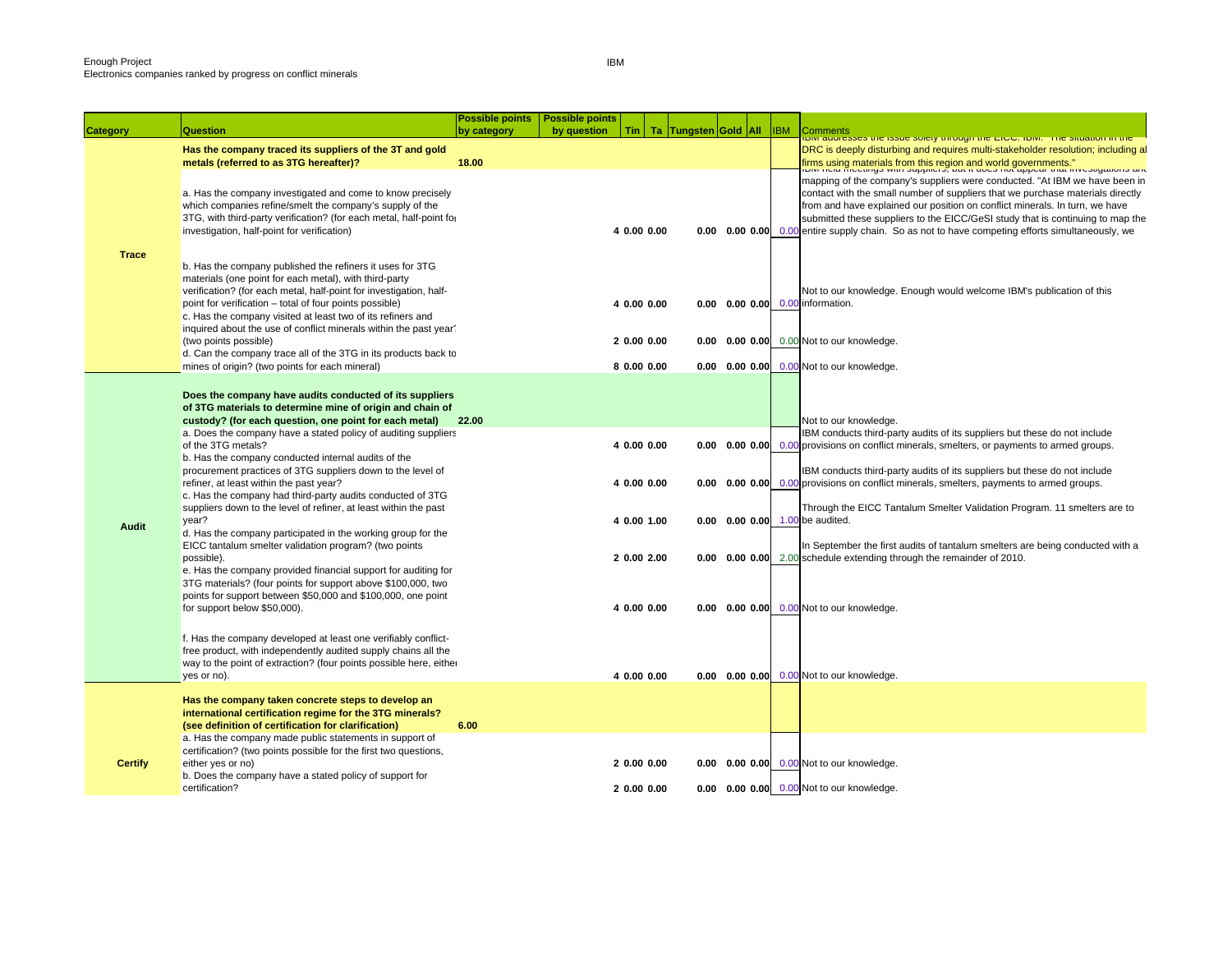|                            | Question                                                                                         | <b>Possible points</b> | <b>Possible points</b> | Tin I               | Ta Tungsten Gold All |     | <b>IBM</b>      | Comments                                                                                                                                 |
|----------------------------|--------------------------------------------------------------------------------------------------|------------------------|------------------------|---------------------|----------------------|-----|-----------------|------------------------------------------------------------------------------------------------------------------------------------------|
| <b>Category</b>            | c. Has the company provided financial support for                                                | by category            | by question            |                     |                      |     |                 |                                                                                                                                          |
|                            | certification? (two points for support above \$500,000, 1.5                                      |                        |                        |                     |                      |     |                 |                                                                                                                                          |
|                            | points for support between \$200,000 and \$500,000, one point                                    |                        |                        |                     |                      |     |                 |                                                                                                                                          |
|                            | for support below \$200,000)                                                                     |                        |                        | 2 0.00 0.00         |                      |     |                 | 0.00 0.00 0.00 0.00 Not to our knowledge.                                                                                                |
|                            | Has the company had regular engagement with the NGO                                              |                        |                        |                     |                      |     |                 |                                                                                                                                          |
|                            | coalition, led by Enough, on the conflict minerals issue? 2.00                                   |                        |                        |                     |                      |     |                 |                                                                                                                                          |
| <b>Stakeholder</b>         | a. Has the company met with the NGO coalition, led by                                            |                        |                        |                     |                      |     |                 |                                                                                                                                          |
| Engagement                 | Enough, regarding inquiries on conflict minerals? (one point<br>possible, yes or no).            |                        |                        | 1 N/A N/A N/A       |                      | N/A |                 | No. IBM has not responded to repeated requests from Enough for a meeting.<br>0.00 0.00 Enough would welcome further engagement with IBM. |
|                            | b. Has the company held regular communication with the                                           |                        |                        |                     |                      |     |                 |                                                                                                                                          |
|                            | Enough NGO coalition regarding conflict minerals (at least bi-                                   |                        |                        |                     |                      |     |                 |                                                                                                                                          |
|                            | monthly)? (one point possible)                                                                   |                        |                        | 1 N/A N/A N/A       |                      | N/A | $0.00$ 0.00 No. |                                                                                                                                          |
|                            | Support for legislation: Has the company supported the<br>U.S. legislation on conflict minerals? | 7.00                   |                        |                     |                      |     |                 |                                                                                                                                          |
|                            | a. During the legislative process, did the company issue a                                       |                        |                        |                     |                      |     |                 |                                                                                                                                          |
|                            | statement supporting at least one of the specific pieces of                                      |                        |                        |                     |                      |     |                 |                                                                                                                                          |
|                            | legislation (the Conflict Minerals Trade Act, the Congo Conflict                                 |                        |                        |                     |                      |     |                 |                                                                                                                                          |
|                            | Minerals Act, or the Wall Stree Reform Act provision on<br>conflict minerals)                    |                        |                        | 2 N/A N/A N/A       |                      | N/A |                 | 0 Not to our knowledge.                                                                                                                  |
|                            | b. Has the company issued a supporting statement of the                                          |                        |                        |                     |                      |     |                 |                                                                                                                                          |
| <b>Legislation</b>         | conflict minerals provision in the Wall Street Reform Act since                                  |                        |                        |                     |                      |     |                 |                                                                                                                                          |
|                            | its passage on July 21? In order to qualify here, the statement                                  |                        |                        |                     |                      |     |                 | No. IBM's response: "We are awaiting details of the reporting criteria being                                                             |
|                            | would not be in support of the goals of the legislation, but the                                 |                        |                        |                     |                      |     |                 | developed by the Securities and Exchange Commission in relation to the                                                                   |
|                            | actual provision itself.<br>c. Has the company, separate from the industry association,          |                        |                        | 1 N/A N/A N/A       |                      | N/A |                 | recently ratified Financial Reform Bill H.R. 4173."                                                                                      |
|                            | met with Members of Congress to lobby in favor of legislation?                                   |                        |                        |                     |                      |     |                 |                                                                                                                                          |
|                            | (four points for 10+ pro-legislation lobbying meetings, two                                      |                        |                        |                     |                      |     |                 |                                                                                                                                          |
|                            | points for 5-10 meetings).                                                                       | 55.00                  |                        | 4 N/A N/A N/A<br>55 |                      | N/A | 3.00            | 0 Not to our knowledge.<br>5%                                                                                                            |
|                            | <b>Totals</b>                                                                                    |                        |                        |                     |                      |     |                 | <b>Overall percentage</b>                                                                                                                |
|                            |                                                                                                  |                        |                        |                     |                      |     |                 |                                                                                                                                          |
| <b>Additional Criteria</b> |                                                                                                  |                        |                        |                     |                      |     |                 |                                                                                                                                          |
|                            | a. Greenpeace Green Electronics Ranking (four points                                             | 8.00                   |                        |                     |                      |     |                 |                                                                                                                                          |
|                            | possible, based on the quartile of the company ranking in the                                    |                        |                        |                     |                      |     |                 |                                                                                                                                          |
| <b>Environmental</b>       | latest scorecard)                                                                                |                        | N/A                    | N/A N/A N/A         |                      | N/A |                 | N/A N/A Not included in latest rankings.                                                                                                 |
|                            | b. Newsweek Green Company Rankings (four points possible,                                        |                        |                        |                     |                      |     |                 |                                                                                                                                          |
|                            | based on the quartile of the company ranking in the latest                                       |                        |                        |                     |                      |     |                 |                                                                                                                                          |
|                            | scorecard)                                                                                       |                        |                        | 4 N/A N/A N/A       |                      | N/A |                 | 4 1/100 Global Rankings and 3/500 in the U.S. rankings.                                                                                  |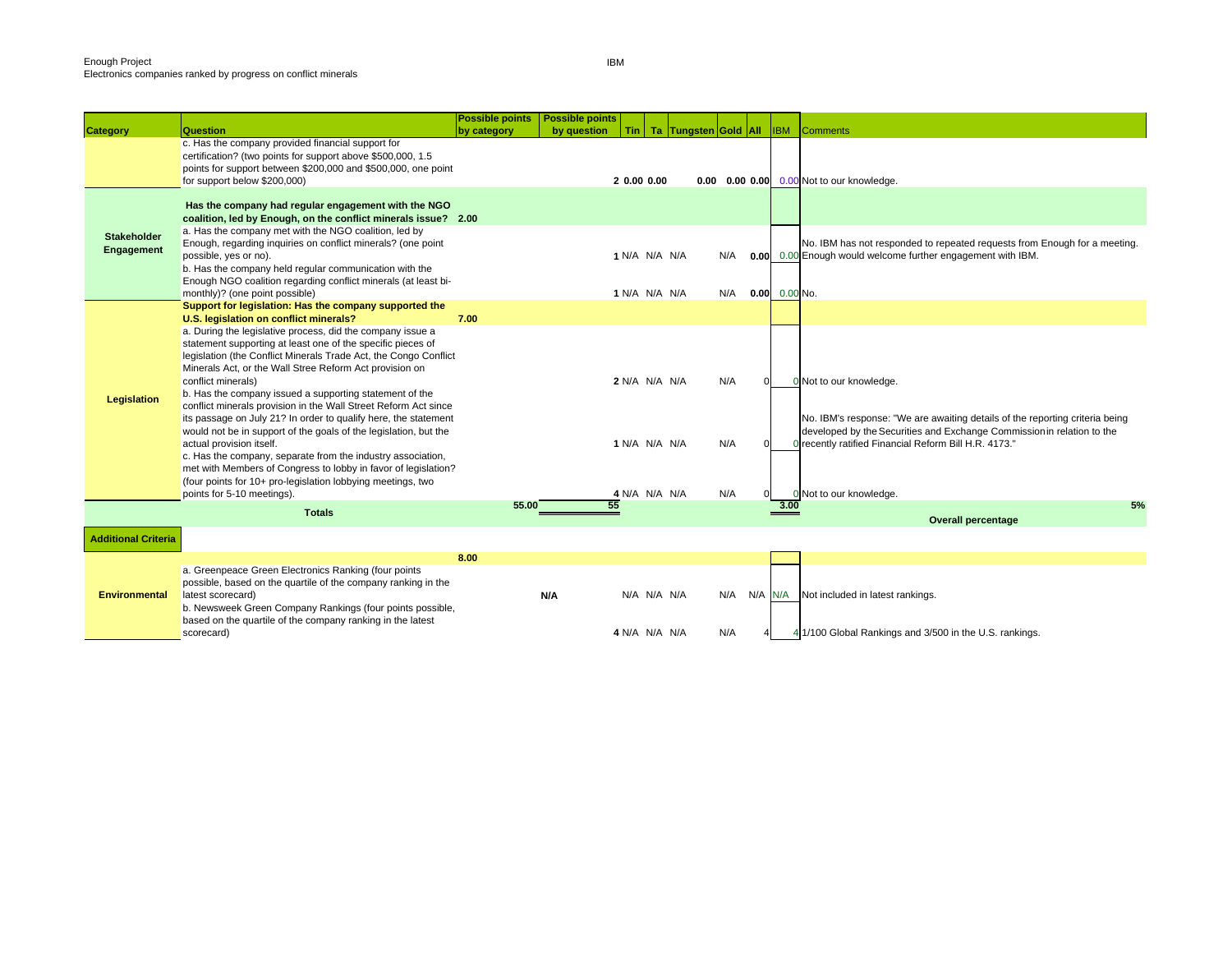|                 | Question                                                                                                                                                                                                                                                                                                                                                                                                                                                                                                                                                                                                                                                                                                                                                                                                                                                                                                                                                                                           | <b>Possible points</b><br>by category | <b>Possible points</b><br>by question<br>Tin                                           |                          |                                                                              | Intel | Comments                                                                                                                                                                                                                                                                                                                                                                                                                                                                                                                                                                                                                                                                                                                                                                                                                                                                                                                                                                                               |
|-----------------|----------------------------------------------------------------------------------------------------------------------------------------------------------------------------------------------------------------------------------------------------------------------------------------------------------------------------------------------------------------------------------------------------------------------------------------------------------------------------------------------------------------------------------------------------------------------------------------------------------------------------------------------------------------------------------------------------------------------------------------------------------------------------------------------------------------------------------------------------------------------------------------------------------------------------------------------------------------------------------------------------|---------------------------------------|----------------------------------------------------------------------------------------|--------------------------|------------------------------------------------------------------------------|-------|--------------------------------------------------------------------------------------------------------------------------------------------------------------------------------------------------------------------------------------------------------------------------------------------------------------------------------------------------------------------------------------------------------------------------------------------------------------------------------------------------------------------------------------------------------------------------------------------------------------------------------------------------------------------------------------------------------------------------------------------------------------------------------------------------------------------------------------------------------------------------------------------------------------------------------------------------------------------------------------------------------|
| <b>Category</b> |                                                                                                                                                                                                                                                                                                                                                                                                                                                                                                                                                                                                                                                                                                                                                                                                                                                                                                                                                                                                    |                                       |                                                                                        | Ta   Tungsten Gold   All |                                                                              |       | nei. vve commune to work unigerity to put the systems and processes in                                                                                                                                                                                                                                                                                                                                                                                                                                                                                                                                                                                                                                                                                                                                                                                                                                                                                                                                 |
|                 | Has the company traced its suppliers of the 3T and gold                                                                                                                                                                                                                                                                                                                                                                                                                                                                                                                                                                                                                                                                                                                                                                                                                                                                                                                                            |                                       |                                                                                        |                          |                                                                              |       | place that will enable us; with a high degree of confidence to declare that our products are                                                                                                                                                                                                                                                                                                                                                                                                                                                                                                                                                                                                                                                                                                                                                                                                                                                                                                           |
|                 | metals (referred to as 3TG hereafter)?                                                                                                                                                                                                                                                                                                                                                                                                                                                                                                                                                                                                                                                                                                                                                                                                                                                                                                                                                             | 18.00                                 |                                                                                        |                          |                                                                              |       | conflict-free. Our efforts on extractives are focused in three main areas: (1) driving                                                                                                                                                                                                                                                                                                                                                                                                                                                                                                                                                                                                                                                                                                                                                                                                                                                                                                                 |
|                 | a. Has the company investigated and come to know precisely<br>which companies refine/smelt the company's supply of the<br>3TG, with third-party verification? (for each metal, half-point for<br>investigation, half-point for verification)                                                                                                                                                                                                                                                                                                                                                                                                                                                                                                                                                                                                                                                                                                                                                       |                                       | 4 0.50 0.50                                                                            |                          |                                                                              |       | Yes. "Intel in 2009 directed our suppliers to complete a survey on the origin of metals used in their<br>supply chain. The purpose of this survey was to understand theree items: (1) whether our supply<br>base had implemented a conflict-free sourcing policy; (2) did they have the ability to trace the<br>metals they used back to the mine of origin; (3) could they identify the smelters that were used to<br>0.50 0.50 2.00 2.00 refine the metals in their specific supply chain."                                                                                                                                                                                                                                                                                                                                                                                                                                                                                                          |
| <b>Trace</b>    | b. Has the company published the refiners it uses for 3TG<br>materials (one point for each metal), with third-party<br>verification? (for each metal, half-point for investigation, half-<br>point for verification - total of four points possible)                                                                                                                                                                                                                                                                                                                                                                                                                                                                                                                                                                                                                                                                                                                                               |                                       | 4 0.00 0.00                                                                            |                          |                                                                              |       | 0.00 0.00 0.00 0.00 Not to our knowledge. Enough would welcome Intel's publication of this information.<br>Yes. "In 2009 Intel conducted our first on-site conflict-metal smelter review. This was the first                                                                                                                                                                                                                                                                                                                                                                                                                                                                                                                                                                                                                                                                                                                                                                                           |
|                 | c. Has the company visited at least two of its refiners and<br>inquired about the use of conflict minerals within the past year?<br>(two points possible)<br>d. Can the company trace all of the 3TG in its products back to<br>mines of origin? (two points for each mineral)                                                                                                                                                                                                                                                                                                                                                                                                                                                                                                                                                                                                                                                                                                                     |                                       | 2 0.00 2.00<br>8 0.00 0.00                                                             |                          | $0.00$ 0.00 0.00 0.00 No.                                                    |       | review ever done in the electronics industry for conflict-metals, and later other companies would<br>join with us in these smelters reviews. Intel has conducted 11 smelter reviews in six countries<br>(China, Germany, Malaysia, Peru, Thailand, and USA), and we will complete at least firve more<br>0.00 0.00 0.00 2.00 reviews by the end of the year."                                                                                                                                                                                                                                                                                                                                                                                                                                                                                                                                                                                                                                          |
|                 |                                                                                                                                                                                                                                                                                                                                                                                                                                                                                                                                                                                                                                                                                                                                                                                                                                                                                                                                                                                                    |                                       |                                                                                        |                          |                                                                              |       |                                                                                                                                                                                                                                                                                                                                                                                                                                                                                                                                                                                                                                                                                                                                                                                                                                                                                                                                                                                                        |
|                 | Does the company have audits conducted of its suppliers<br>of 3TG materials to determine mine of origin and chain of<br>custody? (for each question, one point for each metal)                                                                                                                                                                                                                                                                                                                                                                                                                                                                                                                                                                                                                                                                                                                                                                                                                     | 22.00                                 |                                                                                        |                          |                                                                              |       |                                                                                                                                                                                                                                                                                                                                                                                                                                                                                                                                                                                                                                                                                                                                                                                                                                                                                                                                                                                                        |
| Audit           | a. Does the company have a stated policy of auditing suppliers<br>of the 3TG metals?<br>b. Has the company conducted internal audits of the<br>procurement practices of 3TG suppliers down to the level of<br>refiner, at least within the past year?<br>c. Has the company had third-party audits conducted of 3TG<br>suppliers down to the level of refiner, at least within the past<br>year?<br>d. Has the company participated in the working group for the<br>EICC tantalum smelter validation program? (two points<br>possible).<br>e. Has the company provided financial support for auditing for<br>3TG materials? (four points for support above \$100,000, two<br>points for support between \$50,000 and \$100,000, one point<br>for support below \$50,000).<br>f. Has the company developed at least one verifiably conflict-<br>free product, with independently audited supply chains all the<br>way to the point of extraction? (four points possible here, either<br>yes or no). |                                       | 4 0.00 0.00<br>4 0.00 0.00<br>4 0.00 1.00<br>2 0.00 2.00<br>4 0.00 0.00<br>4 0.00 0.00 |                          | $0.00$ $0.00$ $0.00$<br>$0.00$ $0.00$ $0.00$<br>0.00 0.00 0.00 0.00 Not yet. |       | No. Intel's Conflict Free Policy is positive but it does not include an auditing policy on conflict<br>minerals yet. "Intel will commit to 1. Trace and map our supply chain for tantalum, tungsten,<br>cobalt, tin<br>and gold; 2. Support development of independently verifiable supply chain<br>transactions, when available and credible, to document the routes taken<br>0.00 0.00 0.00 0.00 and intermediaries involved from mine of origin to final product.<br>Intel conducted 11 smelter reviews in 2009, but these were not internal audits, but rather<br>0.00 preparations for the EICC audits.<br>0.00 0.00 0.00 1.00 Yes. In 2009 they completed on site reviews of 11 smelters in 6 countries.<br>0.00 0.00 0.00 4.00 Yes. Intel receives two additional points for chairing the working group.<br>Yes, Intel spent significant funding during its smelter visits but did not disclose this amount, so no<br>0.00 points were given. We would welcome publication of this information. |
|                 |                                                                                                                                                                                                                                                                                                                                                                                                                                                                                                                                                                                                                                                                                                                                                                                                                                                                                                                                                                                                    |                                       |                                                                                        |                          |                                                                              |       |                                                                                                                                                                                                                                                                                                                                                                                                                                                                                                                                                                                                                                                                                                                                                                                                                                                                                                                                                                                                        |
|                 | Has the company taken concrete steps to develop an<br>international certification regime for the 3TG minerals?<br>(see definition of certification for clarification)                                                                                                                                                                                                                                                                                                                                                                                                                                                                                                                                                                                                                                                                                                                                                                                                                              | 6.00                                  |                                                                                        |                          |                                                                              |       |                                                                                                                                                                                                                                                                                                                                                                                                                                                                                                                                                                                                                                                                                                                                                                                                                                                                                                                                                                                                        |
| <b>Certify</b>  | a. Has the company made public statements in support of<br>certification? (two points possible for the first two questions,<br>either yes or no)                                                                                                                                                                                                                                                                                                                                                                                                                                                                                                                                                                                                                                                                                                                                                                                                                                                   |                                       | 2 0.00 0.00                                                                            |                          |                                                                              |       | Yes. Intel attended the ICGLR summit in Nairobi, Kenya in September 2010 and made positive<br>statements suporting certification. This is a positive development. But the company has not made<br>0.00 0.00 1.00 1.00 these statements public, so one point is given here.<br>While its stated policy is related to certification, it does not fall in the definition outlined in the<br>survey. Intel: "support[s][the] development of independently verifiable supply chain                                                                                                                                                                                                                                                                                                                                                                                                                                                                                                                          |
|                 | b. Does the company have a stated policy of support for<br>certification?                                                                                                                                                                                                                                                                                                                                                                                                                                                                                                                                                                                                                                                                                                                                                                                                                                                                                                                          |                                       | 2 0.00 0.00                                                                            |                          |                                                                              |       | transactions, when available and credible, to document the routes taken<br>0.00 0.00 0.00 0.00 and intermediaries involved from mine of origin to final product."                                                                                                                                                                                                                                                                                                                                                                                                                                                                                                                                                                                                                                                                                                                                                                                                                                      |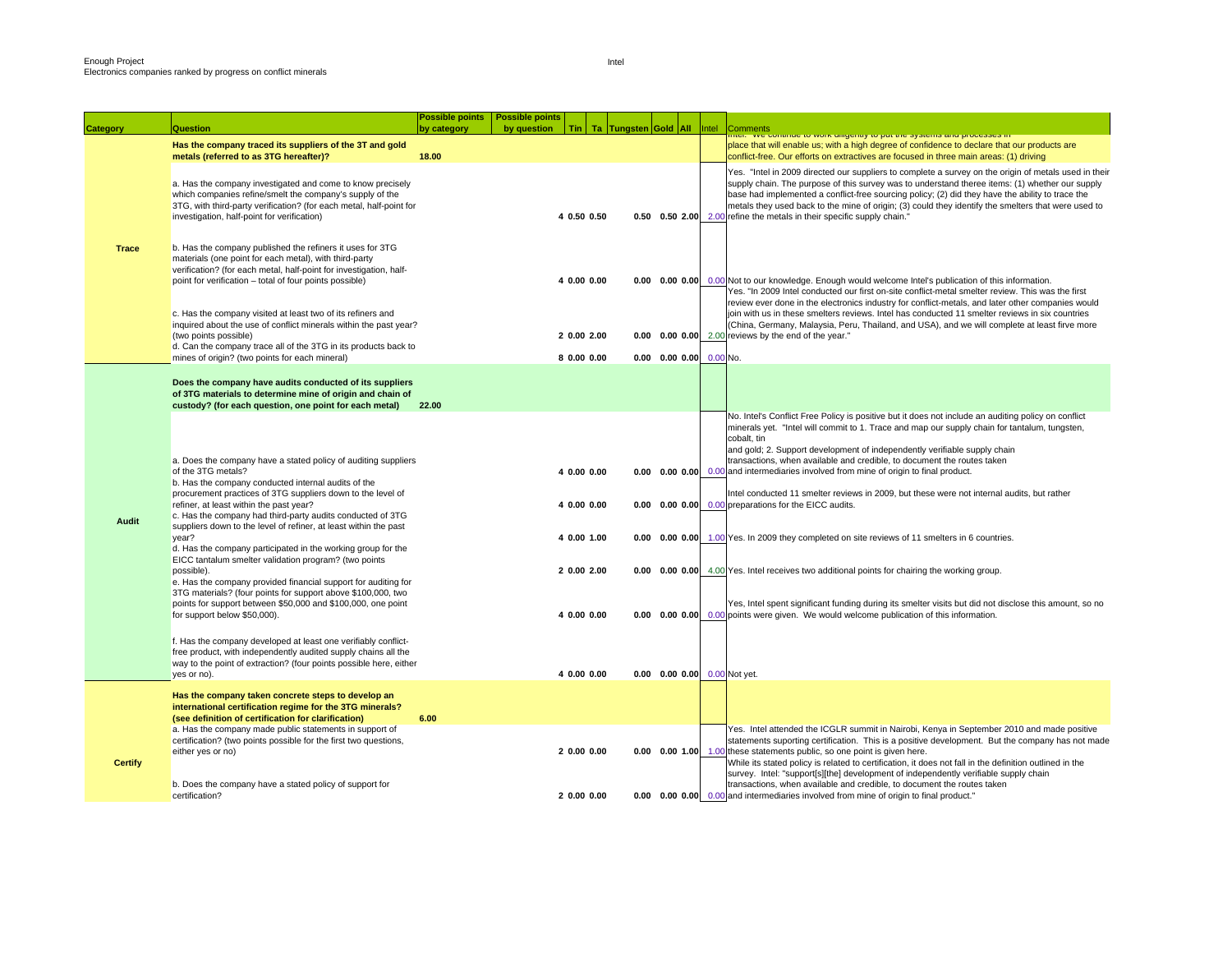|                                  |                                                                                                                                                                                                                                                                                                                                                                                                                                                                                                                                                                                                                                                                                                                                                                                                               | <b>Possible points</b> | <b>Possible points</b> |                                                 |             |                                |  |                                                                                                                                                                                                                                                                                                                                                                                                                                                                                                                                                                                                                                                                                                                                                                                                                                                                                                                                                                                                                                                                                                                                                                                                                                                                                                                                                                            |
|----------------------------------|---------------------------------------------------------------------------------------------------------------------------------------------------------------------------------------------------------------------------------------------------------------------------------------------------------------------------------------------------------------------------------------------------------------------------------------------------------------------------------------------------------------------------------------------------------------------------------------------------------------------------------------------------------------------------------------------------------------------------------------------------------------------------------------------------------------|------------------------|------------------------|-------------------------------------------------|-------------|--------------------------------|--|----------------------------------------------------------------------------------------------------------------------------------------------------------------------------------------------------------------------------------------------------------------------------------------------------------------------------------------------------------------------------------------------------------------------------------------------------------------------------------------------------------------------------------------------------------------------------------------------------------------------------------------------------------------------------------------------------------------------------------------------------------------------------------------------------------------------------------------------------------------------------------------------------------------------------------------------------------------------------------------------------------------------------------------------------------------------------------------------------------------------------------------------------------------------------------------------------------------------------------------------------------------------------------------------------------------------------------------------------------------------------|
| <b>Category</b>                  | Question                                                                                                                                                                                                                                                                                                                                                                                                                                                                                                                                                                                                                                                                                                                                                                                                      | by category            | by question            |                                                 |             | Tin   Ta   Tungsten Gold   All |  | Comments<br>Intel                                                                                                                                                                                                                                                                                                                                                                                                                                                                                                                                                                                                                                                                                                                                                                                                                                                                                                                                                                                                                                                                                                                                                                                                                                                                                                                                                          |
|                                  | c. Has the company provided financial support for certification?<br>(two points for support above \$500,000, 1.5 points for support<br>between \$200,000 and \$500,000, one point for support below<br>\$200,000)                                                                                                                                                                                                                                                                                                                                                                                                                                                                                                                                                                                             |                        |                        | 2 0.00 0.00                                     |             |                                |  | $0.00$ $0.00$ $0.00$ $0.00$ No.                                                                                                                                                                                                                                                                                                                                                                                                                                                                                                                                                                                                                                                                                                                                                                                                                                                                                                                                                                                                                                                                                                                                                                                                                                                                                                                                            |
|                                  | Has the company had regular engagement with the NGO<br>coalition, led by Enough, on the conflict minerals issue? 2.00                                                                                                                                                                                                                                                                                                                                                                                                                                                                                                                                                                                                                                                                                         |                        |                        |                                                 |             |                                |  |                                                                                                                                                                                                                                                                                                                                                                                                                                                                                                                                                                                                                                                                                                                                                                                                                                                                                                                                                                                                                                                                                                                                                                                                                                                                                                                                                                            |
| <b>Stakeholder</b><br>Engagement | a. Has the company met with the NGO coalition, led by<br>Enough, regarding inquiries on conflict minerals? (one point<br>possible, yes or no).<br>b. Has the company held regular communication with the                                                                                                                                                                                                                                                                                                                                                                                                                                                                                                                                                                                                      |                        |                        | 1 N/A N/A N/A                                   |             |                                |  | N/A 1.00 1.00 Yes                                                                                                                                                                                                                                                                                                                                                                                                                                                                                                                                                                                                                                                                                                                                                                                                                                                                                                                                                                                                                                                                                                                                                                                                                                                                                                                                                          |
|                                  | Enough NGO coalition regarding conflict minerals (at least bi-<br>monthly)? (one point possible)                                                                                                                                                                                                                                                                                                                                                                                                                                                                                                                                                                                                                                                                                                              |                        |                        | 1 N/A N/A N/A                                   |             | N/A                            |  | 1.00 1.00 Yes, through in-person meetings and regular calls.                                                                                                                                                                                                                                                                                                                                                                                                                                                                                                                                                                                                                                                                                                                                                                                                                                                                                                                                                                                                                                                                                                                                                                                                                                                                                                               |
|                                  | Support for legislation: Has the company supported the<br>U.S. legislation on conflict minerals?                                                                                                                                                                                                                                                                                                                                                                                                                                                                                                                                                                                                                                                                                                              | 7.00                   |                        |                                                 |             |                                |  |                                                                                                                                                                                                                                                                                                                                                                                                                                                                                                                                                                                                                                                                                                                                                                                                                                                                                                                                                                                                                                                                                                                                                                                                                                                                                                                                                                            |
| Legislation                      | a. During the legislative process, did the company issue a<br>statement supporting at least one of the specific pieces of<br>legislation (the Conflict Minerals Trade Act, the Congo Conflict<br>Minerals Act, or the Wall Stree Reform Act provision on conflict<br>minerals)<br>b. Has the company issued a supporting statement of the<br>conflict minerals provision in the Wall Street Reform Act since<br>its passage on July 21? In order to qualify here, the statement<br>would not be in support of the goals of the legislation, but the<br>actual provision itself.<br>c. Has the company, separate from the industry association,<br>met with Members of Congress to lobby in favor of legislation?<br>(four points for 10+ pro-legislation lobbying meetings, two<br>points for 5-10 meetings). |                        |                        | 2 N/A N/A N/A<br>1 N/A N/A N/A<br>4 N/A N/A N/A |             | N/A<br>N/A<br>N/A              |  | Intel issued the following statement on May 21, 2010. Because it supports the objectives of the<br>legislation rather than the actual piece(s) of legislation, it does not qualify for points here. While we<br>agree with the primary objective of the House legislation, we do not agree with certain provisions<br>that in our view would create a layer of bureaucracy that generates more paper but does not solve<br>the underlying problem. Specifically, given the complexities in the supply chain and our work over<br>the past year on this issue, we don't believe that the proposed reporting mechanism in the<br>legislation (i.e. the import declaration form provision) is practical to implement. This will not serve<br>the ultimate objectives of improving accountability and transparency. Our goal is to make sure we<br>have the right systems and reporting mechanisms in place - we haven't been waiting around for<br>legislation on this issue and have been taking proactive steps to address this problem directly with<br>our supply chain."<br>Yes. Intel issued the following statement on September 15: "The US Congresss included<br>provisions to address conflict minerals in the Dodd-Frank Wall Street Reform and Consumer<br>Protection Act of 2010. We see this as a contriduciton to the broader international solution'<br>0 No. |
|                                  | <b>Totals</b>                                                                                                                                                                                                                                                                                                                                                                                                                                                                                                                                                                                                                                                                                                                                                                                                 | 55.00                  |                        | 55                                              |             |                                |  | 24%<br>13.00                                                                                                                                                                                                                                                                                                                                                                                                                                                                                                                                                                                                                                                                                                                                                                                                                                                                                                                                                                                                                                                                                                                                                                                                                                                                                                                                                               |
|                                  |                                                                                                                                                                                                                                                                                                                                                                                                                                                                                                                                                                                                                                                                                                                                                                                                               |                        |                        |                                                 |             |                                |  | <b>Overall percentage</b>                                                                                                                                                                                                                                                                                                                                                                                                                                                                                                                                                                                                                                                                                                                                                                                                                                                                                                                                                                                                                                                                                                                                                                                                                                                                                                                                                  |
| <b>Additional Criteria</b>       |                                                                                                                                                                                                                                                                                                                                                                                                                                                                                                                                                                                                                                                                                                                                                                                                               |                        |                        |                                                 |             |                                |  |                                                                                                                                                                                                                                                                                                                                                                                                                                                                                                                                                                                                                                                                                                                                                                                                                                                                                                                                                                                                                                                                                                                                                                                                                                                                                                                                                                            |
| <b>Environmental</b>             | a. Greenpeace Green Electronics Ranking (four points<br>possible, based on the quartile of the company ranking in the<br>latest scorecard)<br>b. Newsweek Green Company Rankings (four points possible,<br>based on the quartile of the company ranking in the latest<br>scorecard)                                                                                                                                                                                                                                                                                                                                                                                                                                                                                                                           | 8                      | <b>N/A</b>             | 4 N/A N/A N/A                                   | N/A N/A N/A | N/A<br>N/A                     |  | N/A N/A Not included in the Greenpeace rankings<br>4/49 U.S rankings                                                                                                                                                                                                                                                                                                                                                                                                                                                                                                                                                                                                                                                                                                                                                                                                                                                                                                                                                                                                                                                                                                                                                                                                                                                                                                       |
|                                  |                                                                                                                                                                                                                                                                                                                                                                                                                                                                                                                                                                                                                                                                                                                                                                                                               |                        |                        |                                                 |             |                                |  |                                                                                                                                                                                                                                                                                                                                                                                                                                                                                                                                                                                                                                                                                                                                                                                                                                                                                                                                                                                                                                                                                                                                                                                                                                                                                                                                                                            |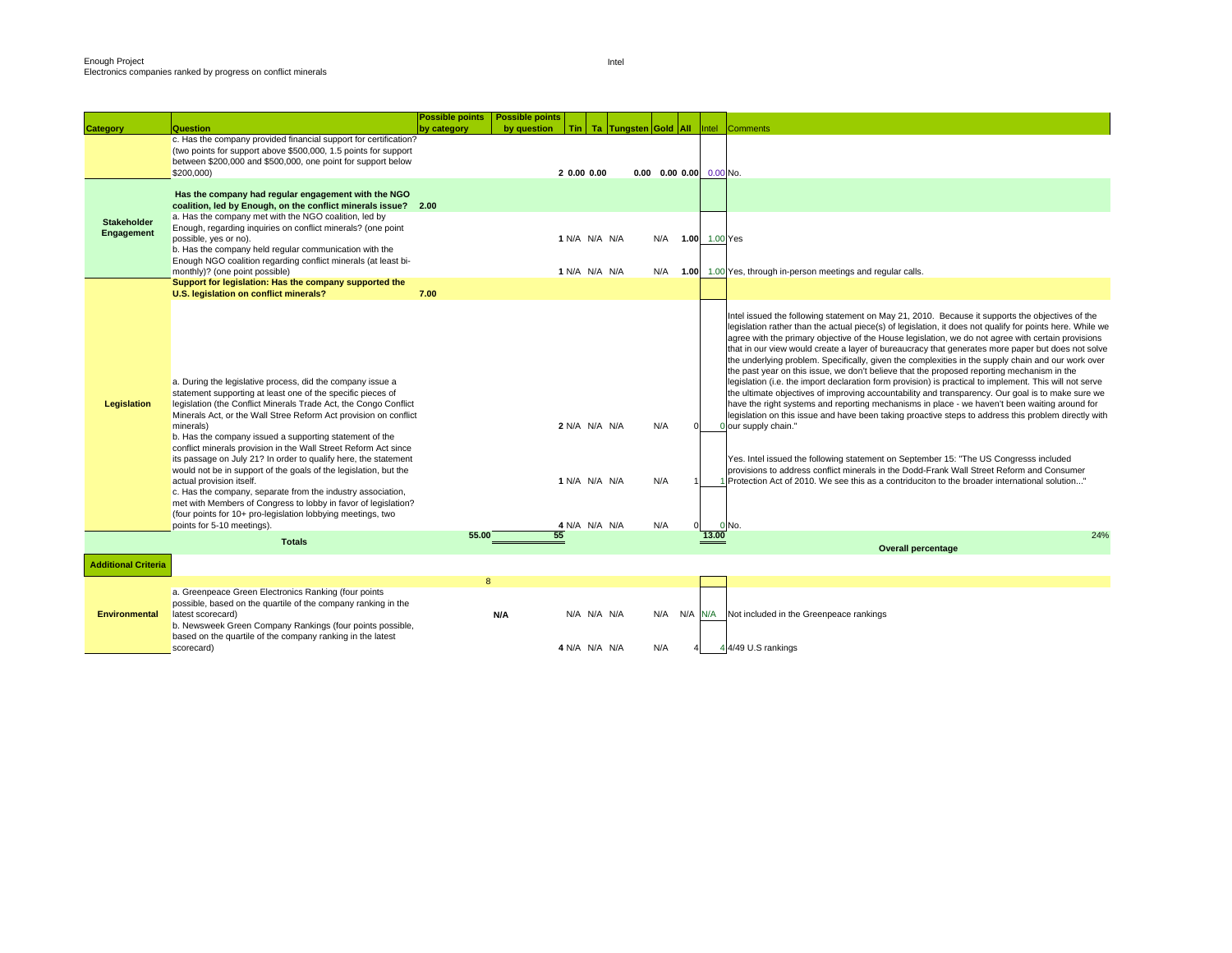Lenovo

|                | Question                                                                                                                         | <b>Possible points</b><br>by category | <b>Possible points</b><br>by question |             |  | Tin   Ta   Tungsten Gold   All |        | <b>Comments</b>                                                                                                                            |
|----------------|----------------------------------------------------------------------------------------------------------------------------------|---------------------------------------|---------------------------------------|-------------|--|--------------------------------|--------|--------------------------------------------------------------------------------------------------------------------------------------------|
| Category       |                                                                                                                                  |                                       |                                       |             |  |                                | Lenovo | Lenovo s only response to the survey was. Lenovo is an active                                                                              |
|                | Has the company traced its suppliers of the 3T and gold                                                                          | 18.00                                 |                                       |             |  |                                |        | member of the EICC and is engaged in the EICC workgroup                                                                                    |
|                | metals (referred to as 3TG hereafter)?                                                                                           |                                       |                                       |             |  |                                |        | activities in extractives. We support an indutry approach to address                                                                       |
|                |                                                                                                                                  |                                       |                                       |             |  |                                |        |                                                                                                                                            |
|                | a. Has the company investigated and come to know precisely<br>which companies refine/smelt the company's supply of the           |                                       |                                       |             |  |                                |        | Not to our knowledge. Lenovo's CSR policy, issued in August 2010,<br>makes no mention of conflict minerals. See                            |
|                | 3TG, with third-party verification? (for each metal, half-point for                                                              |                                       |                                       |             |  |                                |        | http://www.lenovo.com/social_responsibility/us/en/Lenovo_CSR_Fa                                                                            |
|                | investigation, half-point for verification)                                                                                      |                                       |                                       | 4 0.00 0.00 |  | $0.00$ $0.00$ $0.00$           |        | 0.00 st_Facts.pdf                                                                                                                          |
|                |                                                                                                                                  |                                       |                                       |             |  |                                |        |                                                                                                                                            |
| <b>Trace</b>   | b. Has the company published the refiners it uses for 3TG                                                                        |                                       |                                       |             |  |                                |        |                                                                                                                                            |
|                | materials (one point for each metal), with third-party                                                                           |                                       |                                       |             |  |                                |        |                                                                                                                                            |
|                | verification? (for each metal, half-point for investigation, half-                                                               |                                       |                                       |             |  |                                |        | Not to our knowledge. Enough would welcome Lenovo's publication                                                                            |
|                | point for verification - total of four points possible)                                                                          |                                       |                                       | 4 0.00 0.00 |  | $0.00 \quad 0.00 \quad 0.00$   |        | 0.00 of this information.                                                                                                                  |
|                | c. Has the company visited at least two of its refiners and<br>inquired about the use of conflict minerals within the past year? |                                       |                                       |             |  |                                |        |                                                                                                                                            |
|                | (two points possible)                                                                                                            |                                       |                                       | 20.0000.00  |  | $0.00$ $0.00$ $0.00$           |        | 0.00 Not to our knowledge.                                                                                                                 |
|                | d. Can the company trace all of the 3TG in its products back to                                                                  |                                       |                                       |             |  |                                |        |                                                                                                                                            |
|                | mines of origin? (two points for each mineral)                                                                                   |                                       |                                       | 80.0000.00  |  | $0.00 \quad 0.00 \quad 0.00$   |        | 0.00 Not to our knowledge.                                                                                                                 |
|                |                                                                                                                                  |                                       |                                       |             |  |                                |        |                                                                                                                                            |
|                | Does the company have audits conducted of its suppliers                                                                          |                                       |                                       |             |  |                                |        |                                                                                                                                            |
|                | of 3TG materials to determine mine of origin and chain of<br>custody? (for each question, one point for each metal)              | 22.00                                 |                                       |             |  |                                |        |                                                                                                                                            |
|                |                                                                                                                                  |                                       |                                       |             |  |                                |        | No. Lenovo has a supply chain audit policy, using EICC compliance                                                                          |
|                | a. Does the company have a stated policy of auditing suppliers                                                                   |                                       |                                       |             |  |                                |        | standards. However, the audits make no mention of conflict                                                                                 |
|                | of the 3TG metals?                                                                                                               |                                       |                                       | 4 0.00 0.00 |  | $0.00$ $0.00$ $0.00$           |        | 0.00 minerals or smelters.                                                                                                                 |
|                | b. Has the company conducted internal audits of the                                                                              |                                       |                                       |             |  |                                |        |                                                                                                                                            |
|                | procurement practices of 3TG suppliers down to the level of<br>refiner, at least within the past year?                           |                                       |                                       | 4 0.00 0.00 |  | $0.00$ $0.00$ $0.00$           |        | 0.00 Not to our knowledge.                                                                                                                 |
|                | c. Has the company had third-party audits conducted of 3TG                                                                       |                                       |                                       |             |  |                                |        |                                                                                                                                            |
|                | suppliers down to the level of refiner, at least within the past                                                                 |                                       |                                       |             |  |                                |        | Through the EICC Tantalum Smelter Validation Program. 11                                                                                   |
| Audit          | year?                                                                                                                            |                                       |                                       | 4 0.00 1.00 |  | $0.00 \quad 0.00 \quad 0.00$   |        | 1.00 smelters are to be audited.                                                                                                           |
|                | d. Has the company participated in the working group for the<br>EICC tantalum smelter validation program? (two points            |                                       |                                       |             |  |                                |        |                                                                                                                                            |
|                | possible).                                                                                                                       |                                       |                                       | 2 0.00 2.00 |  | $0.00 \quad 0.00 \quad 0.00$   |        | 2.00 Yes.                                                                                                                                  |
|                | e. Has the company provided financial support for auditing for                                                                   |                                       |                                       |             |  |                                |        |                                                                                                                                            |
|                | 3TG materials? (four points for support above \$100,000, two                                                                     |                                       |                                       |             |  |                                |        |                                                                                                                                            |
|                | points for support between \$50,000 and \$100,000, one point<br>for support below \$50,000).                                     |                                       |                                       | 4 0.00 0.00 |  | $0.00$ $0.00$ $0.00$           |        | No. Lenovo provided under \$50,000 for ITRI's iTSCi traceability pilot<br>0.00 project, but this is a tracing, not yet an auditing scheme. |
|                |                                                                                                                                  |                                       |                                       |             |  |                                |        |                                                                                                                                            |
|                | f. Has the company developed at least one verifiably conflict-                                                                   |                                       |                                       |             |  |                                |        |                                                                                                                                            |
|                | free product, with independently audited supply chains all the                                                                   |                                       |                                       |             |  |                                |        |                                                                                                                                            |
|                | way to the point of extraction? (four points possible here, either                                                               |                                       |                                       |             |  |                                |        |                                                                                                                                            |
|                | yes or no).                                                                                                                      |                                       |                                       | 4 0.00 0.00 |  | $0.00 \quad 0.00 \quad 0.00$   |        | 0.00 Not to our knowledge.                                                                                                                 |
|                | Has the company taken concrete steps to develop an                                                                               |                                       |                                       |             |  |                                |        |                                                                                                                                            |
|                | international certification regime for the 3TG minerals?                                                                         |                                       |                                       |             |  |                                |        |                                                                                                                                            |
|                | (see definition of certification for clarification)                                                                              | 6.00                                  |                                       |             |  |                                |        |                                                                                                                                            |
|                | a. Has the company made public statements in support of                                                                          |                                       |                                       |             |  |                                |        |                                                                                                                                            |
|                | certification? (two points possible for the first two questions,                                                                 |                                       |                                       |             |  |                                |        |                                                                                                                                            |
| <b>Certify</b> | either yes or no)<br>b. Does the company have a stated policy of support for                                                     |                                       |                                       | 20.0000.00  |  | $0.00$ $0.00$ $0.00$           |        | 0.00 Not to our knowledge.                                                                                                                 |
|                | certification?                                                                                                                   |                                       |                                       | 20.0000.00  |  | $0.00 \quad 0.00 \quad 0.00$   |        | 0.00 Not to our knowledge.                                                                                                                 |
|                |                                                                                                                                  |                                       |                                       |             |  |                                |        |                                                                                                                                            |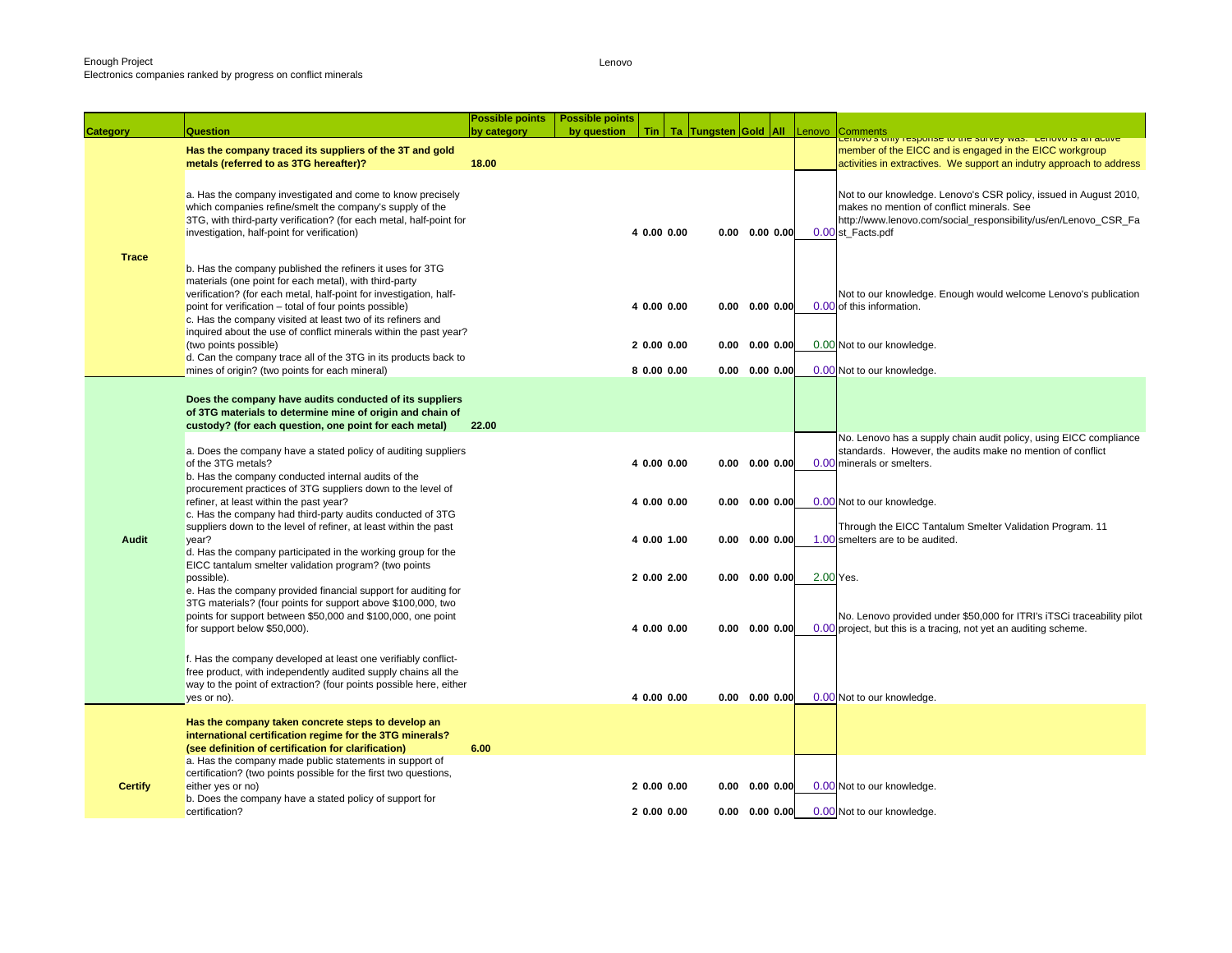|                                  |                                                                                                                                                                                                                                                                                                                                                                                                                                                                                                                                                                                 | <b>Possible points</b> | <b>Possible points</b> |                                |             |                                |                              |      |            |                                                                                                                                                     |
|----------------------------------|---------------------------------------------------------------------------------------------------------------------------------------------------------------------------------------------------------------------------------------------------------------------------------------------------------------------------------------------------------------------------------------------------------------------------------------------------------------------------------------------------------------------------------------------------------------------------------|------------------------|------------------------|--------------------------------|-------------|--------------------------------|------------------------------|------|------------|-----------------------------------------------------------------------------------------------------------------------------------------------------|
| <b>Category</b>                  | <b>Question</b>                                                                                                                                                                                                                                                                                                                                                                                                                                                                                                                                                                 | by category            | by question            |                                |             | Tin   Ta   Tungsten Gold   All |                              |      |            | Lenovo Comments                                                                                                                                     |
|                                  | c. Has the company provided financial support for certification?<br>(two points for support above \$500,000, 1.5 points for support<br>between \$200,000 and \$500,000, one point for support below<br>\$200,000)                                                                                                                                                                                                                                                                                                                                                               |                        |                        | 20.0000.00                     |             |                                | $0.00 \quad 0.00 \quad 0.00$ |      |            | 0.00 Not to our knowledge.                                                                                                                          |
|                                  | Has the company had regular engagement with the NGO<br>coalition, led by Enough, on the conflict minerals issue? 2.00<br>a. Has the company met with the NGO coalition, led by                                                                                                                                                                                                                                                                                                                                                                                                  |                        |                        |                                |             |                                |                              |      |            |                                                                                                                                                     |
| <b>Stakeholder</b><br>Engagement | Enough, regarding inquiries on conflict minerals? (one point<br>possible, yes or no).<br>b. Has the company held regular communication with the<br>Enough NGO coalition regarding conflict minerals (at least bi-                                                                                                                                                                                                                                                                                                                                                               |                        |                        | 1 N/A N/A N/A                  |             |                                | N/A                          | 0.00 |            | No, despite repeated requests. We would welcome engagement<br>0.00 with Lenovo on this issue.                                                       |
|                                  | monthly)? (one point possible)                                                                                                                                                                                                                                                                                                                                                                                                                                                                                                                                                  |                        |                        | 1 N/A N/A N/A                  |             |                                | N/A                          | 0.00 | $0.00$ No. |                                                                                                                                                     |
|                                  | Support for legislation: Has the company supported the                                                                                                                                                                                                                                                                                                                                                                                                                                                                                                                          |                        |                        |                                |             |                                |                              |      |            |                                                                                                                                                     |
|                                  | U.S. legislation on conflict minerals?                                                                                                                                                                                                                                                                                                                                                                                                                                                                                                                                          | 7.00                   |                        |                                |             |                                |                              |      |            |                                                                                                                                                     |
| Legislation                      | a. During the legislative process, did the company issue a<br>statement supporting at least one of the specific pieces of<br>legislation (the Conflict Minerals Trade Act, the Congo Conflict<br>Minerals Act, or the Wall Stree Reform Act provision on conflict<br>minerals)<br>b. Has the company issued a supporting statement of the<br>conflict minerals provision in the Wall Street Reform Act since<br>its passage on July 21? In order to qualify here, the statement<br>would not be in support of the goals of the legislation, but the<br>actual provision itself. |                        |                        | 2 N/A N/A N/A<br>1 N/A N/A N/A |             |                                | N/A<br>N/A                   |      |            | No. While Lenovo is based in China, it does conduct U.S. lobbying,<br>0 having spent \$680,000 in 2009 on U.S. lobbying.<br>0 Not to our knowledge. |
|                                  | c. Has the company, separate from the industry association,<br>met with Members of Congress to lobby in favor of legislation?<br>(four points for 10+ pro-legislation lobbying meetings, two<br>points for 5-10 meetings).                                                                                                                                                                                                                                                                                                                                                      |                        |                        | 4 N/A N/A N/A                  |             |                                | N/A                          |      |            | 0 Not to our knowledge.                                                                                                                             |
|                                  | <b>Totals</b>                                                                                                                                                                                                                                                                                                                                                                                                                                                                                                                                                                   | 55.00                  | 55                     |                                |             |                                |                              |      | 3.00       | 5%                                                                                                                                                  |
|                                  |                                                                                                                                                                                                                                                                                                                                                                                                                                                                                                                                                                                 |                        |                        |                                |             |                                |                              |      |            | <b>Overall percentage</b>                                                                                                                           |
| <b>Additional Criteria</b>       |                                                                                                                                                                                                                                                                                                                                                                                                                                                                                                                                                                                 |                        |                        |                                |             |                                |                              |      |            |                                                                                                                                                     |
|                                  |                                                                                                                                                                                                                                                                                                                                                                                                                                                                                                                                                                                 | 8.00                   |                        |                                |             |                                |                              |      |            |                                                                                                                                                     |
| <b>Environmental</b>             | a. Greenpeace Green Electronics Ranking (four points<br>possible, based on the quartile of the company ranking in the<br>latest scorecard)<br>b. Newsweek Green Company Rankings (four points possible,<br>based on the quartile of the company ranking in the latest                                                                                                                                                                                                                                                                                                           |                        |                        | 4 N/A N/A N/A                  |             |                                | N/A                          |      |            | 114/18 Greenpeace rankings.                                                                                                                         |
|                                  | scorecard)                                                                                                                                                                                                                                                                                                                                                                                                                                                                                                                                                                      |                        | N/A                    |                                | N/A N/A N/A |                                | N/A                          |      | 0 N/A      | Not included.                                                                                                                                       |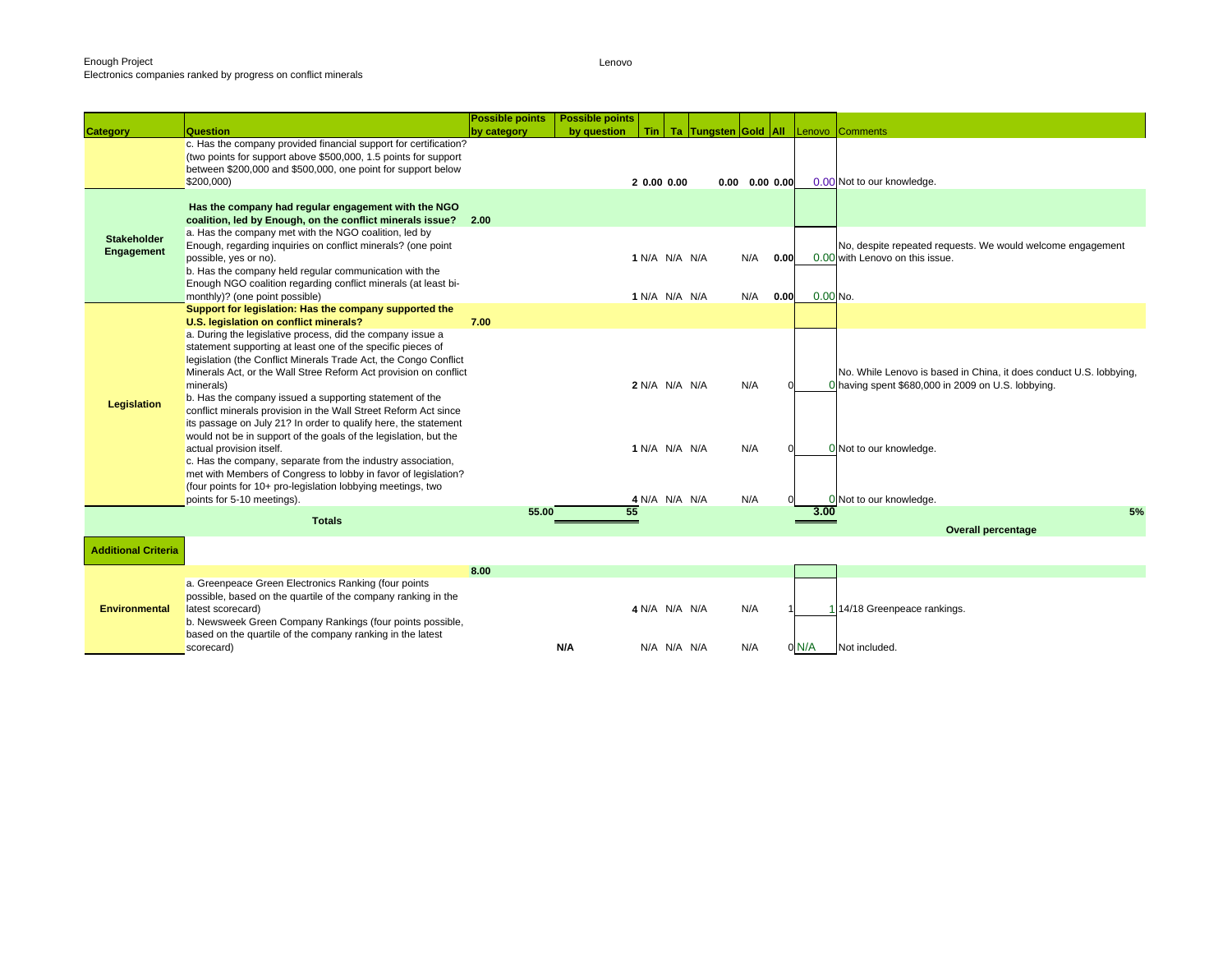**Category Question**

|              |                                                                                                                                                                                                                                                                                                                                                                                    | <b>Possible points</b> | <b>Possible points</b> |             |                      |                                 |     |                                                                                                                                                                                                                                                                                                                                                                                                                                                                                                                                                                                                                                                                                                                                                                                                                                                                                                                                                                                                                                                                                                           |
|--------------|------------------------------------------------------------------------------------------------------------------------------------------------------------------------------------------------------------------------------------------------------------------------------------------------------------------------------------------------------------------------------------|------------------------|------------------------|-------------|----------------------|---------------------------------|-----|-----------------------------------------------------------------------------------------------------------------------------------------------------------------------------------------------------------------------------------------------------------------------------------------------------------------------------------------------------------------------------------------------------------------------------------------------------------------------------------------------------------------------------------------------------------------------------------------------------------------------------------------------------------------------------------------------------------------------------------------------------------------------------------------------------------------------------------------------------------------------------------------------------------------------------------------------------------------------------------------------------------------------------------------------------------------------------------------------------------|
| egory        | Question                                                                                                                                                                                                                                                                                                                                                                           | by category            | by question            | <b>Tin</b>  | Ta Tungsten Gold All |                                 | LG. | <b>Comments</b>                                                                                                                                                                                                                                                                                                                                                                                                                                                                                                                                                                                                                                                                                                                                                                                                                                                                                                                                                                                                                                                                                           |
|              | Has the company traced its suppliers of the 3T and gold<br>metals (referred to as 3TG hereafter)?                                                                                                                                                                                                                                                                                  | 18.00                  |                        |             |                      |                                 |     |                                                                                                                                                                                                                                                                                                                                                                                                                                                                                                                                                                                                                                                                                                                                                                                                                                                                                                                                                                                                                                                                                                           |
|              | a. Has the company investigated and come to know precisely<br>which companies refine/smelt the company's supply of the<br>3TG, with third-party verification? (for each metal, half-point for<br>investigation, half-point for verification)                                                                                                                                       |                        |                        | 4 0.00 0.50 |                      |                                 |     | און וווווומו ווועסטוקמוטון שמט טטווטטטפט וטר ומחומוטוון, שחוטון וטסווווווסט טווווומ מווט מטטומוומ<br>as the major producers in LG's supply chain, but not yet for the other minerals. Further,<br>according to LG, "LGE entered into simple contracts with major contractors to not<br>supply illegally mined materials to LG Electronics. At that time (March 2010), the<br>coverage was just focused on tantalum and we have to extend the scope to tin,<br>0.00 0.00 0.00 0.50 tungsten, gold. LG has in place a Global Procurement Policy internally distributed to all                                                                                                                                                                                                                                                                                                                                                                                                                                                                                                                               |
| <b>Trace</b> | b. Has the company published the refiners it uses for 3TG<br>materials (one point for each metal), with third-party<br>verification? (for each metal, half-point for investigation, half-<br>point for verification – total of four points possible)<br>c. Has the company visited at least two of its refiners and<br>inquired about the use of conflict minerals within the past |                        |                        | 4 0.00 0.00 |                      |                                 |     | 0.00 0.00 0.00 0.00 No. Enough would welcome LG's publication of this information.<br>No. "LG is currently focusing on first-tier providers. In the future, the plan is to manage                                                                                                                                                                                                                                                                                                                                                                                                                                                                                                                                                                                                                                                                                                                                                                                                                                                                                                                         |
|              | year? (two points possible)                                                                                                                                                                                                                                                                                                                                                        |                        |                        | 2 0.00 0.00 |                      |                                 |     | 0.00 0.00 0.00 0.00 multi-tier providers."                                                                                                                                                                                                                                                                                                                                                                                                                                                                                                                                                                                                                                                                                                                                                                                                                                                                                                                                                                                                                                                                |
|              | d. Can the company trace all of the 3TG in its products back to<br>mines of origin? (two points for each mineral)                                                                                                                                                                                                                                                                  |                        |                        | 8 0.00 0.00 |                      | 0.00 0.00 0.00 0.00 EICC."      |     | No. "Not at this point but LG hopes to improve this system in collaboration with the                                                                                                                                                                                                                                                                                                                                                                                                                                                                                                                                                                                                                                                                                                                                                                                                                                                                                                                                                                                                                      |
|              | Does the company have audits conducted of its suppliers<br>of 3TG materials to determine mine of origin and chain of<br>custody? (for each question, one point for each metal)                                                                                                                                                                                                     | 22.00                  |                        |             |                      |                                 |     |                                                                                                                                                                                                                                                                                                                                                                                                                                                                                                                                                                                                                                                                                                                                                                                                                                                                                                                                                                                                                                                                                                           |
|              | a. Does the company have a stated policy of auditing suppliers<br>of the 3TG metals?                                                                                                                                                                                                                                                                                               |                        |                        | 4 0.00 0.00 |                      | 0.00 0.00 0.00 0.00 this issue. |     | No. However, LG incorporated a conflict minerals provision into its Supplier Code of<br>Conduct in September 2010: "Materials obtained from Mining: Suppliers shall evaluate<br>the origin or source of their materials throughout their supply chains to verify that they<br>have not been obtained through any illegal form of mining (e.g., materials obtained from<br>the Democratic Republic of Congo)." LG plans "periodic self-evaluations" to monitor<br>adherence with the Supplier Code of Conduct. However, this does not constitute<br>auditing - an independent check - at present, unless this process is further clarified and<br>fits common definitions of auditing. Further, LG stated "in the next year, we will get the<br>agreement for compliance of LGE supplier code of conduct from our suppliers. This<br>means our suppliers agree they shall conform to our Code with conflict mineral<br>provision. For audit, with entering into the EICC Working group for conflict minerals, we<br>will find out the way of auditing this topic." Enough would welcome internal audits on |
| Audit        | b. Has the company conducted internal audits of the<br>procurement practices of 3TG suppliers down to the level of<br>refiner, at least within the past year?<br>c. Has the company had third-party audits conducted of 3TG<br>suppliers down to the level of refiner, at least within the past                                                                                    |                        |                        | 4 0.00 0.00 |                      |                                 |     | Not yet. LG: "Not at this point but LG hopes to improve this system in collaboration with<br>the EICC." Further: "We will conduct supplier audit including this issue in next year.<br>0.00 0.00 0.00 0.00 We're in the process of developing verification method, aligning with EICC."                                                                                                                                                                                                                                                                                                                                                                                                                                                                                                                                                                                                                                                                                                                                                                                                                   |
|              | year?                                                                                                                                                                                                                                                                                                                                                                              |                        |                        | 4 0.00 0.00 |                      |                                 |     | 0.00 0.00 0.00 1.00 Yes, through the EICC-GeSI.                                                                                                                                                                                                                                                                                                                                                                                                                                                                                                                                                                                                                                                                                                                                                                                                                                                                                                                                                                                                                                                           |
|              | d. Has the company participated in the working group for the<br>EICC tantalum smelter validation program? (two points<br>possible).<br>e. Has the company provided financial support for auditing for                                                                                                                                                                              |                        |                        | 2 0.00 2.00 |                      |                                 |     | EICC membership was initiated in August. "LG plans to take an active role in EICC's<br>0.00 0.00 0.00 2.00 working group."                                                                                                                                                                                                                                                                                                                                                                                                                                                                                                                                                                                                                                                                                                                                                                                                                                                                                                                                                                                |
|              | 3TG materials? (four points for support above \$100,000, two<br>points for support between \$50,000 and \$100,000, one point<br>for support below \$50,000).                                                                                                                                                                                                                       |                        |                        | 4 0.00 0.00 |                      |                                 |     | 0.00 0.00 0.00 0.00 Not to our knowledge.                                                                                                                                                                                                                                                                                                                                                                                                                                                                                                                                                                                                                                                                                                                                                                                                                                                                                                                                                                                                                                                                 |
|              | f. Has the company developed at least one verifiably conflict-<br>free product, with independently audited supply chains all the<br>way to the point of extraction? (four points possible here, either                                                                                                                                                                             |                        |                        |             |                      |                                 |     |                                                                                                                                                                                                                                                                                                                                                                                                                                                                                                                                                                                                                                                                                                                                                                                                                                                                                                                                                                                                                                                                                                           |
|              | yes or no).                                                                                                                                                                                                                                                                                                                                                                        |                        |                        | 4 0.00 0.00 |                      |                                 |     | 0.00 0.00 0.00 0.00 Not to our knowledge.                                                                                                                                                                                                                                                                                                                                                                                                                                                                                                                                                                                                                                                                                                                                                                                                                                                                                                                                                                                                                                                                 |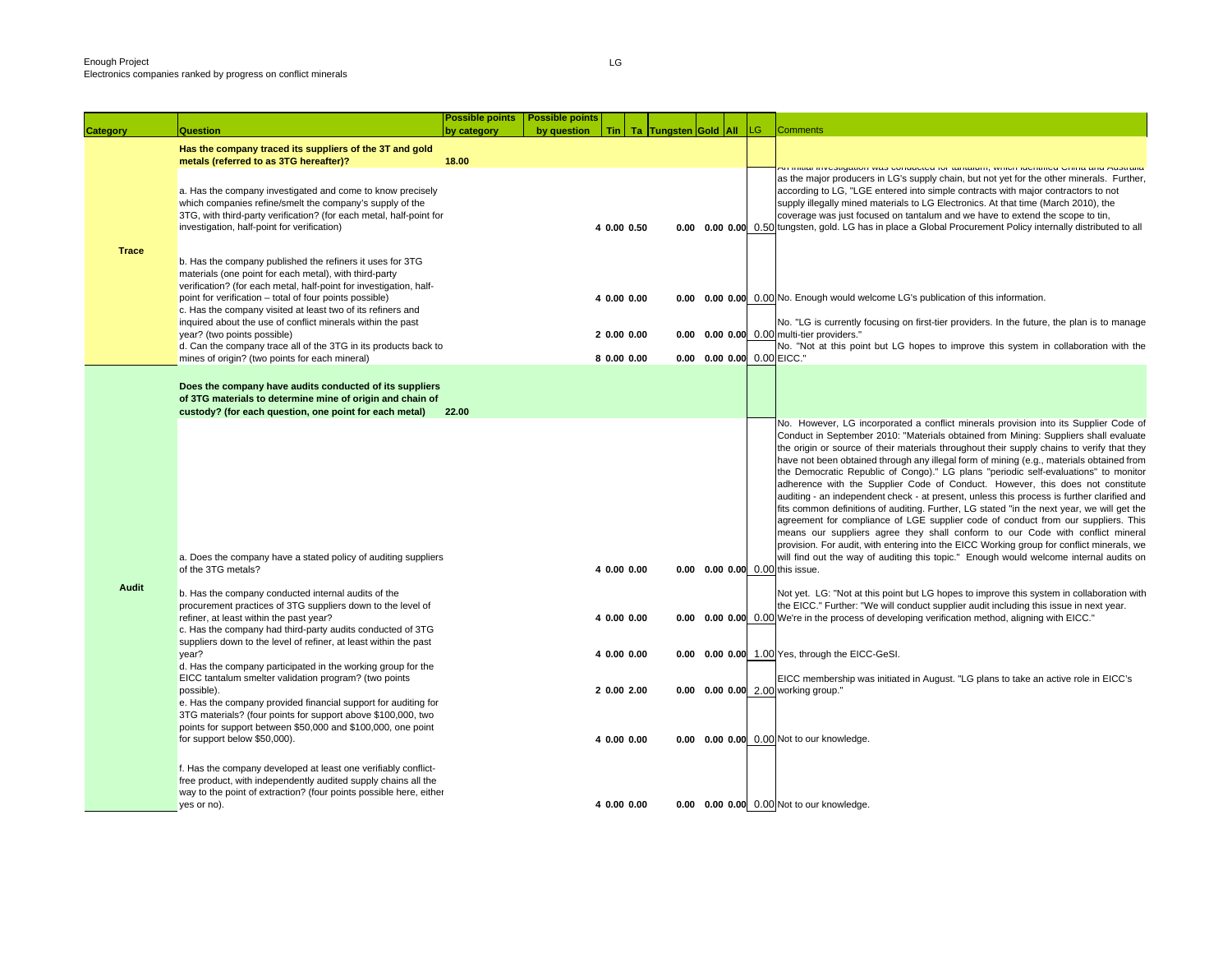| <b>Category</b>                  | Question                                                                                                                                                                                                                                                                                                                                                                                                                                                                                                                                                                                                                                                                                                                                                                                                                  | <b>Possible points</b><br>by category | <b>Possible points</b><br>by question | Tin   Ta   Tungsten Gold   All |  |            | <b>LG</b>       | <b>Comments</b>                                                                                                                                                                                                                                                                                                                                                                                                                                                                                                                                        |
|----------------------------------|---------------------------------------------------------------------------------------------------------------------------------------------------------------------------------------------------------------------------------------------------------------------------------------------------------------------------------------------------------------------------------------------------------------------------------------------------------------------------------------------------------------------------------------------------------------------------------------------------------------------------------------------------------------------------------------------------------------------------------------------------------------------------------------------------------------------------|---------------------------------------|---------------------------------------|--------------------------------|--|------------|-----------------|--------------------------------------------------------------------------------------------------------------------------------------------------------------------------------------------------------------------------------------------------------------------------------------------------------------------------------------------------------------------------------------------------------------------------------------------------------------------------------------------------------------------------------------------------------|
|                                  | Has the company taken concrete steps to develop an<br>international certification regime for the 3TG minerals?<br>(see definition of certification for clarification)                                                                                                                                                                                                                                                                                                                                                                                                                                                                                                                                                                                                                                                     | 6.00                                  |                                       |                                |  |            |                 |                                                                                                                                                                                                                                                                                                                                                                                                                                                                                                                                                        |
| <b>Certify</b>                   | a. Has the company made public statements in support of<br>certification? (two points possible for the first two questions,<br>either yes or no)<br>b. Does the company have a stated policy of support for<br>certification?<br>c. Has the company provided financial support for<br>certification? (two points for support above \$500,000, 1.5                                                                                                                                                                                                                                                                                                                                                                                                                                                                         |                                       |                                       | 20.0000.00<br>20.0000.00       |  |            |                 | No. Acccording to the company, "LG just recently published its Supplier Code of<br>Conduct externally. Eventually, a certification program will be incorporated into LGE's<br>CSR process." However, this does not include provisions on conflict minerals nor fit the<br><b>0.00 0.00 0.00</b> 0.00 definition of certification. We would welcome such an incorporation by LG.<br>0.00 0.00 0.00 0.00 Not to our knowledge.                                                                                                                           |
|                                  | points for support between \$200,000 and \$500,000, one point<br>for support below \$200,000)                                                                                                                                                                                                                                                                                                                                                                                                                                                                                                                                                                                                                                                                                                                             |                                       |                                       | 2 0.00 0.00                    |  |            |                 | 0.00 0.00 0.00 0.00 Not to our knowledge.                                                                                                                                                                                                                                                                                                                                                                                                                                                                                                              |
|                                  | Has the company had regular engagement with the NGO<br>coalition, led by Enough, on the conflict minerals issue? 2.00                                                                                                                                                                                                                                                                                                                                                                                                                                                                                                                                                                                                                                                                                                     |                                       |                                       |                                |  |            |                 |                                                                                                                                                                                                                                                                                                                                                                                                                                                                                                                                                        |
| <b>Stakeholder</b><br>Engagement | a. Has the company met with the NGO coalition, led by<br>Enough, regarding inquiries on conflict minerals? (one point<br>possible, yes or no).<br>b. Has the company held regular communication with the<br>Enough NGO coalition regarding conflict minerals (at least bi-                                                                                                                                                                                                                                                                                                                                                                                                                                                                                                                                                |                                       |                                       | 1 N/A N/A N/A                  |  | N/A        |                 | LG has not responded to several meeting requests from Enough. According to the<br>company, "LG has been communicating with MakelTFair, a coalition of European and<br>Southern NGOs, on the issue of conflict minerals. LG also responded to a questionnaire<br>0.00 0.00 from Enough in March 2009."                                                                                                                                                                                                                                                  |
|                                  | monthly)? (one point possible)<br>Support for legislation: Has the company supported the                                                                                                                                                                                                                                                                                                                                                                                                                                                                                                                                                                                                                                                                                                                                  |                                       |                                       | 1 N/A N/A N/A                  |  | N/A        | $0.00$ 0.00 No. |                                                                                                                                                                                                                                                                                                                                                                                                                                                                                                                                                        |
| Legislation                      | U.S. legislation on conflict minerals?<br>a. During the legislative process, did the company issue a<br>statement supporting at least one of the specific pieces of<br>legislation (the Conflict Minerals Trade Act, the Congo Conflict<br>Minerals Act, or the Wall Stree Reform Act provision on<br>conflict minerals)<br>b. Has the company issued a supporting statement of the<br>conflict minerals provision in the Wall Street Reform Act since<br>its passage on July 21? In order to qualify here, the statement<br>would not be in support of the goals of the legislation, but the<br>actual provision itself.<br>c. Has the company, separate from the industry association,<br>met with Members of Congress to lobby in favor of legislation?<br>(four points for 10+ pro-legislation lobbying meetings, two | 7.00                                  |                                       | 2 N/A N/A N/A<br>1 N/A N/A N/A |  | N/A<br>N/A |                 | No. LG issued a statement in support of the goals of H.R. 4128 on November 18, 2009,<br>but in order to count for points here, it would have to be in support of one of the specific<br>pieces of legislation. While LG is based in South Korea, it does conduct U.S. lobbying,<br>having spent \$210,000 in 2008 in \$10,000 in 2010 on U.S. lobbying. LG's answer to the<br>survey was "LG's worldwide headquarters is located in Korea and involvement in the<br>0 US legislative process is difficult and complicated."<br>0 Not to our knowledge. |
|                                  | points for 5-10 meetings).<br><b>Totals</b>                                                                                                                                                                                                                                                                                                                                                                                                                                                                                                                                                                                                                                                                                                                                                                               | 55.00                                 | 55                                    | 4 N/A N/A N/A                  |  | N/A        | 3.50            | 0 Not to our knowledge.<br>6%                                                                                                                                                                                                                                                                                                                                                                                                                                                                                                                          |
|                                  |                                                                                                                                                                                                                                                                                                                                                                                                                                                                                                                                                                                                                                                                                                                                                                                                                           |                                       |                                       |                                |  |            |                 | <b>Overall percentage</b>                                                                                                                                                                                                                                                                                                                                                                                                                                                                                                                              |
| <b>Additional Criteria</b>       |                                                                                                                                                                                                                                                                                                                                                                                                                                                                                                                                                                                                                                                                                                                                                                                                                           |                                       |                                       |                                |  |            |                 |                                                                                                                                                                                                                                                                                                                                                                                                                                                                                                                                                        |
| <b>Environmental</b>             | a. Greenpeace Green Electronics Ranking (four points<br>possible, based on the quartile of the company ranking in the<br>latest scorecard)<br>b. Newsweek Green Company Rankings (four points possible,<br>based on the quartile of the company ranking in the latest<br>scorecard)                                                                                                                                                                                                                                                                                                                                                                                                                                                                                                                                       | 8.00                                  | N/A                                   | 4 N/A N/A N/A<br>N/A N/A N/A   |  | N/A<br>N/A |                 | 114/18 Greenpeace rankings.<br>0 N/A Not listed.                                                                                                                                                                                                                                                                                                                                                                                                                                                                                                       |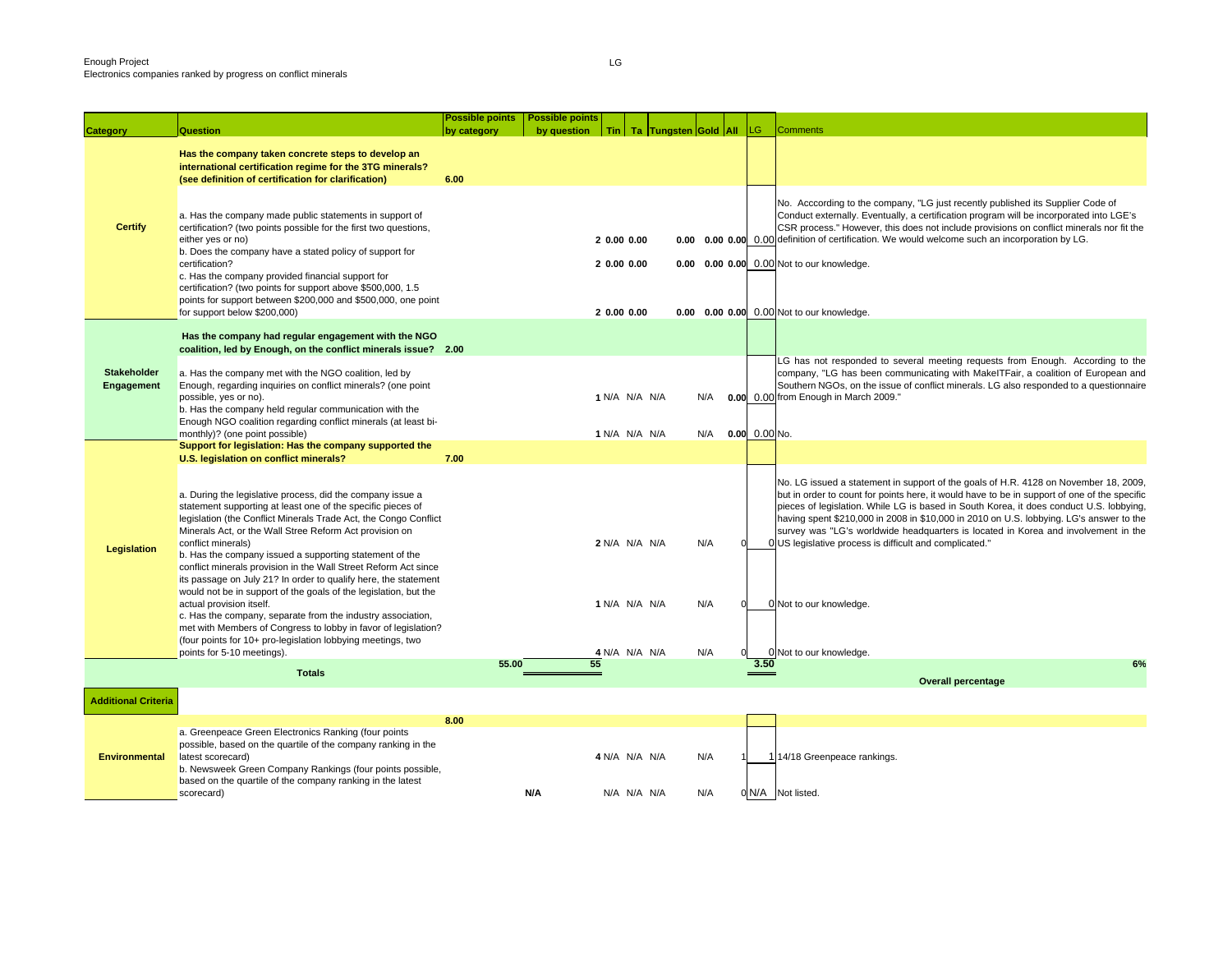Microsoft

| <b>Category</b> | <b>Question</b>                                                                                                                                                                                                                                                                                                     | <b>Possible points</b><br>by category | <b>Possible points</b><br>by question | Tin                        |      |                                              | Ta Tungsten Gold All Microsoft Comments                                                                                                                                                                                                                                                                                                                                                                                                                                                                                                                                                                                                                                                                                                        |
|-----------------|---------------------------------------------------------------------------------------------------------------------------------------------------------------------------------------------------------------------------------------------------------------------------------------------------------------------|---------------------------------------|---------------------------------------|----------------------------|------|----------------------------------------------|------------------------------------------------------------------------------------------------------------------------------------------------------------------------------------------------------------------------------------------------------------------------------------------------------------------------------------------------------------------------------------------------------------------------------------------------------------------------------------------------------------------------------------------------------------------------------------------------------------------------------------------------------------------------------------------------------------------------------------------------|
|                 | Has the company traced its suppliers of the 3T and gold<br>metals (referred to as 3TG hereafter)?                                                                                                                                                                                                                   | 18.00                                 |                                       |                            |      |                                              |                                                                                                                                                                                                                                                                                                                                                                                                                                                                                                                                                                                                                                                                                                                                                |
|                 | a. Has the company investigated and come to know precisely<br>which companies refine/smelt the company's supply of the<br>3TG, with third-party verification? (for each metal, half-point for<br>investigation, half-point for verification)                                                                        |                                       |                                       | 4 0.50 0.50                |      | $0.50$ $0.50$ $2.00$                         | <mark>ר סעטויז טומונד פאמוזווומונטורוומט טפפון טטווענעטעט טורנוופ וטער וווווופומוס טעג ופוווופוס וומ</mark> עס ווטג<br>yet been verified. Microsoft's next step will be to educate those suppliers (many located in<br>China) to the conflict minerals issue and determine how far suppliers can track the source<br>of the identified minerals. Microsoft will ask the supplier to provide the name of the smelter<br>or refiner used in connection with the identified minerals. Additionally, they will be asked to<br>2.00 certify that the minerals in these components do not come from implicated conflict mineral                                                                                                                      |
| <b>Trace</b>    | b. Has the company published the refiners it uses for 3TG<br>materials (one point for each metal), with third-party<br>verification? (for each metal, half-point for investigation, half-<br>point for verification - total of four points possible)<br>c. Has the company visited at least two of its refiners and |                                       |                                       | 4 0.00 0.00                |      | $0.00$ $0.00$ $0.00$                         | No. Microsoft does not view itself in a position to consider publication of smelter/refiners<br>until it is possible ascertain whether it is possible to accurately<br>identify specific smelters and create a reliable ongoing process to maintain and confirm the<br>accuracy of received information. Enough would welcome Microsoft's investigation and<br>0.00 publication of smelter information.                                                                                                                                                                                                                                                                                                                                        |
|                 | inquired about the use of conflict minerals within the past<br>year? (two points possible)<br>d. Can the company trace all of the 3TG in its products back to                                                                                                                                                       |                                       |                                       | 2 0.00 0.00                |      | $0.00$ $0.00$ $0.00$                         | 0.00 Not to our knowledge.                                                                                                                                                                                                                                                                                                                                                                                                                                                                                                                                                                                                                                                                                                                     |
|                 | mines of origin? (two points for each mineral)                                                                                                                                                                                                                                                                      |                                       |                                       | 8 0.00 0.00                |      | $0.00$ $0.00$ $0.00$                         | 0.00 Not to our knowledge.                                                                                                                                                                                                                                                                                                                                                                                                                                                                                                                                                                                                                                                                                                                     |
|                 | Does the company have audits conducted of its suppliers<br>of 3TG materials to determine mine of origin and chain of<br>custody? (for each question, one point for each metal)                                                                                                                                      | 22.00                                 |                                       |                            |      |                                              |                                                                                                                                                                                                                                                                                                                                                                                                                                                                                                                                                                                                                                                                                                                                                |
|                 | a. Does the company have a stated policy of auditing suppliers<br>of the 3TG metals?<br>b. Has the company conducted internal audits of the                                                                                                                                                                         |                                       |                                       | 4 0.00 0.00                |      | $0.00$ $0.00$ $2.00$                         | This is in development currently. Microsoft states, "We will also ask our suppliers to certify<br>that the minerals in these components do not come from implicated conflict mineral zones.<br>Once the pilot has progressed sufficiently, we will be able to evaluate its effectiveness<br>through either an internal or third party verification review. We are initiating development of<br>our management systems and related audit processes to support our conflict minerals<br>procurement policy. This will be completed once we are assured that our processes are<br>consistent with ongoing U.S. government rulemaking." This is progressive, and we would<br>2.00 welcome the publication of an audit policy on conflict minerals. |
| Audit           | procurement practices of 3TG suppliers down to the level of<br>refiner, at least within the past year?<br>c. Has the company had third-party audits conducted of 3TG<br>suppliers down to the level of refiner, at least within the past                                                                            |                                       |                                       | 4 0.00 0.00                |      | $0.00$ $0.00$ $0.00$                         | No. Microsoft stated, "but as this process matures, we plan to require that suppliers only<br>0.00 source from smelters passing these audits"                                                                                                                                                                                                                                                                                                                                                                                                                                                                                                                                                                                                  |
|                 | year?<br>d. Has the company participated in the working group for the<br>EICC tantalum smelter validation program? (two points                                                                                                                                                                                      |                                       |                                       | 4 0.00 1.00                | 0.00 | $0.00$ $0.00$                                | 1.00 Through the EICC Tantalum Smelter Validation Program. 11 smelters are to be audited.                                                                                                                                                                                                                                                                                                                                                                                                                                                                                                                                                                                                                                                      |
|                 | possible).<br>e. Has the company provided financial support for auditing for<br>3TG materials? (four points for support above \$100,000, two<br>points for support between \$50,000 and \$100,000, one point<br>for support below \$50,000).                                                                        |                                       |                                       | 2 0.00 2.00<br>4 0.00 0.00 |      | $0.00$ $0.00$ $0.00$<br>$0.00$ $0.00$ $0.00$ | 2.00 Yes.<br>Microsoft provided financial support to the ITRI pilot, but this is a tracing, not auditing<br>0.00 program, so it does not qualify.                                                                                                                                                                                                                                                                                                                                                                                                                                                                                                                                                                                              |
|                 | f. Has the company developed at least one verifiably conflict-<br>free product, with independently audited supply chains all the<br>way to the point of extraction? (four points possible here, either<br>yes or no).                                                                                               |                                       |                                       | 4 0.00 0.00                |      | $0.00 \quad 0.00 \quad 0.00$                 | 0.00 Not to our knowledge.                                                                                                                                                                                                                                                                                                                                                                                                                                                                                                                                                                                                                                                                                                                     |
|                 | Has the company taken concrete steps to develop an<br>international certification regime for the 3TG minerals?<br>(see definition of certification for clarification)                                                                                                                                               | 6.00                                  |                                       |                            |      |                                              |                                                                                                                                                                                                                                                                                                                                                                                                                                                                                                                                                                                                                                                                                                                                                |
|                 | a. Has the company made public statements in support of                                                                                                                                                                                                                                                             |                                       |                                       |                            |      |                                              |                                                                                                                                                                                                                                                                                                                                                                                                                                                                                                                                                                                                                                                                                                                                                |
| <b>Certify</b>  | certification? (two points possible for the first two questions,<br>either yes or no)<br>b. Does the company have a stated policy of support for                                                                                                                                                                    |                                       |                                       | 2 0.00 0.00                |      | $0.00$ $0.00$ $0.00$                         | No. There is no mention of conflict minerals in Microsoft Citizenship Report for 2010, as of<br>0.00 October 21, 2010.<br>No. There is no mention of conflict minerals in Microsoft Citizenship Report for 2010, as of                                                                                                                                                                                                                                                                                                                                                                                                                                                                                                                         |
|                 | certification?                                                                                                                                                                                                                                                                                                      |                                       |                                       | 2 0.00 0.00                |      | $0.00$ $0.00$ $0.00$                         | 0.00 October 21, 2010.                                                                                                                                                                                                                                                                                                                                                                                                                                                                                                                                                                                                                                                                                                                         |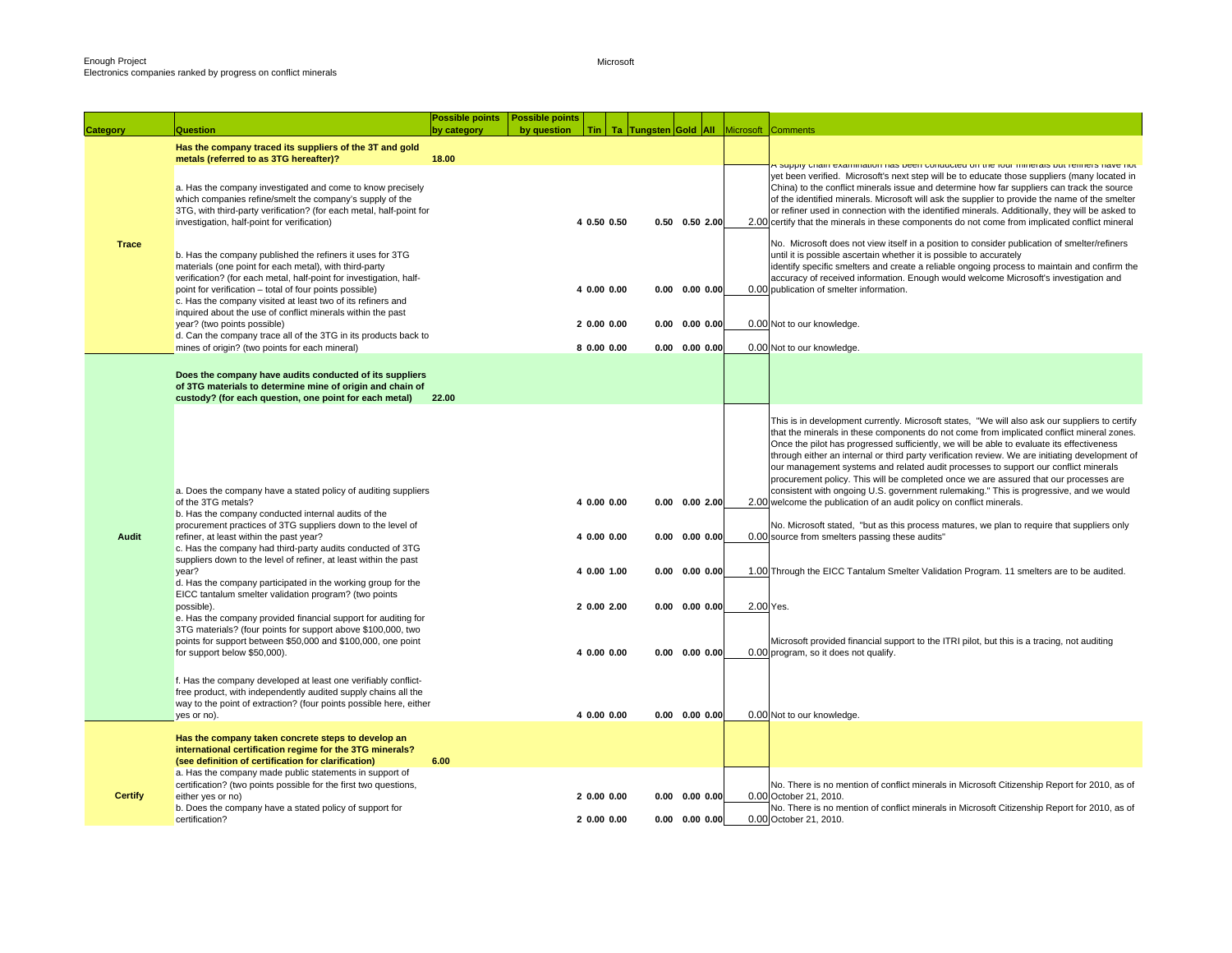Microsoft

|                                  |                                                                                                                                                                                                                                                                                                                                                                                                                                                                                                                                                                                                                                                                                                                                                                                                                                                         | <b>Possible points</b> | <b>Possible points</b> |                                                 |                                                   |                      |      |      |                                                                                                                                                                                                                                                                              |
|----------------------------------|---------------------------------------------------------------------------------------------------------------------------------------------------------------------------------------------------------------------------------------------------------------------------------------------------------------------------------------------------------------------------------------------------------------------------------------------------------------------------------------------------------------------------------------------------------------------------------------------------------------------------------------------------------------------------------------------------------------------------------------------------------------------------------------------------------------------------------------------------------|------------------------|------------------------|-------------------------------------------------|---------------------------------------------------|----------------------|------|------|------------------------------------------------------------------------------------------------------------------------------------------------------------------------------------------------------------------------------------------------------------------------------|
| <b>Category</b>                  | Question                                                                                                                                                                                                                                                                                                                                                                                                                                                                                                                                                                                                                                                                                                                                                                                                                                                | by category            | by question            |                                                 | Tin   Ta Tungsten Gold   All   Microsoft Comments |                      |      |      |                                                                                                                                                                                                                                                                              |
|                                  | c. Has the company provided financial support for certification?<br>(two points for support above \$500,000, 1.5 points for support<br>between \$200,000 and \$500,000, one point for support below<br>\$200,000                                                                                                                                                                                                                                                                                                                                                                                                                                                                                                                                                                                                                                        |                        |                        | 20.0000.00                                      |                                                   | $0.00$ $0.00$ $0.00$ |      |      | Microsoft provided financial support to the ITRI pilot, but this is a tracing, not certification<br>0.00 program, so it does not qualify here.                                                                                                                               |
| <b>Stakeholder</b><br>Engagement | Has the company had regular engagement with the NGO<br>coalition, led by Enough, on the conflict minerals issue? 2.00<br>a. Has the company met with the NGO coalition, led by<br>Enough, regarding inquiries on conflict minerals? (one point<br>possible, yes or no).<br>b. Has the company held regular communication with the                                                                                                                                                                                                                                                                                                                                                                                                                                                                                                                       |                        |                        | 1 N/A N/A N/A                                   |                                                   | N/A 1.00             |      |      | Yes. Microsoft states, "we learned much from the NGO coalitions with which we have<br>engaged during meetings in Brussels in January 2008 and in Washington DC in November<br>1.00 2008, and as noted, through our active participation on the EICC-GeSI extractives group." |
|                                  | Enough NGO coalition regarding conflict minerals (at least bi-                                                                                                                                                                                                                                                                                                                                                                                                                                                                                                                                                                                                                                                                                                                                                                                          |                        |                        |                                                 |                                                   |                      |      |      | No. But Microsoft states, "We welcome the opportunity for more frequent discussion of                                                                                                                                                                                        |
|                                  | monthly)? (one point possible)                                                                                                                                                                                                                                                                                                                                                                                                                                                                                                                                                                                                                                                                                                                                                                                                                          |                        |                        | 1 N/A N/A N/A                                   |                                                   | N/A                  | 0.00 |      | 0.00 challenges and opportunities with the NGO coalition led by Enough and other NGOs."                                                                                                                                                                                      |
|                                  | Support for legislation: Has the company supported the                                                                                                                                                                                                                                                                                                                                                                                                                                                                                                                                                                                                                                                                                                                                                                                                  |                        |                        |                                                 |                                                   |                      |      |      |                                                                                                                                                                                                                                                                              |
| Legislation                      | U.S. legislation on conflict minerals?<br>a. During the legislative process, did the company issue a<br>statement supporting at least one of the specific pieces of<br>legislation (the Conflict Minerals Trade Act, the Congo Conflict<br>Minerals Act, or the Wall Stree Reform Act provision on<br>conflict minerals)<br>b. Has the company issued a supporting statement of the<br>conflict minerals provision in the Wall Street Reform Act since<br>its passage on July 21? In order to qualify here, the statement<br>would not be in support of the goals of the legislation, but the<br>actual provision itself.<br>c. Has the company, separate from the industry association,<br>met with Members of Congress to lobby in favor of legislation?<br>(four points for 10+ pro-legislation lobbying meetings, two<br>points for 5-10 meetings). | 7.00                   | 55                     | 2 N/A N/A N/A<br>1 N/A N/A N/A<br>4 N/A N/A N/A |                                                   | N/A<br>N/A<br>N/A    |      | 8.00 | 0 Not to our knowledge.<br>0 Not to our knowledge.<br>0 Not to our knowledge.<br>15%                                                                                                                                                                                         |
|                                  | <b>Totals</b>                                                                                                                                                                                                                                                                                                                                                                                                                                                                                                                                                                                                                                                                                                                                                                                                                                           | 55.00                  |                        |                                                 |                                                   |                      |      |      | <b>Overall percentage</b>                                                                                                                                                                                                                                                    |
| <b>Additional Criteria</b>       |                                                                                                                                                                                                                                                                                                                                                                                                                                                                                                                                                                                                                                                                                                                                                                                                                                                         |                        |                        |                                                 |                                                   |                      |      |      |                                                                                                                                                                                                                                                                              |
|                                  |                                                                                                                                                                                                                                                                                                                                                                                                                                                                                                                                                                                                                                                                                                                                                                                                                                                         | 8.00                   |                        |                                                 |                                                   |                      |      |      |                                                                                                                                                                                                                                                                              |
| <b>Environmental</b>             | a. Greenpeace Green Electronics Ranking (four points<br>possible, based on the quartile of the company ranking in the<br>latest scorecard)<br>b. Newsweek Green Company Rankings (four points possible,<br>based on the quartile of the company ranking in the latest<br>scorecard)                                                                                                                                                                                                                                                                                                                                                                                                                                                                                                                                                                     |                        |                        | 4 N/A N/A N/A<br>4 N/A N/A N/A                  |                                                   | N/A<br>N/A           |      |      | 117/18 Greenpeace.<br>12/49 in the U.S. Technology Companies list. 8/14 on the Global Technology Companies<br>list. This was unique for companies here, so we took the average of the two scores (2nd<br>4 quartile).                                                        |
|                                  |                                                                                                                                                                                                                                                                                                                                                                                                                                                                                                                                                                                                                                                                                                                                                                                                                                                         |                        |                        |                                                 |                                                   |                      |      |      |                                                                                                                                                                                                                                                                              |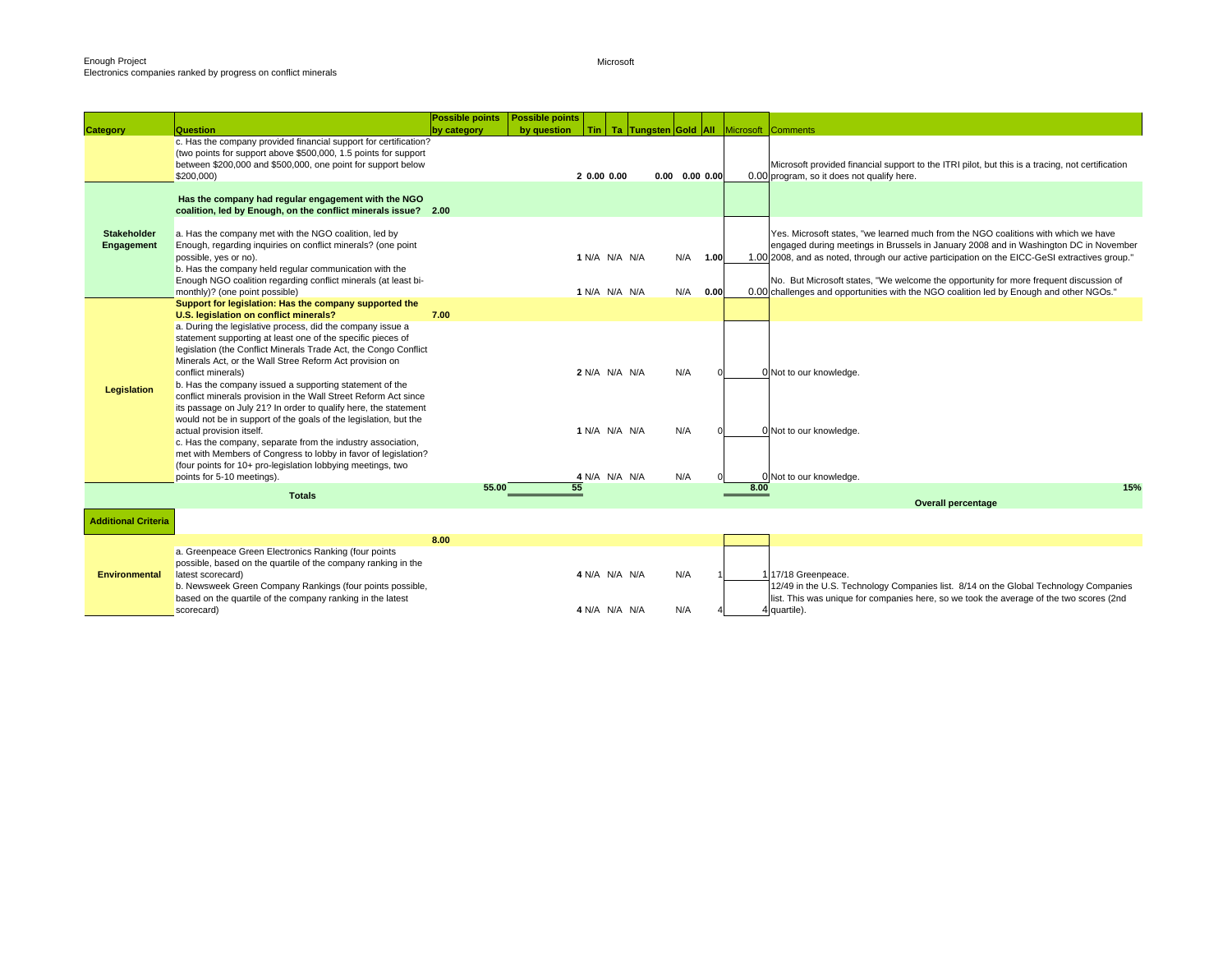Motorola

| <b>Category</b> | <b>Question</b>                                                                                                                                                                                                                                                                                                     | <b>Possible points</b><br>by category | <b>Possible points</b><br>by question |                            | Tin   Ta   Tungsten Gold   All |                                       | Motorola  | <b>Comments</b>                                                                                                                                                                                                                                                                                                                  |
|-----------------|---------------------------------------------------------------------------------------------------------------------------------------------------------------------------------------------------------------------------------------------------------------------------------------------------------------------|---------------------------------------|---------------------------------------|----------------------------|--------------------------------|---------------------------------------|-----------|----------------------------------------------------------------------------------------------------------------------------------------------------------------------------------------------------------------------------------------------------------------------------------------------------------------------------------|
|                 | Has the company traced its suppliers of the 3T and gold<br>metals (referred to as 3TG hereafter)?                                                                                                                                                                                                                   | 18.00                                 |                                       |                            |                                |                                       |           |                                                                                                                                                                                                                                                                                                                                  |
| <b>Trace</b>    | a. Has the company investigated and come to know precisely<br>which companies refine/smelt the company's supply of the 3TG,<br>with third-party verification? (for each metal, half-point for<br>investigation, half-point for verification)                                                                        |                                       |                                       | 4 0.00 0.00                |                                | $0.00$ $0.00$ $0.00$                  |           | 0.00 Not to our knowledge.                                                                                                                                                                                                                                                                                                       |
|                 | b. Has the company published the refiners it uses for 3TG<br>materials (one point for each metal), with third-party<br>verification? (for each metal, half-point for investigation, half-<br>point for verification - total of four points possible)<br>c. Has the company visited at least two of its refiners and |                                       |                                       | 4 0.00 0.00                | 0.00                           | $0.00$ 1.00                           |           | Not to our knowledge. Enough would welcome Motorola's<br>0.00 publication of this information.                                                                                                                                                                                                                                   |
|                 | inquired about the use of conflict minerals within the past year?<br>(two points possible)<br>d. Can the company trace all of the 3TG in its products back to                                                                                                                                                       |                                       |                                       | 2 0.00 2.00<br>8 0.00 0.00 | 0.00                           | $0.00$ $0.00$<br>$0.00$ $0.00$ $0.00$ | 2.00 Yes. |                                                                                                                                                                                                                                                                                                                                  |
|                 | mines of origin? (two points for each mineral)                                                                                                                                                                                                                                                                      |                                       |                                       |                            |                                |                                       |           | 0.00 Not to our knowledge.                                                                                                                                                                                                                                                                                                       |
|                 | Does the company have audits conducted of its suppliers<br>of 3TG materials to determine mine of origin and chain of<br>custody? (for each question, one point for each metal)                                                                                                                                      | 22.00                                 |                                       |                            |                                |                                       |           |                                                                                                                                                                                                                                                                                                                                  |
|                 | a. Does the company have a stated policy of auditing suppliers<br>of the 3TG metals?                                                                                                                                                                                                                                |                                       |                                       | 4 0.00 0.00                |                                | $0.00$ $0.00$ $0.00$                  |           | No. Motorola refers to the EICC's E-TASC audit system,<br>which does not address conflict minerals, according to its<br>website on October 21, 2010. We would both welcome E-<br>TASC's addressing the issue of conflict minerals and/or<br>internal Motorola supply chain audits of its suppliers on<br>0.00 conflict minerals. |
|                 | b. Has the company conducted internal audits of the<br>procurement practices of 3TG suppliers down to the level of<br>refiner, at least within the past year?<br>c. Has the company had third-party audits conducted of 3TG                                                                                         |                                       |                                       | 4 0.00 0.00                |                                | $0.00$ $0.00$ $0.00$                  | 0.00 No.  |                                                                                                                                                                                                                                                                                                                                  |
| <b>Audit</b>    | suppliers down to the level of refiner, at least within the past<br>year?<br>d. Has the company participated in the working group for the                                                                                                                                                                           |                                       |                                       | 4 0.00 1.00                |                                | $0.00$ $0.00$ $0.00$                  |           | Through the EICC Tantalum Smelter Validation Program.<br>1.00 11 smelters are to be audited.                                                                                                                                                                                                                                     |
|                 | EICC tantalum smelter validation program? (two points<br>possible).                                                                                                                                                                                                                                                 |                                       |                                       | 20.0000.00                 |                                | $0.00$ $0.00$ 4.00                    |           | Yes. Two additional points awarded for chairing the<br>4.00 working group.<br>Yes, Motorola spent significant funding during its smelter                                                                                                                                                                                         |
|                 | e. Has the company provided financial support for auditing for<br>3TG materials? (four points for support above \$100,000, two<br>points for support between \$50,000 and \$100,000, one point for<br>support below \$50,000).                                                                                      |                                       |                                       | 4 0.00 0.00                |                                | $0.00$ $0.00$ $0.00$                  |           | visits but did not disclose this amount, so no points were<br>given. We would welcome publication of this information.<br>Motorola also provided financial support to the ITRI pilot,<br>but this is a tracing, not auditing program, so it does not<br>0.00 qualify.                                                            |
|                 | f. Has the company developed at least one verifiably conflict-<br>free product, with independently audited supply chains all the<br>way to the point of extraction? (four points possible here, either<br>yes or no).                                                                                               |                                       |                                       | 4 0.00 0.00                |                                | $0.00$ $0.00$ $0.00$                  |           | 0.00 Not to our knowledge.                                                                                                                                                                                                                                                                                                       |
|                 | Has the company taken concrete steps to develop an<br>international certification regime for the 3TG minerals?<br>(see definition of certification for clarification)                                                                                                                                               | 6.00                                  |                                       |                            |                                |                                       |           |                                                                                                                                                                                                                                                                                                                                  |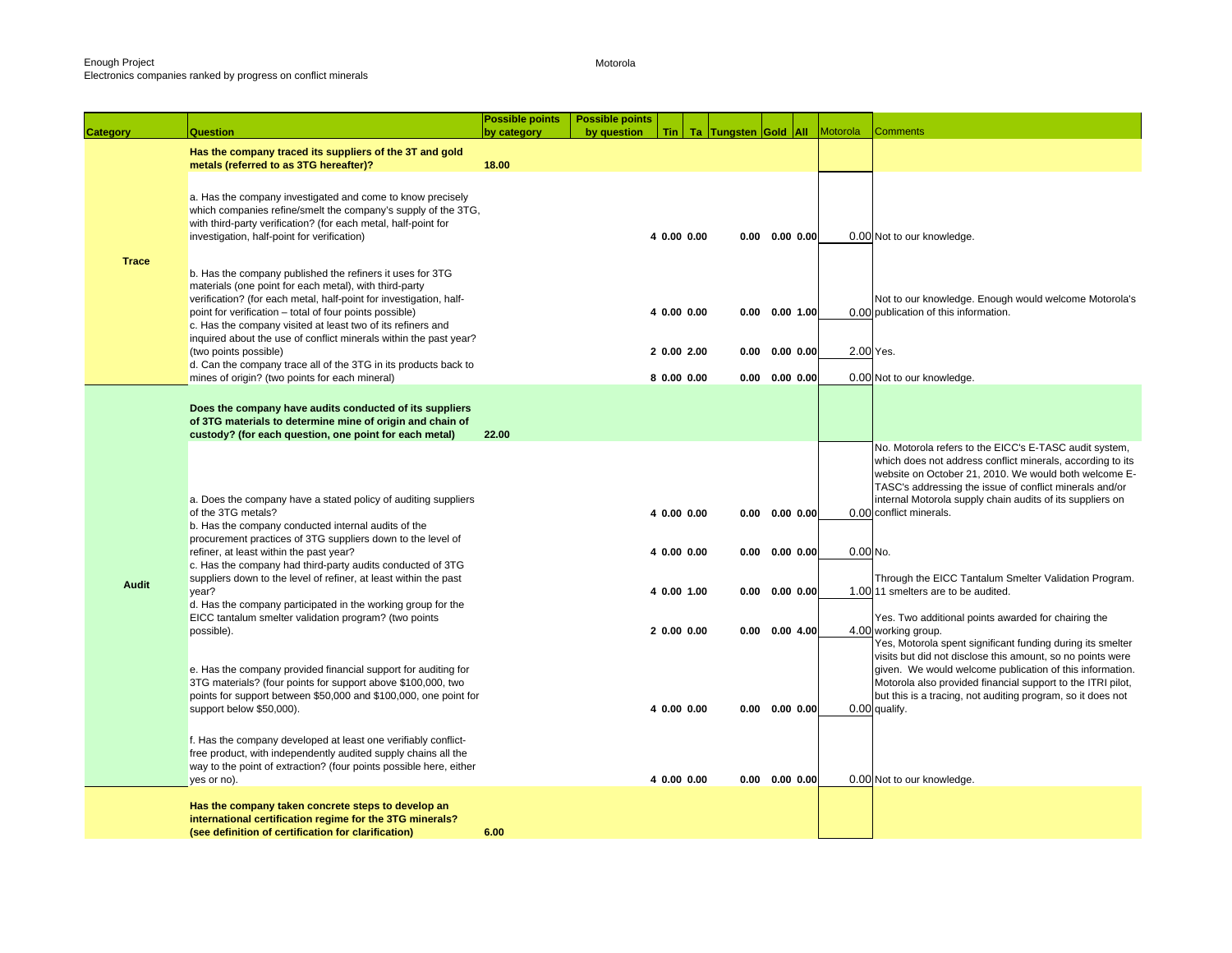### Enough Project Electronics companies ranked by progress on conflict minerals

Motorola

|                            |                                                                                                                                                                                                                                                                                                                                                                                                                                                                                 | <b>Possible points</b> | <b>Possible points</b> |                                        |                      |     |                                                                    |               |           |                                                                                                                                                                                                                                                                                      |
|----------------------------|---------------------------------------------------------------------------------------------------------------------------------------------------------------------------------------------------------------------------------------------------------------------------------------------------------------------------------------------------------------------------------------------------------------------------------------------------------------------------------|------------------------|------------------------|----------------------------------------|----------------------|-----|--------------------------------------------------------------------|---------------|-----------|--------------------------------------------------------------------------------------------------------------------------------------------------------------------------------------------------------------------------------------------------------------------------------------|
| <b>Category</b>            | <b>Question</b>                                                                                                                                                                                                                                                                                                                                                                                                                                                                 | by category            | by question            | Tin                                    | Ta Tungsten Gold All |     |                                                                    |               | Motorola  | <b>Comments</b>                                                                                                                                                                                                                                                                      |
| <b>Certify</b>             | a. Has the company made public statements in support of<br>certification? (two points possible for the first two questions,<br>either yes or no)<br>b. Does the company have a stated policy of support for<br>certification?<br>c. Has the company provided financial support for certification?<br>(two points for support above \$500,000, 1.5 points for support<br>between \$200,000 and \$500,000, one point for support below<br>\$200,000                               |                        |                        | 20.0000.00<br>20.0000.00<br>20.0000.00 |                      |     | $0.00$ $0.00$ 1.00<br>$0.00$ $0.00$ $0.00$<br>$0.00$ $0.00$ $0.00$ |               |           | Motorola attended the ICGLR summit in Nairobi, Kenya in<br>September 2010 and made positive statements suporting<br>certification. The company has not made these<br>1.00 statements public, so one point is given here.<br>0.00 Not to our knowledge.<br>0.00 Not to our knowledge. |
|                            |                                                                                                                                                                                                                                                                                                                                                                                                                                                                                 |                        |                        |                                        |                      |     |                                                                    |               |           |                                                                                                                                                                                                                                                                                      |
| <b>Stakeholder</b>         | Has the company had regular engagement with the NGO<br>coalition, led by Enough, on the conflict minerals issue?<br>a. Has the company met with the NGO coalition, led by Enough,<br>regarding inquiries on conflict minerals? (one point possible, yes                                                                                                                                                                                                                         | 2.00                   |                        |                                        |                      |     |                                                                    |               |           |                                                                                                                                                                                                                                                                                      |
| Engagement                 | or no).                                                                                                                                                                                                                                                                                                                                                                                                                                                                         |                        |                        | 1 N/A N/A N/A                          |                      | N/A |                                                                    | 1.00          | 1.00 Yes. |                                                                                                                                                                                                                                                                                      |
|                            | b. Has the company held regular communication with the<br>Enough NGO coalition regarding conflict minerals (at least bi-<br>monthly)? (one point possible)                                                                                                                                                                                                                                                                                                                      |                        |                        | 1 N/A N/A N/A                          |                      | N/A |                                                                    | 1.00          | 1.00 Yes. |                                                                                                                                                                                                                                                                                      |
|                            | Support for legislation: Has the company supported the                                                                                                                                                                                                                                                                                                                                                                                                                          |                        |                        |                                        |                      |     |                                                                    |               |           |                                                                                                                                                                                                                                                                                      |
|                            | U.S. legislation on conflict minerals?                                                                                                                                                                                                                                                                                                                                                                                                                                          | 7.00                   |                        |                                        |                      |     |                                                                    |               |           |                                                                                                                                                                                                                                                                                      |
| <b>Legislation</b>         | a. During the legislative process, did the company issue a<br>statement supporting at least one of the specific pieces of<br>legislation (the Conflict Minerals Trade Act, the Congo Conflict<br>Minerals Act, or the Wall Stree Reform Act provision on conflict<br>minerals)<br>b. Has the company issued a supporting statement of the<br>conflict minerals provision in the Wall Street Reform Act since<br>its passage on July 21? In order to qualify here, the statement |                        |                        | 2 N/A N/A N/A                          |                      | N/A |                                                                    | $\mathcal{P}$ |           | Yes. Motorola issued a letter supporting H.R. 4128 on<br>2 November 18, 2009.                                                                                                                                                                                                        |
|                            | would not be in support of the goals of the legislation, but the<br>actual provision itself.<br>c. Has the company, separate from the industry association,<br>met with Members of Congress to lobby in favor of legislation?<br>(four points for 10+ pro-legislation lobbying meetings, two points                                                                                                                                                                             |                        |                        | 1 N/A N/A N/A                          |                      | N/A |                                                                    | $\Omega$      |           | 0 Not to our knowledge.                                                                                                                                                                                                                                                              |
|                            | for 5-10 meetings).                                                                                                                                                                                                                                                                                                                                                                                                                                                             |                        |                        | 4 N/A N/A N/A                          |                      | N/A |                                                                    |               |           | 0 Not to our knowledge.                                                                                                                                                                                                                                                              |
|                            | <b>Totals</b>                                                                                                                                                                                                                                                                                                                                                                                                                                                                   | 55.00                  |                        | 55                                     |                      |     |                                                                    |               | 12.00     | 22%                                                                                                                                                                                                                                                                                  |
|                            |                                                                                                                                                                                                                                                                                                                                                                                                                                                                                 |                        |                        |                                        |                      |     |                                                                    |               |           | <b>Overall percentage</b>                                                                                                                                                                                                                                                            |
| <b>Additional Criteria</b> |                                                                                                                                                                                                                                                                                                                                                                                                                                                                                 |                        |                        |                                        |                      |     |                                                                    |               |           |                                                                                                                                                                                                                                                                                      |
|                            | a. Greenpeace Green Electronics Ranking (four points possible,                                                                                                                                                                                                                                                                                                                                                                                                                  | 8.00                   |                        |                                        |                      |     |                                                                    |               |           |                                                                                                                                                                                                                                                                                      |
| <b>Environmental</b>       | based on the quartile of the company ranking in the latest<br>scorecard)<br>b. Newsweek Green Company Rankings (four points possible,<br>based on the quartile of the company ranking in the latest                                                                                                                                                                                                                                                                             |                        |                        | 4 N/A N/A N/A                          |                      | N/A |                                                                    |               |           | 36/18 Greenpeace rankings.                                                                                                                                                                                                                                                           |
|                            | scorecard)                                                                                                                                                                                                                                                                                                                                                                                                                                                                      |                        |                        | 4 N/A N/A N/A                          |                      | N/A |                                                                    |               |           | 3 15/49 U.S rankings.                                                                                                                                                                                                                                                                |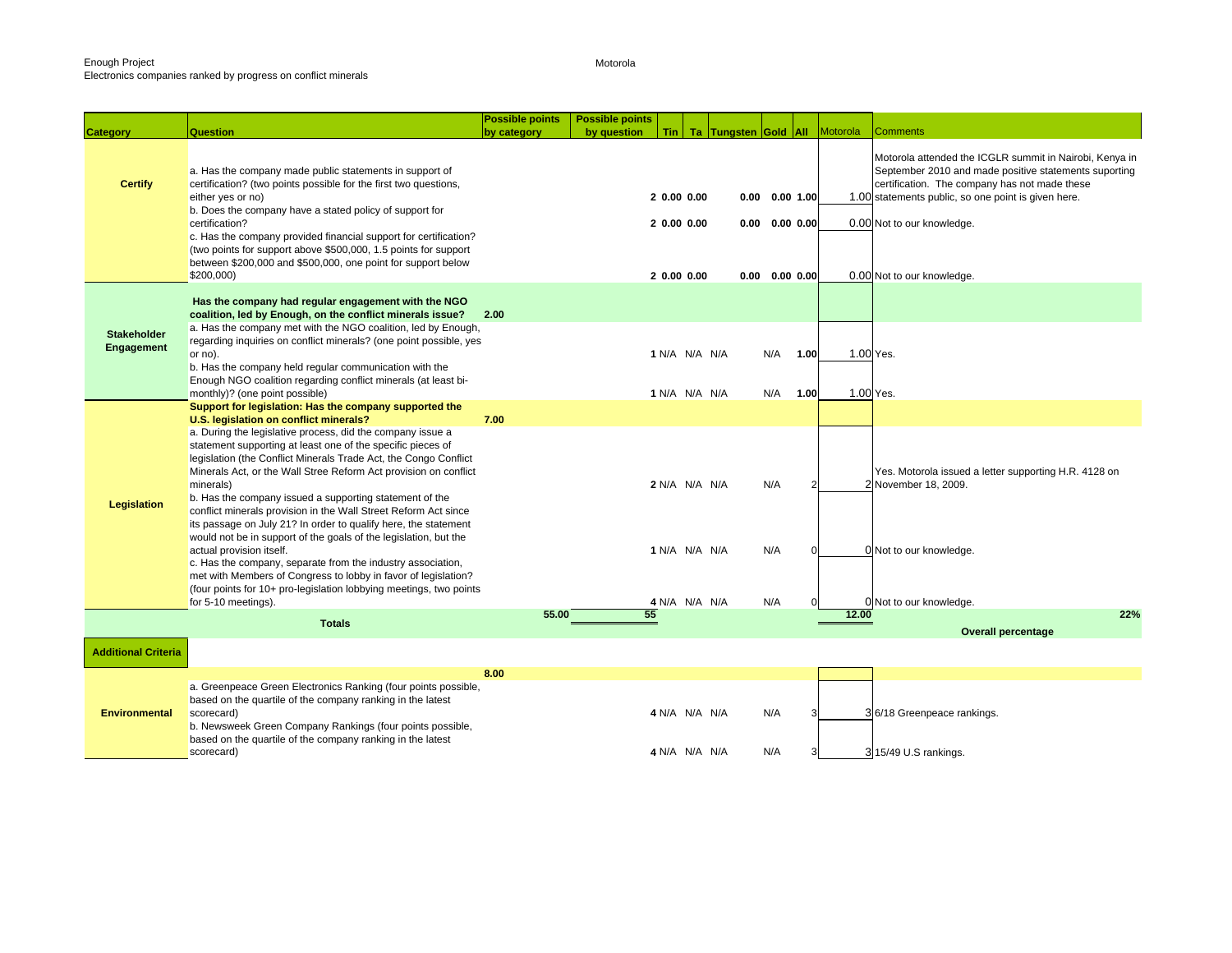Nintendo

| <b>Category</b> | Question                                                                                                                        | <b>Possible points</b><br>by category | Possible points<br>by question |             | Tin   Ta   Tungsten Gold   All |                              | Nintendo           |                                                                                                                                                                                   |
|-----------------|---------------------------------------------------------------------------------------------------------------------------------|---------------------------------------|--------------------------------|-------------|--------------------------------|------------------------------|--------------------|-----------------------------------------------------------------------------------------------------------------------------------------------------------------------------------|
|                 |                                                                                                                                 |                                       |                                |             |                                |                              |                    | Comments<br>Company nas not made public statements on commernmerals, nor panticipated in                                                                                          |
|                 | Has the company traced its suppliers of the 3T and gold                                                                         |                                       |                                |             |                                |                              |                    | meetings on conflct minerals, nor responded to Enough's repeated attempts to contact the                                                                                          |
|                 | metals (referred to as 3TG hereafter)?                                                                                          | 18.00                                 |                                |             |                                |                              |                    | company.<br>Nimenad s only paolic statement on commet minerals intown to Enough was the formale.                                                                                  |
|                 |                                                                                                                                 |                                       |                                |             |                                |                              |                    | "On behalf of Nintendo I appreciate the opportunity to respond and thank you for your                                                                                             |
|                 | a. Has the company investigated and come to know precisely                                                                      |                                       |                                |             |                                |                              |                    | patience. Nintendo does not purchase any metals as raw materials. As a remote purchaser                                                                                           |
|                 | which companies refine/smelt the company's supply of the<br>3TG, with third-party verification? (for each metal, half-point for |                                       |                                |             |                                |                              |                    | that buys finished components made from many materials, Nintendo requires its suppliers<br>to comply with its Corporate Social Responsibility (CSR) Procurement Guidelines, which |
|                 | investigation, half-point for verification)                                                                                     |                                       |                                | 4 0.00 0.00 |                                | $0.00$ $0.00$ $0.00$         |                    | 0.00 stipulate suppliers comply with applicable laws, have respect for human rights and conduct                                                                                   |
|                 |                                                                                                                                 |                                       |                                |             |                                |                              |                    |                                                                                                                                                                                   |
| <b>Trace</b>    |                                                                                                                                 |                                       |                                |             |                                |                              |                    |                                                                                                                                                                                   |
|                 | b. Has the company published the refiners it uses for 3TG                                                                       |                                       |                                |             |                                |                              |                    |                                                                                                                                                                                   |
|                 | materials (one point for each metal), with third-party                                                                          |                                       |                                |             |                                |                              |                    |                                                                                                                                                                                   |
|                 | verification? (for each metal, half-point for investigation, half-<br>point for verification - total of four points possible)   |                                       |                                | 4 0.00 0.00 |                                | $0.00$ $0.00$ $0.00$         |                    | 0.00 Not to our knowledge. Enough would welcome Nintendo's publication of this information.                                                                                       |
|                 | c. Has the company visited at least two of its refiners and                                                                     |                                       |                                |             |                                |                              |                    |                                                                                                                                                                                   |
|                 | inquired about the use of conflict minerals within the past                                                                     |                                       |                                |             |                                |                              |                    |                                                                                                                                                                                   |
|                 | year? (two points possible)                                                                                                     |                                       |                                | 20.0000.00  |                                | $0.00$ $0.00$ $0.00$         |                    | 0.00 Not to our knowledge.                                                                                                                                                        |
|                 | d. Can the company trace all of the 3TG in its products back to                                                                 |                                       |                                |             |                                |                              |                    |                                                                                                                                                                                   |
|                 | mines of origin? (two points for each mineral)                                                                                  |                                       |                                | 8 0.00 0.00 |                                | $0.00$ $0.00$ $0.00$         |                    | 0.00 Not to our knowledge.                                                                                                                                                        |
|                 |                                                                                                                                 |                                       |                                |             |                                |                              |                    |                                                                                                                                                                                   |
|                 | Does the company have audits conducted of its suppliers                                                                         |                                       |                                |             |                                |                              |                    |                                                                                                                                                                                   |
|                 | of 3TG materials to determine mine of origin and chain of<br>custody? (for each question, one point for each metal)             | 22.00                                 |                                |             |                                |                              |                    |                                                                                                                                                                                   |
|                 | a. Does the company have a stated policy of auditing suppliers                                                                  |                                       |                                |             |                                |                              |                    | No. There is no mention of conflict minerals in its 2010 CSR report. We would welcome                                                                                             |
|                 | of the 3TG metals?                                                                                                              |                                       |                                | 4 0.00 0.00 |                                | $0.00$ $0.00$ $0.00$         |                    | 0.00 Nintendo supplier audits on conflict minerals.                                                                                                                               |
|                 | b. Has the company conducted internal audits of the                                                                             |                                       |                                |             |                                |                              |                    |                                                                                                                                                                                   |
|                 | procurement practices of 3TG suppliers down to the level of                                                                     |                                       |                                |             |                                |                              |                    |                                                                                                                                                                                   |
|                 | refiner, at least within the past year?                                                                                         |                                       |                                | 4 0.00 0.00 |                                | $0.00$ $0.00$ $0.00$         |                    | 0.00 Not to our knowledge.                                                                                                                                                        |
|                 | c. Has the company had third-party audits conducted of 3TG<br>suppliers down to the level of refiner, at least within the past  |                                       |                                |             |                                |                              |                    |                                                                                                                                                                                   |
|                 | year?                                                                                                                           |                                       |                                | 4 0.00 0.00 |                                | $0.00$ $0.00$ $0.00$         | 0.00 <sub>No</sub> |                                                                                                                                                                                   |
| Audit           | d. Has the company participated in the working group for the                                                                    |                                       |                                |             |                                |                              |                    |                                                                                                                                                                                   |
|                 | EICC tantalum smelter validation program? (two points                                                                           |                                       |                                |             |                                |                              |                    |                                                                                                                                                                                   |
|                 | possible).                                                                                                                      |                                       |                                | 20.0000.00  |                                | $0.00$ $0.00$ $0.00$         | 0.00 <sub>No</sub> |                                                                                                                                                                                   |
|                 | e. Has the company provided financial support for auditing for                                                                  |                                       |                                |             |                                |                              |                    |                                                                                                                                                                                   |
|                 | 3TG materials? (four points for support above \$100,000, two<br>points for support between \$50,000 and \$100,000, one point    |                                       |                                |             |                                |                              |                    |                                                                                                                                                                                   |
|                 | for support below \$50,000).                                                                                                    |                                       |                                | 4 0.00 0.00 |                                | $0.00 \quad 0.00 \quad 0.00$ |                    | 0.00 Not to our knowledge.                                                                                                                                                        |
|                 |                                                                                                                                 |                                       |                                |             |                                |                              |                    |                                                                                                                                                                                   |
|                 | f. Has the company developed at least one verifiably conflict-                                                                  |                                       |                                |             |                                |                              |                    |                                                                                                                                                                                   |
|                 | free product, with independently audited supply chains all the                                                                  |                                       |                                |             |                                |                              |                    |                                                                                                                                                                                   |
|                 | way to the point of extraction? (four points possible here, either                                                              |                                       |                                |             |                                |                              |                    |                                                                                                                                                                                   |
|                 | yes or no).                                                                                                                     |                                       |                                | 4 0.00 0.00 |                                | $0.00 \quad 0.00 \quad 0.00$ |                    | 0.00 Not to our knowledge.                                                                                                                                                        |
|                 |                                                                                                                                 |                                       |                                |             |                                |                              |                    |                                                                                                                                                                                   |
|                 | Has the company taken concrete steps to develop an<br>international certification regime for the 3TG minerals?                  |                                       |                                |             |                                |                              |                    |                                                                                                                                                                                   |
|                 | (see definition of certification for clarification)                                                                             | 6.00                                  |                                |             |                                |                              |                    |                                                                                                                                                                                   |
|                 | a. Has the company made public statements in support of                                                                         |                                       |                                |             |                                |                              |                    |                                                                                                                                                                                   |
|                 | certification? (two points possible for the first two questions,                                                                |                                       |                                |             |                                |                              |                    |                                                                                                                                                                                   |
| <b>Certify</b>  | either yes or no)                                                                                                               |                                       |                                | 20.0000.00  |                                | $0.00$ $0.00$ $0.00$         |                    | 0.00 Not to our knowledge.                                                                                                                                                        |
|                 | b. Does the company have a stated policy of support for                                                                         |                                       |                                |             |                                |                              |                    |                                                                                                                                                                                   |
|                 | certification?<br>c. Has the company provided financial support for certification?                                              |                                       |                                | 2 0.00 0.00 |                                | $0.00$ $0.00$ $0.00$         |                    | 0.00 Not to our knowledge.                                                                                                                                                        |
|                 | (two points for support above \$500,000, 1.5 points for support                                                                 |                                       |                                |             |                                |                              |                    |                                                                                                                                                                                   |
|                 | between \$200,000 and \$500,000, one point for support below                                                                    |                                       |                                |             |                                |                              |                    |                                                                                                                                                                                   |
|                 | \$200,000)                                                                                                                      |                                       |                                | 2 0.00 0.00 |                                | $0.00$ $0.00$ $0.00$         |                    | 0.00 Not to our knowledge.                                                                                                                                                        |
|                 |                                                                                                                                 |                                       |                                |             |                                |                              |                    |                                                                                                                                                                                   |
|                 | Has the company had regular engagement with the NGO                                                                             |                                       |                                |             |                                |                              |                    |                                                                                                                                                                                   |
|                 | coalition, led by Enough, on the conflict minerals issue? 2.00                                                                  |                                       |                                |             |                                |                              |                    |                                                                                                                                                                                   |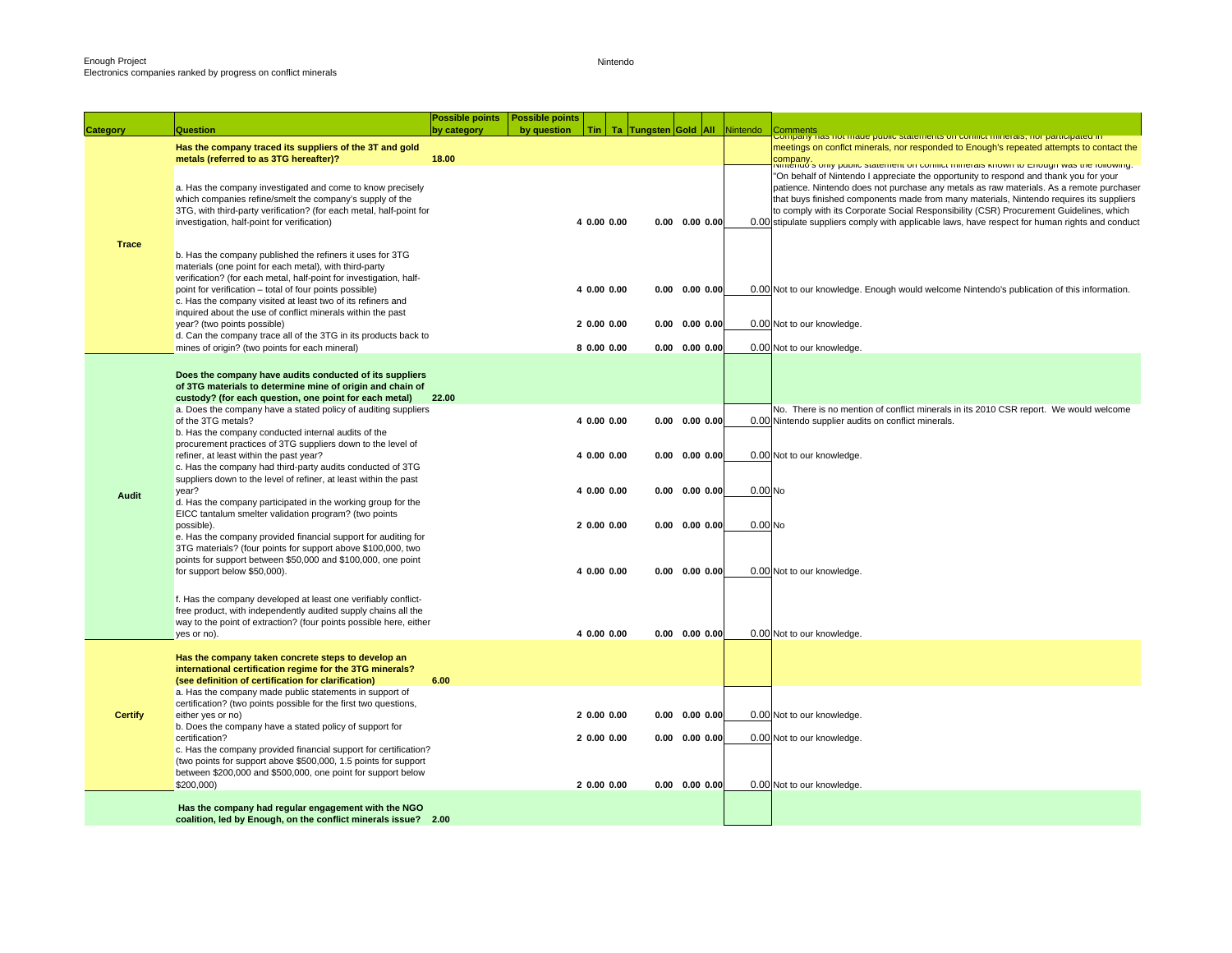Nintendo

|                                  |                                                                                                                                                                                                                                                                                                                                                                                                                                                                                                                                                                                                                                                                                                                                                                                                               | <b>Possible points</b> | <b>Possible points</b> |                                                 |  |                   |              |            |                                                                                                                                                                                 |
|----------------------------------|---------------------------------------------------------------------------------------------------------------------------------------------------------------------------------------------------------------------------------------------------------------------------------------------------------------------------------------------------------------------------------------------------------------------------------------------------------------------------------------------------------------------------------------------------------------------------------------------------------------------------------------------------------------------------------------------------------------------------------------------------------------------------------------------------------------|------------------------|------------------------|-------------------------------------------------|--|-------------------|--------------|------------|---------------------------------------------------------------------------------------------------------------------------------------------------------------------------------|
| <b>Category</b>                  | Question                                                                                                                                                                                                                                                                                                                                                                                                                                                                                                                                                                                                                                                                                                                                                                                                      | by category            | by question            |                                                 |  |                   |              |            | Tin Ta Tungsten Gold All Nintendo Comments                                                                                                                                      |
| <b>Stakeholder</b><br>Engagement | a. Has the company met with the NGO coalition, led by<br>Enough, regarding inquiries on conflict minerals? (one point<br>possible, yes or no).<br>b. Has the company held regular communication with the<br>Enough NGO coalition regarding conflict minerals (at least bi-<br>monthly)? (one point possible)                                                                                                                                                                                                                                                                                                                                                                                                                                                                                                  |                        |                        | 1 N/A N/A N/A<br>1 N/A N/A N/A                  |  | N/A<br>N/A        | 0.00<br>0.00 | $0.00$ No. | 0.00 No, despite repeated requests.                                                                                                                                             |
|                                  | Support for legislation: Has the company supported the                                                                                                                                                                                                                                                                                                                                                                                                                                                                                                                                                                                                                                                                                                                                                        |                        |                        |                                                 |  |                   |              |            |                                                                                                                                                                                 |
|                                  | U.S. legislation on conflict minerals?                                                                                                                                                                                                                                                                                                                                                                                                                                                                                                                                                                                                                                                                                                                                                                        | 7.00                   |                        |                                                 |  |                   |              |            |                                                                                                                                                                                 |
| Legislation                      | a. During the legislative process, did the company issue a<br>statement supporting at least one of the specific pieces of<br>legislation (the Conflict Minerals Trade Act, the Congo Conflict<br>Minerals Act, or the Wall Stree Reform Act provision on<br>conflict minerals)<br>b. Has the company issued a supporting statement of the<br>conflict minerals provision in the Wall Street Reform Act since<br>its passage on July 21? In order to qualify here, the statement<br>would not be in support of the goals of the legislation, but the<br>actual provision itself.<br>c. Has the company, separate from the industry association,<br>met with Members of Congress to lobby in favor of legislation?<br>(four points for 10+ pro-legislation lobbying meetings, two<br>points for 5-10 meetings). |                        |                        | 2 N/A N/A N/A<br>1 N/A N/A N/A<br>4 N/A N/A N/A |  | N/A<br>N/A<br>N/A |              |            | No. While Nintendo is based in Japan, it does conduct U.S. lobbying, having spent<br>0 \$20,000 in 2009 on U.S. lobbying.<br>0 Not to our knowledge.<br>0 Not to our knowledge. |
|                                  | <b>Totals</b>                                                                                                                                                                                                                                                                                                                                                                                                                                                                                                                                                                                                                                                                                                                                                                                                 | 55.00                  | 55                     |                                                 |  |                   |              | 0.00       | 0.00%                                                                                                                                                                           |
|                                  |                                                                                                                                                                                                                                                                                                                                                                                                                                                                                                                                                                                                                                                                                                                                                                                                               |                        |                        |                                                 |  |                   |              |            | <b>Overall percentage</b>                                                                                                                                                       |
| <b>Additional Criteria</b>       |                                                                                                                                                                                                                                                                                                                                                                                                                                                                                                                                                                                                                                                                                                                                                                                                               |                        |                        |                                                 |  |                   |              |            |                                                                                                                                                                                 |
|                                  |                                                                                                                                                                                                                                                                                                                                                                                                                                                                                                                                                                                                                                                                                                                                                                                                               | 8.00                   |                        |                                                 |  |                   |              |            |                                                                                                                                                                                 |
| <b>Environmental</b>             | a. Greenpeace Green Electronics Ranking (four points<br>possible, based on the quartile of the company ranking in the<br>latest scorecard)<br>b. Newsweek Green Company Rankings (four points possible,<br>based on the quartile of the company ranking in the latest                                                                                                                                                                                                                                                                                                                                                                                                                                                                                                                                         |                        | N/A                    | N/A N/A N/A                                     |  | N/A               |              |            | 0 Not included                                                                                                                                                                  |
|                                  | scorecard)                                                                                                                                                                                                                                                                                                                                                                                                                                                                                                                                                                                                                                                                                                                                                                                                    |                        | N/A                    | N/A N/A N/A                                     |  | N/A               |              |            | 0 Not included                                                                                                                                                                  |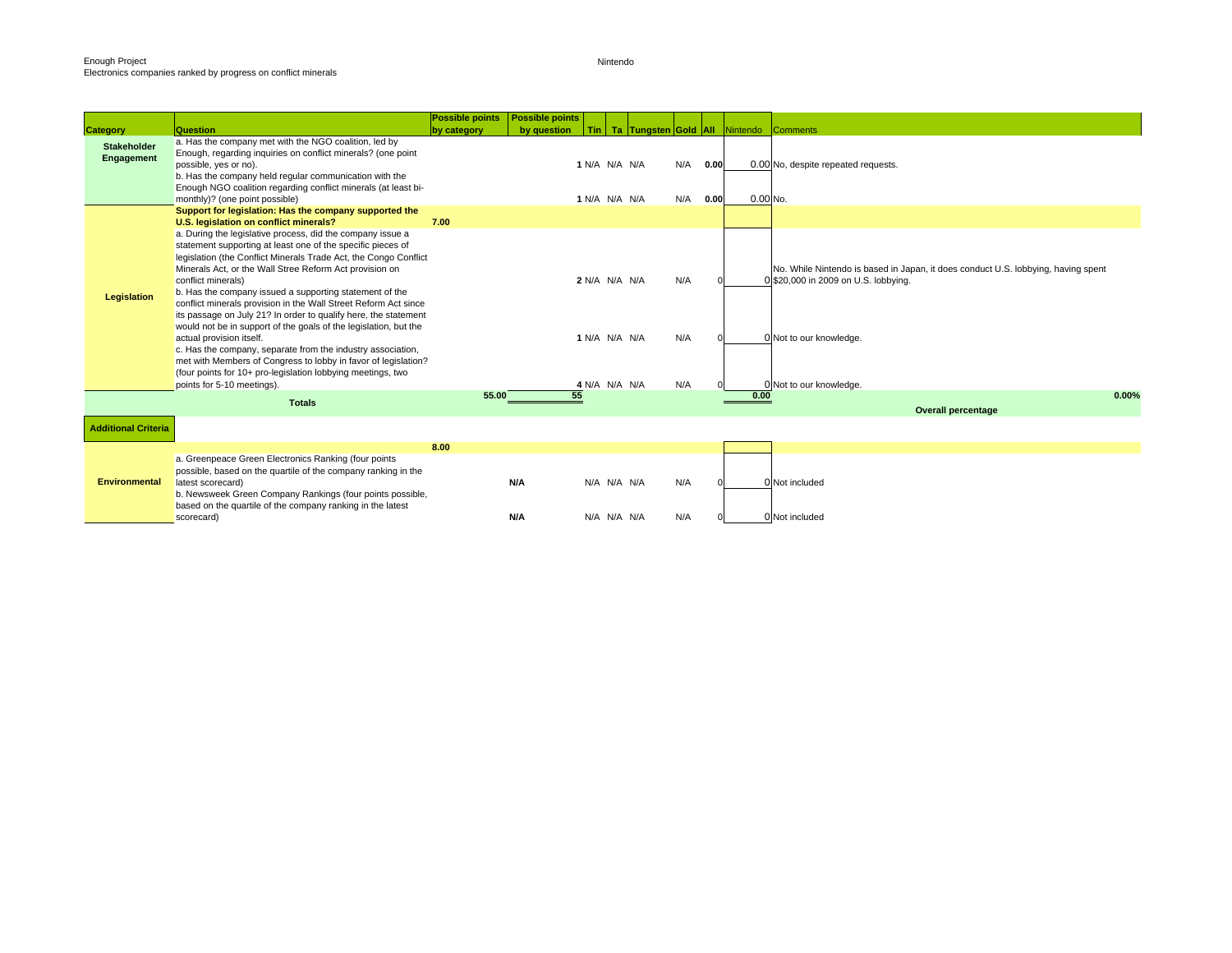| <b>Category</b> | <b>Question</b>                                                                                                                                                                                                                                                                                                                                                                                                                                                                                                                                                                                                                                                                                                                                                                                                                                                                                                                                                                                    | <b>Possible points</b><br>by category | <b>Possible points</b><br>by question | <b>Tin</b>                                                                             | Ta Tungsten Gold All                                 | Nokia | Comments                                                                                                                                                                                                                                                                                                                                                                                                                                                                                                                                                                                                                                                                                                                                                                                                                                                                                                                                                                                                                                                                                                                                                                                                                                                                                                                                                                                                                                                                                                                                                                                                                                                                                                                                                                                                                                                                                                                                                                                                                                                                                                                 |
|-----------------|----------------------------------------------------------------------------------------------------------------------------------------------------------------------------------------------------------------------------------------------------------------------------------------------------------------------------------------------------------------------------------------------------------------------------------------------------------------------------------------------------------------------------------------------------------------------------------------------------------------------------------------------------------------------------------------------------------------------------------------------------------------------------------------------------------------------------------------------------------------------------------------------------------------------------------------------------------------------------------------------------|---------------------------------------|---------------------------------------|----------------------------------------------------------------------------------------|------------------------------------------------------|-------|--------------------------------------------------------------------------------------------------------------------------------------------------------------------------------------------------------------------------------------------------------------------------------------------------------------------------------------------------------------------------------------------------------------------------------------------------------------------------------------------------------------------------------------------------------------------------------------------------------------------------------------------------------------------------------------------------------------------------------------------------------------------------------------------------------------------------------------------------------------------------------------------------------------------------------------------------------------------------------------------------------------------------------------------------------------------------------------------------------------------------------------------------------------------------------------------------------------------------------------------------------------------------------------------------------------------------------------------------------------------------------------------------------------------------------------------------------------------------------------------------------------------------------------------------------------------------------------------------------------------------------------------------------------------------------------------------------------------------------------------------------------------------------------------------------------------------------------------------------------------------------------------------------------------------------------------------------------------------------------------------------------------------------------------------------------------------------------------------------------------------|
|                 | Has the company traced its suppliers of the 3T and gold<br>metals (referred to as 3TG hereafter)?                                                                                                                                                                                                                                                                                                                                                                                                                                                                                                                                                                                                                                                                                                                                                                                                                                                                                                  | 18.00                                 |                                       |                                                                                        |                                                      |       |                                                                                                                                                                                                                                                                                                                                                                                                                                                                                                                                                                                                                                                                                                                                                                                                                                                                                                                                                                                                                                                                                                                                                                                                                                                                                                                                                                                                                                                                                                                                                                                                                                                                                                                                                                                                                                                                                                                                                                                                                                                                                                                          |
|                 | a. Has the company investigated and come to know precisely<br>which companies refine/smelt the company's supply of the<br>3TG, with third-party verification? (for each metal, half-point<br>for investigation, half-point for verification)                                                                                                                                                                                                                                                                                                                                                                                                                                                                                                                                                                                                                                                                                                                                                       |                                       |                                       | 4 0.50 0.50                                                                            |                                                      |       | Nokia has investigated tin, tantalum, and tungsten suppliers to the point of smelters and are in the process of investigating<br>gold. Nokia: "All of our key suppliers are required to map their supply chains for the metals in their components back down to<br>0.50 0.00 0.00 1.50 smelter and then to source. All without third party verification."                                                                                                                                                                                                                                                                                                                                                                                                                                                                                                                                                                                                                                                                                                                                                                                                                                                                                                                                                                                                                                                                                                                                                                                                                                                                                                                                                                                                                                                                                                                                                                                                                                                                                                                                                                |
| <b>Trace</b>    | b. Has the company published the refiners it uses for 3TG<br>materials (one point for each metal), with third-party<br>verification? (for each metal, half-point for investigation, half-<br>point for verification - total of four points possible)<br>c. Has the company visited at least two of its refiners and<br>inquired about the use of conflict minerals within the past                                                                                                                                                                                                                                                                                                                                                                                                                                                                                                                                                                                                                 |                                       |                                       | 4 0.00 0.00                                                                            |                                                      |       | No. Nokia: "No we have not. Our commercial obligations today do not permit us to disclose business relationships between<br>different companies." As other companies have published their suppliers, Enough would welcome publication of this<br>0.00 0.00 0.00 0.00 information from Nokia.                                                                                                                                                                                                                                                                                                                                                                                                                                                                                                                                                                                                                                                                                                                                                                                                                                                                                                                                                                                                                                                                                                                                                                                                                                                                                                                                                                                                                                                                                                                                                                                                                                                                                                                                                                                                                             |
|                 | year? (two points possible)<br>d. Can the company trace all of the 3TG in its products back to<br>mines of origin? (two points for each mineral)                                                                                                                                                                                                                                                                                                                                                                                                                                                                                                                                                                                                                                                                                                                                                                                                                                                   |                                       |                                       | 2 0.00 2.00<br>8 0.00 0.00                                                             | $0.00$ $0.00$ $0.00$                                 |       | 2.00 Nokia has personally visited two refiners to investigate its due diligence process regarding conflict minerals.<br>No. Nokia: "Nokia is actively driving for the GeSI/EICC smelter validation process, which would enable us to declare with<br>0.00 0.00 0.00 third party assurance that the origins of these materials can be traced to the mines of origin."                                                                                                                                                                                                                                                                                                                                                                                                                                                                                                                                                                                                                                                                                                                                                                                                                                                                                                                                                                                                                                                                                                                                                                                                                                                                                                                                                                                                                                                                                                                                                                                                                                                                                                                                                     |
|                 | Does the company have audits conducted of its suppliers<br>of 3TG materials to determine mine of origin and chain of<br>custody? (for each question, one point for each metal) 22.00                                                                                                                                                                                                                                                                                                                                                                                                                                                                                                                                                                                                                                                                                                                                                                                                               |                                       |                                       |                                                                                        |                                                      |       |                                                                                                                                                                                                                                                                                                                                                                                                                                                                                                                                                                                                                                                                                                                                                                                                                                                                                                                                                                                                                                                                                                                                                                                                                                                                                                                                                                                                                                                                                                                                                                                                                                                                                                                                                                                                                                                                                                                                                                                                                                                                                                                          |
| Audit           | a. Does the company have a stated policy of auditing<br>suppliers of the 3TG metals?<br>b. Has the company conducted internal audits of the<br>procurement practices of 3TG suppliers down to the level of<br>refiner, at least within the past year?<br>c. Has the company had third-party audits conducted of 3TG<br>suppliers down to the level of refiner, at least within the past<br>year?<br>d. Has the company participated in the working group for the<br>EICC tantalum smelter validation program? (two points<br>possible).<br>e. Has the company provided financial support for auditing for<br>3TG materials? (four points for support above \$100,000, two<br>points for support between \$50,000 and \$100,000, one point<br>for support below \$50,000).<br>f. Has the company developed at least one verifiably conflict-<br>free product, with independently audited supply chains all the<br>way to the point of extraction? (four points possible here,<br>either yes or no). |                                       |                                       | 4 0.00 0.00<br>4 0.00 0.00<br>4 0.00 1.00<br>2 0.00 2.00<br>4 0.00 0.00<br>4 0.00 0.00 | $0.00$ $0.00$ $0.00$<br>$0.00 \quad 0.00 \quad 0.00$ |       | No. Nokia uses the industry-wide EICC E-TASC self-assessment questionnaire to monitor supplier performance on social<br>and environmental standards, but these are not audits and do not yet include conflict minerals. "Nokia conducts supplier<br>self-assessments and on-site supplier assessments. [In 2009 we] surveyed our suppliers' Code of Conduct implementation<br>and found that 92% met our requirements. Suppliers not meeting our expectations have been requested to take corrective<br>action." Nokia further: "The official Nokia statement regarding 3T (available at http://www.nokia.com/corporate-<br>responsibility/supply-chain/substance-management/origin-of-raw-materials) mentions Nokia's involvement in GeSI/EICC<br>smelter audit process. A revised version of the Nokia Conflict Minerals Policy will be published later this year." We would<br>0.00 0.00 0.00 0.00 velcome Nokia adding to its work with suppliers by including internal audits on conflict minerals.<br>As per #6 above, Nokia visited one smelter but did not conduct an audit. Nokia: "We have visited suppliers as part of<br>0.00 GeSI/EICC work, which is a preparatory step for the coming regular audits."<br>0.00 0.00 0.00 1.00 Through the EICC Tantalum Smelter Validation Program. 11 smelters are to be audited.<br>2.00 Yes. Nokia: "Yes, we have been an active member in this work and strongly support it."<br>Not to our knowledge. Nokia: "It is the company policy not to disclose financial details on this level, but we do support the<br>0.00 0.00 0.00 0.00 GeSI work through our membership in it as well as by giving the time and the expertise of our employees to the project."<br>No. Nokia: "Nokia's approach has always been to look at its entire product portfolio and supply chains, and aim to make them<br>conflict mineral free without exception. This is the most effective and sensible way for us to approach this issue, because our<br>0.00 0.00 0.00 0.00 Sourcing processes are global and the leverage is best when all products can be made conflict mineral free." |
|                 | Has the company taken concrete steps to develop an<br>international certification regime for the 3TG minerals?<br>(see definition of certification for clarification)<br>a. Has the company made public statements in support of<br>certification? (two points possible for the first two questions,<br>either yes or no)                                                                                                                                                                                                                                                                                                                                                                                                                                                                                                                                                                                                                                                                          | 6.00                                  |                                       | 2 0.00 0.00                                                                            |                                                      |       | Nokia attended the ICGLR summit in Nairobi, Kenya in September 2010 and made positive statements about certification but<br>has not yet published these statements. Nokia therefore receives one point here, but not two. We would welcome action and<br>0.00 0.00 1.00 1.00 a public statement on a unified certification process.                                                                                                                                                                                                                                                                                                                                                                                                                                                                                                                                                                                                                                                                                                                                                                                                                                                                                                                                                                                                                                                                                                                                                                                                                                                                                                                                                                                                                                                                                                                                                                                                                                                                                                                                                                                      |
| <b>Certify</b>  | b. Does the company have a stated policy of support for<br>certification?<br>c. Has the company provided financial support for<br>certification? (two points for support above \$500,000, 1.5                                                                                                                                                                                                                                                                                                                                                                                                                                                                                                                                                                                                                                                                                                                                                                                                      |                                       |                                       | 2 0.00 0.00                                                                            |                                                      |       | No. Nokia's public statement does not fit with the certification described here. Nokia: "We are currently working on a revised<br>Conflict Minerals policy which will be published later this year. We have expressed our strong support for the GeSI/EICC<br>smelter validation process, because we believe that it is currently the most advanced and effective proposal to address the<br>0.00 0.00 0.00 0.00 issue. We believe that third party assurance is essential in building a credible system for smelter validation"                                                                                                                                                                                                                                                                                                                                                                                                                                                                                                                                                                                                                                                                                                                                                                                                                                                                                                                                                                                                                                                                                                                                                                                                                                                                                                                                                                                                                                                                                                                                                                                         |
|                 | points for support between \$200,000 and \$500,000, one point<br>for support below \$200,000)                                                                                                                                                                                                                                                                                                                                                                                                                                                                                                                                                                                                                                                                                                                                                                                                                                                                                                      |                                       |                                       | 2 0.00 0.00                                                                            |                                                      |       | No. Nokia's contribution relates to auditing, not certification, so it does not qualify here. Nokia: "We have invested in the<br>0.00 0.00 0.00 0.00 GeSI/EICC validation process, because it is currently the most advanced and effective proposal available."                                                                                                                                                                                                                                                                                                                                                                                                                                                                                                                                                                                                                                                                                                                                                                                                                                                                                                                                                                                                                                                                                                                                                                                                                                                                                                                                                                                                                                                                                                                                                                                                                                                                                                                                                                                                                                                          |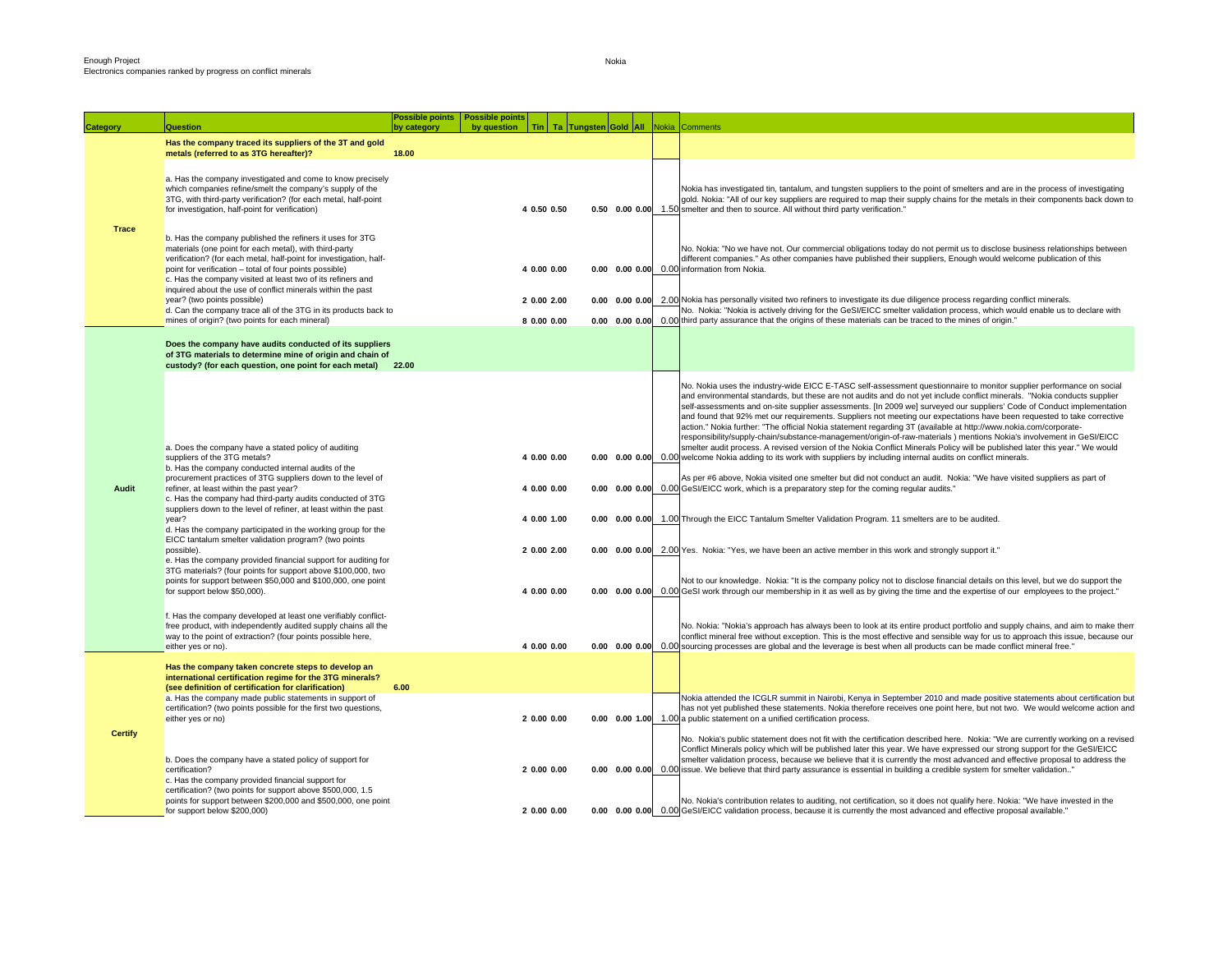| <b>Category</b>                  | <b>Question</b>                                                                                                                                                                                                                                                                                                                                                                                                                                                                                                                                                                                                                                                                                                                                                                                                                                         | Possible points   Possible points<br>by category | by question   Tin   Ta   Tungsten Gold   All   Nokia   Comments |                                                 |                   |       |                                                                                                                                                                                                                                                                                                                                                                                                                                                                                                                                                                                                                                                                          |
|----------------------------------|---------------------------------------------------------------------------------------------------------------------------------------------------------------------------------------------------------------------------------------------------------------------------------------------------------------------------------------------------------------------------------------------------------------------------------------------------------------------------------------------------------------------------------------------------------------------------------------------------------------------------------------------------------------------------------------------------------------------------------------------------------------------------------------------------------------------------------------------------------|--------------------------------------------------|-----------------------------------------------------------------|-------------------------------------------------|-------------------|-------|--------------------------------------------------------------------------------------------------------------------------------------------------------------------------------------------------------------------------------------------------------------------------------------------------------------------------------------------------------------------------------------------------------------------------------------------------------------------------------------------------------------------------------------------------------------------------------------------------------------------------------------------------------------------------|
| <b>Stakeholder</b><br>Engagement | Has the company had regular engagement with the NGO<br>coalition, led by Enough, on the conflict minerals issue? 2.00<br>a. Has the company met with the NGO coalition, led by<br>Enough, regarding inquiries on conflict minerals? (one point<br>possible, yes or no).<br>b. Has the company held regular communication with the<br>Enough NGO coalition regarding conflict minerals (at least bi-<br>monthly)? (one point possible)                                                                                                                                                                                                                                                                                                                                                                                                                   |                                                  |                                                                 | 1 N/A N/A N/A<br>1 N/A N/A N/A                  | N/A<br>N/A        |       | 1.00 1.00 Yes. Nokia: "We have had direct meetings with Enough, SOMO etc."<br>1.00 1.00 Yes. Nokia: "Nokia has been in regular communication with Enough since the initial contact was made to us."                                                                                                                                                                                                                                                                                                                                                                                                                                                                      |
|                                  | Support for legislation: Has the company supported the                                                                                                                                                                                                                                                                                                                                                                                                                                                                                                                                                                                                                                                                                                                                                                                                  |                                                  |                                                                 |                                                 |                   |       |                                                                                                                                                                                                                                                                                                                                                                                                                                                                                                                                                                                                                                                                          |
| Legislation                      | U.S. legislation on conflict minerals?<br>a. During the legislative process, did the company issue a<br>statement supporting at least one of the specific pieces of<br>legislation (the Conflict Minerals Trade Act, the Congo Conflict<br>Minerals Act, or the Wall Stree Reform Act provision on<br>conflict minerals)<br>b. Has the company issued a supporting statement of the<br>conflict minerals provision in the Wall Street Reform Act since<br>its passage on July 21? In order to qualify here, the statement<br>would not be in support of the goals of the legislation, but the<br>actual provision itself.<br>c. Has the company, separate from the industry association,<br>met with Members of Congress to lobby in favor of<br>legislation? (four points for 10+ pro-legislation lobbying<br>meetings, two points for 5-10 meetings). | 7.00                                             |                                                                 | 2 N/A N/A N/A<br>1 N/A N/A N/A<br>4 N/A N/A N/A | N/A<br>N/A<br>N/A |       | No. While Nokia is based in Finland, it does conduct U.S. lobbying, having spent \$650,000 in 2009 on U.S. lobbying. Nokia<br>O has supported the John Ruggie framework in the United Nations on related issues.<br>1 Yes. Nokia: "Nokia thinks that the new law clarifies the situation significantly and we welcome it."<br>No. Nokia: "We have had informal discussions with the staff of Congress Members in order to better understand the process<br>and different viewpoints. In our discussions, we have been supportive of the goals of the legislation." However, in order to<br>qualify here, lobbying meetings must support the actual piece of legislation. |
|                                  | <b>Totals</b>                                                                                                                                                                                                                                                                                                                                                                                                                                                                                                                                                                                                                                                                                                                                                                                                                                           | 55.00                                            |                                                                 |                                                 |                   | 10.50 | 19%                                                                                                                                                                                                                                                                                                                                                                                                                                                                                                                                                                                                                                                                      |
| <b>Additional Criteria</b>       |                                                                                                                                                                                                                                                                                                                                                                                                                                                                                                                                                                                                                                                                                                                                                                                                                                                         |                                                  |                                                                 |                                                 |                   |       | <b>Overall percentage</b>                                                                                                                                                                                                                                                                                                                                                                                                                                                                                                                                                                                                                                                |
|                                  |                                                                                                                                                                                                                                                                                                                                                                                                                                                                                                                                                                                                                                                                                                                                                                                                                                                         | 8.00                                             |                                                                 |                                                 |                   |       |                                                                                                                                                                                                                                                                                                                                                                                                                                                                                                                                                                                                                                                                          |
| <b>Environmental</b>             | a. Greenpeace Green Electronics Ranking (four points<br>possible, based on the quartile of the company ranking in the<br>latest scorecard)<br>b. Newsweek Green Company Rankings (four points<br>possible, based on the quartile of the company ranking in the                                                                                                                                                                                                                                                                                                                                                                                                                                                                                                                                                                                          |                                                  |                                                                 | 4 N/A N/A N/A<br>4 N/A N/A N/A                  | N/A<br>N/A        |       | 4 1/18 Greenpeace rankings                                                                                                                                                                                                                                                                                                                                                                                                                                                                                                                                                                                                                                               |
|                                  | latest scorecard)                                                                                                                                                                                                                                                                                                                                                                                                                                                                                                                                                                                                                                                                                                                                                                                                                                       |                                                  |                                                                 |                                                 |                   |       | 4 14/100 Newseweek rankings                                                                                                                                                                                                                                                                                                                                                                                                                                                                                                                                                                                                                                              |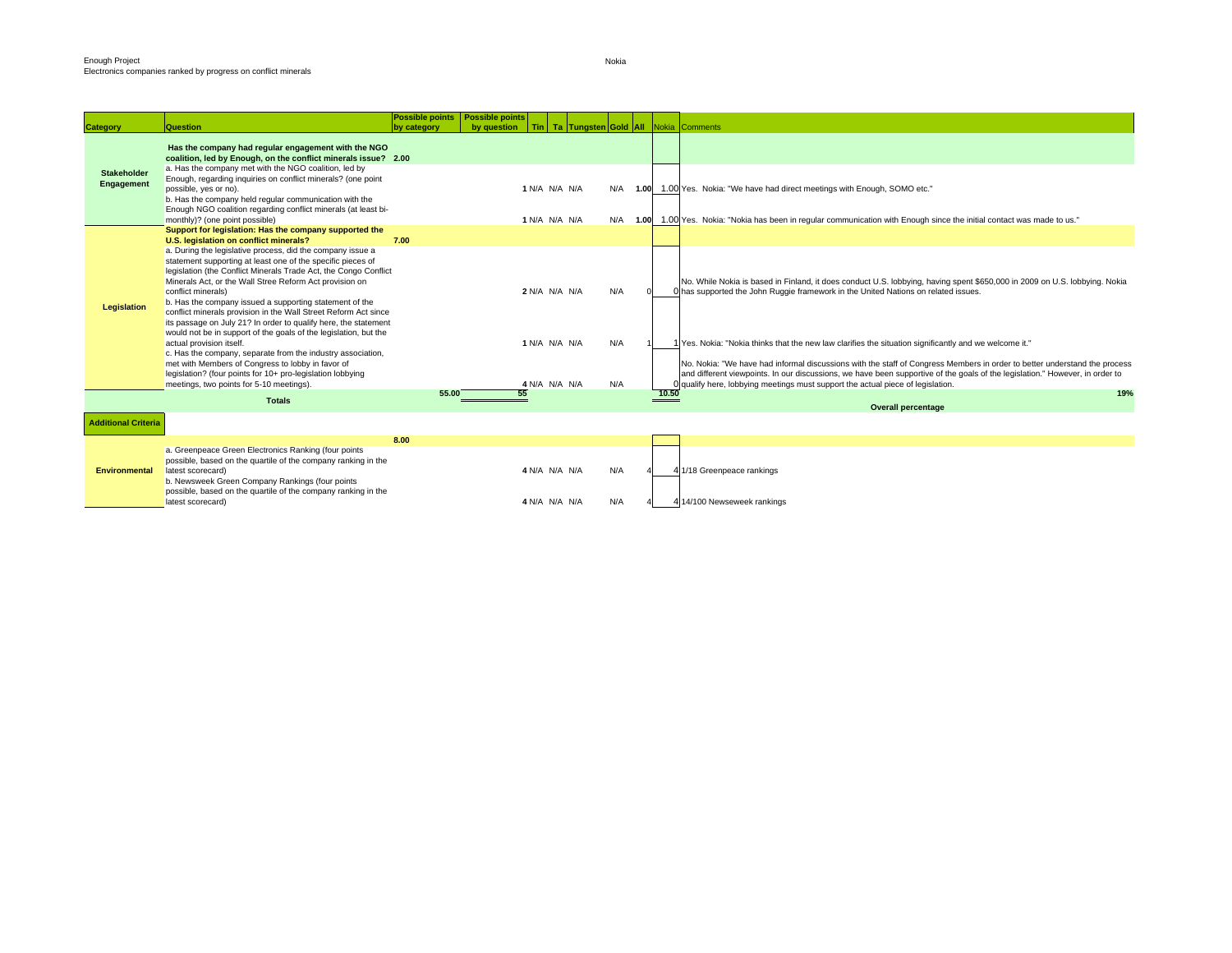Panasonic

| Tin   Ta   Tungsten Gold   All<br><b>Category</b><br>anasonic uiu nor respond to the survey but uiu whie to Enough in<br>Has the company traced its suppliers of the 3T and gold<br>March 2009 on conflict minerals. Its score is based on publicly<br>metals (referred to as 3TG hereafter)?<br>18.00<br>available information.<br>a. Has the company investigated and come to know precisely<br>which companies refine/smelt the company's supply of the<br>Panasonic's 2010 Sustainability Report makes no mention of<br>3TG, with third-party verification? (for each metal, half-point for<br>conflict minerals or tracing. Enough would welcome further action<br>investigation, half-point for verification)<br>4 0.00 0.00<br>$0.00$ $0.00$ $0.00$<br>0.00 from Panasonic on tracing, auditing and certification.<br><b>Trace</b><br>b. Has the company published the refiners it uses for 3TG<br>materials (one point for each metal), with third-party<br>verification? (for each metal, half-point for investigation, half-<br>point for verification - total of four points possible)<br>4 0.00 0.00<br>0.00 Not to our knowledge.<br>$0.00$ $0.00$ $0.00$<br>c. Has the company visited at least two of its refiners and<br>inquired about the use of conflict minerals within the past year?<br>(two points possible)<br>2 0.00 0.00<br>$0.00$ $0.00$ $0.00$<br>0.00 Not to our knowledge.<br>d. Can the company trace all of the 3TG in its products back to<br>mines of origin? (two points for each mineral)<br>8 0.00 0.00<br>$0.00$ $0.00$ $0.00$<br>0.00 Not to our knowledge.<br>Does the company have audits conducted of its suppliers<br>of 3TG materials to determine mine of origin and chain of<br>custody? (for each question, one point for each metal)<br>22.00<br>No. Panasonic does not audit its suppliers nor conduct external<br>audits. According to its website, Panasonic "strongly asks" its<br>suppliers to comply with seven criteria but does not conduct<br>checks of them. Panasonic has a human rights policy, but this<br>does not include conflict minerals yet. See<br>http://panasonic.net/procurement/for_suppliers.html We would<br>a. Does the company have a stated policy of auditing suppliers<br>welcome the company's further engagement on auditing for<br>of the 3TG metals?<br>0.00 conflict minerals.<br>4 0.00 0.00<br>$0.00$ $0.00$ $0.00$<br>b. Has the company conducted internal audits of the<br>procurement practices of 3TG suppliers down to the level of<br>refiner, at least within the past year?<br>0.00 Not to our knowledge.<br>4 0.00 0.00<br>$0.00$ $0.00$ $0.00$<br><b>Audit</b><br>c. Has the company had third-party audits conducted of 3TG<br>suppliers down to the level of refiner, at least within the past<br>$0.00$ No<br>year?<br>4 0.00 0.00<br>$0.00$ $0.00$ $0.00$<br>d. Has the company participated in the working group for the<br>EICC tantalum smelter validation program? (two points<br>$0.00$ group.<br>possible).<br>20.0000.00<br>$0.00$ $0.00$ $0.00$<br>e. Has the company provided financial support for auditing for<br>3TG materials? (four points for support above \$100,000, two<br>points for support between \$50,000 and \$100,000, one point<br>for support below \$50,000).<br>4 0.00 0.00<br>$0.00$ $0.00$ $0.00$<br>0.00 Not to our knowledge.<br>f. Has the company developed at least one verifiably conflict-<br>free product, with independently audited supply chains all the<br>way to the point of extraction? (four points possible here, either<br>4 0.00 0.00<br>$0.00$ $0.00$ $0.00$<br>0.00 Not to our knowledge.<br>yes or no).<br>Has the company taken concrete steps to develop an<br>international certification regime for the 3TG minerals?<br>(see definition of certification for clarification)<br>6.00 |          | <b>Possible points</b> | <b>Possible points</b> |  |  |           |          |
|----------------------------------------------------------------------------------------------------------------------------------------------------------------------------------------------------------------------------------------------------------------------------------------------------------------------------------------------------------------------------------------------------------------------------------------------------------------------------------------------------------------------------------------------------------------------------------------------------------------------------------------------------------------------------------------------------------------------------------------------------------------------------------------------------------------------------------------------------------------------------------------------------------------------------------------------------------------------------------------------------------------------------------------------------------------------------------------------------------------------------------------------------------------------------------------------------------------------------------------------------------------------------------------------------------------------------------------------------------------------------------------------------------------------------------------------------------------------------------------------------------------------------------------------------------------------------------------------------------------------------------------------------------------------------------------------------------------------------------------------------------------------------------------------------------------------------------------------------------------------------------------------------------------------------------------------------------------------------------------------------------------------------------------------------------------------------------------------------------------------------------------------------------------------------------------------------------------------------------------------------------------------------------------------------------------------------------------------------------------------------------------------------------------------------------------------------------------------------------------------------------------------------------------------------------------------------------------------------------------------------------------------------------------------------------------------------------------------------------------------------------------------------------------------------------------------------------------------------------------------------------------------------------------------------------------------------------------------------------------------------------------------------------------------------------------------------------------------------------------------------------------------------------------------------------------------------------------------------------------------------------------------------------------------------------------------------------------------------------------------------------------------------------------------------------------------------------------------------------------------------------------------------------------------------------------------------------------------------------------------------------------------------------------------------------------------------------------------------------------------------------------------------------------------------------------------------------------------------|----------|------------------------|------------------------|--|--|-----------|----------|
|                                                                                                                                                                                                                                                                                                                                                                                                                                                                                                                                                                                                                                                                                                                                                                                                                                                                                                                                                                                                                                                                                                                                                                                                                                                                                                                                                                                                                                                                                                                                                                                                                                                                                                                                                                                                                                                                                                                                                                                                                                                                                                                                                                                                                                                                                                                                                                                                                                                                                                                                                                                                                                                                                                                                                                                                                                                                                                                                                                                                                                                                                                                                                                                                                                                                                                                                                                                                                                                                                                                                                                                                                                                                                                                                                                                                                                                    | Question | by category            | by question            |  |  | Panasonic | Comments |
|                                                                                                                                                                                                                                                                                                                                                                                                                                                                                                                                                                                                                                                                                                                                                                                                                                                                                                                                                                                                                                                                                                                                                                                                                                                                                                                                                                                                                                                                                                                                                                                                                                                                                                                                                                                                                                                                                                                                                                                                                                                                                                                                                                                                                                                                                                                                                                                                                                                                                                                                                                                                                                                                                                                                                                                                                                                                                                                                                                                                                                                                                                                                                                                                                                                                                                                                                                                                                                                                                                                                                                                                                                                                                                                                                                                                                                                    |          |                        |                        |  |  |           |          |
| No. We would welcome Panasonic joining the EICC-GeSI working                                                                                                                                                                                                                                                                                                                                                                                                                                                                                                                                                                                                                                                                                                                                                                                                                                                                                                                                                                                                                                                                                                                                                                                                                                                                                                                                                                                                                                                                                                                                                                                                                                                                                                                                                                                                                                                                                                                                                                                                                                                                                                                                                                                                                                                                                                                                                                                                                                                                                                                                                                                                                                                                                                                                                                                                                                                                                                                                                                                                                                                                                                                                                                                                                                                                                                                                                                                                                                                                                                                                                                                                                                                                                                                                                                                       |          |                        |                        |  |  |           |          |
|                                                                                                                                                                                                                                                                                                                                                                                                                                                                                                                                                                                                                                                                                                                                                                                                                                                                                                                                                                                                                                                                                                                                                                                                                                                                                                                                                                                                                                                                                                                                                                                                                                                                                                                                                                                                                                                                                                                                                                                                                                                                                                                                                                                                                                                                                                                                                                                                                                                                                                                                                                                                                                                                                                                                                                                                                                                                                                                                                                                                                                                                                                                                                                                                                                                                                                                                                                                                                                                                                                                                                                                                                                                                                                                                                                                                                                                    |          |                        |                        |  |  |           |          |
|                                                                                                                                                                                                                                                                                                                                                                                                                                                                                                                                                                                                                                                                                                                                                                                                                                                                                                                                                                                                                                                                                                                                                                                                                                                                                                                                                                                                                                                                                                                                                                                                                                                                                                                                                                                                                                                                                                                                                                                                                                                                                                                                                                                                                                                                                                                                                                                                                                                                                                                                                                                                                                                                                                                                                                                                                                                                                                                                                                                                                                                                                                                                                                                                                                                                                                                                                                                                                                                                                                                                                                                                                                                                                                                                                                                                                                                    |          |                        |                        |  |  |           |          |
|                                                                                                                                                                                                                                                                                                                                                                                                                                                                                                                                                                                                                                                                                                                                                                                                                                                                                                                                                                                                                                                                                                                                                                                                                                                                                                                                                                                                                                                                                                                                                                                                                                                                                                                                                                                                                                                                                                                                                                                                                                                                                                                                                                                                                                                                                                                                                                                                                                                                                                                                                                                                                                                                                                                                                                                                                                                                                                                                                                                                                                                                                                                                                                                                                                                                                                                                                                                                                                                                                                                                                                                                                                                                                                                                                                                                                                                    |          |                        |                        |  |  |           |          |
|                                                                                                                                                                                                                                                                                                                                                                                                                                                                                                                                                                                                                                                                                                                                                                                                                                                                                                                                                                                                                                                                                                                                                                                                                                                                                                                                                                                                                                                                                                                                                                                                                                                                                                                                                                                                                                                                                                                                                                                                                                                                                                                                                                                                                                                                                                                                                                                                                                                                                                                                                                                                                                                                                                                                                                                                                                                                                                                                                                                                                                                                                                                                                                                                                                                                                                                                                                                                                                                                                                                                                                                                                                                                                                                                                                                                                                                    |          |                        |                        |  |  |           |          |
|                                                                                                                                                                                                                                                                                                                                                                                                                                                                                                                                                                                                                                                                                                                                                                                                                                                                                                                                                                                                                                                                                                                                                                                                                                                                                                                                                                                                                                                                                                                                                                                                                                                                                                                                                                                                                                                                                                                                                                                                                                                                                                                                                                                                                                                                                                                                                                                                                                                                                                                                                                                                                                                                                                                                                                                                                                                                                                                                                                                                                                                                                                                                                                                                                                                                                                                                                                                                                                                                                                                                                                                                                                                                                                                                                                                                                                                    |          |                        |                        |  |  |           |          |
|                                                                                                                                                                                                                                                                                                                                                                                                                                                                                                                                                                                                                                                                                                                                                                                                                                                                                                                                                                                                                                                                                                                                                                                                                                                                                                                                                                                                                                                                                                                                                                                                                                                                                                                                                                                                                                                                                                                                                                                                                                                                                                                                                                                                                                                                                                                                                                                                                                                                                                                                                                                                                                                                                                                                                                                                                                                                                                                                                                                                                                                                                                                                                                                                                                                                                                                                                                                                                                                                                                                                                                                                                                                                                                                                                                                                                                                    |          |                        |                        |  |  |           |          |
|                                                                                                                                                                                                                                                                                                                                                                                                                                                                                                                                                                                                                                                                                                                                                                                                                                                                                                                                                                                                                                                                                                                                                                                                                                                                                                                                                                                                                                                                                                                                                                                                                                                                                                                                                                                                                                                                                                                                                                                                                                                                                                                                                                                                                                                                                                                                                                                                                                                                                                                                                                                                                                                                                                                                                                                                                                                                                                                                                                                                                                                                                                                                                                                                                                                                                                                                                                                                                                                                                                                                                                                                                                                                                                                                                                                                                                                    |          |                        |                        |  |  |           |          |
|                                                                                                                                                                                                                                                                                                                                                                                                                                                                                                                                                                                                                                                                                                                                                                                                                                                                                                                                                                                                                                                                                                                                                                                                                                                                                                                                                                                                                                                                                                                                                                                                                                                                                                                                                                                                                                                                                                                                                                                                                                                                                                                                                                                                                                                                                                                                                                                                                                                                                                                                                                                                                                                                                                                                                                                                                                                                                                                                                                                                                                                                                                                                                                                                                                                                                                                                                                                                                                                                                                                                                                                                                                                                                                                                                                                                                                                    |          |                        |                        |  |  |           |          |
|                                                                                                                                                                                                                                                                                                                                                                                                                                                                                                                                                                                                                                                                                                                                                                                                                                                                                                                                                                                                                                                                                                                                                                                                                                                                                                                                                                                                                                                                                                                                                                                                                                                                                                                                                                                                                                                                                                                                                                                                                                                                                                                                                                                                                                                                                                                                                                                                                                                                                                                                                                                                                                                                                                                                                                                                                                                                                                                                                                                                                                                                                                                                                                                                                                                                                                                                                                                                                                                                                                                                                                                                                                                                                                                                                                                                                                                    |          |                        |                        |  |  |           |          |
|                                                                                                                                                                                                                                                                                                                                                                                                                                                                                                                                                                                                                                                                                                                                                                                                                                                                                                                                                                                                                                                                                                                                                                                                                                                                                                                                                                                                                                                                                                                                                                                                                                                                                                                                                                                                                                                                                                                                                                                                                                                                                                                                                                                                                                                                                                                                                                                                                                                                                                                                                                                                                                                                                                                                                                                                                                                                                                                                                                                                                                                                                                                                                                                                                                                                                                                                                                                                                                                                                                                                                                                                                                                                                                                                                                                                                                                    |          |                        |                        |  |  |           |          |
|                                                                                                                                                                                                                                                                                                                                                                                                                                                                                                                                                                                                                                                                                                                                                                                                                                                                                                                                                                                                                                                                                                                                                                                                                                                                                                                                                                                                                                                                                                                                                                                                                                                                                                                                                                                                                                                                                                                                                                                                                                                                                                                                                                                                                                                                                                                                                                                                                                                                                                                                                                                                                                                                                                                                                                                                                                                                                                                                                                                                                                                                                                                                                                                                                                                                                                                                                                                                                                                                                                                                                                                                                                                                                                                                                                                                                                                    |          |                        |                        |  |  |           |          |
|                                                                                                                                                                                                                                                                                                                                                                                                                                                                                                                                                                                                                                                                                                                                                                                                                                                                                                                                                                                                                                                                                                                                                                                                                                                                                                                                                                                                                                                                                                                                                                                                                                                                                                                                                                                                                                                                                                                                                                                                                                                                                                                                                                                                                                                                                                                                                                                                                                                                                                                                                                                                                                                                                                                                                                                                                                                                                                                                                                                                                                                                                                                                                                                                                                                                                                                                                                                                                                                                                                                                                                                                                                                                                                                                                                                                                                                    |          |                        |                        |  |  |           |          |
|                                                                                                                                                                                                                                                                                                                                                                                                                                                                                                                                                                                                                                                                                                                                                                                                                                                                                                                                                                                                                                                                                                                                                                                                                                                                                                                                                                                                                                                                                                                                                                                                                                                                                                                                                                                                                                                                                                                                                                                                                                                                                                                                                                                                                                                                                                                                                                                                                                                                                                                                                                                                                                                                                                                                                                                                                                                                                                                                                                                                                                                                                                                                                                                                                                                                                                                                                                                                                                                                                                                                                                                                                                                                                                                                                                                                                                                    |          |                        |                        |  |  |           |          |
|                                                                                                                                                                                                                                                                                                                                                                                                                                                                                                                                                                                                                                                                                                                                                                                                                                                                                                                                                                                                                                                                                                                                                                                                                                                                                                                                                                                                                                                                                                                                                                                                                                                                                                                                                                                                                                                                                                                                                                                                                                                                                                                                                                                                                                                                                                                                                                                                                                                                                                                                                                                                                                                                                                                                                                                                                                                                                                                                                                                                                                                                                                                                                                                                                                                                                                                                                                                                                                                                                                                                                                                                                                                                                                                                                                                                                                                    |          |                        |                        |  |  |           |          |
|                                                                                                                                                                                                                                                                                                                                                                                                                                                                                                                                                                                                                                                                                                                                                                                                                                                                                                                                                                                                                                                                                                                                                                                                                                                                                                                                                                                                                                                                                                                                                                                                                                                                                                                                                                                                                                                                                                                                                                                                                                                                                                                                                                                                                                                                                                                                                                                                                                                                                                                                                                                                                                                                                                                                                                                                                                                                                                                                                                                                                                                                                                                                                                                                                                                                                                                                                                                                                                                                                                                                                                                                                                                                                                                                                                                                                                                    |          |                        |                        |  |  |           |          |
|                                                                                                                                                                                                                                                                                                                                                                                                                                                                                                                                                                                                                                                                                                                                                                                                                                                                                                                                                                                                                                                                                                                                                                                                                                                                                                                                                                                                                                                                                                                                                                                                                                                                                                                                                                                                                                                                                                                                                                                                                                                                                                                                                                                                                                                                                                                                                                                                                                                                                                                                                                                                                                                                                                                                                                                                                                                                                                                                                                                                                                                                                                                                                                                                                                                                                                                                                                                                                                                                                                                                                                                                                                                                                                                                                                                                                                                    |          |                        |                        |  |  |           |          |
|                                                                                                                                                                                                                                                                                                                                                                                                                                                                                                                                                                                                                                                                                                                                                                                                                                                                                                                                                                                                                                                                                                                                                                                                                                                                                                                                                                                                                                                                                                                                                                                                                                                                                                                                                                                                                                                                                                                                                                                                                                                                                                                                                                                                                                                                                                                                                                                                                                                                                                                                                                                                                                                                                                                                                                                                                                                                                                                                                                                                                                                                                                                                                                                                                                                                                                                                                                                                                                                                                                                                                                                                                                                                                                                                                                                                                                                    |          |                        |                        |  |  |           |          |
|                                                                                                                                                                                                                                                                                                                                                                                                                                                                                                                                                                                                                                                                                                                                                                                                                                                                                                                                                                                                                                                                                                                                                                                                                                                                                                                                                                                                                                                                                                                                                                                                                                                                                                                                                                                                                                                                                                                                                                                                                                                                                                                                                                                                                                                                                                                                                                                                                                                                                                                                                                                                                                                                                                                                                                                                                                                                                                                                                                                                                                                                                                                                                                                                                                                                                                                                                                                                                                                                                                                                                                                                                                                                                                                                                                                                                                                    |          |                        |                        |  |  |           |          |
|                                                                                                                                                                                                                                                                                                                                                                                                                                                                                                                                                                                                                                                                                                                                                                                                                                                                                                                                                                                                                                                                                                                                                                                                                                                                                                                                                                                                                                                                                                                                                                                                                                                                                                                                                                                                                                                                                                                                                                                                                                                                                                                                                                                                                                                                                                                                                                                                                                                                                                                                                                                                                                                                                                                                                                                                                                                                                                                                                                                                                                                                                                                                                                                                                                                                                                                                                                                                                                                                                                                                                                                                                                                                                                                                                                                                                                                    |          |                        |                        |  |  |           |          |
|                                                                                                                                                                                                                                                                                                                                                                                                                                                                                                                                                                                                                                                                                                                                                                                                                                                                                                                                                                                                                                                                                                                                                                                                                                                                                                                                                                                                                                                                                                                                                                                                                                                                                                                                                                                                                                                                                                                                                                                                                                                                                                                                                                                                                                                                                                                                                                                                                                                                                                                                                                                                                                                                                                                                                                                                                                                                                                                                                                                                                                                                                                                                                                                                                                                                                                                                                                                                                                                                                                                                                                                                                                                                                                                                                                                                                                                    |          |                        |                        |  |  |           |          |
|                                                                                                                                                                                                                                                                                                                                                                                                                                                                                                                                                                                                                                                                                                                                                                                                                                                                                                                                                                                                                                                                                                                                                                                                                                                                                                                                                                                                                                                                                                                                                                                                                                                                                                                                                                                                                                                                                                                                                                                                                                                                                                                                                                                                                                                                                                                                                                                                                                                                                                                                                                                                                                                                                                                                                                                                                                                                                                                                                                                                                                                                                                                                                                                                                                                                                                                                                                                                                                                                                                                                                                                                                                                                                                                                                                                                                                                    |          |                        |                        |  |  |           |          |
|                                                                                                                                                                                                                                                                                                                                                                                                                                                                                                                                                                                                                                                                                                                                                                                                                                                                                                                                                                                                                                                                                                                                                                                                                                                                                                                                                                                                                                                                                                                                                                                                                                                                                                                                                                                                                                                                                                                                                                                                                                                                                                                                                                                                                                                                                                                                                                                                                                                                                                                                                                                                                                                                                                                                                                                                                                                                                                                                                                                                                                                                                                                                                                                                                                                                                                                                                                                                                                                                                                                                                                                                                                                                                                                                                                                                                                                    |          |                        |                        |  |  |           |          |
|                                                                                                                                                                                                                                                                                                                                                                                                                                                                                                                                                                                                                                                                                                                                                                                                                                                                                                                                                                                                                                                                                                                                                                                                                                                                                                                                                                                                                                                                                                                                                                                                                                                                                                                                                                                                                                                                                                                                                                                                                                                                                                                                                                                                                                                                                                                                                                                                                                                                                                                                                                                                                                                                                                                                                                                                                                                                                                                                                                                                                                                                                                                                                                                                                                                                                                                                                                                                                                                                                                                                                                                                                                                                                                                                                                                                                                                    |          |                        |                        |  |  |           |          |
|                                                                                                                                                                                                                                                                                                                                                                                                                                                                                                                                                                                                                                                                                                                                                                                                                                                                                                                                                                                                                                                                                                                                                                                                                                                                                                                                                                                                                                                                                                                                                                                                                                                                                                                                                                                                                                                                                                                                                                                                                                                                                                                                                                                                                                                                                                                                                                                                                                                                                                                                                                                                                                                                                                                                                                                                                                                                                                                                                                                                                                                                                                                                                                                                                                                                                                                                                                                                                                                                                                                                                                                                                                                                                                                                                                                                                                                    |          |                        |                        |  |  |           |          |
|                                                                                                                                                                                                                                                                                                                                                                                                                                                                                                                                                                                                                                                                                                                                                                                                                                                                                                                                                                                                                                                                                                                                                                                                                                                                                                                                                                                                                                                                                                                                                                                                                                                                                                                                                                                                                                                                                                                                                                                                                                                                                                                                                                                                                                                                                                                                                                                                                                                                                                                                                                                                                                                                                                                                                                                                                                                                                                                                                                                                                                                                                                                                                                                                                                                                                                                                                                                                                                                                                                                                                                                                                                                                                                                                                                                                                                                    |          |                        |                        |  |  |           |          |
|                                                                                                                                                                                                                                                                                                                                                                                                                                                                                                                                                                                                                                                                                                                                                                                                                                                                                                                                                                                                                                                                                                                                                                                                                                                                                                                                                                                                                                                                                                                                                                                                                                                                                                                                                                                                                                                                                                                                                                                                                                                                                                                                                                                                                                                                                                                                                                                                                                                                                                                                                                                                                                                                                                                                                                                                                                                                                                                                                                                                                                                                                                                                                                                                                                                                                                                                                                                                                                                                                                                                                                                                                                                                                                                                                                                                                                                    |          |                        |                        |  |  |           |          |
|                                                                                                                                                                                                                                                                                                                                                                                                                                                                                                                                                                                                                                                                                                                                                                                                                                                                                                                                                                                                                                                                                                                                                                                                                                                                                                                                                                                                                                                                                                                                                                                                                                                                                                                                                                                                                                                                                                                                                                                                                                                                                                                                                                                                                                                                                                                                                                                                                                                                                                                                                                                                                                                                                                                                                                                                                                                                                                                                                                                                                                                                                                                                                                                                                                                                                                                                                                                                                                                                                                                                                                                                                                                                                                                                                                                                                                                    |          |                        |                        |  |  |           |          |
|                                                                                                                                                                                                                                                                                                                                                                                                                                                                                                                                                                                                                                                                                                                                                                                                                                                                                                                                                                                                                                                                                                                                                                                                                                                                                                                                                                                                                                                                                                                                                                                                                                                                                                                                                                                                                                                                                                                                                                                                                                                                                                                                                                                                                                                                                                                                                                                                                                                                                                                                                                                                                                                                                                                                                                                                                                                                                                                                                                                                                                                                                                                                                                                                                                                                                                                                                                                                                                                                                                                                                                                                                                                                                                                                                                                                                                                    |          |                        |                        |  |  |           |          |
|                                                                                                                                                                                                                                                                                                                                                                                                                                                                                                                                                                                                                                                                                                                                                                                                                                                                                                                                                                                                                                                                                                                                                                                                                                                                                                                                                                                                                                                                                                                                                                                                                                                                                                                                                                                                                                                                                                                                                                                                                                                                                                                                                                                                                                                                                                                                                                                                                                                                                                                                                                                                                                                                                                                                                                                                                                                                                                                                                                                                                                                                                                                                                                                                                                                                                                                                                                                                                                                                                                                                                                                                                                                                                                                                                                                                                                                    |          |                        |                        |  |  |           |          |
|                                                                                                                                                                                                                                                                                                                                                                                                                                                                                                                                                                                                                                                                                                                                                                                                                                                                                                                                                                                                                                                                                                                                                                                                                                                                                                                                                                                                                                                                                                                                                                                                                                                                                                                                                                                                                                                                                                                                                                                                                                                                                                                                                                                                                                                                                                                                                                                                                                                                                                                                                                                                                                                                                                                                                                                                                                                                                                                                                                                                                                                                                                                                                                                                                                                                                                                                                                                                                                                                                                                                                                                                                                                                                                                                                                                                                                                    |          |                        |                        |  |  |           |          |
|                                                                                                                                                                                                                                                                                                                                                                                                                                                                                                                                                                                                                                                                                                                                                                                                                                                                                                                                                                                                                                                                                                                                                                                                                                                                                                                                                                                                                                                                                                                                                                                                                                                                                                                                                                                                                                                                                                                                                                                                                                                                                                                                                                                                                                                                                                                                                                                                                                                                                                                                                                                                                                                                                                                                                                                                                                                                                                                                                                                                                                                                                                                                                                                                                                                                                                                                                                                                                                                                                                                                                                                                                                                                                                                                                                                                                                                    |          |                        |                        |  |  |           |          |
|                                                                                                                                                                                                                                                                                                                                                                                                                                                                                                                                                                                                                                                                                                                                                                                                                                                                                                                                                                                                                                                                                                                                                                                                                                                                                                                                                                                                                                                                                                                                                                                                                                                                                                                                                                                                                                                                                                                                                                                                                                                                                                                                                                                                                                                                                                                                                                                                                                                                                                                                                                                                                                                                                                                                                                                                                                                                                                                                                                                                                                                                                                                                                                                                                                                                                                                                                                                                                                                                                                                                                                                                                                                                                                                                                                                                                                                    |          |                        |                        |  |  |           |          |
|                                                                                                                                                                                                                                                                                                                                                                                                                                                                                                                                                                                                                                                                                                                                                                                                                                                                                                                                                                                                                                                                                                                                                                                                                                                                                                                                                                                                                                                                                                                                                                                                                                                                                                                                                                                                                                                                                                                                                                                                                                                                                                                                                                                                                                                                                                                                                                                                                                                                                                                                                                                                                                                                                                                                                                                                                                                                                                                                                                                                                                                                                                                                                                                                                                                                                                                                                                                                                                                                                                                                                                                                                                                                                                                                                                                                                                                    |          |                        |                        |  |  |           |          |
|                                                                                                                                                                                                                                                                                                                                                                                                                                                                                                                                                                                                                                                                                                                                                                                                                                                                                                                                                                                                                                                                                                                                                                                                                                                                                                                                                                                                                                                                                                                                                                                                                                                                                                                                                                                                                                                                                                                                                                                                                                                                                                                                                                                                                                                                                                                                                                                                                                                                                                                                                                                                                                                                                                                                                                                                                                                                                                                                                                                                                                                                                                                                                                                                                                                                                                                                                                                                                                                                                                                                                                                                                                                                                                                                                                                                                                                    |          |                        |                        |  |  |           |          |
|                                                                                                                                                                                                                                                                                                                                                                                                                                                                                                                                                                                                                                                                                                                                                                                                                                                                                                                                                                                                                                                                                                                                                                                                                                                                                                                                                                                                                                                                                                                                                                                                                                                                                                                                                                                                                                                                                                                                                                                                                                                                                                                                                                                                                                                                                                                                                                                                                                                                                                                                                                                                                                                                                                                                                                                                                                                                                                                                                                                                                                                                                                                                                                                                                                                                                                                                                                                                                                                                                                                                                                                                                                                                                                                                                                                                                                                    |          |                        |                        |  |  |           |          |
|                                                                                                                                                                                                                                                                                                                                                                                                                                                                                                                                                                                                                                                                                                                                                                                                                                                                                                                                                                                                                                                                                                                                                                                                                                                                                                                                                                                                                                                                                                                                                                                                                                                                                                                                                                                                                                                                                                                                                                                                                                                                                                                                                                                                                                                                                                                                                                                                                                                                                                                                                                                                                                                                                                                                                                                                                                                                                                                                                                                                                                                                                                                                                                                                                                                                                                                                                                                                                                                                                                                                                                                                                                                                                                                                                                                                                                                    |          |                        |                        |  |  |           |          |
|                                                                                                                                                                                                                                                                                                                                                                                                                                                                                                                                                                                                                                                                                                                                                                                                                                                                                                                                                                                                                                                                                                                                                                                                                                                                                                                                                                                                                                                                                                                                                                                                                                                                                                                                                                                                                                                                                                                                                                                                                                                                                                                                                                                                                                                                                                                                                                                                                                                                                                                                                                                                                                                                                                                                                                                                                                                                                                                                                                                                                                                                                                                                                                                                                                                                                                                                                                                                                                                                                                                                                                                                                                                                                                                                                                                                                                                    |          |                        |                        |  |  |           |          |
|                                                                                                                                                                                                                                                                                                                                                                                                                                                                                                                                                                                                                                                                                                                                                                                                                                                                                                                                                                                                                                                                                                                                                                                                                                                                                                                                                                                                                                                                                                                                                                                                                                                                                                                                                                                                                                                                                                                                                                                                                                                                                                                                                                                                                                                                                                                                                                                                                                                                                                                                                                                                                                                                                                                                                                                                                                                                                                                                                                                                                                                                                                                                                                                                                                                                                                                                                                                                                                                                                                                                                                                                                                                                                                                                                                                                                                                    |          |                        |                        |  |  |           |          |
|                                                                                                                                                                                                                                                                                                                                                                                                                                                                                                                                                                                                                                                                                                                                                                                                                                                                                                                                                                                                                                                                                                                                                                                                                                                                                                                                                                                                                                                                                                                                                                                                                                                                                                                                                                                                                                                                                                                                                                                                                                                                                                                                                                                                                                                                                                                                                                                                                                                                                                                                                                                                                                                                                                                                                                                                                                                                                                                                                                                                                                                                                                                                                                                                                                                                                                                                                                                                                                                                                                                                                                                                                                                                                                                                                                                                                                                    |          |                        |                        |  |  |           |          |
|                                                                                                                                                                                                                                                                                                                                                                                                                                                                                                                                                                                                                                                                                                                                                                                                                                                                                                                                                                                                                                                                                                                                                                                                                                                                                                                                                                                                                                                                                                                                                                                                                                                                                                                                                                                                                                                                                                                                                                                                                                                                                                                                                                                                                                                                                                                                                                                                                                                                                                                                                                                                                                                                                                                                                                                                                                                                                                                                                                                                                                                                                                                                                                                                                                                                                                                                                                                                                                                                                                                                                                                                                                                                                                                                                                                                                                                    |          |                        |                        |  |  |           |          |
|                                                                                                                                                                                                                                                                                                                                                                                                                                                                                                                                                                                                                                                                                                                                                                                                                                                                                                                                                                                                                                                                                                                                                                                                                                                                                                                                                                                                                                                                                                                                                                                                                                                                                                                                                                                                                                                                                                                                                                                                                                                                                                                                                                                                                                                                                                                                                                                                                                                                                                                                                                                                                                                                                                                                                                                                                                                                                                                                                                                                                                                                                                                                                                                                                                                                                                                                                                                                                                                                                                                                                                                                                                                                                                                                                                                                                                                    |          |                        |                        |  |  |           |          |
|                                                                                                                                                                                                                                                                                                                                                                                                                                                                                                                                                                                                                                                                                                                                                                                                                                                                                                                                                                                                                                                                                                                                                                                                                                                                                                                                                                                                                                                                                                                                                                                                                                                                                                                                                                                                                                                                                                                                                                                                                                                                                                                                                                                                                                                                                                                                                                                                                                                                                                                                                                                                                                                                                                                                                                                                                                                                                                                                                                                                                                                                                                                                                                                                                                                                                                                                                                                                                                                                                                                                                                                                                                                                                                                                                                                                                                                    |          |                        |                        |  |  |           |          |
|                                                                                                                                                                                                                                                                                                                                                                                                                                                                                                                                                                                                                                                                                                                                                                                                                                                                                                                                                                                                                                                                                                                                                                                                                                                                                                                                                                                                                                                                                                                                                                                                                                                                                                                                                                                                                                                                                                                                                                                                                                                                                                                                                                                                                                                                                                                                                                                                                                                                                                                                                                                                                                                                                                                                                                                                                                                                                                                                                                                                                                                                                                                                                                                                                                                                                                                                                                                                                                                                                                                                                                                                                                                                                                                                                                                                                                                    |          |                        |                        |  |  |           |          |
|                                                                                                                                                                                                                                                                                                                                                                                                                                                                                                                                                                                                                                                                                                                                                                                                                                                                                                                                                                                                                                                                                                                                                                                                                                                                                                                                                                                                                                                                                                                                                                                                                                                                                                                                                                                                                                                                                                                                                                                                                                                                                                                                                                                                                                                                                                                                                                                                                                                                                                                                                                                                                                                                                                                                                                                                                                                                                                                                                                                                                                                                                                                                                                                                                                                                                                                                                                                                                                                                                                                                                                                                                                                                                                                                                                                                                                                    |          |                        |                        |  |  |           |          |
|                                                                                                                                                                                                                                                                                                                                                                                                                                                                                                                                                                                                                                                                                                                                                                                                                                                                                                                                                                                                                                                                                                                                                                                                                                                                                                                                                                                                                                                                                                                                                                                                                                                                                                                                                                                                                                                                                                                                                                                                                                                                                                                                                                                                                                                                                                                                                                                                                                                                                                                                                                                                                                                                                                                                                                                                                                                                                                                                                                                                                                                                                                                                                                                                                                                                                                                                                                                                                                                                                                                                                                                                                                                                                                                                                                                                                                                    |          |                        |                        |  |  |           |          |
|                                                                                                                                                                                                                                                                                                                                                                                                                                                                                                                                                                                                                                                                                                                                                                                                                                                                                                                                                                                                                                                                                                                                                                                                                                                                                                                                                                                                                                                                                                                                                                                                                                                                                                                                                                                                                                                                                                                                                                                                                                                                                                                                                                                                                                                                                                                                                                                                                                                                                                                                                                                                                                                                                                                                                                                                                                                                                                                                                                                                                                                                                                                                                                                                                                                                                                                                                                                                                                                                                                                                                                                                                                                                                                                                                                                                                                                    |          |                        |                        |  |  |           |          |
|                                                                                                                                                                                                                                                                                                                                                                                                                                                                                                                                                                                                                                                                                                                                                                                                                                                                                                                                                                                                                                                                                                                                                                                                                                                                                                                                                                                                                                                                                                                                                                                                                                                                                                                                                                                                                                                                                                                                                                                                                                                                                                                                                                                                                                                                                                                                                                                                                                                                                                                                                                                                                                                                                                                                                                                                                                                                                                                                                                                                                                                                                                                                                                                                                                                                                                                                                                                                                                                                                                                                                                                                                                                                                                                                                                                                                                                    |          |                        |                        |  |  |           |          |
|                                                                                                                                                                                                                                                                                                                                                                                                                                                                                                                                                                                                                                                                                                                                                                                                                                                                                                                                                                                                                                                                                                                                                                                                                                                                                                                                                                                                                                                                                                                                                                                                                                                                                                                                                                                                                                                                                                                                                                                                                                                                                                                                                                                                                                                                                                                                                                                                                                                                                                                                                                                                                                                                                                                                                                                                                                                                                                                                                                                                                                                                                                                                                                                                                                                                                                                                                                                                                                                                                                                                                                                                                                                                                                                                                                                                                                                    |          |                        |                        |  |  |           |          |
|                                                                                                                                                                                                                                                                                                                                                                                                                                                                                                                                                                                                                                                                                                                                                                                                                                                                                                                                                                                                                                                                                                                                                                                                                                                                                                                                                                                                                                                                                                                                                                                                                                                                                                                                                                                                                                                                                                                                                                                                                                                                                                                                                                                                                                                                                                                                                                                                                                                                                                                                                                                                                                                                                                                                                                                                                                                                                                                                                                                                                                                                                                                                                                                                                                                                                                                                                                                                                                                                                                                                                                                                                                                                                                                                                                                                                                                    |          |                        |                        |  |  |           |          |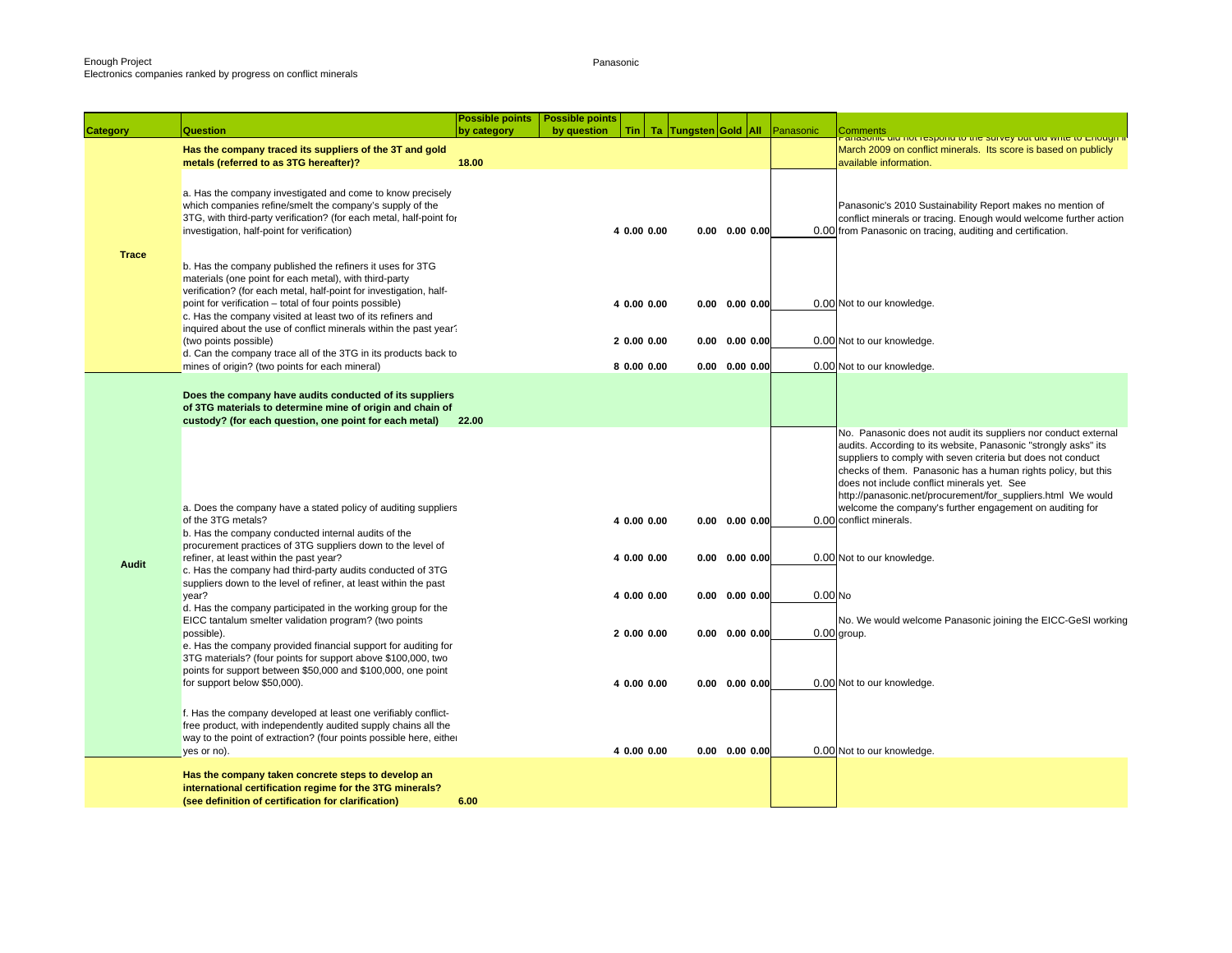Panasonic

|                                  |                                                                                                                                                                                                                                                                                                                                                                                                                                                                                 | <b>Possible points</b> | <b>Possible points</b> |                                           |                                |                                                                      |      |           |                                                                                                                                                 |
|----------------------------------|---------------------------------------------------------------------------------------------------------------------------------------------------------------------------------------------------------------------------------------------------------------------------------------------------------------------------------------------------------------------------------------------------------------------------------------------------------------------------------|------------------------|------------------------|-------------------------------------------|--------------------------------|----------------------------------------------------------------------|------|-----------|-------------------------------------------------------------------------------------------------------------------------------------------------|
| <b>Category</b>                  | Question                                                                                                                                                                                                                                                                                                                                                                                                                                                                        | by category            | by question            |                                           | Tin   Ta   Tungsten Gold   All |                                                                      |      | Panasonic | Comments                                                                                                                                        |
| <b>Certify</b>                   | a. Has the company made public statements in support of<br>certification? (two points possible for the first two questions,<br>either yes or no)<br>b. Does the company have a stated policy of support for<br>certification?<br>c. Has the company provided financial support for<br>certification? (two points for support above \$500,000, 1.5<br>points for support between \$200,000 and \$500,000, one point<br>for support below \$200,000)                              |                        |                        | 2 0.00 0.00<br>2 0.00 0.00<br>2 0.00 0.00 |                                | $0.00$ $0.00$ $0.00$<br>$0.00$ $0.00$ $0.00$<br>$0.00$ $0.00$ $0.00$ |      |           | 0.00 Not to our knowledge.<br>0.00 Not to our knowledge.<br>0.00 Not to our knowledge.                                                          |
|                                  | Has the company had regular engagement with the NGO<br>coalition, led by Enough, on the conflict minerals issue? 2.00                                                                                                                                                                                                                                                                                                                                                           |                        |                        |                                           |                                |                                                                      |      |           |                                                                                                                                                 |
| <b>Stakeholder</b><br>Engagement | a. Has the company met with the NGO coalition, led by<br>Enough, regarding inquiries on conflict minerals? (one point<br>possible, yes or no).<br>b. Has the company held regular communication with the                                                                                                                                                                                                                                                                        |                        |                        | 1 N/A N/A N/A                             |                                | N/A                                                                  | 0.00 |           | No. Panasonic wrote to Enough in March 2009 with regard to<br>conflict minerals, but has not yet responded to several meeting<br>0.00 requests. |
|                                  | Enough NGO coalition regarding conflict minerals (at least bi-<br>monthly)? (one point possible)                                                                                                                                                                                                                                                                                                                                                                                |                        |                        | 1 N/A N/A N/A                             |                                | N/A                                                                  | 0.00 |           | 0.00 No. We would welcome further engagement with Panasonic.                                                                                    |
|                                  | Support for legislation: Has the company supported the<br>U.S. legislation on conflict minerals?                                                                                                                                                                                                                                                                                                                                                                                | 7.00                   |                        |                                           |                                |                                                                      |      |           |                                                                                                                                                 |
| Legislation                      | a. During the legislative process, did the company issue a<br>statement supporting at least one of the specific pieces of<br>legislation (the Conflict Minerals Trade Act, the Congo Conflict<br>Minerals Act, or the Wall Stree Reform Act provision on<br>conflict minerals)<br>b. Has the company issued a supporting statement of the<br>conflict minerals provision in the Wall Street Reform Act since<br>its passage on July 21? In order to qualify here, the statement |                        |                        | 2 N/A N/A N/A                             |                                | $N/A$ $n/a$                                                          |      |           | No. While Panasonic is based in Japan, it does conduct U.S.<br>0 lobbying, having spent \$1,070,000 in 2009 on U.S. lobbying.                   |
|                                  | would not be in support of the goals of the legislation, but the<br>actual provision itself.<br>c. Has the company, separate from the industry association,<br>met with Members of Congress to lobby in favor of legislation?<br>(four points for 10+ pro-legislation lobbying meetings, two                                                                                                                                                                                    |                        |                        | 1 N/A N/A N/A                             |                                | $N/A$ $n/a$                                                          |      |           | 0 Not to our knowledge.                                                                                                                         |
|                                  | points for 5-10 meetings).                                                                                                                                                                                                                                                                                                                                                                                                                                                      | 55.00                  | 55                     | 4 N/A N/A N/A                             |                                | N/A                                                                  |      | 0.00      | 0 Not to our knowledge.<br>0                                                                                                                    |
|                                  | <b>Totals</b>                                                                                                                                                                                                                                                                                                                                                                                                                                                                   |                        |                        |                                           |                                |                                                                      |      |           | <b>Overall percentage</b>                                                                                                                       |
| <b>Additional Criteria</b>       |                                                                                                                                                                                                                                                                                                                                                                                                                                                                                 |                        |                        |                                           |                                |                                                                      |      |           |                                                                                                                                                 |
|                                  |                                                                                                                                                                                                                                                                                                                                                                                                                                                                                 | 8.00                   |                        |                                           |                                |                                                                      |      |           |                                                                                                                                                 |
| <b>Environmental</b>             | a. Greenpeace Green Electronics Ranking (four points<br>possible, based on the quartile of the company ranking in the<br>latest scorecard)<br>b. Newsweek Green Company Rankings (four points possible,                                                                                                                                                                                                                                                                         |                        |                        | 4 N/A N/A N/A                             |                                | N/A                                                                  |      |           | 36/18 Greenpeace rankings                                                                                                                       |
|                                  | based on the quartile of the company ranking in the latest<br>scorecard)                                                                                                                                                                                                                                                                                                                                                                                                        |                        |                        | 4 N/A N/A N/A                             |                                | N/A                                                                  |      |           | 4 8/100 Global Rankings                                                                                                                         |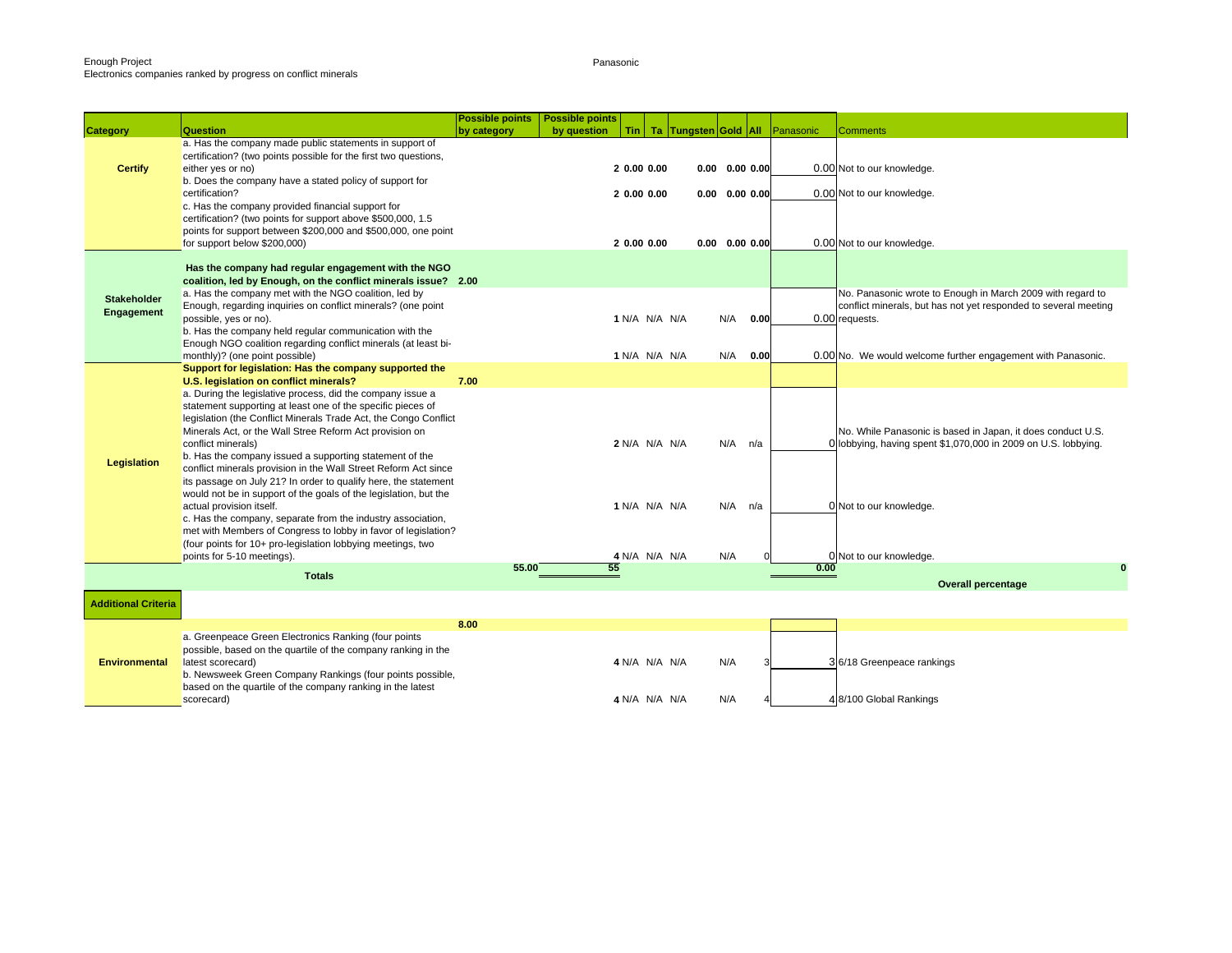### Electronics companies ranked by progress on conflict minerals

Philips

| <b>Category</b> | <b>Question</b>                                                                                                                                                                                                                                                                                                                                                                    | <b>Possible points</b><br>by category | <b>Possible points</b><br>by question | Tin |                            | Ta Tungsten Gold All |                                                      |           |           | <b>Philips Comments</b>                                                                                                                                                                                                                                                                                                                                                                                                                                                                                                                                                                                                                          |
|-----------------|------------------------------------------------------------------------------------------------------------------------------------------------------------------------------------------------------------------------------------------------------------------------------------------------------------------------------------------------------------------------------------|---------------------------------------|---------------------------------------|-----|----------------------------|----------------------|------------------------------------------------------|-----------|-----------|--------------------------------------------------------------------------------------------------------------------------------------------------------------------------------------------------------------------------------------------------------------------------------------------------------------------------------------------------------------------------------------------------------------------------------------------------------------------------------------------------------------------------------------------------------------------------------------------------------------------------------------------------|
|                 | Has the company traced its suppliers of the 3T and gold<br>metals (referred to as 3TG hereafter)?                                                                                                                                                                                                                                                                                  | 18.00                                 |                                       |     |                            |                      |                                                      |           |           |                                                                                                                                                                                                                                                                                                                                                                                                                                                                                                                                                                                                                                                  |
|                 | a. Has the company investigated and come to know precisely<br>which companies refine/smelt the company's supply of the<br>3TG, with third-party verification? (for each metal, half-point for<br>investigation, half-point for verification)                                                                                                                                       |                                       |                                       |     | 4 0.50 0.50                |                      | $0.00$ $0.00$ $0.00$                                 |           |           | million to bogin milligy. Proportantly to<br>MakelTFair, Philips has traced the use<br>of tantalum and tin in their supply chain.<br>They have reduced the use of tantalum<br>since 1998 and have reviewed the<br>1.00 sourcing practices of their capacitor                                                                                                                                                                                                                                                                                                                                                                                     |
| <b>Trace</b>    | b. Has the company published the refiners it uses for 3TG<br>materials (one point for each metal), with third-party<br>verification? (for each metal, half-point for investigation, half-<br>point for verification – total of four points possible)<br>c. Has the company visited at least two of its refiners and<br>inquired about the use of conflict minerals within the past |                                       |                                       |     | 4 0.00 0.00                |                      | $0.00 \quad 0.00 \quad 0.00$                         |           |           | 0.00 Not to our knowledge.                                                                                                                                                                                                                                                                                                                                                                                                                                                                                                                                                                                                                       |
|                 | year? (two points possible)<br>d. Can the company trace all of the 3TG in its products back to<br>mines of origin? (two points for each mineral)                                                                                                                                                                                                                                   |                                       |                                       |     | 20.0000.00<br>8 0.00 0.00  | 0.00                 | $0.00 \quad 0.00 \quad 0.00$                         | 0.00 0.00 |           | 0.00 Not to our knowledge.<br>0.00 Not to our knowledge.                                                                                                                                                                                                                                                                                                                                                                                                                                                                                                                                                                                         |
|                 | Does the company have audits conducted of its suppliers<br>of 3TG materials to determine mine of origin and chain of<br>custody? (for each question, one point for each metal)                                                                                                                                                                                                     | 22.00                                 |                                       |     |                            |                      |                                                      |           |           |                                                                                                                                                                                                                                                                                                                                                                                                                                                                                                                                                                                                                                                  |
| <b>Audit</b>    | a. Does the company have a stated policy of auditing suppliers<br>of the 3TG metals?<br>b. Has the company conducted internal audits of the<br>procurement practices of 3TG suppliers down to the level of<br>refiner, at least within the past year?                                                                                                                              |                                       |                                       |     | 4 0.00 0.00<br>4 0.00 0.00 |                      | $0.00 \quad 0.00 \quad 0.00$<br>$0.00$ $0.00$ $0.00$ |           |           | Philips has a proactive policy on<br>auditing suppliers and audited 858<br>suppliers in 2008 as part of its supplier<br>audit policy. However, these audits<br>were not on conflict minerals. Philips<br>has thus far defered to the EICC<br>industry-wide approach, but we would<br>welcome a Philips policy on auditing<br>0.00 suppliers regarding conflict minerals.<br>No. Philips: "The electronics supply<br>chain, where we source from 1000s of<br>suppliers, who in their turn source from<br>1000s of suppliers, make it practically<br>impossible to audit deep into the supply<br>chain and discover the mines of<br>0.00 origins." |
|                 | c. Has the company had third-party audits conducted of 3TG<br>suppliers down to the level of refiner, at least within the past<br>year?<br>d. Has the company participated in the working group for the                                                                                                                                                                            |                                       |                                       |     | 4 0.00 1.00                |                      | $0.00 \quad 0.00 \quad 0.00$                         |           |           | Yes, through the EICC Tantalum<br>1.00 Smelter Validation Program.                                                                                                                                                                                                                                                                                                                                                                                                                                                                                                                                                                               |
|                 | EICC tantalum smelter validation program? (two points<br>possible).                                                                                                                                                                                                                                                                                                                |                                       |                                       |     | 2 0.00 2.00                |                      | $0.00 \quad 0.00 \quad 0.00$                         |           | 2.00 Yes. |                                                                                                                                                                                                                                                                                                                                                                                                                                                                                                                                                                                                                                                  |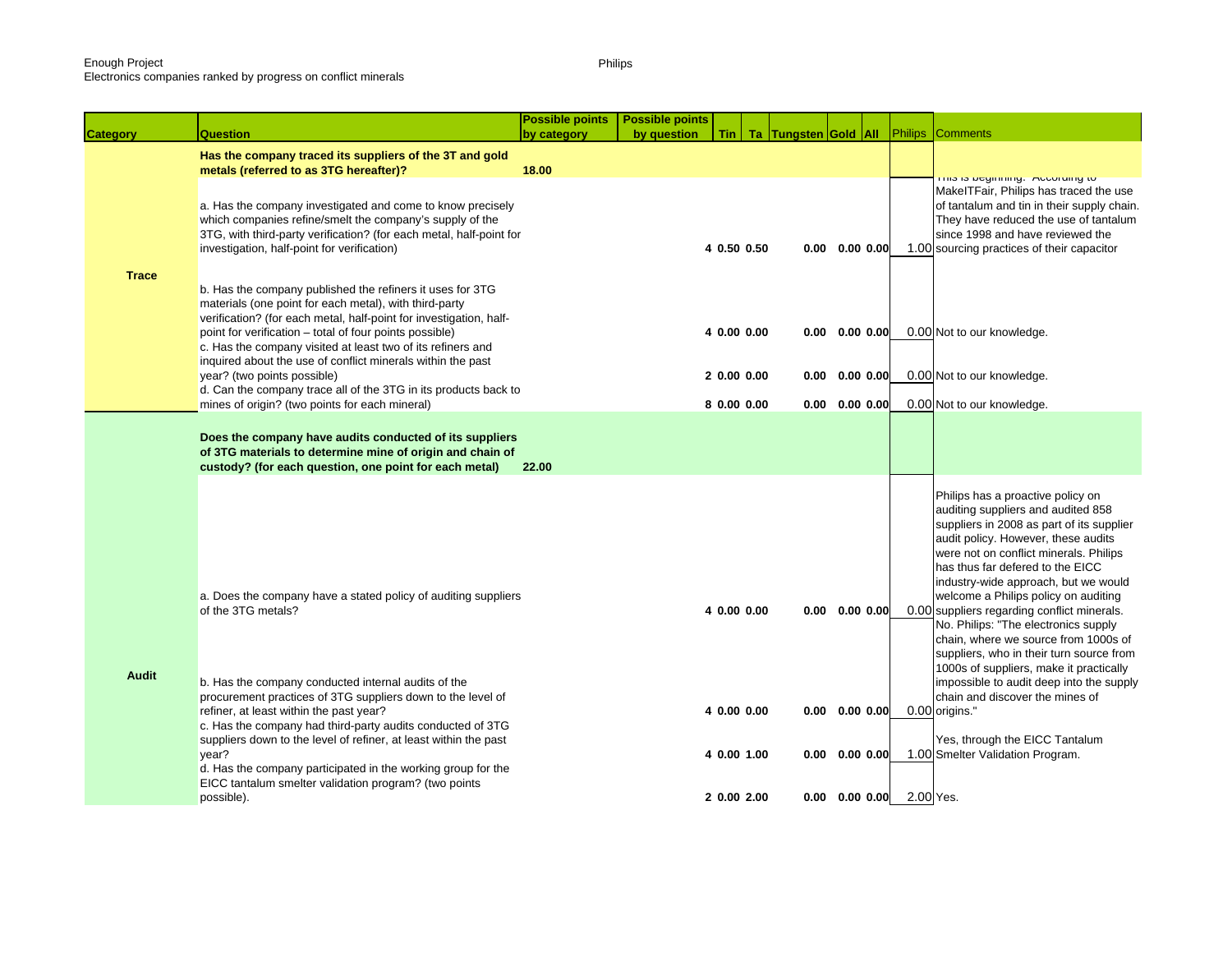Electronics companies ranked by progress on conflict minerals

|                                         |                                                                                                                                                                                                                                                                                                                                                                                                                                                         | <b>Possible points</b> | <b>Possible points</b> |                                        |                                |                                                                                      |      |                             |                                                                                                                                                                                                                                                                                                                                                                                      |
|-----------------------------------------|---------------------------------------------------------------------------------------------------------------------------------------------------------------------------------------------------------------------------------------------------------------------------------------------------------------------------------------------------------------------------------------------------------------------------------------------------------|------------------------|------------------------|----------------------------------------|--------------------------------|--------------------------------------------------------------------------------------|------|-----------------------------|--------------------------------------------------------------------------------------------------------------------------------------------------------------------------------------------------------------------------------------------------------------------------------------------------------------------------------------------------------------------------------------|
| <b>Category</b>                         | <b>Question</b>                                                                                                                                                                                                                                                                                                                                                                                                                                         | by category            | by question            |                                        | Tin   Ta   Tungsten Gold   All |                                                                                      |      |                             | <b>Philips Comments</b>                                                                                                                                                                                                                                                                                                                                                              |
|                                         | e. Has the company provided financial support for auditing for<br>3TG materials? (four points for support above \$100,000, two<br>points for support between \$50,000 and \$100,000, one point<br>for support below \$50,000).<br>f. Has the company developed at least one verifiably conflict-<br>free product, with independently audited supply chains all the<br>way to the point of extraction? (four points possible here, either<br>yes or no). |                        |                        | 4 0.00 0.00<br>4 0.00 0.00             |                                | $0.00 \quad 0.00 \quad 0.00$<br>$0.00 \quad 0.00 \quad 0.00$                         |      | $0.00$ No.                  | 0.00 Not to our knowledge.                                                                                                                                                                                                                                                                                                                                                           |
|                                         | Has the company taken concrete steps to develop an<br>international certification regime for the 3TG minerals?<br>(see definition of certification for clarification)                                                                                                                                                                                                                                                                                   | 6.00                   |                        |                                        |                                |                                                                                      |      |                             |                                                                                                                                                                                                                                                                                                                                                                                      |
| <b>Certify</b>                          | a. Has the company made public statements in support of<br>certification? (two points possible for the first two questions,<br>either yes or no)<br>b. Does the company have a stated policy of support for<br>certification?<br>c. Has the company provided financial support for<br>certification? (two points for support above \$500,000, 1.5<br>points for support between \$200,000 and \$500,000, one point<br>for support below \$200,000)      |                        |                        | 20.0000.00<br>20.0000.00<br>20.0000.00 |                                | $0.00 \quad 0.00 \quad 0.00$<br>$0.00$ $0.00$ $0.00$<br>$0.00 \quad 0.00 \quad 0.00$ |      |                             | Not to our knowledge. However, Philips<br>has been working with the Netherlands<br>government to improve its conflict<br>minerals policy. Philips has also been<br>working with the European Commission<br>to "do research on researching and<br>implementing traceability methods for<br>0.00 the minerals of concern."<br>0.00 Not to our knowledge.<br>0.00 Not to our knowledge. |
|                                         | Has the company had regular engagement with the NGO<br>coalition, led by Enough, on the conflict minerals issue? 2.00                                                                                                                                                                                                                                                                                                                                   |                        |                        |                                        |                                |                                                                                      |      |                             |                                                                                                                                                                                                                                                                                                                                                                                      |
| <b>Stakeholder</b><br><b>Engagement</b> | a. Has the company met with the NGO coalition, led by<br>Enough, regarding inquiries on conflict minerals? (one point<br>possible, yes or no).<br>b. Has the company held regular communication with the<br>Enough NGO coalition regarding conflict minerals (at least bi-<br>monthly)? (one point possible)                                                                                                                                            |                        |                        | 1 N/A N/A N/A<br>1 N/A N/A N/A         |                                | N/A<br>N/A                                                                           | 1.00 | 1.00 1.00 Yes.<br>1.00 Yes. |                                                                                                                                                                                                                                                                                                                                                                                      |
|                                         | Support for legislation: Has the company supported the                                                                                                                                                                                                                                                                                                                                                                                                  |                        |                        |                                        |                                |                                                                                      |      |                             |                                                                                                                                                                                                                                                                                                                                                                                      |
|                                         | U.S. legislation on conflict minerals?                                                                                                                                                                                                                                                                                                                                                                                                                  | 7.00                   |                        |                                        |                                |                                                                                      |      |                             |                                                                                                                                                                                                                                                                                                                                                                                      |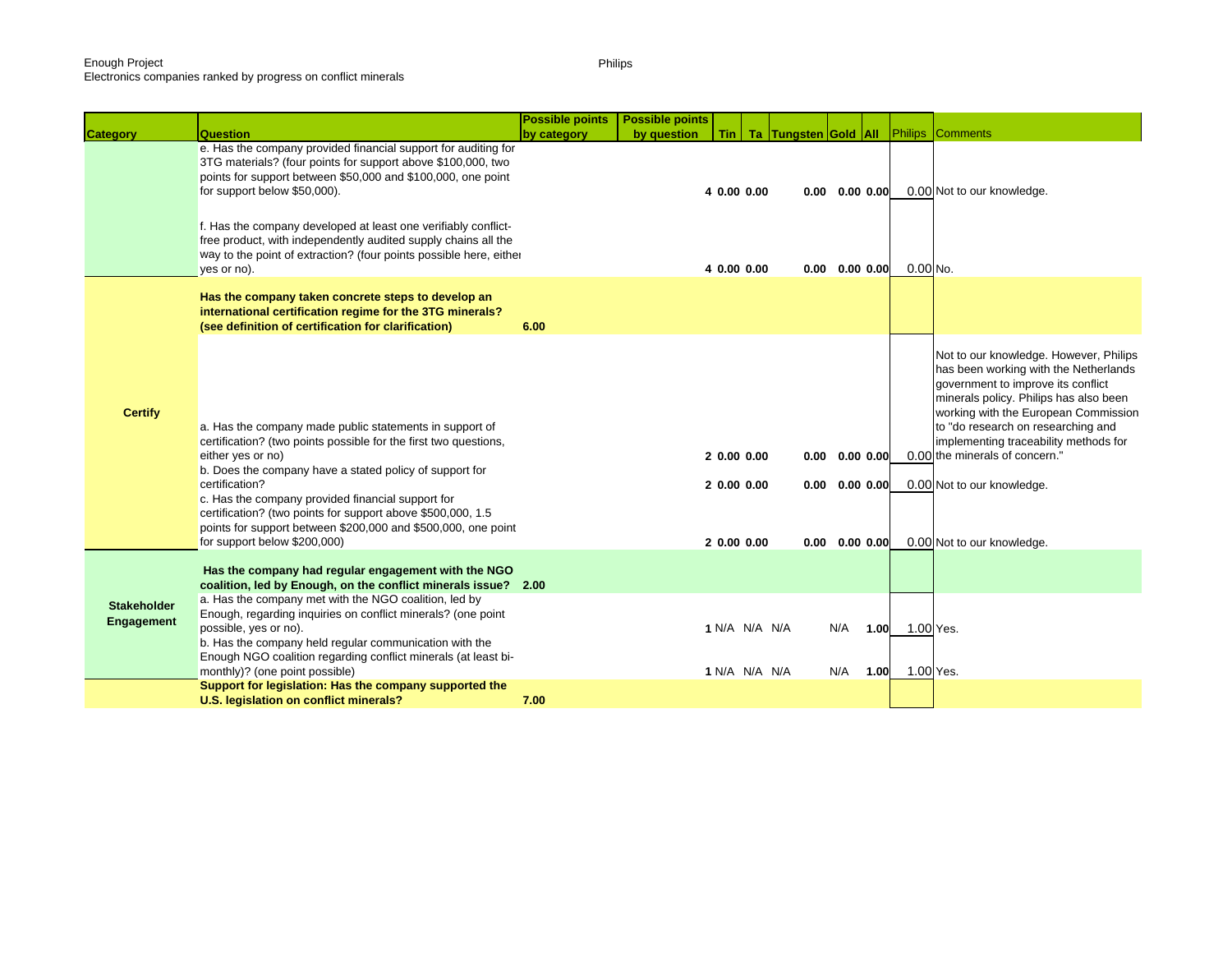Electronics companies ranked by progress on conflict minerals

**Category Question Possible points by category Possible points by question Tin Ta Tungsten Gold All** Philips Comments a. During the legislative process, did the company issue a statement supporting at least one of the specific pieces of legislation (the Conflict Minerals Trade Act, the Congo Conflict Minerals Act, or the Wall Stree Reform Act provision on conflict minerals) **2** N/A N/A N/A N/A 0 0 No. While Philips is headquartered in the Netherlands, it does conduct U.S. lobbying, having spent \$810,000 in 2009. However, Philips has been working with the Netherlands government to improve its conflict minerals policy. Philips has also been working with the European Commission to "do research on researching and implementing traceability methods for the minerals of concern." b. Has the company issued a supporting statement of the conflict minerals provision in the Wall Street Reform Act since its passage on July 21? In order to qualify here, the statement would not be in support of the goals of the legislation, but the actual provision itself. **1** N/A N/A N/A N/A N/A N/A O 0 Not to our knowledge. c. Has the company, separate from the industry association, met with Members of Congress to lobby in favor of legislation? (four points for 10+ pro-legislation lobbying meetings, two points for 5-10 meetings).<br>**4** N/A N/A N/A N/A N/A N/A O 0 0 Not to our knowledge. **55.00 55 6.00 11%Overall percentage 8.00**a. Greenpeace Green Electronics Ranking (four points possible, based on the quartile of the company ranking in the **a** N/A N/A N/A N/A N/A N/A  $\rightarrow$  4  $\rightarrow$  4/3/18 in the Greenpeace rankings b. Newsweek Green Company Rankings (four points possible, based on the quartile of the company ranking in the latest scorecard) **N/A** N/A N/A N/A N/A N/A N/A N/A N/A Not included. **Environmental TotalsLegislation Additional Criteria**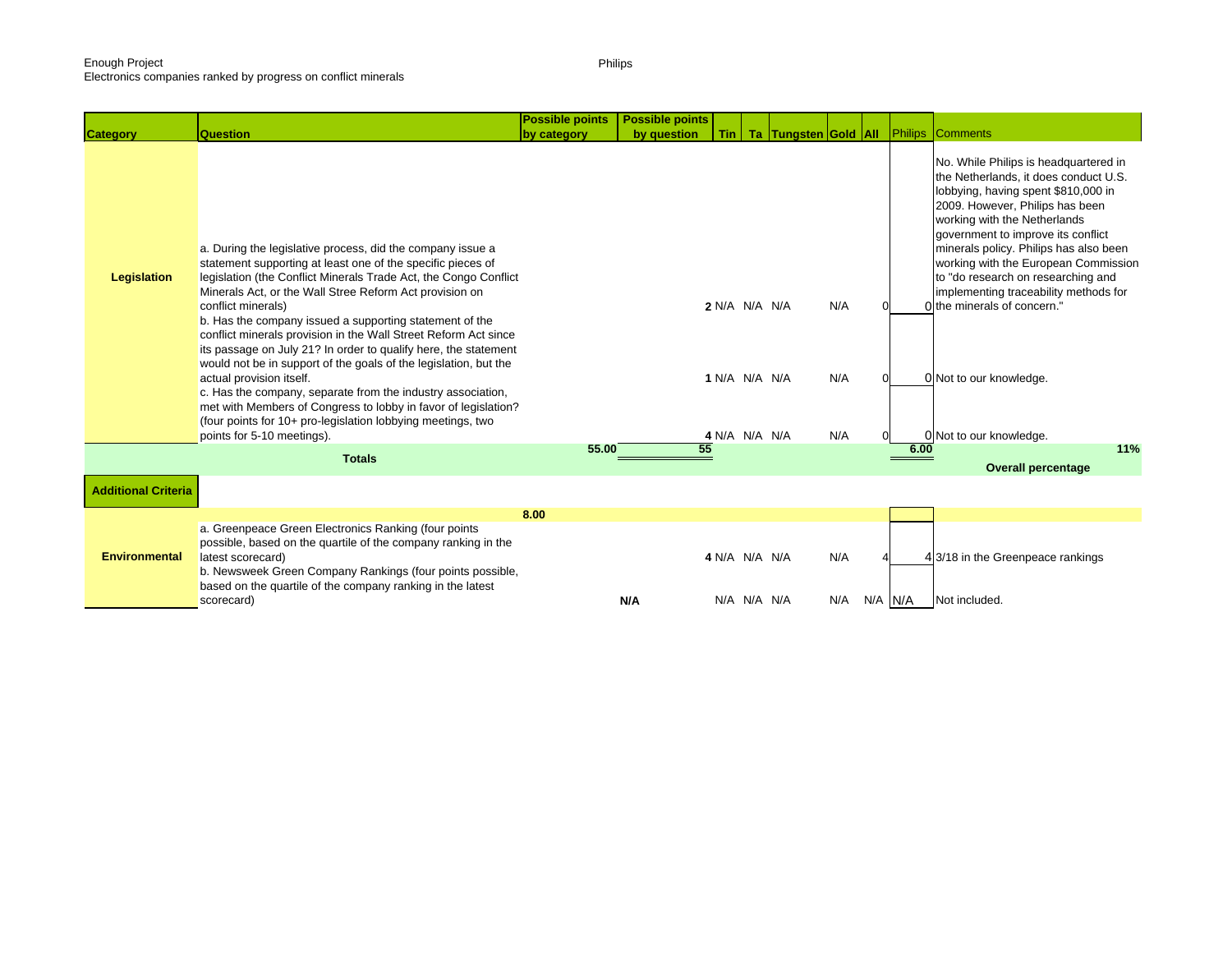| <b>Category</b> | Question                                                                                                                                                                                                                                                                                                                                                                                 | Possible points   Possible points<br>by category | by question | Tin   Ta   Tungsten Gold   All |      |                   |      | RIM.      | <b>Comments</b>                                                                                                                                                                                                                                                                                                                                                                                                                                                                                                         |
|-----------------|------------------------------------------------------------------------------------------------------------------------------------------------------------------------------------------------------------------------------------------------------------------------------------------------------------------------------------------------------------------------------------------|--------------------------------------------------|-------------|--------------------------------|------|-------------------|------|-----------|-------------------------------------------------------------------------------------------------------------------------------------------------------------------------------------------------------------------------------------------------------------------------------------------------------------------------------------------------------------------------------------------------------------------------------------------------------------------------------------------------------------------------|
|                 | Has the company traced its suppliers of the 3T and gold<br>metals (referred to as 3TG hereafter)?                                                                                                                                                                                                                                                                                        | 18.00                                            |             |                                |      |                   |      |           | isini io boginimiy a traoniy mvootiyationi, naviny otartiny with tantaium in zo ro, anu it piano tin ao                                                                                                                                                                                                                                                                                                                                                                                                                 |
|                 | a. Has the company investigated and come to know precisely<br>which companies refine/smelt the company's supply of the<br>3TG, with third-party verification? (for each metal, half-point for<br>investigation, half-point for verification)                                                                                                                                             |                                                  |             | 4 0.00 0.50                    |      | $0.00 \quad 0.00$ | 0.00 |           | the next step. RIM: "RIM participated in the EICC-GeSI research project conducted by RESOLVE<br>Inc. to investigate the electronics industry supply chain for tin, tantalum and cobalt, to assess<br>relevant suppliers' codes of conduct and to consider ways to enhance the transparency of the<br>supply chain for these metals." However, this list is only partial and does not necessarily correlate<br>0.50 to RIM's specific smelters, and therefore this does not qualify for points for the other minerals on |
| <b>Trace</b>    | b. Has the company published the refiners it uses for 3TG<br>materials (one point for each metal), with third-party<br>verification? (for each metal, half-point for investigation, half-<br>point for verification - total of four points possible)<br>c. Has the company visited at least two of its refiners and<br>inquired about the use of conflict minerals within the past year? |                                                  |             | 4 0.00 0.00                    |      | $0.00 \quad 0.00$ | 0.00 |           | No. "RIM has sought and obtained written assurances from our tantalum capacitor suppliers that<br>they are not using tantalum derived from coltan that has been illegally mined in the DRC."<br>0.00 However, this does not include publishing the list of refiners.                                                                                                                                                                                                                                                    |
|                 | (two points possible)<br>d. Can the company trace all of the 3TG in its products back to                                                                                                                                                                                                                                                                                                 |                                                  |             | 2 0.00 0.00                    |      | $0.00 \quad 0.00$ | 0.00 |           | 0.00 No. However, one RIM supplier did visit several tantalum smelters.                                                                                                                                                                                                                                                                                                                                                                                                                                                 |
|                 | mines of origin? (two points for each mineral)                                                                                                                                                                                                                                                                                                                                           |                                                  |             | 8 0.00 0.00                    |      | $0.00 \quad 0.00$ | 0.00 |           | 0.00 Not to our knowledge.                                                                                                                                                                                                                                                                                                                                                                                                                                                                                              |
|                 | Does the company have audits conducted of its suppliers<br>of 3TG materials to determine mine of origin and chain of<br>custody? (for each question, one point for each metal)                                                                                                                                                                                                           | 22.00                                            |             |                                |      |                   |      |           |                                                                                                                                                                                                                                                                                                                                                                                                                                                                                                                         |
|                 | a. Does the company have a stated policy of auditing suppliers<br>of the 3TG metals?<br>b. Has the company conducted internal audits of the<br>procurement practices of 3TG suppliers down to the level of                                                                                                                                                                               |                                                  |             | 4 0.00 0.00                    |      | $0.00 \quad 0.00$ | 0.00 |           | No. According to the company, RIM plans to align its due diligence process with the SEC<br>requirements. RIM does conduct audits of its suppliers on social and environmental issues. It<br>plans to make this process more rigorous and is currently engaging its tantalum suppliers on the<br>0.00 type of verification they have conducted. We would welcome                                                                                                                                                         |
|                 | refiner, at least within the past year?<br>c. Has the company had third-party audits conducted of 3TG                                                                                                                                                                                                                                                                                    |                                                  |             | 4 0.00 0.00                    |      | 0.00 0.00         | 0.00 |           | 0.00 Not to our knowledge.                                                                                                                                                                                                                                                                                                                                                                                                                                                                                              |
| Audit           | suppliers down to the level of refiner, at least within the past<br>year?<br>d. Has the company participated in the working group for the                                                                                                                                                                                                                                                |                                                  |             | 4 0.00 1.00                    |      | $0.00 \quad 0.00$ | 0.00 |           | Through the EICC-GeSI process. "RIM is an active member of the EICC-GeSI Extractives Working<br>1.00 Group, including its smelter validation program and site visits."                                                                                                                                                                                                                                                                                                                                                  |
|                 | EICC tantalum smelter validation program? (two points<br>possible).<br>e. Has the company provided financial support for auditing for<br>3TG materials? (four points for support above \$100,000, two<br>points for support between \$50,000 and \$100,000, one point                                                                                                                    |                                                  |             | 2.00<br>$\overline{2}$         |      | $0.00 \quad 0.00$ | 0.00 | 2.00 Yes. |                                                                                                                                                                                                                                                                                                                                                                                                                                                                                                                         |
|                 | for support below \$50,000).                                                                                                                                                                                                                                                                                                                                                             |                                                  |             | 4 0.00 0.00                    |      | $0.00 \quad 0.00$ | 0.00 |           | 0.00 Not to our knowledge.                                                                                                                                                                                                                                                                                                                                                                                                                                                                                              |
|                 | f. Has the company developed at least one verifiably conflict-<br>free product, with independently audited supply chains all the<br>way to the point of extraction? (four points possible here, either                                                                                                                                                                                   |                                                  |             | 4 0.00 0.00                    |      | $0.00 \quad 0.00$ |      | 0.00 No.  |                                                                                                                                                                                                                                                                                                                                                                                                                                                                                                                         |
|                 | yes or no).<br>Has the company taken concrete steps to develop an                                                                                                                                                                                                                                                                                                                        |                                                  |             |                                |      |                   | 0.00 |           |                                                                                                                                                                                                                                                                                                                                                                                                                                                                                                                         |
|                 | international certification regime for the 3TG minerals?<br>(see definition of certification for clarification)                                                                                                                                                                                                                                                                          | 6.00                                             |             |                                |      |                   |      |           |                                                                                                                                                                                                                                                                                                                                                                                                                                                                                                                         |
|                 | a. Has the company made public statements in support of<br>certification? (two points possible for the first two questions,                                                                                                                                                                                                                                                              |                                                  |             |                                |      |                   |      |           |                                                                                                                                                                                                                                                                                                                                                                                                                                                                                                                         |
| <b>Certify</b>  | either yes or no)<br>b. Does the company have a stated policy of support for                                                                                                                                                                                                                                                                                                             |                                                  |             | 2 0.00 0.00                    | 0.00 | 0.00              | 0.00 |           | 0.00 Not to our knowledge.                                                                                                                                                                                                                                                                                                                                                                                                                                                                                              |
|                 | certification?<br>c. Has the company provided financial support for certification?<br>(two points for support above \$500,000, 1.5 points for support                                                                                                                                                                                                                                    |                                                  |             | 2 0.00 0.00                    |      | $0.00 \quad 0.00$ | 0.00 |           | 0.00 Not to our knowledge.                                                                                                                                                                                                                                                                                                                                                                                                                                                                                              |
|                 | between \$200,000 and \$500,000, one point for support below<br>\$200,000)                                                                                                                                                                                                                                                                                                               |                                                  |             | 2 0.00 0.00                    |      | $0.00 \quad 0.00$ | 0.00 |           | 0.00 Not to our knowledge.                                                                                                                                                                                                                                                                                                                                                                                                                                                                                              |
|                 | Has the company had regular engagement with the NGO<br>coalition, led by Enough, on the conflict minerals issue? 2.00                                                                                                                                                                                                                                                                    |                                                  |             |                                |      |                   |      |           |                                                                                                                                                                                                                                                                                                                                                                                                                                                                                                                         |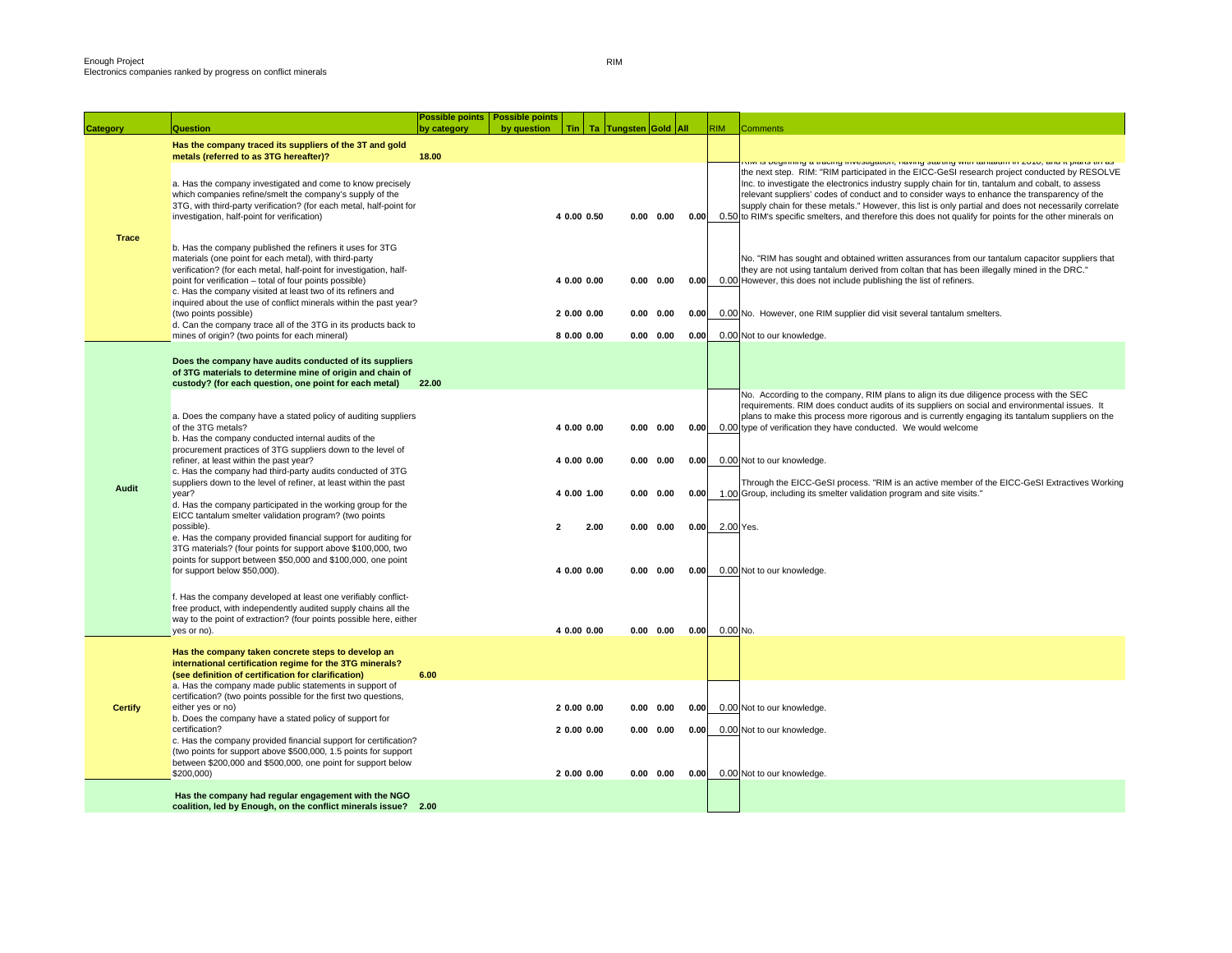|                                  |                                                                                                                                                                                                                                                                                                                                                                                                                                                                                                                                                                                                                                                                                                                                                                                                               | <b>Possible points</b> | <b>Possible points</b> |    |                                                 |                                |                   |              |            |                                                                                                                                                                                                                                                                                                                                                                                                                                                                                                    |
|----------------------------------|---------------------------------------------------------------------------------------------------------------------------------------------------------------------------------------------------------------------------------------------------------------------------------------------------------------------------------------------------------------------------------------------------------------------------------------------------------------------------------------------------------------------------------------------------------------------------------------------------------------------------------------------------------------------------------------------------------------------------------------------------------------------------------------------------------------|------------------------|------------------------|----|-------------------------------------------------|--------------------------------|-------------------|--------------|------------|----------------------------------------------------------------------------------------------------------------------------------------------------------------------------------------------------------------------------------------------------------------------------------------------------------------------------------------------------------------------------------------------------------------------------------------------------------------------------------------------------|
| <b>Category</b>                  | Question                                                                                                                                                                                                                                                                                                                                                                                                                                                                                                                                                                                                                                                                                                                                                                                                      | by category            | by question            |    |                                                 | Tin   Ta   Tungsten Gold   All |                   |              | <b>RIM</b> | <b>Comments</b>                                                                                                                                                                                                                                                                                                                                                                                                                                                                                    |
| <b>Stakeholder</b><br>Engagement | a. Has the company met with the NGO coalition, led by<br>Enough, regarding inquiries on conflict minerals? (one point<br>possible, yes or no).<br>b. Has the company held regular communication with the<br>Enough NGO coalition regarding conflict minerals (at least bi-<br>monthly)? (one point possible)                                                                                                                                                                                                                                                                                                                                                                                                                                                                                                  |                        |                        |    | 1 N/A N/A N/A<br>1 N/A N/A N/A                  |                                | N/A<br>N/A        | 1.00<br>1.00 |            | 1.00 Yes.<br>1.00 Yes.                                                                                                                                                                                                                                                                                                                                                                                                                                                                             |
|                                  | Support for legislation: Has the company supported the<br>U.S. legislation on conflict minerals?                                                                                                                                                                                                                                                                                                                                                                                                                                                                                                                                                                                                                                                                                                              | 7.00                   |                        |    |                                                 |                                |                   |              |            |                                                                                                                                                                                                                                                                                                                                                                                                                                                                                                    |
| <b>Legislation</b>               | a. During the legislative process, did the company issue a<br>statement supporting at least one of the specific pieces of<br>legislation (the Conflict Minerals Trade Act, the Congo Conflict<br>Minerals Act, or the Wall Stree Reform Act provision on conflict<br>minerals)<br>b. Has the company issued a supporting statement of the<br>conflict minerals provision in the Wall Street Reform Act since<br>its passage on July 21? In order to qualify here, the statement<br>would not be in support of the goals of the legislation, but the<br>actual provision itself.<br>c. Has the company, separate from the industry association,<br>met with Members of Congress to lobby in favor of legislation?<br>(four points for 10+ pro-legislation lobbying meetings, two<br>points for 5-10 meetings). |                        |                        |    | 2 N/A N/A N/A<br>1 N/A N/A N/A<br>4 N/A N/A N/A |                                | N/A<br>N/A<br>N/A |              |            | 2 RIM issued a letter supporting H.R. 4128 on November 18, 2009.<br>Not to our knowledge. RIM: "RIM supports multifaceted legislative approaches aimed at<br>addressing this complex issue, which could help provide the industry as a whole with greater<br>certainty that our suppliers are sourcing from 'conflict free' mineral processors." This does not<br>O qualify for points here, as it does not reference the specific Dodd-Frank bill that passed in 2010.<br>0 Not to our knowledge. |
|                                  | <b>Totals</b>                                                                                                                                                                                                                                                                                                                                                                                                                                                                                                                                                                                                                                                                                                                                                                                                 | 55.00                  |                        | 55 |                                                 |                                |                   |              | 7.50       | 14%                                                                                                                                                                                                                                                                                                                                                                                                                                                                                                |
|                                  |                                                                                                                                                                                                                                                                                                                                                                                                                                                                                                                                                                                                                                                                                                                                                                                                               |                        |                        |    |                                                 |                                |                   |              |            | <b>Overall percentage</b>                                                                                                                                                                                                                                                                                                                                                                                                                                                                          |
| <b>Additional Criteria</b>       |                                                                                                                                                                                                                                                                                                                                                                                                                                                                                                                                                                                                                                                                                                                                                                                                               |                        |                        |    |                                                 |                                |                   |              |            |                                                                                                                                                                                                                                                                                                                                                                                                                                                                                                    |
| <b>Environmental</b>             | a. Greenpeace Green Electronics Ranking (four points<br>possible, based on the quartile of the company ranking in the<br>latest scorecard)                                                                                                                                                                                                                                                                                                                                                                                                                                                                                                                                                                                                                                                                    | 8.00                   | N/A                    |    | N/A N/A N/A                                     |                                | $N/A$ $n/a$       |              | N/A        | Not included                                                                                                                                                                                                                                                                                                                                                                                                                                                                                       |
|                                  | b. Newsweek Green Company Rankings (four points possible,<br>based on the quartile of the company ranking in the latest<br>scorecard)                                                                                                                                                                                                                                                                                                                                                                                                                                                                                                                                                                                                                                                                         |                        | N/A                    |    | N/A N/A N/A                                     |                                | $N/A$ $n/a$       |              | N/A        | Not included                                                                                                                                                                                                                                                                                                                                                                                                                                                                                       |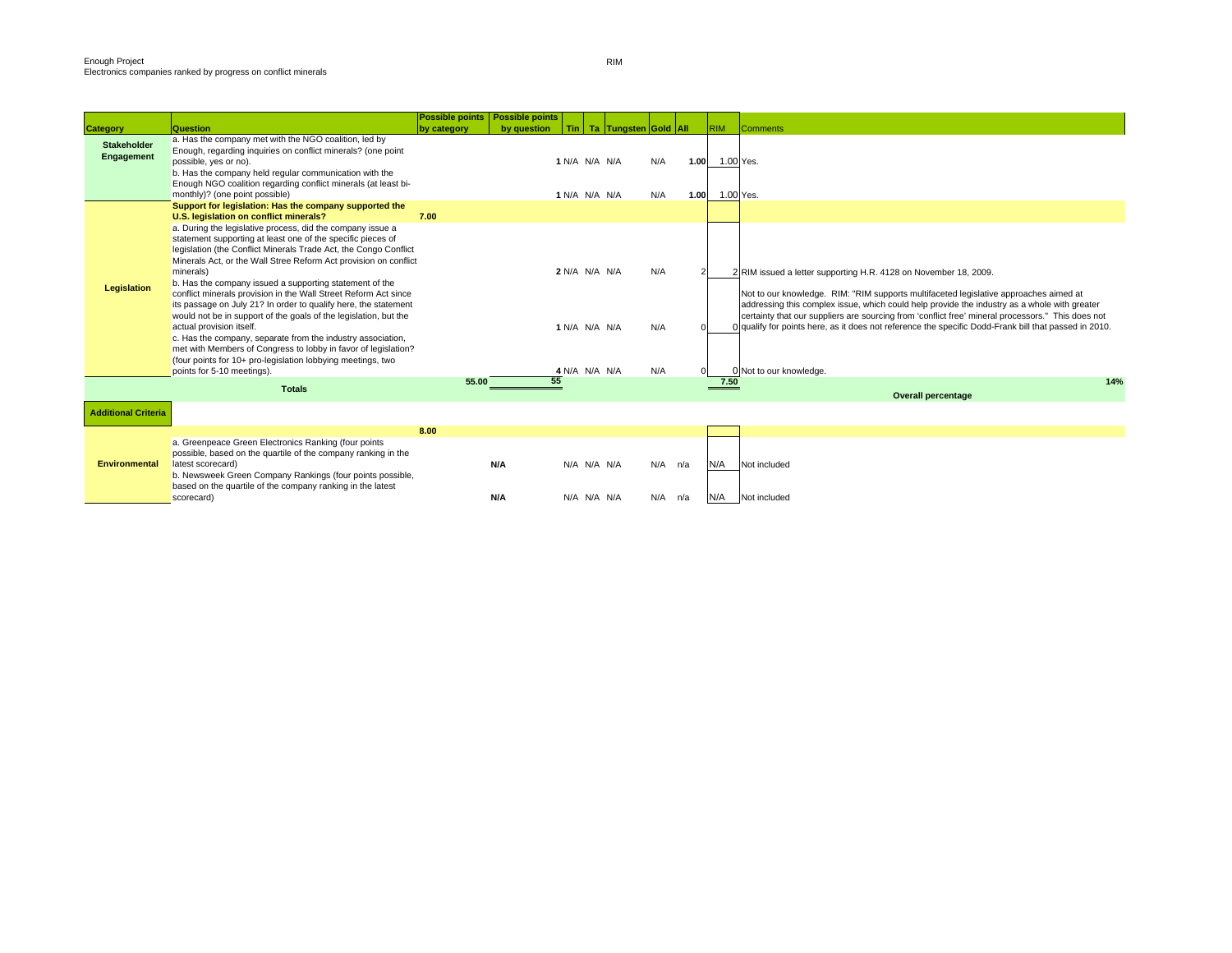Samsung

| <b>Category</b> | <b>Question</b>                                                                                                                                                                                                                                                                                                                                                                                                   | by category | Possible points   Possible points<br>by question |                            | Tin   Ta   Tungsten Gold   All |                                              | Samsung              | <b>Comments</b>                                                                                                                                                                                                                                                                                                                                                                                                                                                                                                                                                                                                                                                                                                                                                                                                                                                                                                  |
|-----------------|-------------------------------------------------------------------------------------------------------------------------------------------------------------------------------------------------------------------------------------------------------------------------------------------------------------------------------------------------------------------------------------------------------------------|-------------|--------------------------------------------------|----------------------------|--------------------------------|----------------------------------------------|----------------------|------------------------------------------------------------------------------------------------------------------------------------------------------------------------------------------------------------------------------------------------------------------------------------------------------------------------------------------------------------------------------------------------------------------------------------------------------------------------------------------------------------------------------------------------------------------------------------------------------------------------------------------------------------------------------------------------------------------------------------------------------------------------------------------------------------------------------------------------------------------------------------------------------------------|
|                 | Has the company traced its suppliers of the 3T and gold                                                                                                                                                                                                                                                                                                                                                           |             |                                                  |                            |                                |                                              |                      |                                                                                                                                                                                                                                                                                                                                                                                                                                                                                                                                                                                                                                                                                                                                                                                                                                                                                                                  |
|                 | metals (referred to as 3TG hereafter)?                                                                                                                                                                                                                                                                                                                                                                            | 18.00       |                                                  |                            |                                |                                              |                      | ναι το σαι κποινίσαιρο. Θαπισατία. Τι το τίτσι τι αυτή αρμητη πιπισταιο το ποι σαογ σαι νατιγύμπισατείο συινά.<br>However, Samsung Electronics tries to be transparent in disclosing information and help address issues by                                                                                                                                                                                                                                                                                                                                                                                                                                                                                                                                                                                                                                                                                      |
|                 | a. Has the company investigated and come to know precisely<br>which companies refine/smelt the company's supply of the<br>3TG, with third-party verification? (for each metal, half-point<br>for investigation, half-point for verification)                                                                                                                                                                      |             |                                                  | 4 0.00 0.00                |                                | $0.00$ $0.00$ $0.00$                         |                      | implementing "Supplier CSR audit" internally. Conflict-free minerals related questions are included in the audit<br>items so that our suppliers do not source DRC minerals when manufacturing. (5 minerals included - Tantalum,<br>Tungsten, Tin, Gold, Cobalt)." We would welcome a supply chain investigation by Samsung, as other<br>0.00 companies have done.                                                                                                                                                                                                                                                                                                                                                                                                                                                                                                                                                |
| <b>Trace</b>    | b. Has the company published the refiners it uses for 3TG<br>materials (one point for each metal), with third-party<br>verification? (for each metal, half-point for investigation, half-<br>point for verification - total of four points possible)<br>c. Has the company visited at least two of its refiners and<br>inquired about the use of conflict minerals within the past<br>year? (two points possible) |             |                                                  | 4 0.00 0.00<br>2 0.00 0.00 |                                | $0.00$ $0.00$ $0.00$<br>$0.00$ $0.00$ $0.00$ | 0.00 No.<br>0.00 No. |                                                                                                                                                                                                                                                                                                                                                                                                                                                                                                                                                                                                                                                                                                                                                                                                                                                                                                                  |
|                 | d. Can the company trace all of the 3TG in its products back to                                                                                                                                                                                                                                                                                                                                                   |             |                                                  |                            |                                |                                              |                      |                                                                                                                                                                                                                                                                                                                                                                                                                                                                                                                                                                                                                                                                                                                                                                                                                                                                                                                  |
|                 | mines of origin? (two points for each mineral)                                                                                                                                                                                                                                                                                                                                                                    |             |                                                  | 8 0.00 0.00                |                                | $0.00$ $0.00$ $0.00$                         | 0.00 No.             |                                                                                                                                                                                                                                                                                                                                                                                                                                                                                                                                                                                                                                                                                                                                                                                                                                                                                                                  |
|                 | Does the company have audits conducted of its suppliers<br>of 3TG materials to determine mine of origin and chain of<br>custody? (for each question, one point for each metal)                                                                                                                                                                                                                                    | 22.00       |                                                  |                            |                                |                                              |                      |                                                                                                                                                                                                                                                                                                                                                                                                                                                                                                                                                                                                                                                                                                                                                                                                                                                                                                                  |
| <b>Audit</b>    | a. Does the company have a stated policy of auditing<br>suppliers of the 3TG metals?<br>b. Has the company conducted internal audits of the<br>procurement practices of 3TG suppliers down to the level of<br>refiner, at least within the past year?                                                                                                                                                             |             |                                                  | 4 0.00 0.00<br>4 0.00 0.00 |                                | $0.00$ $0.00$ $0.00$<br>$0.00$ $0.00$ $0.00$ |                      | No. Samsung conducts both supplier self-assessments and internal Samsung audits. Samsung: "It is true<br>that tracing minerals is not easy but very difficult to solve. However, Samsung Electronics tries to be<br>transparent in disclosing information and help address issues by implementing "Supplier CSR audit" internally.<br>Conflict-free minerals related questions are included in the audit items so that our suppliers do not source<br>DRC minerals when manufacturing. (5 minerals included - Tantalum, Tungsten, Tin, Gold, Cobalt)." The<br>supplier self-assessment asks basic yes/no questions about conflict minerals but do not go into depth about<br>verifying the use of conflict minerals. The Supplier CSR audit viewed by Enough did not include questions on<br>0.00 conflict minerals. Enough would welcome in-depth auditing by Samsung on conflict minerals.<br>0.00 No. See #9. |
|                 | c. Has the company had third-party audits conducted of 3TG<br>suppliers down to the level of refiner, at least within the past<br>year?                                                                                                                                                                                                                                                                           |             |                                                  | 4 0.00 1.00                |                                | $0.00$ $0.00$ $0.00$                         |                      | 1.00 Through the EICC Tantalum Smelter Validation Program. 11 smelters are to be audited.                                                                                                                                                                                                                                                                                                                                                                                                                                                                                                                                                                                                                                                                                                                                                                                                                        |
|                 | d. Has the company participated in the working group for the<br>EICC tantalum smelter validation program? (two points<br>possible).                                                                                                                                                                                                                                                                               |             |                                                  | 2 0.00 0.00                |                                | $0.00$ $0.00$ $2.00$                         |                      | Yes. Samsung joined the EICC-GeSI working group in late 2009. We would welcome Samsung's more active<br>2.00 participation in this group.                                                                                                                                                                                                                                                                                                                                                                                                                                                                                                                                                                                                                                                                                                                                                                        |
|                 | e. Has the company provided financial support for auditing for<br>3TG materials? (four points for support above \$100,000, two<br>points for support between \$50,000 and \$100,000, one point<br>for support below \$50,000).                                                                                                                                                                                    |             |                                                  | 4 0.00 0.00                |                                | $0.00$ $0.00$ $0.00$                         |                      | 0.00 Not to our knowledge.                                                                                                                                                                                                                                                                                                                                                                                                                                                                                                                                                                                                                                                                                                                                                                                                                                                                                       |
|                 | f. Has the company developed at least one verifiably conflict-<br>free product, with independently audited supply chains all the<br>way to the point of extraction? (four points possible here,<br>either yes or no).                                                                                                                                                                                             |             |                                                  | 4 0.00 0.00                |                                | $0.00$ $0.00$ $0.00$                         | 0.00 No.             |                                                                                                                                                                                                                                                                                                                                                                                                                                                                                                                                                                                                                                                                                                                                                                                                                                                                                                                  |
|                 | Has the company taken concrete steps to develop an<br>international certification regime for the 3TG minerals?<br>(see definition of certification for clarification)<br>a. Has the company made public statements in support of<br>certification? (two points possible for the first two questions,                                                                                                              | 6.00        |                                                  |                            |                                |                                              |                      |                                                                                                                                                                                                                                                                                                                                                                                                                                                                                                                                                                                                                                                                                                                                                                                                                                                                                                                  |
| <b>Certify</b>  | either yes or no)<br>b. Does the company have a stated policy of support for                                                                                                                                                                                                                                                                                                                                      |             |                                                  | 2 0.00 0.00                |                                | $0.00$ $0.00$ $0.00$                         |                      | 0.00 Not to our knowledge.                                                                                                                                                                                                                                                                                                                                                                                                                                                                                                                                                                                                                                                                                                                                                                                                                                                                                       |
|                 | certification?<br>c. Has the company provided financial support for<br>certification? (two points for support above \$500,000, 1.5<br>points for support between \$200,000 and \$500,000, one point                                                                                                                                                                                                               |             |                                                  | 2 0.00 0.00                |                                | $0.00$ $0.00$ $0.00$                         |                      | 0.00 Not to our knowledge.                                                                                                                                                                                                                                                                                                                                                                                                                                                                                                                                                                                                                                                                                                                                                                                                                                                                                       |
|                 | for support below \$200,000)                                                                                                                                                                                                                                                                                                                                                                                      |             |                                                  | 2 0.00 0.00                |                                | $0.00$ $0.00$ $0.00$                         |                      | 0.00 Not to our knowledge.                                                                                                                                                                                                                                                                                                                                                                                                                                                                                                                                                                                                                                                                                                                                                                                                                                                                                       |
|                 | Has the company had regular engagement with the NGO<br>coalition, led by Enough, on the conflict minerals issue? 2.00                                                                                                                                                                                                                                                                                             |             |                                                  |                            |                                |                                              |                      |                                                                                                                                                                                                                                                                                                                                                                                                                                                                                                                                                                                                                                                                                                                                                                                                                                                                                                                  |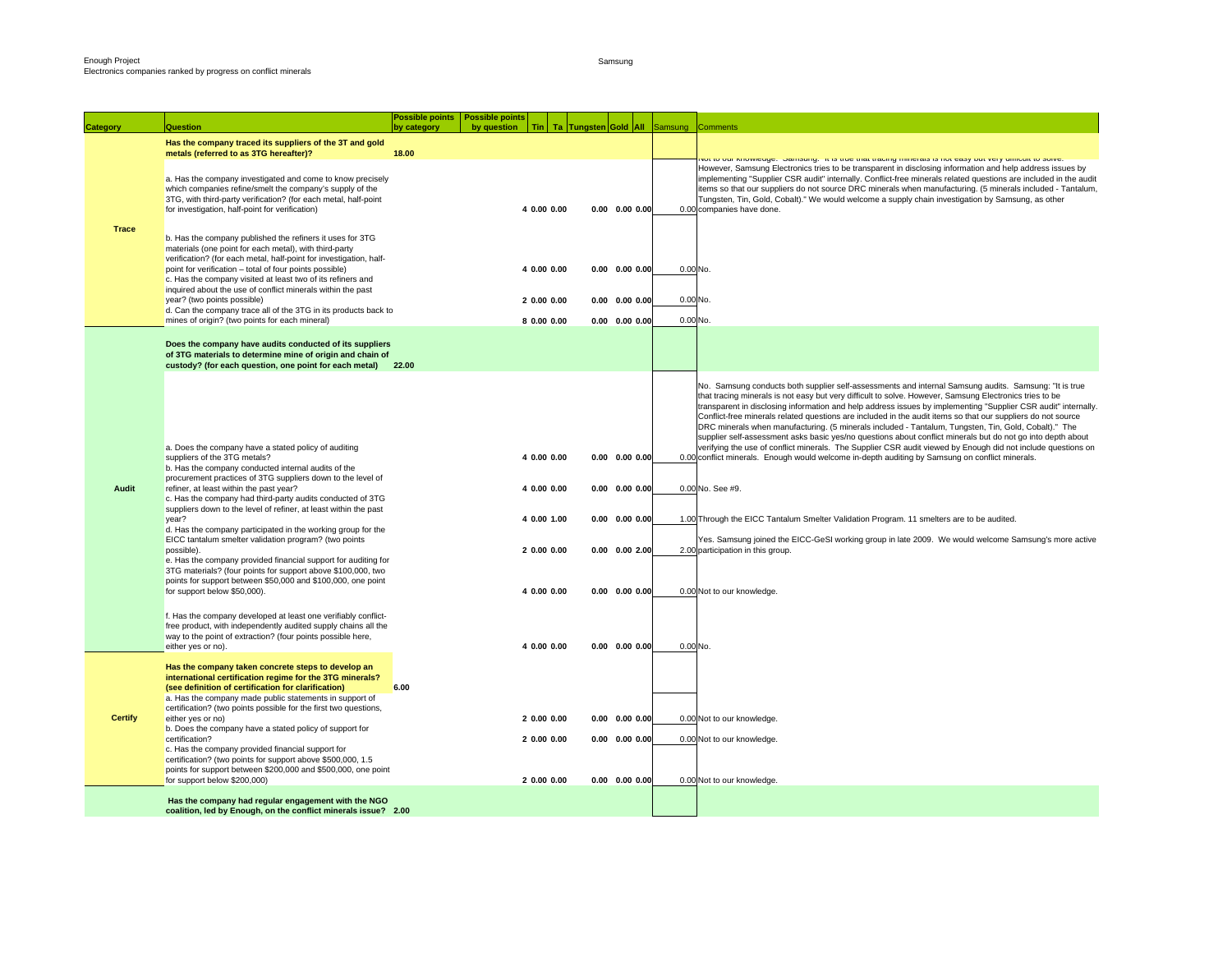Samsung

|                            |                                                                                                                                 | <b>Possible points</b>   Possible points |             |               |  |     |      |      |                                                                                                                  |
|----------------------------|---------------------------------------------------------------------------------------------------------------------------------|------------------------------------------|-------------|---------------|--|-----|------|------|------------------------------------------------------------------------------------------------------------------|
| <b>Category</b>            | Question<br>a. Has the company met with the NGO coalition, led by                                                               | by category                              | by question |               |  |     |      |      | Tin   Ta Tungsten Gold   All Samsung Comments                                                                    |
| <b>Stakeholder</b>         | Enough, regarding inquiries on conflict minerals? (one point                                                                    |                                          |             |               |  |     |      |      |                                                                                                                  |
| Engagement                 | possible, yes or no).                                                                                                           |                                          |             | 1 N/A N/A N/A |  | N/A | 1.00 |      | 1.00 Yes                                                                                                         |
|                            | b. Has the company held regular communication with the                                                                          |                                          |             |               |  |     |      |      | No. The first call was conducted in November 2010. We would welcome more regular engagement with the             |
|                            | Enough NGO coalition regarding conflict minerals (at least bi-                                                                  |                                          |             |               |  |     |      |      | company. According to the company, "Samsung Electronics tries its best to fulfill its duty as corporate citizen, |
|                            | monthly)? (one point possible)                                                                                                  |                                          |             | 1 N/A N/A N/A |  | N/A | 0.00 |      | 0.00 and we will try to be more engaged and active in solving the issues."                                       |
|                            | Support for legislation: Has the company supported the                                                                          |                                          |             |               |  |     |      |      |                                                                                                                  |
|                            | U.S. legislation on conflict minerals?                                                                                          | 7.00                                     |             |               |  |     |      |      |                                                                                                                  |
|                            | a. During the legislative process, did the company issue a                                                                      |                                          |             |               |  |     |      |      |                                                                                                                  |
|                            | statement supporting at least one of the specific pieces of<br>legislation (the Conflict Minerals Trade Act, the Congo Conflict |                                          |             |               |  |     |      |      |                                                                                                                  |
|                            | Minerals Act, or the Wall Stree Reform Act provision on                                                                         |                                          |             |               |  |     |      |      | No. While Samsung is based in South Korea, it does conduct U.S. lobbying, having spent \$340,000 in 2009 on      |
|                            | conflict minerals)                                                                                                              |                                          |             | 2 N/A N/A N/A |  | N/A |      |      | 0 U.S. lobbying.                                                                                                 |
|                            | b. Has the company issued a supporting statement of the                                                                         |                                          |             |               |  |     |      |      |                                                                                                                  |
| Legislation                | conflict minerals provision in the Wall Street Reform Act since                                                                 |                                          |             |               |  |     |      |      |                                                                                                                  |
|                            | its passage on July 21? In order to qualify here, the statement                                                                 |                                          |             |               |  |     |      |      |                                                                                                                  |
|                            | would not be in support of the goals of the legislation, but the                                                                |                                          |             |               |  |     |      |      |                                                                                                                  |
|                            | actual provision itself.                                                                                                        |                                          |             | 1 N/A N/A N/A |  | N/A |      |      | 0 Not to our knowledge.                                                                                          |
|                            | c. Has the company, separate from the industry association,<br>met with Members of Congress to lobby in favor of                |                                          |             |               |  |     |      |      |                                                                                                                  |
|                            | legislation? (four points for 10+ pro-legislation lobbying                                                                      |                                          |             |               |  |     |      |      |                                                                                                                  |
|                            | meetings, two points for 5-10 meetings).                                                                                        |                                          |             | 4 N/A N/A N/A |  | N/A |      |      | 0 Not to our knowledge.                                                                                          |
|                            | <b>Totals</b>                                                                                                                   | 55.00                                    |             |               |  |     |      | 4.00 | 7%                                                                                                               |
|                            |                                                                                                                                 |                                          |             |               |  |     |      |      | <b>Overall percentage</b>                                                                                        |
| <b>Additional Criteria</b> |                                                                                                                                 |                                          |             |               |  |     |      |      |                                                                                                                  |
|                            |                                                                                                                                 | 8.00                                     |             |               |  |     |      |      |                                                                                                                  |
|                            | a. Greenpeace Green Electronics Ranking (four points                                                                            |                                          |             |               |  |     |      |      |                                                                                                                  |
|                            | possible, based on the quartile of the company ranking in the                                                                   |                                          |             |               |  |     |      |      |                                                                                                                  |
| <b>Environmental</b>       | latest scorecard)<br>b. Newsweek Green Company Rankings (four points                                                            |                                          |             | 4 N/A N/A N/A |  | N/A |      |      | 36/18 Greenpeace rankings                                                                                        |
|                            | possible, based on the quartile of the company ranking in the                                                                   |                                          |             |               |  |     |      |      | 13/14 in the Global Technology Companies list 54/100 Newsweek global rankings. We therefore took the             |
|                            | latest scorecard)                                                                                                               |                                          |             | 4 N/A N/A N/A |  | N/A |      |      | 2 average score - 73%, which is two points.                                                                      |
|                            |                                                                                                                                 |                                          |             |               |  |     |      |      |                                                                                                                  |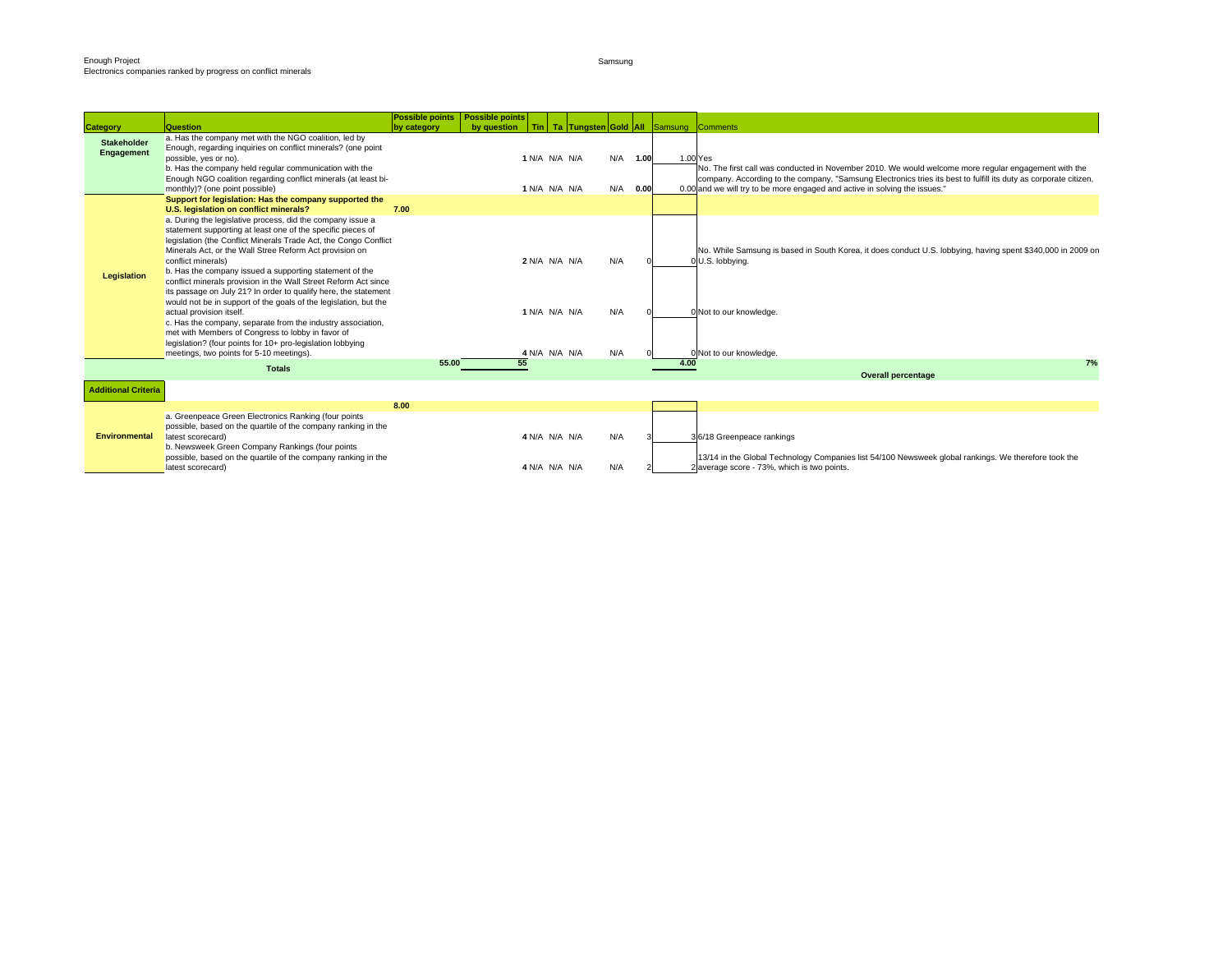Electronics companies ranked by progress on conflict minerals

SanDisk

|              |                                                                                                                                                                                                                                                                                                                                                                                    | Possible points | Possible points |              |              |               |              |              |                |                                                                                                                                                                                                        |
|--------------|------------------------------------------------------------------------------------------------------------------------------------------------------------------------------------------------------------------------------------------------------------------------------------------------------------------------------------------------------------------------------------|-----------------|-----------------|--------------|--------------|---------------|--------------|--------------|----------------|--------------------------------------------------------------------------------------------------------------------------------------------------------------------------------------------------------|
| Category     | Question                                                                                                                                                                                                                                                                                                                                                                           | by category     | by question     | <b>Tin</b>   | Ta.          | Tungsten Gold |              | All          | <b>SanDisk</b> | <b>Comments</b>                                                                                                                                                                                        |
|              | Has the company traced its suppliers of the 3T and gold<br>metals (referred to as 3TG hereafter)?                                                                                                                                                                                                                                                                                  | 18.00           |                 |              |              |               |              |              |                | וווע <mark>ם וספור ממשט של השטר ומ</mark>                                                                                                                                                              |
| <b>Trace</b> | a. Has the company investigated and come to know precisely<br>which companies refine/smelt the company's supply of the<br>3TG, with third-party verification? (for each metal, half-point<br>for investigation, half-point for verification)                                                                                                                                       |                 | 4               | 0.50         | 0.50         | 0.50          | 0.50         | 0.00         |                | investigations, with a supplier survey<br>garnering an impressive 90.3%<br>response rate from suppliers. However,<br>it was unclear whether this survey went<br>2.00 to the level of smelters and what |
|              | b. Has the company published the refiners it uses for 3TG<br>materials (one point for each metal), with third-party<br>verification? (for each metal, half-point for investigation, half-<br>point for verification - total of four points possible)<br>c. Has the company visited at least two of its refiners and<br>inquired about the use of conflict minerals within the past |                 | 4               | 0.00         | 0.00         | 0.00          | 0.00         | 0.00         |                | Not to our knowledge. We would<br>welcome SanDisk publishing its<br>0.00 refiners.                                                                                                                     |
|              | year? (two points possible)<br>d. Can the company trace all of the 3TG in its products back to                                                                                                                                                                                                                                                                                     |                 | 2               | 0.00         | 0.00         | 0.00          | 0.00         | 0.00         |                | 0.00 Not to our knowledge.                                                                                                                                                                             |
|              | mines of origin? (two points for each mineral)                                                                                                                                                                                                                                                                                                                                     |                 | 8               | 0.00         | 0.00         | 0.00          | 0.00         | 0.00         |                | 0.00 Not to our knowledge.                                                                                                                                                                             |
|              | Does the company have audits conducted of its suppliers<br>of 3TG materials to determine mine of origin and chain of<br>custody? (for each question, one point for each metal)                                                                                                                                                                                                     | 22.00           |                 |              |              |               |              |              |                | Not to our knowledge. We would                                                                                                                                                                         |
|              | a. Does the company have a stated policy of auditing suppliers<br>of the 3TG metals?<br>b. Has the company conducted internal audits of the<br>procurement practices of 3TG suppliers down to the level of                                                                                                                                                                         |                 |                 | 0.00         | 0.00         | 0.00          | 0.00         | 0.00         |                | welcome further action from SanDisk to<br>audit its suppliers for possible sourcing<br>0.00 of conflict minerals.                                                                                      |
| <b>Audit</b> | refiner, at least within the past year?<br>c. Has the company had third-party audits conducted of 3TG<br>suppliers down to the level of refiner, at least within the past                                                                                                                                                                                                          |                 | 4               | 0.00         | 0.00         | 0.00          | 0.00         | 0.00         |                | 0.00 Not to our knowledge.                                                                                                                                                                             |
|              | year?<br>d. Has the company participated in the working group for the<br>EICC tantalum smelter validation program? (two points                                                                                                                                                                                                                                                     |                 | $\mathbf{2}$    | 0.00<br>0.00 | 0.00         | 0.00          | 0.00<br>0.00 | 0.00         |                | 0.00 Not to our knowledge.<br>Not to our knowledge. We would<br>welcome SanDisk joining the EICC-                                                                                                      |
|              | possible).<br>e. Has the company provided financial support for auditing for<br>3TG materials? (four points for support above \$100,000, two<br>points for support between \$50,000 and \$100,000, one point<br>for support below \$50,000).                                                                                                                                       |                 |                 | 0.00         | 0.00<br>0.00 | 0.00<br>0.00  | 0.00         | 0.00<br>0.00 |                | 0.00 GeSI Extractives Work Group.<br>0.00 Not to our knowledge.                                                                                                                                        |
|              | f. Has the company developed at least one verifiably conflict-<br>free product, with independently audited supply chains all the<br>way to the point of extraction? (four points possible here,<br>either yes or no).                                                                                                                                                              |                 |                 | 0.00         | 0.00         | 0.00          | 0.00         | 0.00         |                | 0.00 Not to our knowledge.                                                                                                                                                                             |
|              | Has the company taken concrete steps to develop an<br>international certification regime for the 3TG minerals?<br>(see definition of certification for clarification)                                                                                                                                                                                                              | 6.00            |                 |              |              |               |              |              |                |                                                                                                                                                                                                        |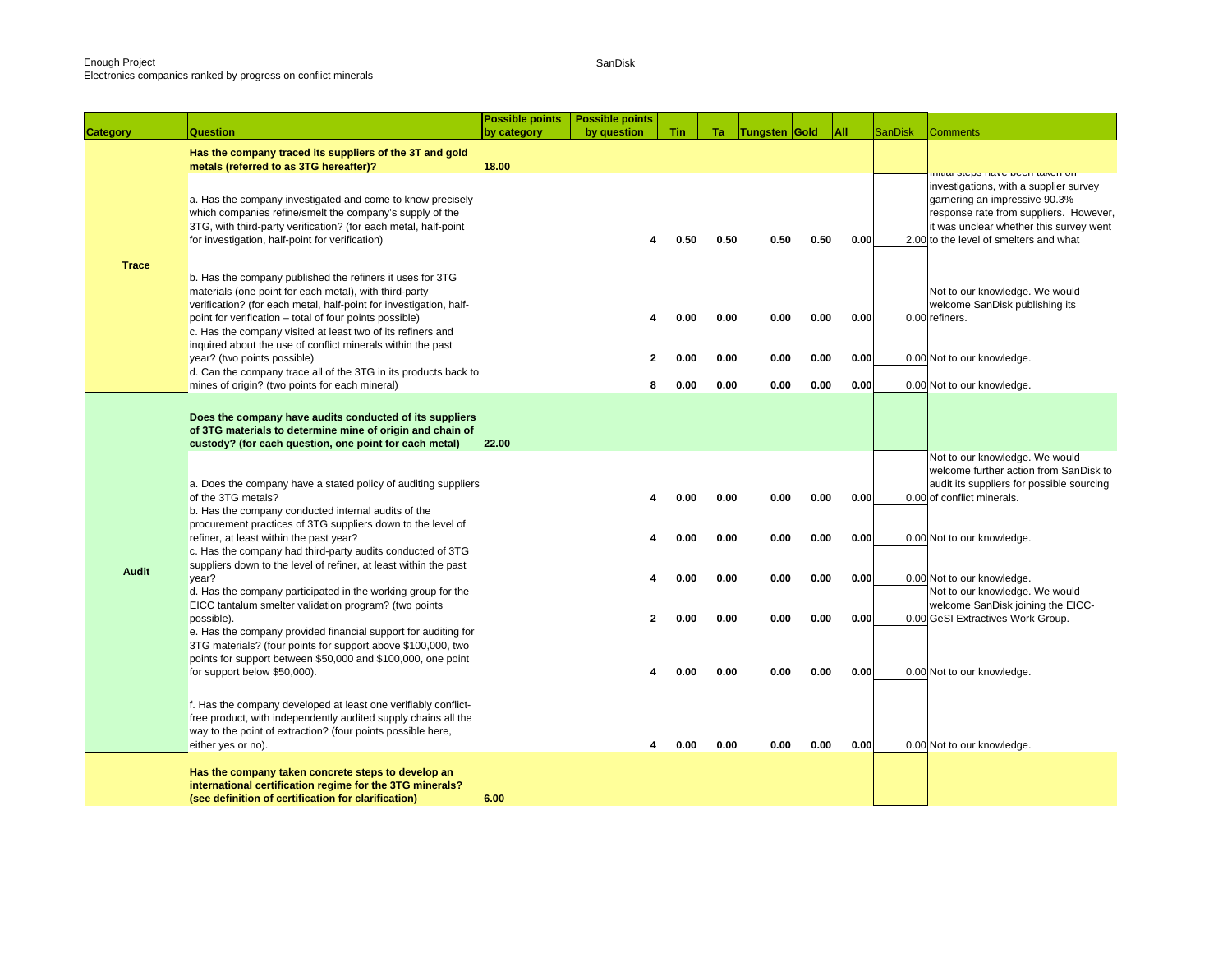Electronics companies ranked by progress on conflict minerals

SanDisk

| Category                         | <b>Question</b>                                                                                                                                                                                                                                                                                                                                              | <b>Possible points</b><br>by category | <b>Possible points</b><br>by question | <b>Tin</b>             | Ta   | <b>Tungsten Gold</b> |      | All      | <b>SanDisk</b> | <b>Comments</b>                                                                                                                                     |
|----------------------------------|--------------------------------------------------------------------------------------------------------------------------------------------------------------------------------------------------------------------------------------------------------------------------------------------------------------------------------------------------------------|---------------------------------------|---------------------------------------|------------------------|------|----------------------|------|----------|----------------|-----------------------------------------------------------------------------------------------------------------------------------------------------|
|                                  |                                                                                                                                                                                                                                                                                                                                                              |                                       |                                       |                        |      |                      |      |          |                |                                                                                                                                                     |
| <b>Certify</b>                   | a. Has the company made public statements in support of<br>certification? (two points possible for the first two questions,<br>either yes or no)                                                                                                                                                                                                             |                                       |                                       | 0.00<br>$\mathbf{2}$   | 0.00 | 0.00                 | 0.00 | 0.00     |                | Not to our knowledge. We would<br>welcome further action on certification<br>0.00 from SanDisk on certification.                                    |
|                                  | b. Does the company have a stated policy of support for<br>certification?                                                                                                                                                                                                                                                                                    |                                       |                                       | 0.00<br>$\overline{2}$ | 0.00 | 0.00                 | 0.00 | 0.00     |                | 0.00 Not to our knowledge.                                                                                                                          |
|                                  | c. Has the company provided financial support for<br>certification? (two points for support above \$500,000, 1.5<br>points for support between \$200,000 and \$500,000, one point<br>for support below \$200,000)                                                                                                                                            |                                       |                                       | 0.00<br>$\mathbf{2}$   | 0.00 | 0.00                 | 0.00 | 0.00     |                | 0.00 Not to our knowledge.                                                                                                                          |
|                                  | Has the company had regular engagement with the NGO<br>coalition, led by Enough, on the conflict minerals issue? 2.00                                                                                                                                                                                                                                        |                                       |                                       |                        |      |                      |      |          |                |                                                                                                                                                     |
| <b>Stakeholder</b><br>Engagement | a. Has the company met with the NGO coalition, led by<br>Enough, regarding inquiries on conflict minerals? (one point<br>possible, yes or no).<br>b. Has the company held regular communication with the                                                                                                                                                     |                                       |                                       | 1 N/A                  | N/A  | N/A                  | N/A  | 0.00     |                | No. The first letter from the company<br>was received on November 23, 2010,<br>despite repeated requests for a meeting<br>0.00 since February 2009. |
|                                  | Enough NGO coalition regarding conflict minerals (at least bi-<br>monthly)? (one point possible)                                                                                                                                                                                                                                                             |                                       |                                       | 1 N/A                  | N/A  | N/A                  | N/A  | 0.00     |                | No. We would welcome more regular<br>0.00 engagement with the company.                                                                              |
|                                  | Support for legislation: Has the company supported the<br>U.S. legislation on conflict minerals?                                                                                                                                                                                                                                                             | 7.00                                  |                                       |                        |      |                      |      |          |                |                                                                                                                                                     |
|                                  | a. During the legislative process, did the company issue a<br>statement supporting at least one of the specific pieces of<br>legislation (the Conflict Minerals Trade Act, the Congo Conflict<br>Minerals Act, or the Wall Stree Reform Act provision on<br>conflict minerals)                                                                               |                                       |                                       | 2 N/A                  | N/A  | N/A                  | N/A  | $\Omega$ |                | 0 Not to our knowledge.                                                                                                                             |
| Legislation                      | b. Has the company issued a supporting statement of the<br>conflict minerals provision in the Wall Street Reform Act since<br>its passage on July 21? In order to qualify here, the statement<br>would not be in support of the goals of the legislation, but the<br>actual provision itself.<br>c. Has the company, separate from the industry association, |                                       |                                       | 1 N/A                  | N/A  | N/A                  | N/A  | U        |                | 0 Not to our knowledge.                                                                                                                             |
|                                  | met with Members of Congress to lobby in favor of legislation?<br>(four points for 10+ pro-legislation lobbying meetings, two<br>points for 5-10 meetings).                                                                                                                                                                                                  |                                       |                                       | 4 N/A                  | N/A  | N/A                  | N/A  |          |                | 0 Not to our knowledge.                                                                                                                             |
|                                  | <b>Totals</b>                                                                                                                                                                                                                                                                                                                                                | 55.00                                 | 55                                    |                        |      |                      |      |          | 2.00           | 4%<br><b>Overall percentage</b>                                                                                                                     |
| <b>Additional Criteria</b>       |                                                                                                                                                                                                                                                                                                                                                              |                                       |                                       |                        |      |                      |      |          |                |                                                                                                                                                     |
|                                  |                                                                                                                                                                                                                                                                                                                                                              | 8.00                                  |                                       |                        |      |                      |      |          |                |                                                                                                                                                     |
| <b>Environmental</b>             | a. Greenpeace Green Electronics Ranking (four points<br>possible, based on the quartile of the company ranking in the<br>latest scorecard)<br>b. Newsweek Green Company Rankings (four points possible,<br>based on the quartile of the company ranking in the latest                                                                                        |                                       | N/A                                   | N/A                    | N/A  | N/A                  | N/A  |          | 0 N/A          | Not included                                                                                                                                        |
|                                  | scorecard)                                                                                                                                                                                                                                                                                                                                                   |                                       | N/A                                   | N/A                    | N/A  | N/A                  | N/A  |          | 0 N/A          | Not included                                                                                                                                        |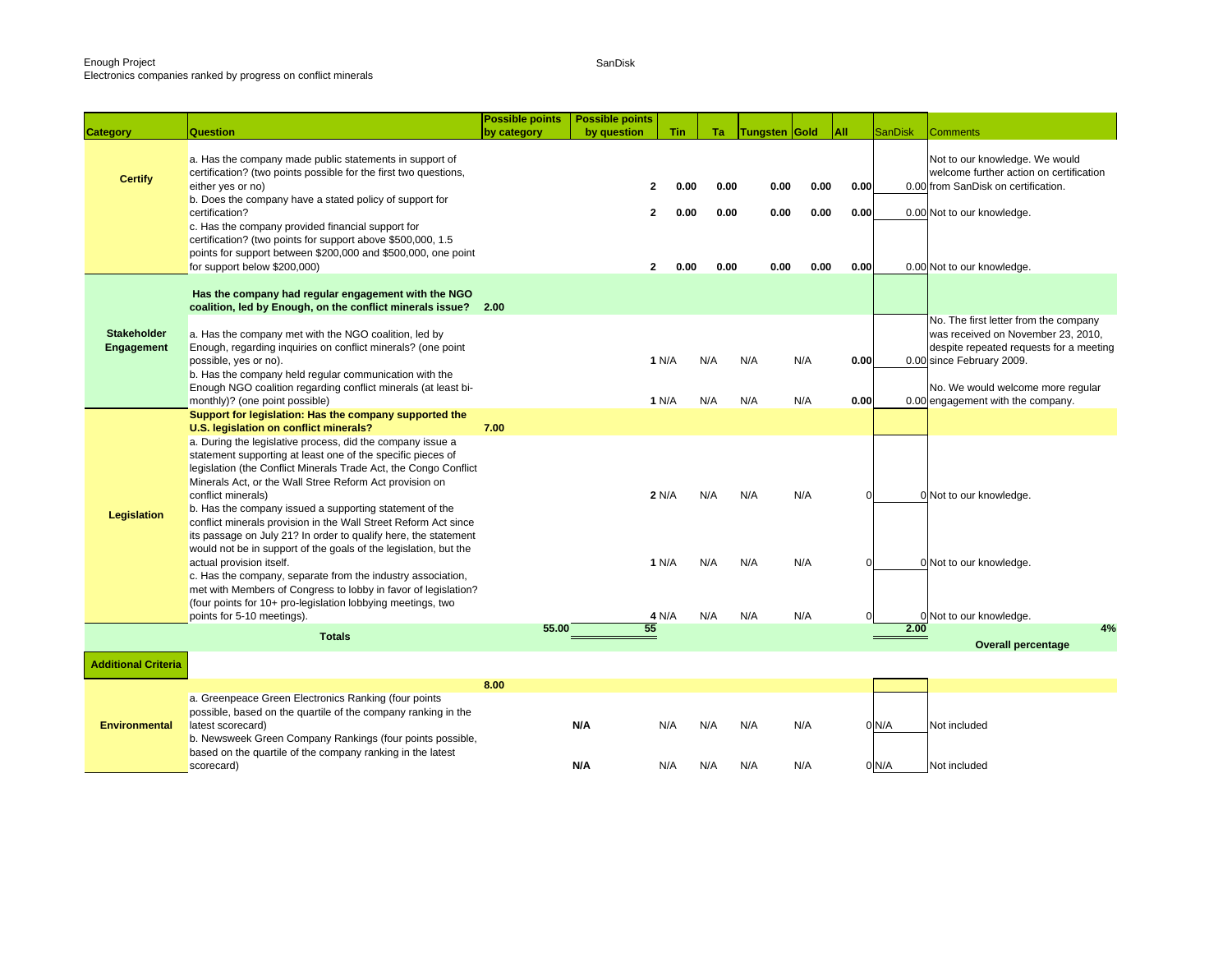| Category                         | <b>Question</b>                                                                                                                                                                                                                                                                                                                                                        | Possible points<br>by category | <b>Possible points</b><br>by question | Tin                        | Ta Tungsten Gold All |     |                 | <b>Sharp</b> Comments                                                                                                                                                                                                                        |
|----------------------------------|------------------------------------------------------------------------------------------------------------------------------------------------------------------------------------------------------------------------------------------------------------------------------------------------------------------------------------------------------------------------|--------------------------------|---------------------------------------|----------------------------|----------------------|-----|-----------------|----------------------------------------------------------------------------------------------------------------------------------------------------------------------------------------------------------------------------------------------|
|                                  | Has the company traced its suppliers of the 3T and gold<br>metals (referred to as 3TG hereafter)?                                                                                                                                                                                                                                                                      | 18.00                          |                                       |                            |                      |     |                 | Company has not made public statements on conflict mi<br>meetings on conflct minerals, nor responded to Enough's<br>contact the company.                                                                                                     |
| <b>Trace</b>                     | a. Has the company investigated and come to know precisely<br>which companies refine/smelt the company's supply of the<br>3TG, with third-party verification? (for each metal, half-point for<br>investigation, half-point for verification)<br>b. Has the company published the refiners it uses for 3TG<br>materials (one point for each metal), with third-party    |                                |                                       | 4 0.00 0.00                |                      |     |                 | <b>0.00 0.00 0.00 0.00</b> No. We would welcome Sharp's further action on tracing                                                                                                                                                            |
|                                  | verification? (for each metal, half-point for investigation, half-<br>point for verification - total of four points possible)<br>c. Has the company visited at least two of its refiners and                                                                                                                                                                           |                                |                                       | 4 0.00 0.00                |                      |     |                 | 0.00 0.00 0.00 0.00 Not to our knowledge.                                                                                                                                                                                                    |
|                                  | inquired about the use of conflict minerals within the past year?<br>(two points possible)<br>d. Can the company trace all of the 3TG in its products back to<br>mines of origin? (two points for each mineral)                                                                                                                                                        |                                |                                       | 20.0000.00<br>8 0.00 0.00  |                      |     |                 | 0.00 0.00 0.00 0.00 Not to our knowledge.<br>0.00 0.00 0.00 0.00 Not to our knowledge.                                                                                                                                                       |
|                                  | Does the company have audits conducted of its suppliers<br>of 3TG materials to determine mine of origin and chain of                                                                                                                                                                                                                                                   |                                |                                       |                            |                      |     |                 |                                                                                                                                                                                                                                              |
| <b>Audit</b>                     | custody? (for each question, one point for each metal)<br>a. Does the company have a stated policy of auditing suppliers<br>of the 3TG metals?<br>b. Has the company conducted internal audits of the                                                                                                                                                                  | 22.00                          |                                       | 4 0.00 0.00                |                      |     |                 | No. Sharp has a Supply Chain CSR Deployment Guide,<br>guide, not an audit, and makes no mention of minerals, r<br>conflict or payments to armed groups. We would welcom<br>0.00 0.00 0.00 0.00 audits of its suppliers on conflict minerals. |
|                                  | procurement practices of 3TG suppliers down to the level of<br>refiner, at least within the past year?<br>c. Has the company had third-party audits conducted of 3TG<br>suppliers down to the level of refiner, at least within the past                                                                                                                               |                                |                                       | 4 0.00 0.00                |                      |     |                 | 0.00 0.00 0.00 0.00 Not to our knowledge.                                                                                                                                                                                                    |
|                                  | year?<br>d. Has the company participated in the working group for the<br>EICC tantalum smelter validation program? (two points<br>possible).<br>e. Has the company provided financial support for auditing for                                                                                                                                                         |                                |                                       | 4 0.00 0.00<br>2 0.00 0.00 |                      |     |                 | 0.00 0.00 0.00 0.00 Not to our knowledge.<br>0.00 0.00 0.00 0.00 Not to our knowledge.                                                                                                                                                       |
|                                  | 3TG materials? (four points for support above \$100,000, two<br>points for support between \$50,000 and \$100,000, one point<br>for support below \$50,000).<br>f. Has the company developed at least one verifiably conflict-<br>free product, with independently audited supply chains all the<br>way to the point of extraction? (four points possible here, either |                                |                                       | 4 0.00 0.00                |                      |     |                 | 0.00 0.00 0.00 0.00 Not to our knowledge.                                                                                                                                                                                                    |
|                                  | yes or no).                                                                                                                                                                                                                                                                                                                                                            |                                |                                       | 4 0.00 0.00                |                      |     |                 | 0.00 0.00 0.00 0.00 Not to our knowledge.                                                                                                                                                                                                    |
|                                  | Has the company taken concrete steps to develop an<br>international certification regime for the 3TG minerals?<br>(see definition of certification for clarification)                                                                                                                                                                                                  | 6.00                           |                                       |                            |                      |     |                 |                                                                                                                                                                                                                                              |
| <b>Certify</b>                   | a. Has the company made public statements in support of<br>certification? (two points possible for the first two questions,<br>either yes or no)<br>b. Does the company have a stated policy of support for                                                                                                                                                            |                                |                                       | 2 0.00 0.00                |                      |     |                 | 0.00 0.00 0.00 0.00 Not to our knowledge.                                                                                                                                                                                                    |
|                                  | certification?<br>c. Has the company provided financial support for certification?<br>(two points for support above \$500,000, 1.5 points for support                                                                                                                                                                                                                  |                                |                                       | 2 0.00 0.00                |                      |     |                 | 0.00 0.00 0.00 0.00 Not to our knowledge.                                                                                                                                                                                                    |
|                                  | between \$200,000 and \$500,000, one point for support below<br>\$200,000)                                                                                                                                                                                                                                                                                             |                                |                                       | 2 0.00 0.00                |                      |     |                 | 0.00 0.00 0.00 0.00 Not to our knowledge.                                                                                                                                                                                                    |
|                                  | Has the company had regular engagement with the NGO<br>coalition, led by Enough, on the conflict minerals issue? 2.00                                                                                                                                                                                                                                                  |                                |                                       |                            |                      |     |                 |                                                                                                                                                                                                                                              |
| <b>Stakeholder</b><br>Engagement | a. Has the company met with the NGO coalition, led by<br>Enough, regarding inquiries on conflict minerals? (one point<br>possible, yes or no).                                                                                                                                                                                                                         |                                |                                       | 1 N/A N/A N/A              |                      | N/A | $0.00$ 0.00 No. |                                                                                                                                                                                                                                              |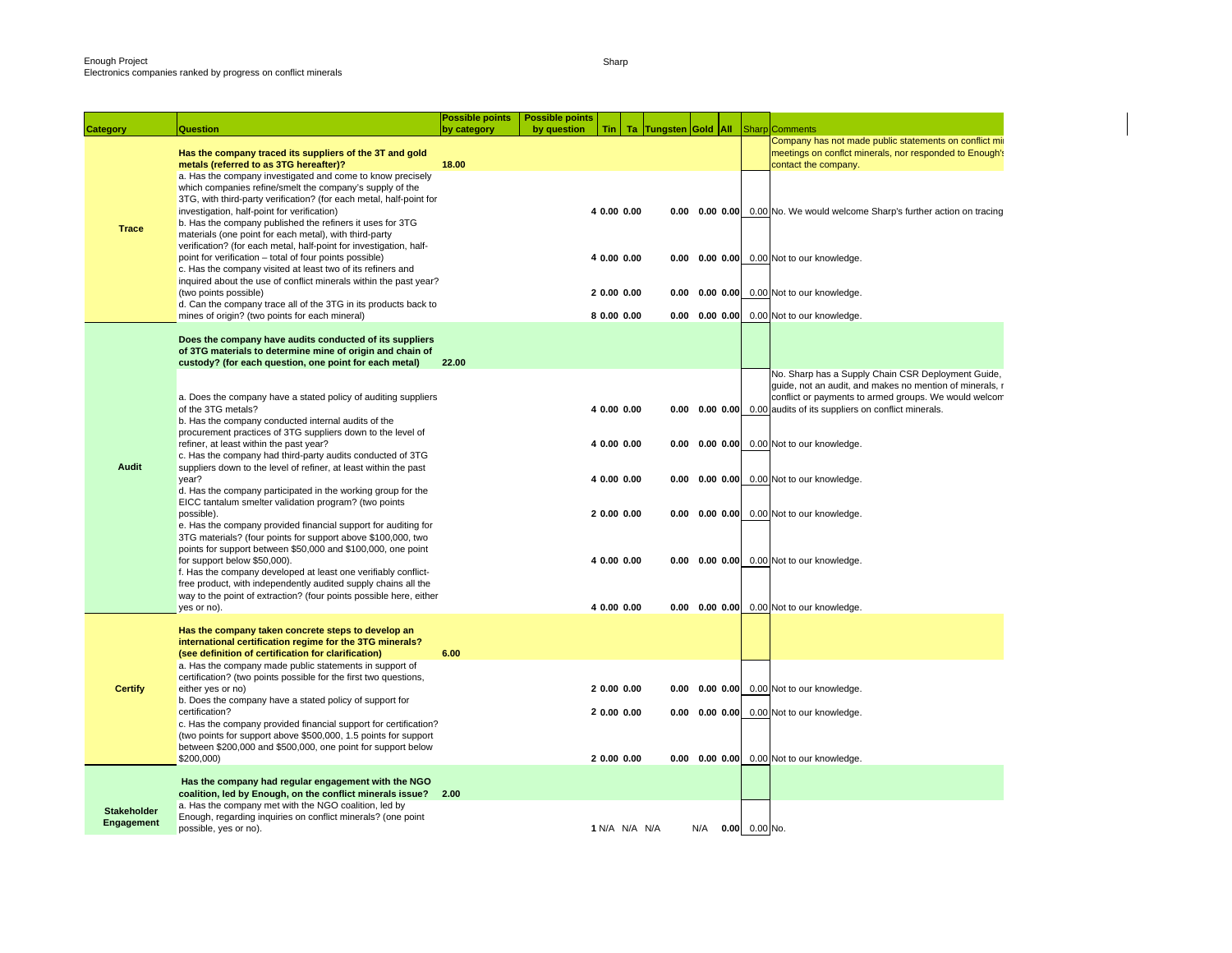| No. While Sharp is based in Japan, it does conduct U.S.<br>0 \$90,000 in 2008 and \$10,000 in 2009 on U.S. lobbying. |
|----------------------------------------------------------------------------------------------------------------------|
| <b>Overall percentage</b>                                                                                            |
|                                                                                                                      |
|                                                                                                                      |
|                                                                                                                      |
|                                                                                                                      |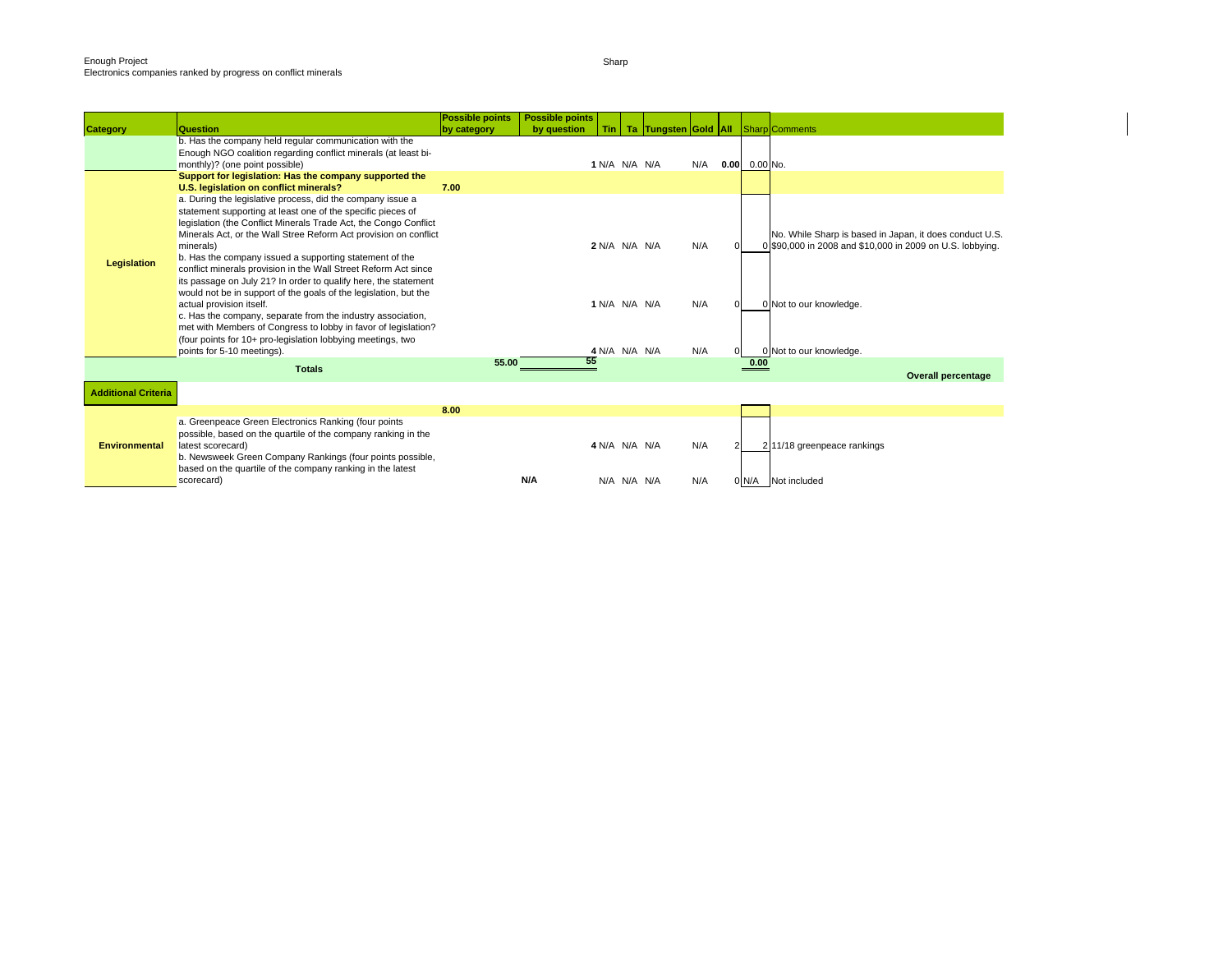Sony Ericsson

| <b>Category</b> | <b>Question</b>                                                                                                                                                                                                                                                                                                     | <b>Possible points</b><br>by category | <b>Possible points</b><br>by question | Tin  | Ta:  | <b>Tungsten Gold</b> |      | All | Sony | Comments                                                                                                                                                                                                                                                                                                                                                                                                                             |
|-----------------|---------------------------------------------------------------------------------------------------------------------------------------------------------------------------------------------------------------------------------------------------------------------------------------------------------------------|---------------------------------------|---------------------------------------|------|------|----------------------|------|-----|------|--------------------------------------------------------------------------------------------------------------------------------------------------------------------------------------------------------------------------------------------------------------------------------------------------------------------------------------------------------------------------------------------------------------------------------------|
|                 | Has the company traced its suppliers of the 3T and gold<br>metals (referred to as 3TG hereafter)?                                                                                                                                                                                                                   | 18.00                                 |                                       |      |      |                      |      |     |      | Sony Ericsson did not respond to the Enough survey nor to repeated requests to<br>meet the coalition. Its results here are based on published information.<br>Such as specifically relieved up our suppliers writes components comain some or                                                                                                                                                                                        |
| <b>Trace</b>    | a. Has the company investigated and come to know precisely<br>which companies refine/smelt the company's supply of the<br>3TG, with third-party verification? (for each metal, half-point for<br>investigation, half-point for verification)                                                                        |                                       | 4                                     | 0.00 | 0.00 | 0.00                 | 0.00 |     |      | the materials that may come from the Democratic Republic of the Congo or<br>surrounding area. We explicitly reminded them that it was unacceptable to provide<br>components containing metals where child labor, other abuses, or illegal activities<br>have taken place in any step of the value chain. Assurances from the suppliers<br>0.00 0.00 have been given that this is not the case." However, as with similar assurances, |
|                 | b. Has the company published the refiners it uses for 3TG<br>materials (one point for each metal), with third-party<br>verification? (for each metal, half-point for investigation, half-<br>point for verification - total of four points possible)<br>c. Has the company visited at least two of its refiners and |                                       | 4                                     | 0.00 | 0.00 | 0.00                 | 0.00 |     |      | 0.00 0.00 Not to our knowledge.                                                                                                                                                                                                                                                                                                                                                                                                      |
|                 | inquired about the use of conflict minerals within the past<br>year? (two points possible)<br>d. Can the company trace all of the 3TG in its products back to                                                                                                                                                       |                                       | 2                                     | 0.00 | 0.00 | 0.00                 | 0.00 |     |      | 0.00 0.00 Not to our knowledge.                                                                                                                                                                                                                                                                                                                                                                                                      |
|                 | mines of origin? (two points for each mineral)                                                                                                                                                                                                                                                                      |                                       | 8                                     | 0.00 | 0.00 | 0.00                 | 0.00 |     |      | 0.00 0.00 Not to our knowledge.                                                                                                                                                                                                                                                                                                                                                                                                      |
|                 | Does the company have audits conducted of its suppliers<br>of 3TG materials to determine mine of origin and chain of<br>custody? (for each question, one point for each metal)                                                                                                                                      | 22.00                                 |                                       |      |      |                      |      |     |      |                                                                                                                                                                                                                                                                                                                                                                                                                                      |
| Audit           | a. Does the company have a stated policy of auditing suppliers<br>of the 3TG metals?                                                                                                                                                                                                                                |                                       |                                       | 0.00 | 0.00 | 0.00                 | 0.00 |     |      | No. SE has a Supplier Social Responsibility Code, but it makes no mention of<br>0.00 0.00 minerals, metals, or policy on conflict or payments to armed groups.<br>Not to our knowledge. SE sees tin as a problem. "We buy electronic components<br>from around 1,500 suppliers. Most components consist of small quantities of tin.<br>There is no way that we could                                                                 |
|                 | b. Has the company conducted internal audits of the<br>procurement practices of 3TG suppliers down to the level of<br>refiner, at least within the past year?<br>c. Has the company had third-party audits conducted of 3TG<br>suppliers down to the level of refiner, at least within the past                     |                                       |                                       | 0.00 | 0.00 | 0.00                 | 0.00 |     |      | follow up where all of these suppliers source their tin. It is not viable," says CSR<br>Director Mats Pellbäck-Sharp. We would welcome more engagement on auditing<br>0.00 0.00 from SE.                                                                                                                                                                                                                                             |
|                 | year?<br>d. Has the company participated in the working group for the<br>EICC tantalum smelter validation program? (two points                                                                                                                                                                                      |                                       | 4                                     | 0.00 | 0.00 | 0.00                 | 0.00 |     |      | 0.00 1.00 Through the EICC-GeSI smelter validation process.<br>Yes, and SE plans to ramp up its engagement in the working group in Autumn                                                                                                                                                                                                                                                                                            |
|                 | possible).<br>e. Has the company provided financial support for auditing for                                                                                                                                                                                                                                        |                                       | 2                                     | 0.00 | 0.00 | 0.00                 | 0.00 |     |      | 0.00 2.00 2010, according to CSR Director Mats Pellback-Sharp.                                                                                                                                                                                                                                                                                                                                                                       |
|                 | 3TG materials? (four points for support above \$100,000, two<br>points for support between \$50,000 and \$100,000, one point<br>for support below \$50,000).                                                                                                                                                        |                                       |                                       | 0.00 | 0.00 | 0.00                 | 0.00 |     |      | 0.00 0.00 Not to our knowledge.                                                                                                                                                                                                                                                                                                                                                                                                      |
|                 | f. Has the company developed at least one verifiably conflict-<br>free product, with independently audited supply chains all the<br>way to the point of extraction? (four points possible here, either<br>yes or no).                                                                                               |                                       | 4                                     | 0.00 | 0.00 | 0.00                 | 0.00 |     |      | 0.00 0.00 Not to our knowledge.                                                                                                                                                                                                                                                                                                                                                                                                      |
|                 | Has the company taken concrete steps to develop an<br>international certification regime for the 3TG minerals?<br>(see definition of certification for clarification)                                                                                                                                               | 6.00                                  |                                       |      |      |                      |      |     |      |                                                                                                                                                                                                                                                                                                                                                                                                                                      |
| <b>Certify</b>  | a. Has the company made public statements in support of<br>certification? (two points possible for the first two questions,<br>either yes or no)                                                                                                                                                                    |                                       |                                       | 0.00 | 0.00 | 0.00                 | 0.00 |     |      | 0.00 0.00 Not to our knowledge.                                                                                                                                                                                                                                                                                                                                                                                                      |
|                 | b. Does the company have a stated policy of support for<br>certification?<br>c. Has the company provided financial support for certification?                                                                                                                                                                       |                                       | $\mathbf{2}$                          | 0.00 | 0.00 | 0.00                 | 0.00 |     |      | 0.00 0.00 Not to our knowledge.                                                                                                                                                                                                                                                                                                                                                                                                      |
|                 | (two points for support above \$500,000, 1.5 points for support<br>between \$200,000 and \$500,000, one point for support below<br>\$200,000)                                                                                                                                                                       |                                       |                                       | 0.00 | 0.00 | 0.00                 | 0.00 |     |      | 0.00 0.00 Not to our knowledge.                                                                                                                                                                                                                                                                                                                                                                                                      |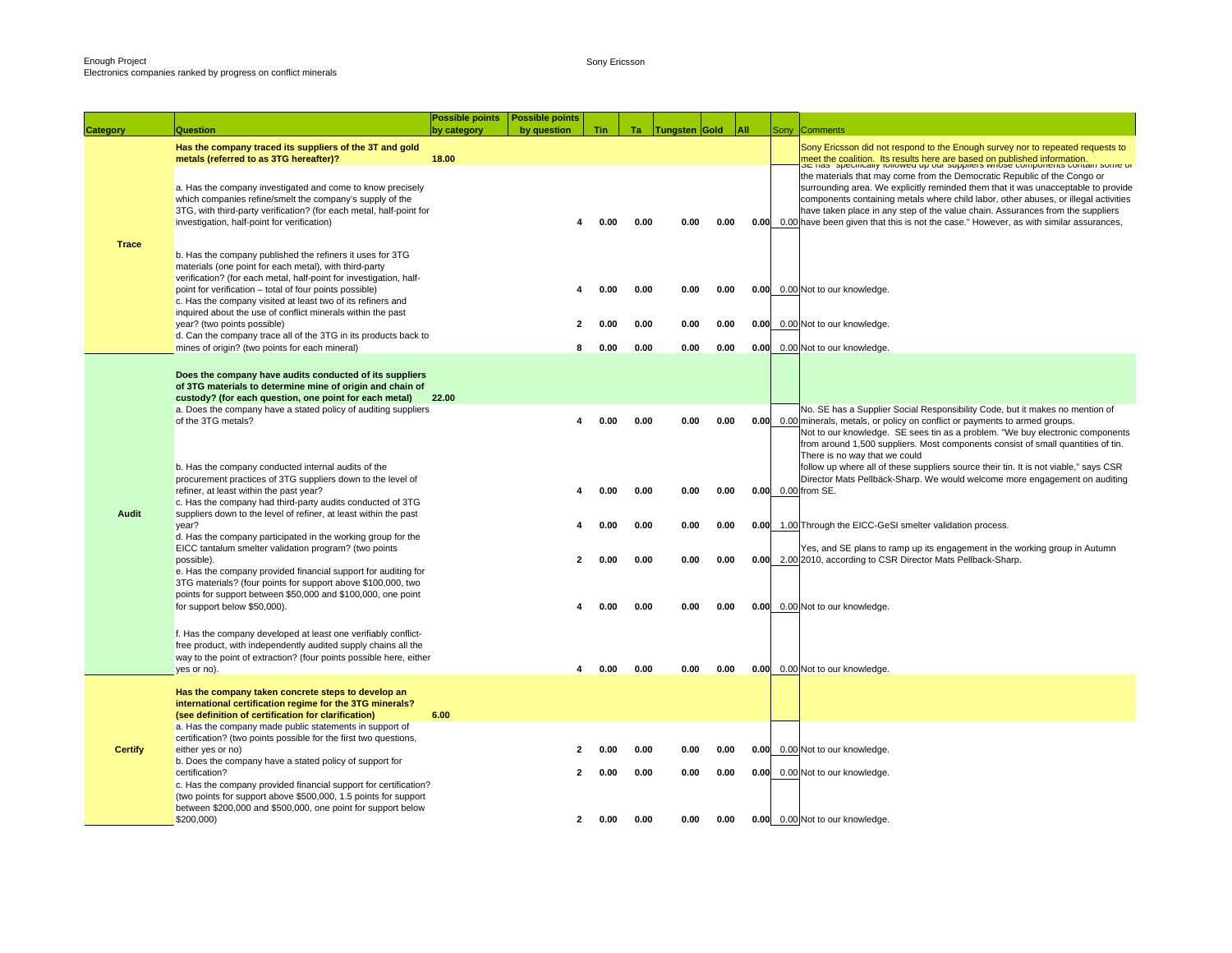Sony Ericsson

|                                  |                                                                                                                                                                                                                                                                                                                                                                                                                                                                                                                                                                                                                                                                                                                                                                                                               | <b>Possible points</b> | <b>Possible points</b> |                         |                   |                   |                   |         |                 |                                                                                                                                                                                                                                                               |
|----------------------------------|---------------------------------------------------------------------------------------------------------------------------------------------------------------------------------------------------------------------------------------------------------------------------------------------------------------------------------------------------------------------------------------------------------------------------------------------------------------------------------------------------------------------------------------------------------------------------------------------------------------------------------------------------------------------------------------------------------------------------------------------------------------------------------------------------------------|------------------------|------------------------|-------------------------|-------------------|-------------------|-------------------|---------|-----------------|---------------------------------------------------------------------------------------------------------------------------------------------------------------------------------------------------------------------------------------------------------------|
| <b>Category</b>                  | Question                                                                                                                                                                                                                                                                                                                                                                                                                                                                                                                                                                                                                                                                                                                                                                                                      | by category            | by question            | Tin                     | Ta                | Tungsten Gold     |                   | $ $ All |                 | Sony Comments                                                                                                                                                                                                                                                 |
| <b>Stakeholder</b><br>Engagement | Has the company had regular engagement with the NGO<br>coalition, led by Enough, on the conflict minerals issue? 2.00<br>a. Has the company met with the NGO coalition, led by<br>Enough, regarding inquiries on conflict minerals? (one point<br>possible, yes or no).<br>b. Has the company held regular communication with the<br>Enough NGO coalition regarding conflict minerals (at least bi-<br>monthly)? (one point possible)                                                                                                                                                                                                                                                                                                                                                                         |                        |                        | 1 N/A<br>1 N/A          | N/A<br>N/A        | N/A<br>N/A        | N/A<br>N/A        |         | $0.00$ 0.00 No. | No. The company has not responded to repeated requests to meet with Enough.<br>0.00 0.00 We would welcome more regular engagement with SE.                                                                                                                    |
|                                  | Support for legislation: Has the company supported the<br>U.S. legislation on conflict minerals?                                                                                                                                                                                                                                                                                                                                                                                                                                                                                                                                                                                                                                                                                                              | 7.00                   |                        |                         |                   |                   |                   |         |                 |                                                                                                                                                                                                                                                               |
| Legislation                      | a. During the legislative process, did the company issue a<br>statement supporting at least one of the specific pieces of<br>legislation (the Conflict Minerals Trade Act, the Congo Conflict<br>Minerals Act, or the Wall Stree Reform Act provision on<br>conflict minerals)<br>b. Has the company issued a supporting statement of the<br>conflict minerals provision in the Wall Street Reform Act since<br>its passage on July 21? In order to qualify here, the statement<br>would not be in support of the goals of the legislation, but the<br>actual provision itself.<br>c. Has the company, separate from the industry association,<br>met with Members of Congress to lobby in favor of legislation?<br>(four points for 10+ pro-legislation lobbying meetings, two<br>points for 5-10 meetings). |                        |                        | 2 N/A<br>1 N/A<br>4 N/A | N/A<br>N/A<br>N/A | N/A<br>N/A<br>N/A | N/A<br>N/A<br>N/A |         |                 | No. While Sony Ericsson is based in London, UK, Sony Electronics and Ericsson<br>do conduct U.S. lobbying. Sony Electronics spent \$720,000 in 2009 on U.S.<br>0 lobbying, and Ericsson spent \$40,000.<br>0 Not to our knowledge.<br>0 Not to our knowledge. |
|                                  | <b>Totals</b>                                                                                                                                                                                                                                                                                                                                                                                                                                                                                                                                                                                                                                                                                                                                                                                                 | 55.00                  | 55                     |                         |                   |                   |                   |         | 3.00            | 5%                                                                                                                                                                                                                                                            |
|                                  |                                                                                                                                                                                                                                                                                                                                                                                                                                                                                                                                                                                                                                                                                                                                                                                                               |                        |                        |                         |                   |                   |                   |         |                 | <b>Overall percentage</b>                                                                                                                                                                                                                                     |
| <b>Additional Criteria</b>       |                                                                                                                                                                                                                                                                                                                                                                                                                                                                                                                                                                                                                                                                                                                                                                                                               |                        |                        |                         |                   |                   |                   |         |                 |                                                                                                                                                                                                                                                               |
|                                  |                                                                                                                                                                                                                                                                                                                                                                                                                                                                                                                                                                                                                                                                                                                                                                                                               | 8.00                   |                        |                         |                   |                   |                   |         |                 |                                                                                                                                                                                                                                                               |
| <b>Environmental</b>             | a. Greenpeace Green Electronics Ranking (four points<br>possible, based on the quartile of the company ranking in the<br>latest scorecard)<br>b. Newsweek Green Company Rankings (four points possible,<br>based on the quartile of the company ranking in the latest                                                                                                                                                                                                                                                                                                                                                                                                                                                                                                                                         |                        |                        | 4 N/A                   | N/A               | N/A               | N/A               |         |                 | 4 2/18 on the Greenpeace list<br>Sony Ericsson is unranked, but Sony is 4/100 of all companies on the Global                                                                                                                                                  |
|                                  | scorecard)                                                                                                                                                                                                                                                                                                                                                                                                                                                                                                                                                                                                                                                                                                                                                                                                    |                        | N/A                    | N/A                     | N/A               | N/A               | N/A               |         | 4 N/A           | companies list.                                                                                                                                                                                                                                               |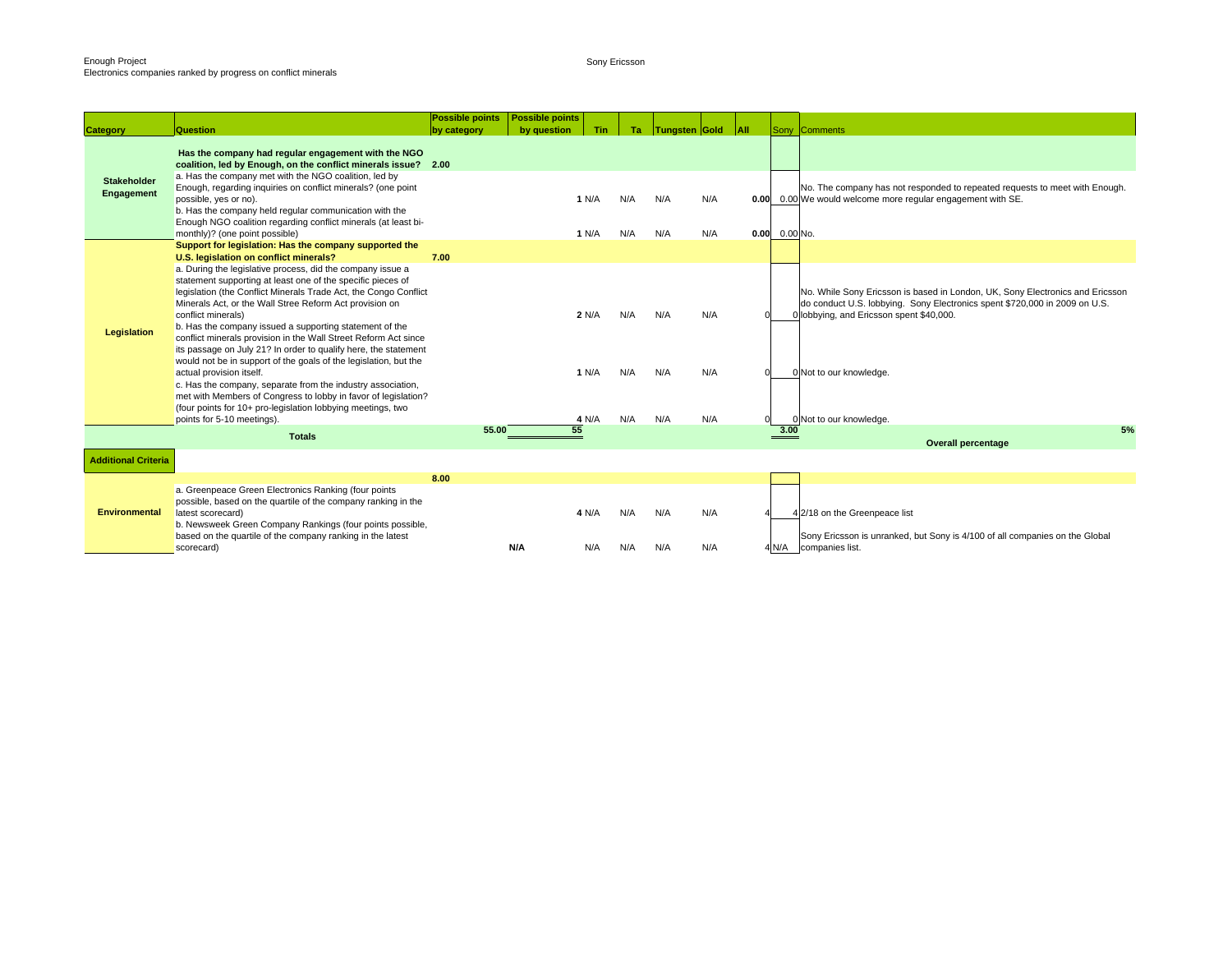| <b>Category</b>    | Question                                                                                                                                                                                                                                                                                                                                                                                                                                                                                                                               | <b>Possible points   Possible points</b><br>by category | by question       | Tin                  | Ta .                 | Tungsten Gold        |                      | <b>JAII</b>          | <b>Toshiba</b> | <b>Comments</b>                                                                                                                                                                                                                                                                                                                                                                                                                      |
|--------------------|----------------------------------------------------------------------------------------------------------------------------------------------------------------------------------------------------------------------------------------------------------------------------------------------------------------------------------------------------------------------------------------------------------------------------------------------------------------------------------------------------------------------------------------|---------------------------------------------------------|-------------------|----------------------|----------------------|----------------------|----------------------|----------------------|----------------|--------------------------------------------------------------------------------------------------------------------------------------------------------------------------------------------------------------------------------------------------------------------------------------------------------------------------------------------------------------------------------------------------------------------------------------|
|                    | Has the company traced its suppliers of the 3T and gold<br>metals (referred to as 3TG hereafter)?                                                                                                                                                                                                                                                                                                                                                                                                                                      | 18.00                                                   |                   |                      |                      |                      |                      |                      |                | Toshiba would like to emphasize our stance to prohibit the procurement and use of conflict<br>minerals from the Democratic Republic of Congo."                                                                                                                                                                                                                                                                                       |
|                    | a. Has the company investigated and come to know precisely<br>which companies refine/smelt the company's supply of the<br>3TG, with third-party verification? (for each metal, half-point<br>for investigation, half-point for verification)                                                                                                                                                                                                                                                                                           |                                                         |                   | 0.00                 | 0.50                 | 0.00                 | 0.50                 | 0.00                 |                | Toshiba has investigated one gold and one tin supplier and is "in the process of investigation with<br>other major suppliers of metals." "Regarding our efforts on tracing tantalum, in 2009, we had<br>conducted a survey of component suppliers who informed us that they do not procure or use<br>tantalum sourced from the DR Congo." We would welcome Toshiba's further action on tracing,<br>1.00 auditing, and certification. |
| <b>Trace</b>       | b. Has the company published the refiners it uses for 3TG<br>materials (one point for each metal), with third-party<br>verification? (for each metal, half-point for investigation, half-<br>point for verification - total of four points possible)<br>c. Has the company visited at least two of its refiners and<br>inquired about the use of conflict minerals within the past<br>year? (two points possible)<br>d. Can the company trace all of the 3TG in its products back to<br>mines of origin? (two points for each mineral) |                                                         | $\mathbf{2}$<br>8 | 0.00<br>0.00<br>0.00 | 0.00<br>2.00<br>0.00 | 0.00<br>0.00<br>0.00 | 0.00<br>0.00<br>0.00 | 0.00<br>0.00<br>0.00 | $0.00$ No.     | 0.00 Not to our knowledge.<br>0.00 Not to our knowledge.                                                                                                                                                                                                                                                                                                                                                                             |
|                    | Does the company have audits conducted of its suppliers                                                                                                                                                                                                                                                                                                                                                                                                                                                                                |                                                         |                   |                      |                      |                      |                      |                      |                |                                                                                                                                                                                                                                                                                                                                                                                                                                      |
|                    | of 3TG materials to determine mine of origin and chain of<br>custody? (for each question, one point for each metal) 22.00<br>a. Does the company have a stated policy of auditing<br>suppliers of the 3TG metals?<br>b. Has the company conducted internal audits of the                                                                                                                                                                                                                                                               |                                                         |                   | 0.00                 | 0.00                 | 0.00                 | 0.00                 | 0.00                 |                | No. Toshiba has a Group Procurement Policy, but it makes no mention of minerals, metals, audits,<br>0.00 or policy on conflict or payments to armed groups.                                                                                                                                                                                                                                                                          |
| Audit              | procurement practices of 3TG suppliers down to the level of<br>refiner, at least within the past year?<br>c. Has the company had third-party audits conducted of 3TG<br>suppliers down to the level of refiner, at least within the past<br>year?                                                                                                                                                                                                                                                                                      |                                                         | 4                 | 0.00<br>0.00         | 0.00<br>1.00         | 0.00<br>0.00         | 0.00<br>0.00         | 0.00<br>0.00         |                | 0.00 Not to our knowledge.<br>0.00 Not to our knowledge.                                                                                                                                                                                                                                                                                                                                                                             |
|                    | d. Has the company participated in the working group for the<br>EICC tantalum smelter validation program? (two points<br>possible).<br>e. Has the company provided financial support for auditing for<br>3TG materials? (four points for support above \$100,000, two<br>points for support between \$50,000 and \$100,000, one point                                                                                                                                                                                                  |                                                         | $\mathbf{2}$      | 0.00                 | 0.00                 | 0.00                 | 0.00                 | 0.00                 |                | 0.00 Not to our knowledge.                                                                                                                                                                                                                                                                                                                                                                                                           |
|                    | for support below \$50,000).<br>f. Has the company developed at least one verifiably conflict-<br>free product, with independently audited supply chains all the                                                                                                                                                                                                                                                                                                                                                                       |                                                         |                   | 0.00                 | 0.00                 | 0.00                 | 0.00                 | 0.00                 |                | 0.00 Not to our knowledge.                                                                                                                                                                                                                                                                                                                                                                                                           |
|                    | way to the point of extraction? (four points possible here,<br>either yes or no).                                                                                                                                                                                                                                                                                                                                                                                                                                                      |                                                         |                   | 0.00                 | 0.00                 | 0.00                 | 0.00                 | 0.00                 |                | 0.00 Not to our knowledge.                                                                                                                                                                                                                                                                                                                                                                                                           |
|                    | Has the company taken concrete steps to develop an<br>international certification regime for the 3TG minerals?<br>(see definition of certification for clarification)<br>a. Has the company made public statements in support of                                                                                                                                                                                                                                                                                                       | 6.00                                                    |                   |                      |                      |                      |                      |                      |                |                                                                                                                                                                                                                                                                                                                                                                                                                                      |
| <b>Certify</b>     | certification? (two points possible for the first two questions,<br>either yes or no)                                                                                                                                                                                                                                                                                                                                                                                                                                                  |                                                         | 2                 | 0.00                 | 0.00                 | 0.00                 | 0.00                 | 0.00                 |                | 0.00 Not to our knowledge.                                                                                                                                                                                                                                                                                                                                                                                                           |
|                    | b. Does the company have a stated policy of support for<br>certification?<br>c. Has the company provided financial support for<br>certification? (two points for support above \$500,000, 1.5                                                                                                                                                                                                                                                                                                                                          |                                                         | $\mathbf{2}$      | 0.00                 | 0.00                 | 0.00                 | 0.00                 | 0.00                 |                | 0.00 Not to our knowledge.                                                                                                                                                                                                                                                                                                                                                                                                           |
|                    | points for support between \$200,000 and \$500,000, one point<br>for support below \$200,000)                                                                                                                                                                                                                                                                                                                                                                                                                                          |                                                         | $\mathbf{2}$      | 0.00                 | 0.00                 | 0.00                 | 0.00                 | 0.00                 |                | 0.00 Not to our knowledge.                                                                                                                                                                                                                                                                                                                                                                                                           |
| <b>Stakeholder</b> | Has the company had regular engagement with the NGO<br>coalition, led by Enough, on the conflict minerals issue? 2.00<br>a. Has the company met with the NGO coalition, led by                                                                                                                                                                                                                                                                                                                                                         |                                                         |                   |                      |                      |                      |                      |                      |                |                                                                                                                                                                                                                                                                                                                                                                                                                                      |
| Engagement         | Enough, regarding inquiries on conflict minerals? (one point<br>possible, yes or no).<br>b. Has the company held regular communication with the<br>Enough NGO coalition regarding conflict minerals (at least bi-<br>monthly)? (one point possible)                                                                                                                                                                                                                                                                                    |                                                         |                   | 1 N/A<br>1 N/A       | N/A<br>N/A           | N/A<br>N/A           | N/A<br>N/A           | 0.00<br>0.00         | 0.00 No.       | 0.00 No. We would welcome more regular engagement with the company.                                                                                                                                                                                                                                                                                                                                                                  |
|                    | Support for legislation: Has the company supported the<br>U.S. legislation on conflict minerals?                                                                                                                                                                                                                                                                                                                                                                                                                                       | 7.00                                                    |                   |                      |                      |                      |                      |                      |                |                                                                                                                                                                                                                                                                                                                                                                                                                                      |